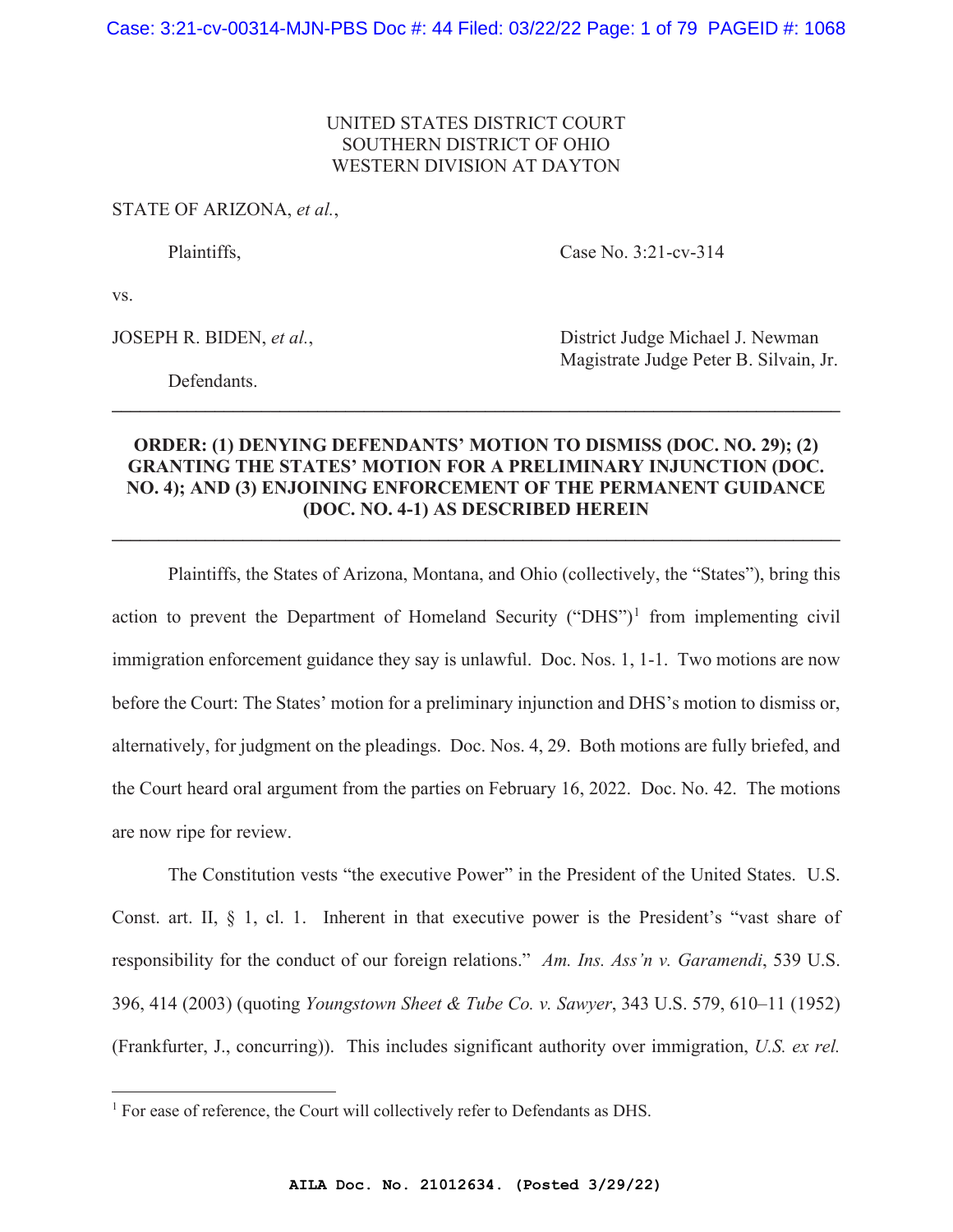*Knauff v. Shaughnessy*, 338 U.S. 537, 542 (1950), and discretion to exclude unlawfully present individuals from the country, *see Reno v. Am.-Arab Anti-Discrimination Comm.* ("*AADC*"), 525 U.S. 471, 483 (1999) ("At each stage [of the removal process] the Executive has discretion to abandon the endeavor"). At times that discretion is near plenary. *See, e.g.*, *Arizona v. United States*, 567 U.S. 387, 396 (2012) ("A principal feature of the removal system is the broad discretion exercised by immigration officials").

But Congress, too, has "broad power over naturalization and immigration." *Demore v. Kim*, 538 U.S. 510, 521 (2003) (quoting *Mathews v. Diaz*, 426 U.S. 67, 79–80 (1976)). Congress exercised that authority by establishing procedures for DHS to follow when removing unlawfully present individuals from the United States. *See, e.g.*, 8 U.S.C. § 1227 (setting forth "classes of deportable aliens"); 8 U.S.C. § 1229a (describing how removal proceedings must be conducted).<sup>2</sup> Sometimes Congress's instructions are permissive (DHS "may" take a certain action). But, at other points, Congress has mandated DHS "shall" take specific steps to carry out removals. *See* 8 U.S.C. §§ 1226(c)(1) (DHS "shall take into custody" noncitizens with certain criminal convictions) and  $1231(a)(1)(A)$  (DHS "shall remove" within 90 days noncitizens with final orders of removal).

The States sue because they believe DHS skirted Congress's immigration enforcement mandates when it issued a policy that prioritizes certain high-risk noncitizens for apprehension and removal. DHS contends that seemingly mandatory statutes must be read flexibly to permit efficient law enforcement. At bottom, that is what this dispute is about: can the Executive displace clear congressional command in the name of resource allocation and enforcement goals? Here, the answer is no. *See, e.g.*, *Util. Air Grp. v. E.P.A.*, 573 U.S. 302, 327 (2014) ("Under our system

<sup>&</sup>lt;sup>2</sup> The Court uses "noncitizen" to refer to persons "not a citizen or national of the United States." 8 U.S.C. § 1101(a)(3).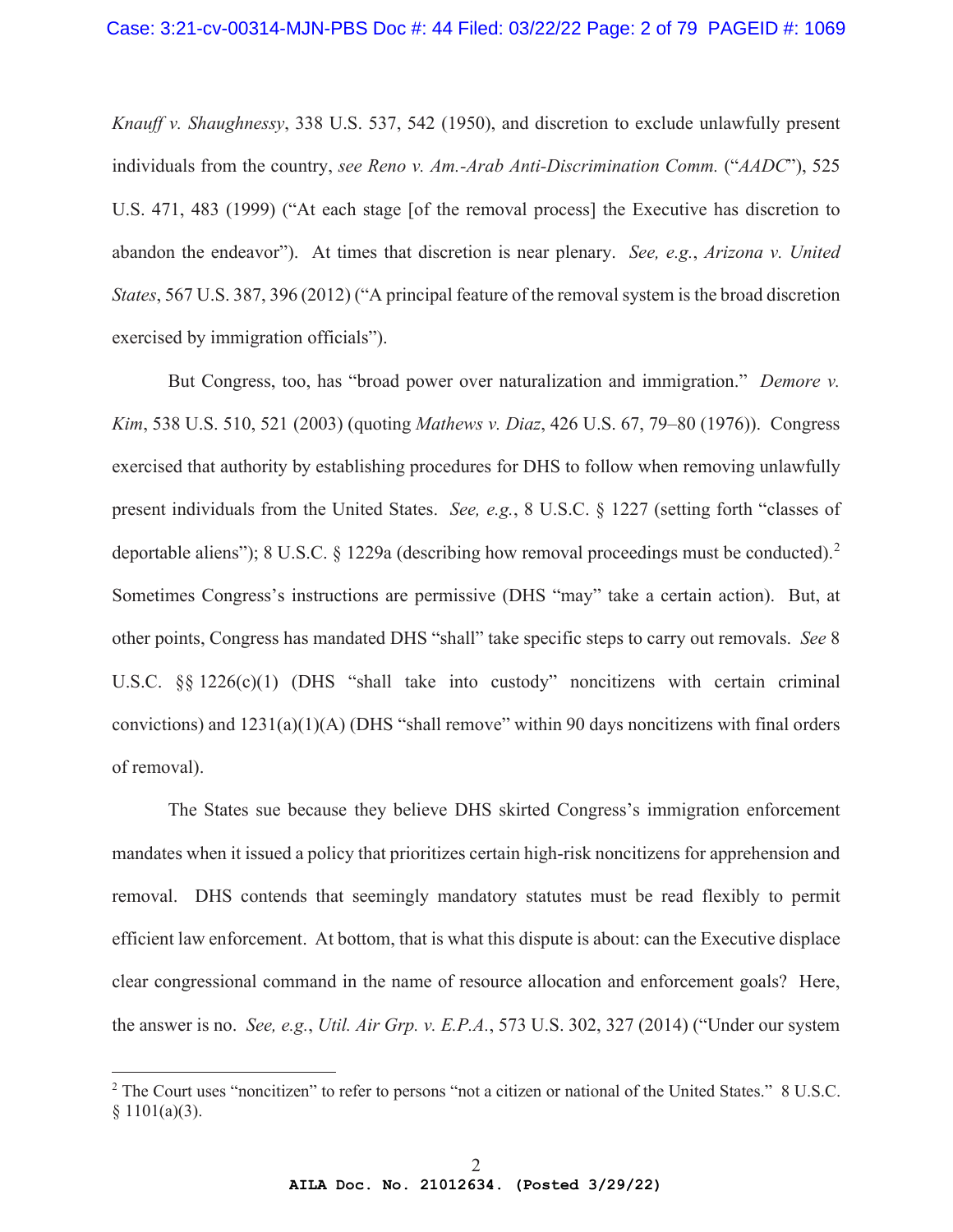of government, Congress makes laws and the President, acting at times through agencies like EPA, 'faithfully execute[s]' them" (quoting U.S. Const., art. II, § 3) (citing *Medellín v. Texas*, 552 U.S. 491, 526–27 (2008))); *Youngstown*, 343 U.S. at 587 ("In the framework of our Constitution, the President's power to see that the laws are faithfully executed refutes the idea that he is to be a lawmaker"). For that reason, and those given below, the Court will preliminarily enjoin application of DHS's immigration enforcement policy.

### **I. Background**

DHS spent 2021 revising its approach to civil immigration enforcement. Doc. Nos. 4-1, 27-9, 27-10. Action came in the form of three guidance documents that instruct DHS officers on how to exercise their immigration enforcement authority. Doc. Nos. 4-1, 27-9, 27-10; *see also* Doc. No. 27-2 (summarizing steps taken by DHS to craft and issue immigration enforcement guidance). The States seek to block the third iteration of the guidance—DHS Secretary Alejandro N. Mayorkas's September 30, 2021 Guidelines for the Enforcement of Civil Immigration Law (the "Permanent Guidance"). Doc. No. 1 at PageID 15–22; Doc. No. 4; Doc. No. 4-1. An overview of the statutory framework governing enforcement and removal, as well as the administrative process that produced the Permanent Guidance, follows.

## **A. Statutory History**

In the 1990s, Congress lost confidence in the ability of the Immigration and Naturalization Service ("INS"), later DHS, to "deal with increasing rates of criminal activity by aliens." *Demore*, 538 U.S. at 518 (first citing *Criminal Aliens in the United States: Hearings before the Permanent Subcommittee on Investigations of the Senate Committee on Governmental Affairs*, 103d Cong., 1st Sess. (1993); and then citing S. Rep. No. 104–48, p. 1 (1995)). The Senate Committee of Governmental Affairs declared in 1995 that "America's immigration system [was] in disarray and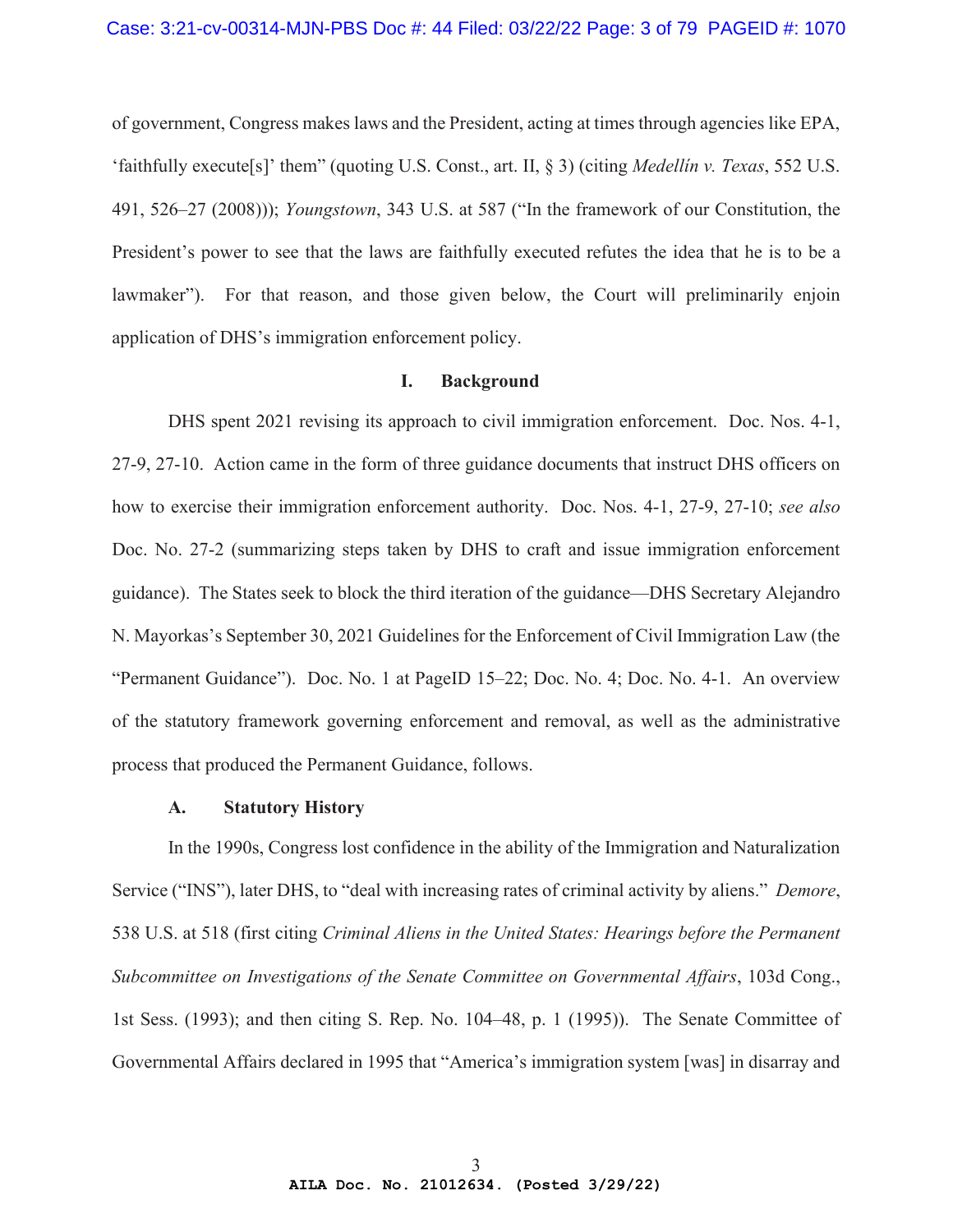criminal aliens . . . constitute a vexing part of the problem." S. Rep. No. 104-48, at 1; *see also* S. Rep. No. 104-249, at 3 (1996).

Criminal alien abscondment prior to removal was one of Congress's main concerns. A Senate report lamented, "[d]espite previous efforts in Congress to require detention of criminal aliens while deportation hearings are pending, many who should be detained are released on bond." S. Rep. No. 104-48, at 2. Before 1996, "[t]he Attorney General . . . had broad discretion to conduct individualized bond hearings and to release criminal aliens from custody during their removal proceedings when those aliens were determined not to present an excessive flight risk or threat to society." *Demore*, 538 U.S. at 519 (citing 8 U.S.C. § 1252(a)). Congress was concerned with this procedure because "[u]ndetained criminal aliens with deportation orders often abscond upon receiving a final notification from the INS that requires them to voluntarily report for removal." S. Rep. No. 104-48, at 2. Indeed, this shifted a "heav[y] burden[]" to the states, forcing them to expend "scarce criminal justice resources" to apprehend, prosecute, incarcerate, and supervise criminal aliens. *Id.* at 6, 9. Congress thought the burden could "be lessened if the INS detained more criminal aliens." *Id.* at 4.

Congress also wanted to see expeditious removals. *See* S. Rep. 104-249, at 7 ("Aliens who violate U.S. immigration law should be removed from this country as soon as possible"); S. Rep. 104-48, at 23–24. Criminal aliens posed significant costs to the states and federal government when they were not quickly removed. *See, e.g.*, S. Rep. 104-48, at 9–10 (noting the increasing costs of illegal immigration to the states due to the low level of deportations); H.R. Rep. 104-469, at 160 (stating that when noncitizens are not removed, "the resources expended to identify, apprehend, and provide a hearing to a deportable alien are all too often wasted"). Particularly, deportable noncitizens were more likely to be arrested if not detained and not quickly removed.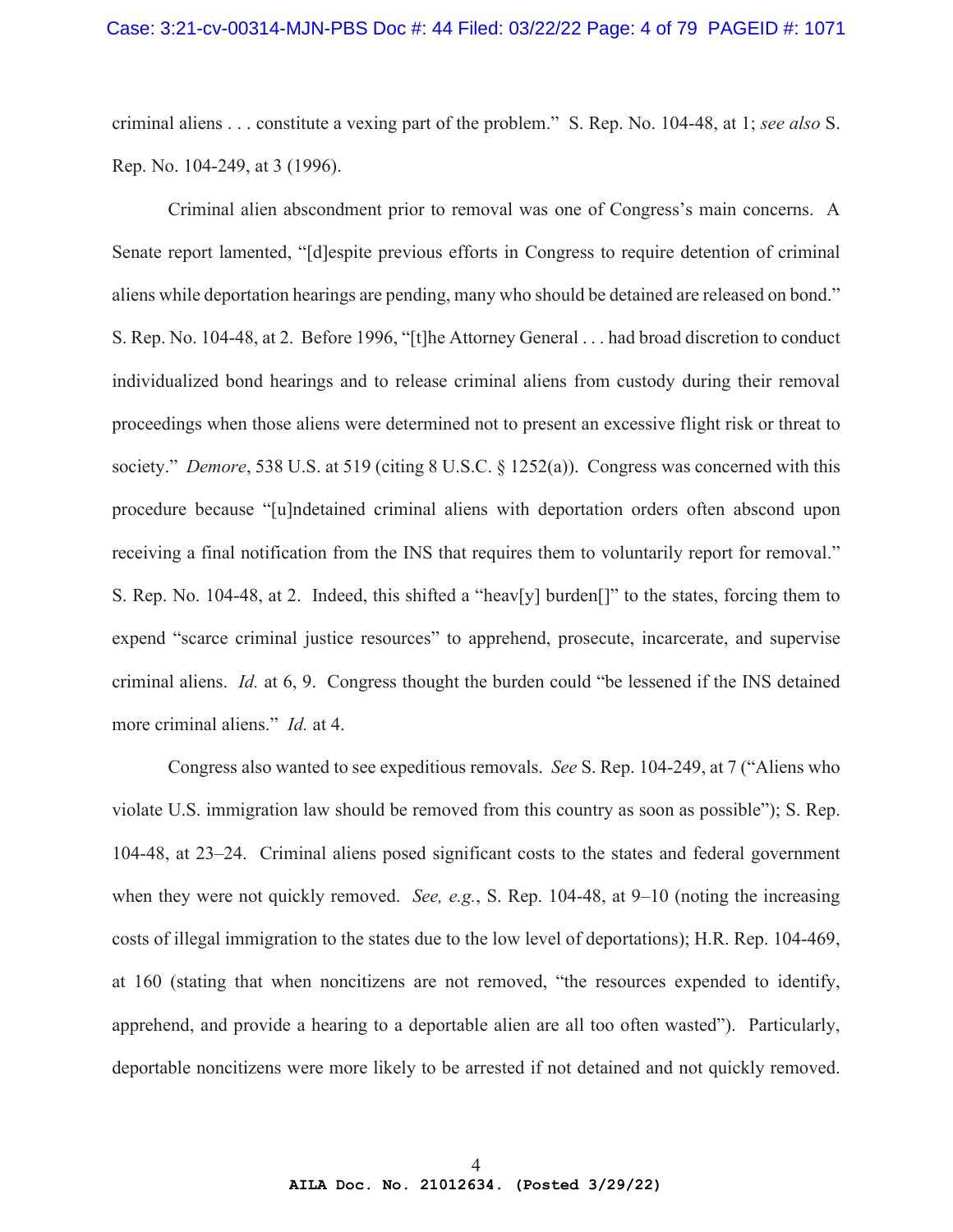*See Hearing on H.R. 3333 before the Subcommittee on Immigration, Refugees, and International Law of the House Committee on the Judiciary*, 101st Cong., 1st Sess., 54, 52 (1989).

Two concerns animated Congress's eventual action: (1) criminal aliens' high abscondment rates; and (2) the significant cost criminal alien recidivism imposed on the states and federal government. *See* S. Rep. No. 104-48, at 7–10, 21–30; *Demore*, 538 U.S. at 518–20; *Zadvydas v. Davis*, 533 U.S. 678, 713–15 (2001) (Kennedy, J., dissenting). This led to the Illegal Immigration Reform and Immigrant Responsibility Act of 1996 ("IIRIRA") and the two statutory provisions relevant in this case. Pub. L. 104-208, 110 Stat. 3009 (1996).

One—8 U.S.C. § 1226(c)—concerns the mandatory detention of "a subset of deportable criminal aliens pending a determination of their removability." *Demore*, 538 U.S. at 522. 8 U.S.C. § 1226(c) works in tandem with § 1226(a). Subsection (a)—entitled "Arrest, detention, and release"—provides that

> On a warrant issued by the Attorney General, an alien may be arrested and detained pending a decision on whether the alien is to be removed from the United States. Except as provided in subsection (c) and pending such decision, the Attorney General--

- (1) may continue to detain the arrested alien; and
- (2) may release the alien on-- [bond or conditional parole]

8 U.S.C. § 1226(a). Subsection (c), however, renders "criminal aliens" ineligible<sup>3</sup> for release pending removal proceedings:

## **(c) Detention of criminal aliens**

# **(1) Custody**

The Attorney General shall take into custody any alien who--

<sup>&</sup>lt;sup>3</sup> Absent application of a limited exception for release to assist a law enforcement investigation. 8 U.S.C.  $§ 1226(c)(2).$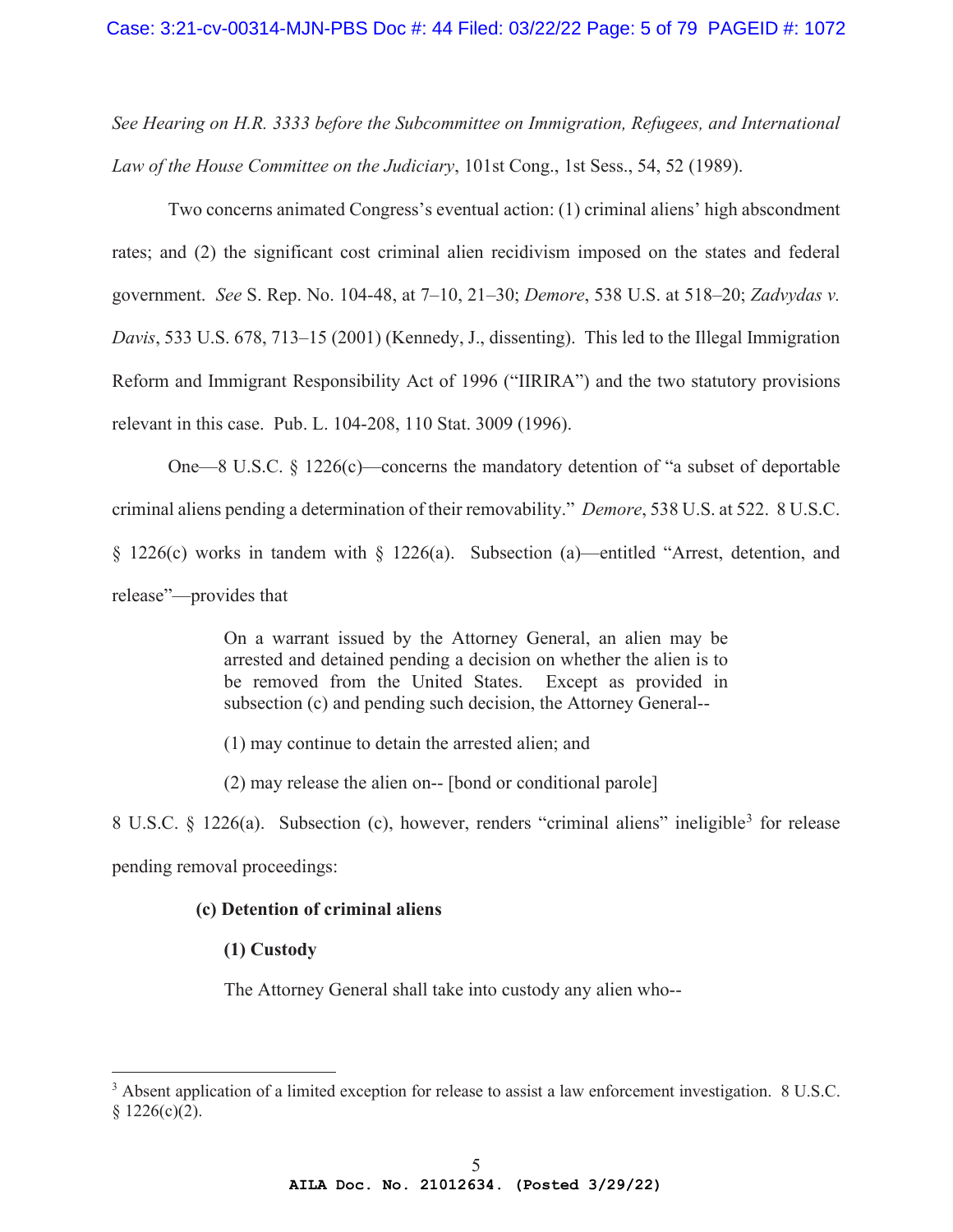(A) is inadmissible by reason of having committed any offense covered in section 1182(a)(2) of this title,

(B) is deportable by reason of having committed any offense covered in section  $1227(a)(2)(A)(ii)$ ,  $(A)(iii)$ ,  $(B)$ ,  $(C)$ , or  $(D)$  of this title,

(C) is deportable under section  $1227(a)(2)(A)(i)$  of this title on the basis of an offense for which the alien has been sentenced to a term of imprisonment of at least 1 year, or

(D) is inadmissible under section  $1182(a)(3)(B)$  of this title or deportable under section 1227(a)(4)(B) of this title,

when the alien is released, without regard to whether the alien is released on parole, supervised release, or probation, and without regard to whether the alien may be arrested or imprisoned again for the same offense.

The offenses cross-referenced in  $\S 1226(c)(1)(A)$ –(C) generally refer to crimes of "moral

turpitude," aggravated felonies, controlled substance distribution, and multiple felony convictions.

8 U.S.C. §§ 1226(c)(1)(A)–(C). Subsection (D) covers noncitizens suspected or conviction of

"terrorist activities."  $8 \text{ U.S.C.} \$  1226(c)(1)(D).

Section 1231 deals with the custodial status of noncitizens before their removal. Generally,

"[e]xcept as otherwise provided in this section, when an alien is ordered removed, the Attorney

General shall remove the alien from the United States within a period of 90 days." 8 U.S.C.

 $§ 1231(a)(1)(A).$ 

During the removal period [*i.e.*, the 90-day period after which the removal order became final], the Attorney General shall detain the alien. Under no circumstance during the removal period shall the Attorney General release an alien who has been found inadmissible under section  $1182(a)(2)$  or  $1182(a)(3)(B)$  of this title or deportable under section  $1227(a)(2)$  or  $1227(a)(4)(B)$  of this title.

8 U.S.C. 1231(a)(2). Both 8 U.S.C. §§ 1226 and 1231 fit into a broader noncitizen removal ecosystem.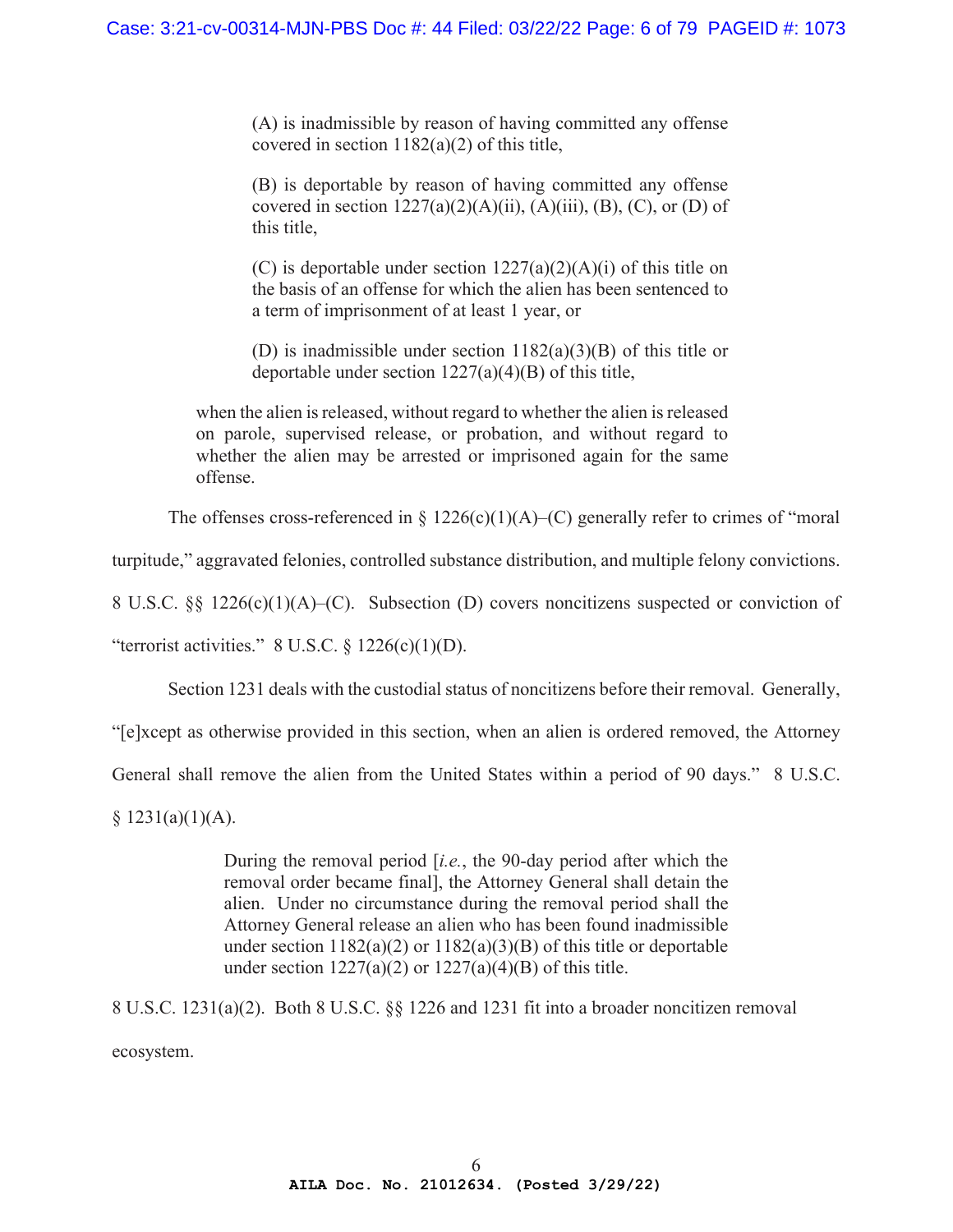## **B. Immigration Enforcement Framework**

Congress charged DHS with implementing the Immigration and Nationality Act ("INA") and IIRIRA provisions governing the removal of noncitizens. 8 U.S.C. §§ 1221–32; *see also* 6 U.S.C. § 251 (vesting the authority to administer the "Border Patrol program" and the "detention and removal program" in the DHS Secretary). "The usual removal process," *Dep't of Homeland Sec. v. Thuraissigiam*, --- U.S. ---, 140 S. Ct. 1959, 1964 (2020), begins with service of a Notice to Appear on a noncitizen, a charging document setting forth the basis for removability. 8 U.S.C. § 1229(a) (explaining the requirements for a valid Notice to Appear); 8 C.F.R. § 239.1(a) (identifying who may issue a Notice to Appear); 8 C.F.R. § 1003.13 ("Charging document means the written instrument which initiates a proceeding before an Immigration Judge. . . . For proceedings initiated after April 1, 1997, these documents include a Notice to Appear").<sup>4</sup> A noncitizen "may be charged with any applicable ground of inadmissibility under [8 U.S.C. § 1182(a)] . . . or any applicable ground of deportability under [8 U.S.C. § 1127(a)]." 8 U.S.C. § 1229a(a)(2). An immigration judge decides whether the noncitizen is removable, 8 U.S.C. § 1229a(a), and, if so, may issue a removal order, 8 C.F.R. § 1240.12(c). The noncitizen can appeal the removal order to the Board of Immigration Appeals ("BIA"), thereby staying execution of the removal order. 8 C.F.R. § 1240.15 ("[A]n appeal shall lie from a decision of an immigration judge to the [BIA]"); 8 C.F.R. § 1003.6 ("[T]he decision in any proceeding under this chapter from which an appeal to the [BIA] may be taken shall not be executed during the time allowed for the filing of an appeal"). *See generally* 8 C.F.R. § 1003.1 (describing the BIA).<sup>5</sup> An unfavorable BIA decision may be appealed to a federal court of appeals. 8 U.S.C. § 1252(a)(5); *see also* 8 U.S.C.

<sup>4</sup> Congress did provide for expedited removal in certain circumstances not relevant here. 8 U.S.C. § 1187(b)(2); 8 U.S.C. § 1225(b)(1); 8 U.S.C. § 1228(b); 8 U.S.C. § 1231(a)(5); 8 C.F.R. § 1208.16(e).

<sup>&</sup>lt;sup>5</sup> Alternatively, the noncitizen could file a motion to reconsider or reopen the removal proceedings before the immigration judge. *See* 8 U.S.C. §§ 1229a(c)(6) and (7).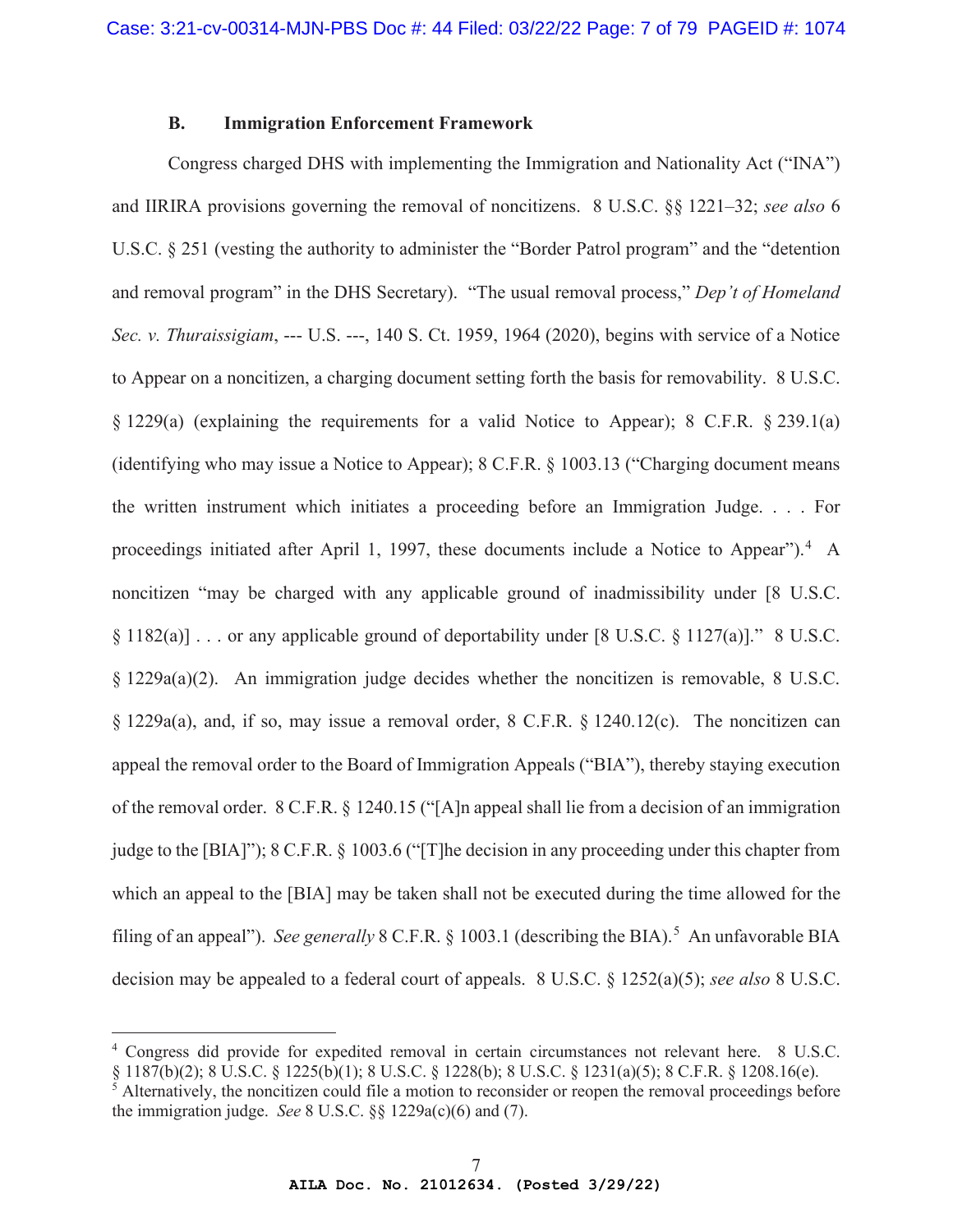§ 1252(b)(3)(B) ("Service of the petition on the officer or employee does not stay the removal of an alien pending the court's decision on the petition, unless the court orders otherwise"). A removal order becomes final upon the latest of (1) "[t]he date the order of removal becomes administratively final"; (2) "[i]f the removal order is judicially reviewed and if a court orders a stay of the removal of the alien, the date of the court's final order"; and (3) "[i]f the alien is detained or confined" outside the immigration process, the date of the alien's release. 8 U.S.C. § 1231(a)(1)(B). Absent a stay, the noncitizen is subject to deportation. 8 U.S.C. § 1231(a)(1)(A) (providing that "when an alien is ordered removed, the [Secretary] shall remove the alien from the United States within a period of 90 days").

Immigration and Customs Enforcement ("ICE") and its Enforcement and Removal Operations ("ERO") staff use the detainer system to apprehend noncitizens in state or local custody. 8 C.F.R. § 287.7(a) ("A detainer serves to advise another law enforcement agency that [DHS] seeks custody of an alien presently in the custody of that agency, for the purpose of arresting and removing the alien"). A detainer may only issue if the ICE officer finds probable cause that the noncitizen is removable. *See* U.S. Immigration & Customs Enforcement, *Issuance of Immigration Detainers by ICE Immigration Officers* 2 (Apr. 2, 2017), https://www.ice.gov/sites/default/files/documents/Document/2017/10074-2.pdf ("ICE Detainer Policy"). The detainer asks the state or local authority to either (1) inform ICE of the noncitizen's release date; or (2) hold the noncitizen for up to 48 hours following the noncitizen's release until ICE can take custody. 8 C.F.R.  $\S$ § 287.7(a), (d).<sup>6</sup> Detainers must be accompanied by an arrest warrant issued under 8 U.S.C. § 1226 or § 1231. A Notice to Appear typically issues after ICE

<sup>&</sup>lt;sup>6</sup> If ICE cannot take custody of the noncitizen 48 hours after their state or local custodial term ends, the ICE officer is instructed to cancel the detainer. *See* ICE Detainer Policy, at 3.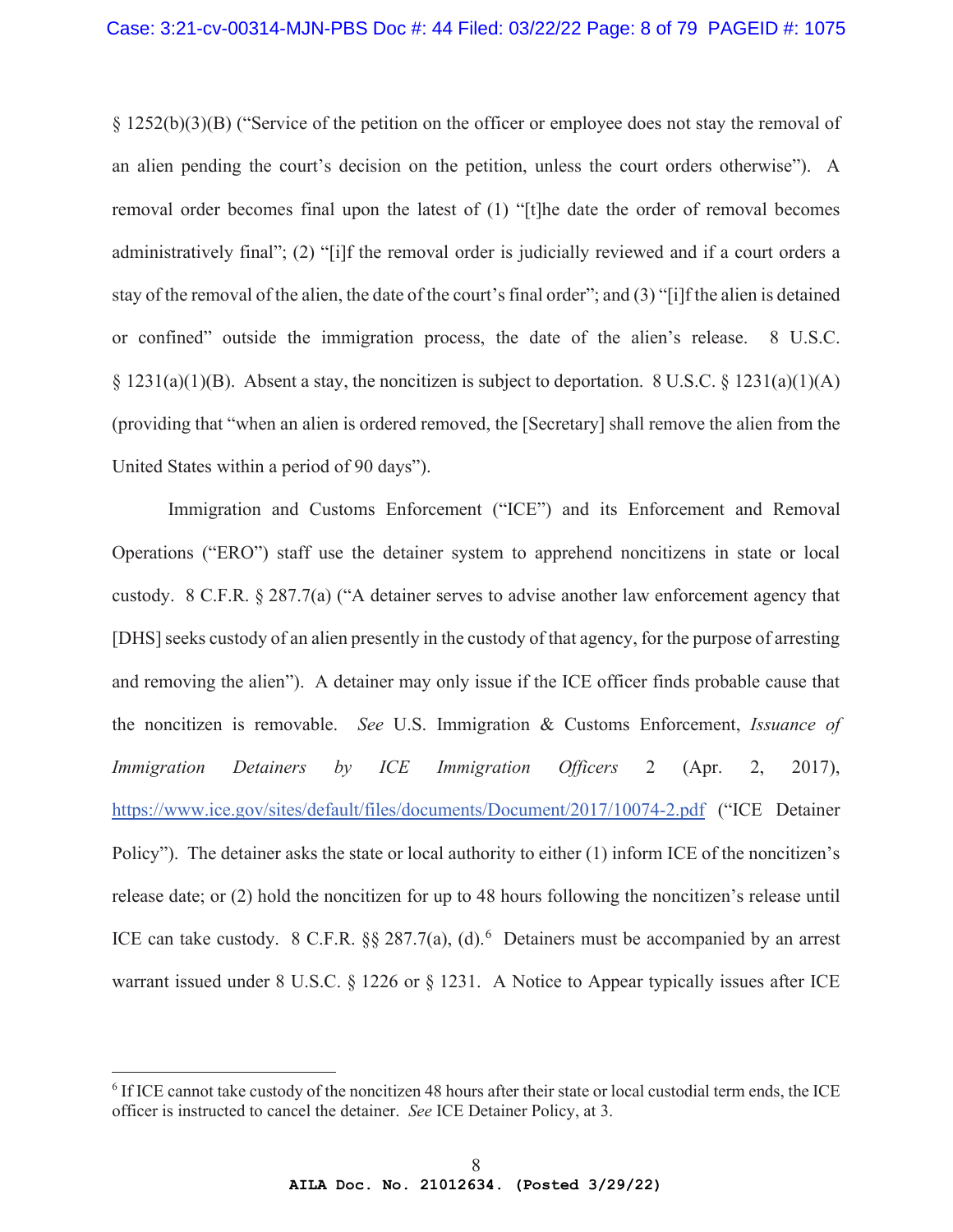takes custody of the noncitizen. *See, e.g.*, *Texas v. United States*, 14 F.4th 332, 337 (5th Cir. 2021), *vacated on reh'g en banc*, No. 21-40618 (5th Cir. Nov. 30, 2021).

"Section 1226 generally governs the process of arresting and detaining that group of aliens pending their removal." *Jennings v. Rodriguez*, --- U.S. ---, 138 S. Ct. 830, 837 (2018) (citing 8 U.S.C. § 1226). Generally, "an alien may be arrested and detained pending a decision on whether the alien is to be removed from the United States." 8 U.S.C. § 1226(a). Noncitizens may be released on bond at the DHS Secretary's discretion "[e]xcept as provided in subsection (c)." 8 U.S.C. § 1226(a). Section 1226(c) provides that ""the [Secretary] shall take into custody any alien' who falls into one of several enumerated categories involving criminal offenses and terrorist activities." *Jennings*, 138 S. Ct. at 837 (quoting 8 U.S.C. § 1226(c)(1)). Noncitizens in custody under § 1226(c) may be released "only if the [Secretary] decides . . . that release of the alien from custody is necessary" for witness-protection purposes and "the alien satisfies the [Secretary] that the alien will not pose a danger to the safety of other persons or of property and is likely to appear for any scheduled proceeding." *Id.* (quoting 8 U.S.C. § 1226(c)(2)). Section 1226 governs noncitizen detention until a deportation order becomes final and the removal period begins. *See, e.g.*, *Johnson v. Guzman Chavez*, --- U.S. ---, 141 S. Ct. 2271, 2284 (2021).

Criminal aliens detained under § 1226(c) can challenge their detention before an immigration judge in a so-called *Joseph* hearing. *See Jennings*, 138 S. Ct. at 838 n.1. Review, however, is limited. *See id.* ("At a *Joseph* hearing, that person 'may avoid mandatory detention by demonstrating that he is not an alien, was not convicted of the predicate crime, or that the [Government] is otherwise substantially unlikely to establish that he is in fact subject to mandatory detention'" (quoting *Demore*, 538 U.S. at 514 n.3)).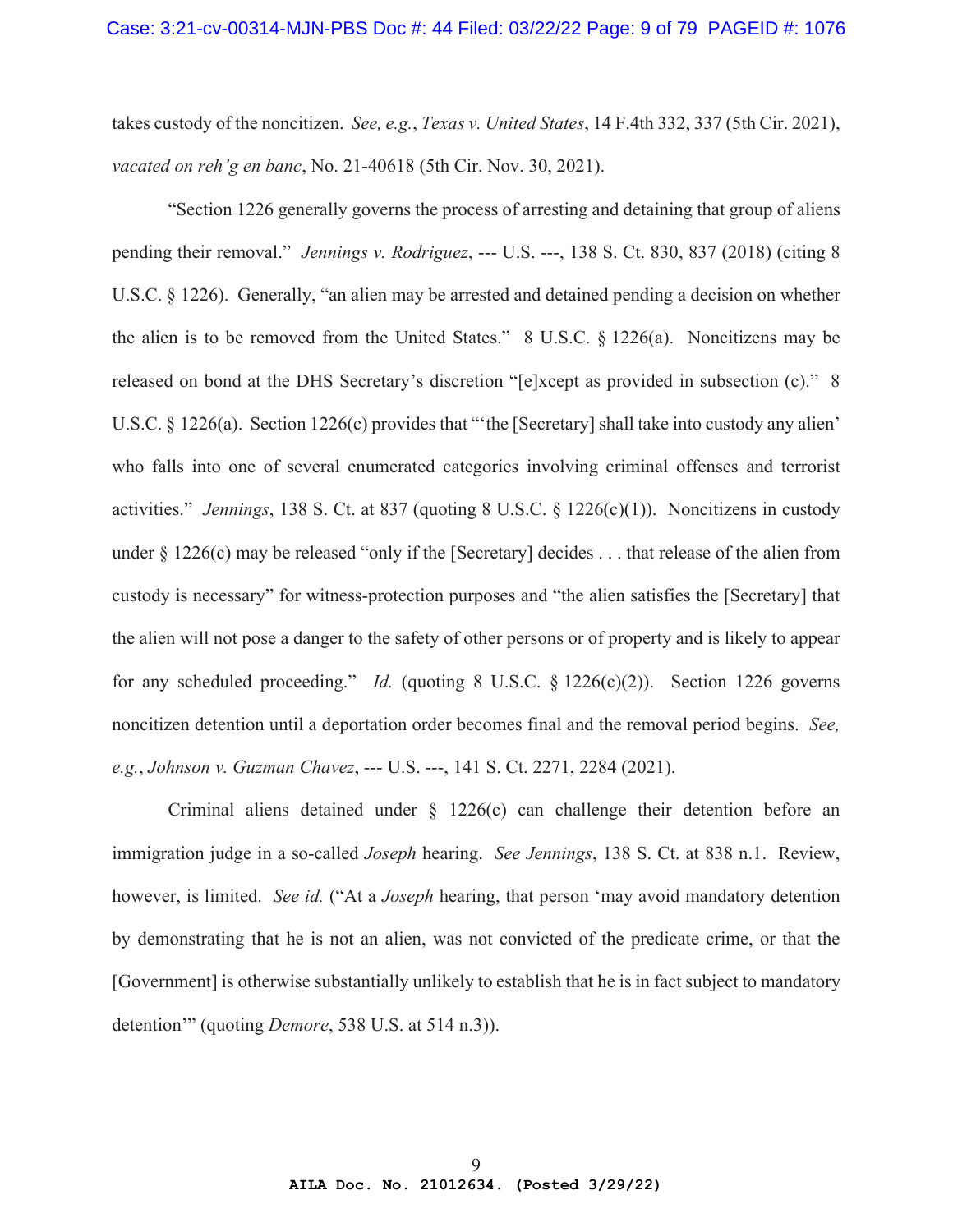Noncitizen custody and removal are governed by 8 U.S.C. § 1231 once a removal order becomes final. Section  $\S 1231(a)$  provides that "the Attorney General shall remove the alien from the United States within a period of 90 days." 8 U.S.C.  $\S$  1231(a)(1)(A). Detention is mandatory during the removal period. 8 U.S.C.  $\S$  1231(a)(2). But several circumstances may prolong the removal period. *See, e.g.*, *Guzman Chavez*, 141 S. Ct. at 2281. "The removal period shall be extended" beyond the initial 90-days if the noncitizen "fails or refuses" to obtain travel documents or otherwise frustrates their removal. 8 U.S.C. § 1231(a)(1)(C). Noncitizens remaining in the United States beyond the 90-day removal period may be released subject to supervision requirements. 8 U.S.C.  $\frac{1231(a)(3)}{7}$ 

# **C. DHS Shifts Its Immigration Enforcement Priorities**

DHS asserts that Congress endowed the agency with significant discretion to determine when, how, and whether to pursue removal. Doc. No. 27-2 at PageID 444–47; Doc. No. 29 at PageID 709. The Permanent Guidance now under challenge is DHS's effort to calibrate its officers' exercise of that discretion. Doc. No. 4-1 at PageID 99–100; Doc. No. 27-2 at PageID 450–51. The States believe DHS overstates the extent of its discretion because 8 U.S.C. §§ 1226(c) and 1231 impose a mandatory duty on DHS to detain certain noncitizens and timely deport those with final removal orders. Doc. No. 4 at PageID 76–78. Their view is that the Permanent Guidance neglects these commands and arbitrarily disregards the harms of nonenforcement. *Id.* at PageID 76–83. An examination of DHS's decision making—and the several other lawsuits aimed at it is therefore necessary.

<sup>&</sup>lt;sup>7</sup> A "post-removal period" beings when, under 8 U.S.C. § 1231(a)(6), the noncitizen is detained beyond the 90-day period or released under supervision if the noncitizen is "(1) inadmissible, (2) removable as a result of violations of status requirements, entry conditions, or the criminal law, or for national security or foreign policy reasons, or (3) a risk to the community or unlikely to comply with the removal order." *Guzman Chavez*, 141 S. Ct. at 2281 (citing 8 U.S.C. § 1231(a)(6)).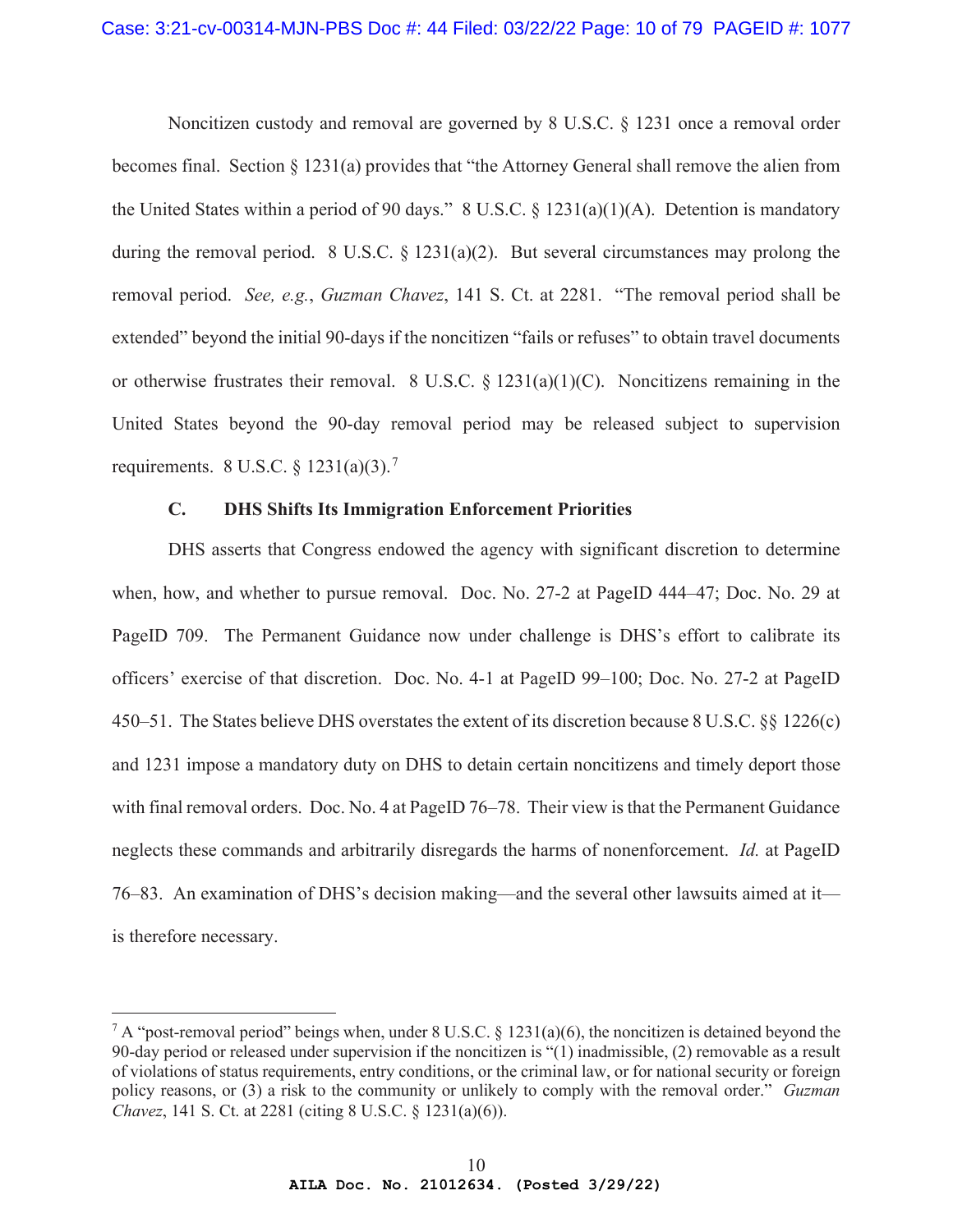## **1. January 20 Memo**

On January 20, 2021, DHS Acting Secretary David Pekoske issued a department-wide memorandum entitled, "Review of and Interim Revision to Civil Immigration Enforcement and Removal Policies and Priorities" (the "January 20 Memo"). Doc. No. 27-9. Section A ordered DHS's chief of staff to "coordinate a Department-wide review of policies and practices concerning immigration enforcement." *Id.* at PageID 508. Section B instructed staff to focus their civil immigration enforcement efforts on noncitizens who present a threat to national or border security or public safety. *Id.* at PageID 508–09. Section C announced a 100-day pause on all removals of noncitizens with a final order of deportation. *Id.* at PageID 509–10. The January 20 memo applied not only

> to the decision to issue, serve, file, or cancel a Notice to Appear, but also to a broad range of other discretionary enforcement decisions, including: whom to stop, question, and arrest; whom to detain and release; whether to settle, dismiss, or appeal, or join in a motion on a case; and whether to grant deferred action or parole.

*Id.* at PageID 508. In short, DHS intended these principles to apply to all decisions ERO officials make.

A challenge to the January 20 Memo arose in short order. Arizona and Montana sued DHS in the District of Arizona to block its enforcement. Complaint, *Arizona et al. v. U.S. Dep't of Homeland Sec. et al.*, No. 2:21-cv-186 (D. Ariz. Feb. 3, 2021), *appeal pending*, No. 21-16118 (9th Cir.). Texas, however, beat them to the punch and secured an injunction of the 100-day pause in the Southern District of Texas. *Texas v. United States*, 515 F. Supp. 3d 627, 631 (S.D. Tex. 2021). DHS did not appeal the injunction. Doc. No. 27-10 at PageID 514.

## **2. Interim Guidance**

Acting ICE Director Tae D. Johnson issued updated guidance to ICE staff on February 18, 2021 ("Interim Guidance"). Doc. No. 27-10. Noncitizens who presented national or border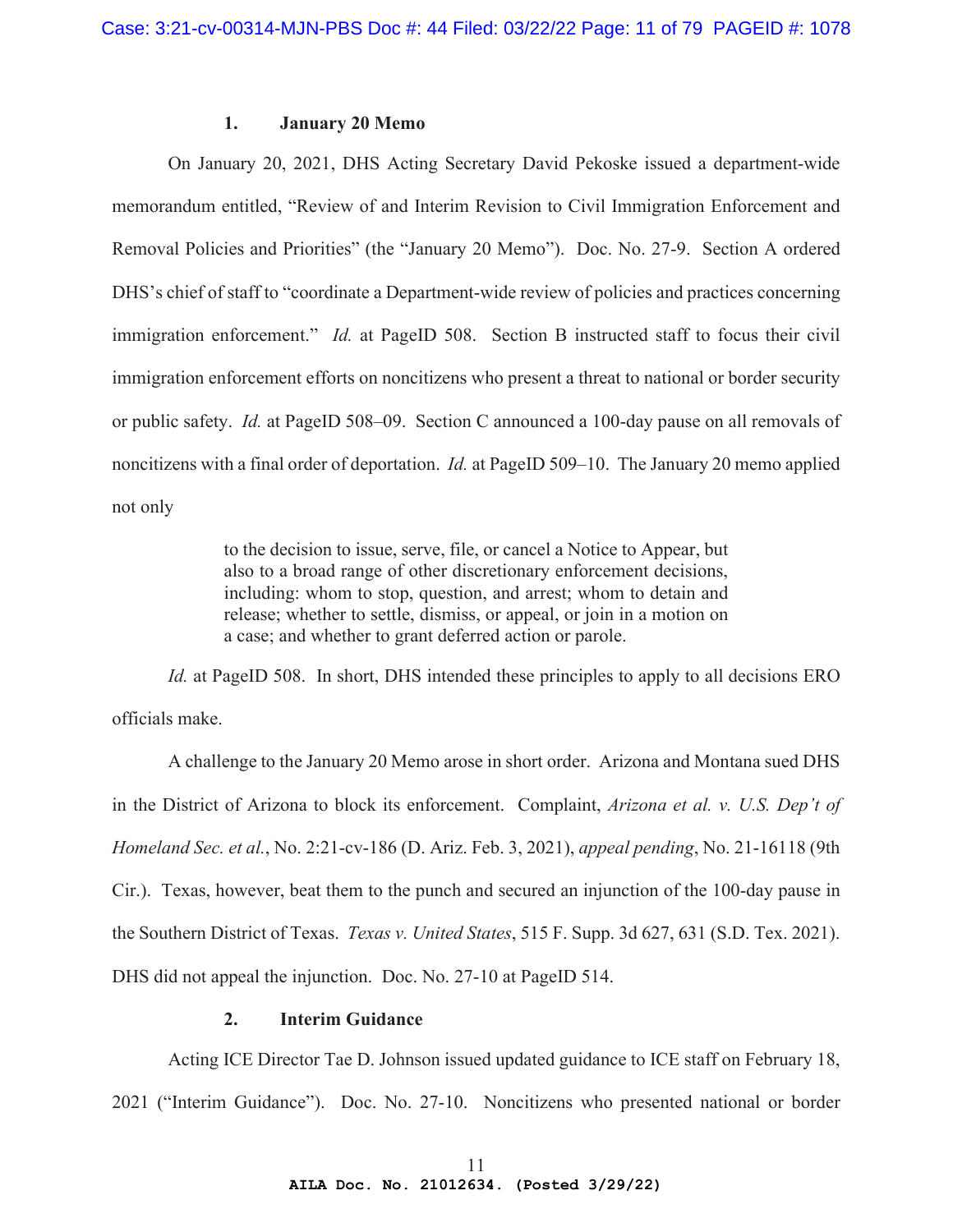security or public safety threats were now presumed to be removable. *Id.* at PageID 515–16. Acting Director Johnson provided certain criteria for ICE staff to evaluate whether a noncitizen posed a risk to public safety, such as the "extensiveness, seriousness, and recency of the criminal activity" and mitigating factors like "personal and family circumstances" and "ties to the community." *Id.* at PageID 516. The Interim Guidance clarified that no prior approval was necessary for presumed enforcement or removal cases but was required for all other noncitizens. *Id.* at PageID 516–17. Acting Director Johnson noted the Interim Guidance would control until the DHS Secretary issued permanent enforcement guidelines. *Id.* at PageID 511. Like the January 20 Memo, the Interim Guidance was to guide all ERO decisions made throughout the enforcement process. *Id.* at PageID 512 ("[The Interim Guidance] applies to all [ICE] Directorates and Program Offices, and it covers enforcement actions, custody decisions, the execution of final orders of removal, financial expenditures, and strategic planning").

Arizona and Montana folded the Interim Guidance into their lawsuit. *Arizona*, No. 2:21 cv-186, Doc. Nos. 12, 13. But the district court denied the States' motion for a preliminary injunction upon concluding the Interim Guidance was not subject to judicial review under the APA. *Arizona v. Dep't of Homeland Sec.*, No. 21-cv-00186, 2021 WL 2787930, at \*11 (D. Ariz. June 30, 2021). Arizona and Montana's Ninth Circuit appeal remains pending. Notice of Appeal, *Arizona*, No. 2:21-cv-186, Doc. No. 92 (D. Ariz. June 30, 2021).<sup>8</sup>

Texas, again, prevailed where Arizona and Montana did not. The Southern District of Texas enjoined the Interim Guidance on September 15, 2021. *Texas v. United States*, --- F. Supp. 3d ---, 2021 WL 3683913, at \*2 (S.D. Tex. Sept. 15, 2021). After the district court clarified the

<sup>&</sup>lt;sup>8</sup> DHS argued in its motion to transfer this case to the District of Arizona that Arizona and Montana were simultaneously challenging the same policy in two different circuits. Doc. No. 7 at PageID 371–72. This Court disagreed, in part because the order on appeal in the Ninth Circuit concerns the Interim Guidance. Doc. No. 17 at PageID 406–07.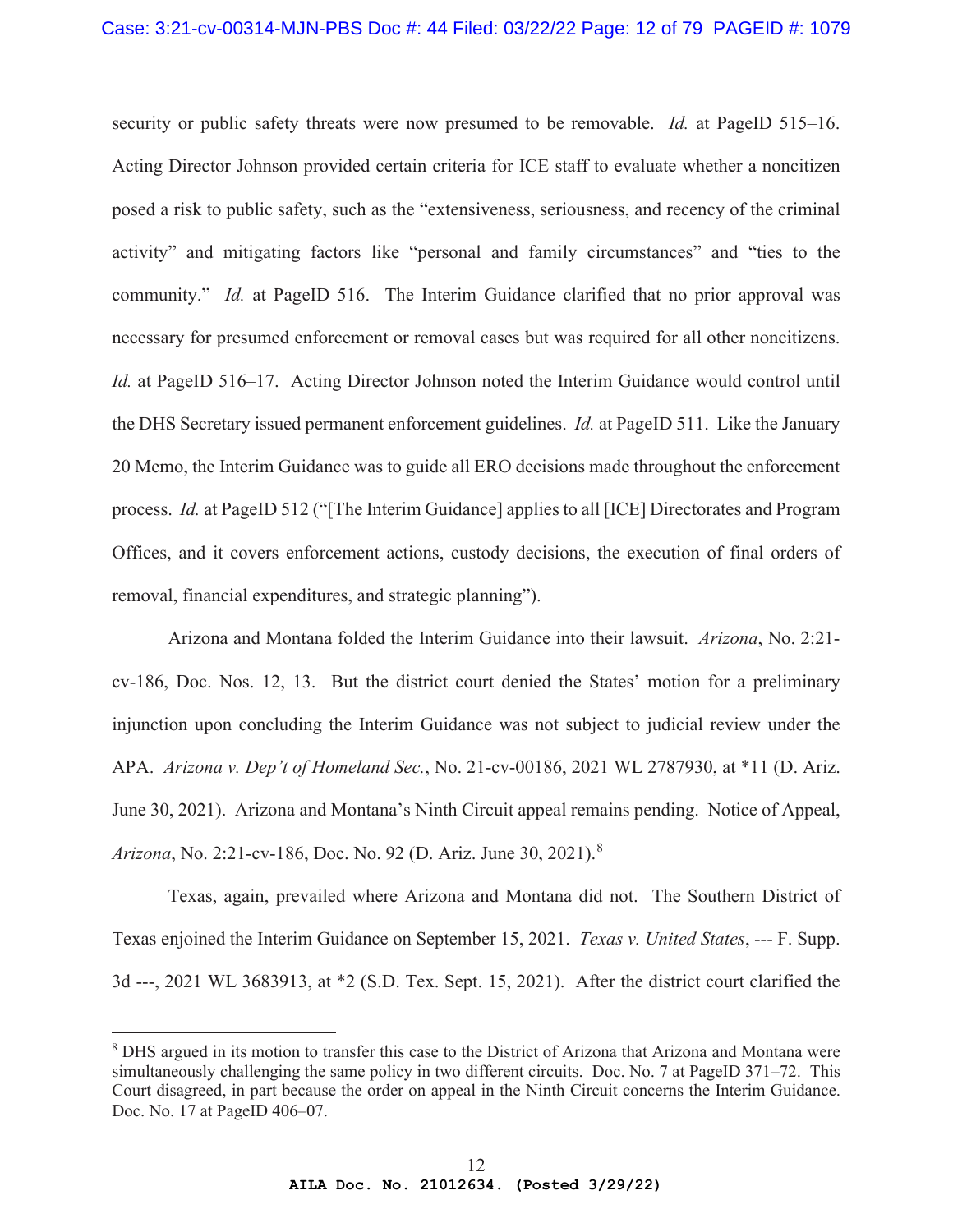scope of its injunction, the Fifth Circuit stayed the injunction in part. *Texas*, 14 F.4th at 341–42. The *en banc* court however vacated the panel decision and granted review. *Texas et al. v. United States et al.*, No. 21-40618 (5th Cir. Nov. 30, 2021). The Fifth Circuit has since granted DHS's motion for voluntary dismissal of the appeal. *Texas*, No. 21-40618 (5th Cir. Feb. 11, 2022).<sup>9</sup>

## **3. Permanent Guidance**

The September 30, 2021 Permanent Guidance retained the Interim Guidance's priority categories ((1) public safety and (2) border and (3) national security threats) but introduced two key differences. *Compare* Doc. No. 4-1, *with* Doc. No. 27-10. First, it expanded the aggravating and mitigating factors ERO officers must weigh when assessing whether a noncitizen poses a public safety risk. Doc. No. 4-1 at PageID 100–01. Officers are instructed to evaluate the gravity of the noncitizen's criminal offense and sentence imposed; the harm caused; the sophistication of the crime; whether a firearm or dangerous weapon was used; and whether the noncitizen has a "serious" criminal record. *Id.* at PageID 100. Officers also must weigh certain mitigating factors before commencing enforcement proceedings, such as: age; length of presence in the United States; the noncitizen's mental or physical health; status as a victim of, or witness to, a crime; the impact deportation would have on the noncitizen's family; military service; evidence of rehabilitation; or expungement. *Id.* at PageID 100–01. These "factors are not exhaustive." *Id.* at PageID 101. The Permanent Guidance instructs enforcement agents to "evaluate the individual and the totality of the facts and circumstances" leaving "the exercise of prosecutorial discretion to [their] judgment." *Id.* at PageID 101, 102. Like the January 20 Memo and Interim Guidance, the Permanent Guidance anticipates these factors to influence ERO decisions throughout the

<sup>&</sup>lt;sup>9</sup> Before the district court, Texas and Louisiana amended their complaint to incorporate the Permanent Guidance. Amended Complaint, *Texas et al.*, No. 6:21-cv-16, Doc. No. 109 (S.D. Tex. Oct. 22, 2021). A bench trial concerning the Permanent Guidance was held on February 22 and 23, 2022.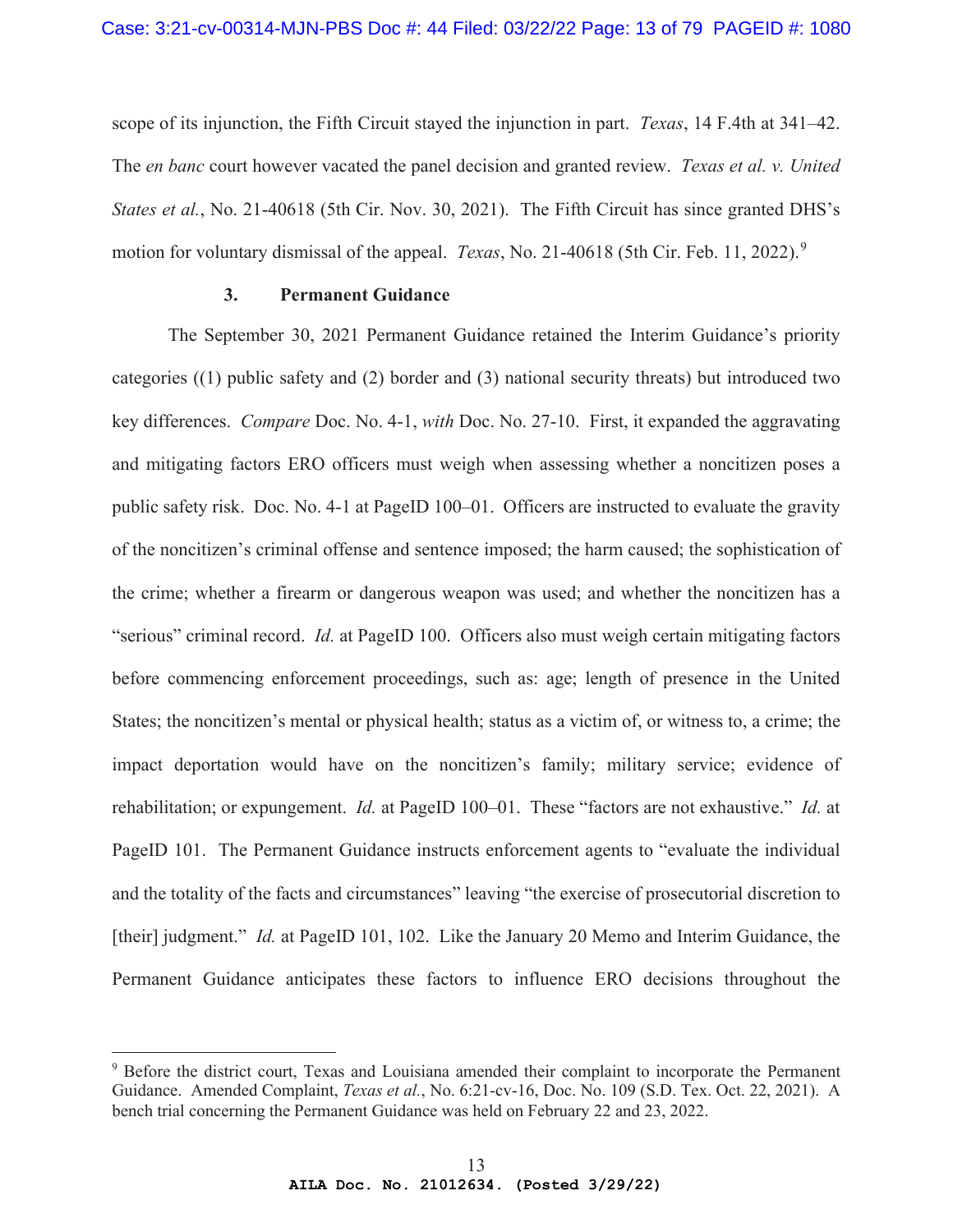"apprehension and removal" process. *Id.* at PageID 100. ERO staff are admonished to not "rely on the fact of conviction . . . alone" when making enforcement decisions. *Id.* at PageID 101.

Noncitizens are no longer presumed to be an enforcement or removal priority if they meet the Permanent Guidance's criteria. *Id.* at PageID 100–01. Nor is preapproval necessary before ERO personnel institute enforcement or removal proceedings against a noncitizen who does not meet a priority category. *Compare id.*, *with* Doc. No. 27-10 at PageID 516–17. Upon the Permanent Guidance's November 29, 2021 effective date, DHS withdrew the January 20 Memo and Interim Guidance. Doc. No. 4-1 at PageID 103.

DHS largely structured the Permanent Guidance in response to the Southern District of Texas's order enjoining enforcement of the Interim Guidance. *Texas*, 2021 WL 3683913, at \*64. The Texas district court, in part, blocked the Interim Guidance after finding DHS failed to consider important factors like criminal alien recidivism, *id.* at \*47, and costs to the states, *id.* at \*48–49, and overstated its purported resources constraints, *id.* at \*48, in devising the policy. All told, the Texas district court believed DHS failed to "rationally explain and connect the basis for the [Interim] Guidance." *Id.* at \*51 (cleaned up).

DHS sought to address each deficiency through a memorandum issued alongside the Permanent Guidance (the "Considerations Memo"). Doc. No. 27-2 at PageID 454 ("The updated guidance addresses the district court's concern [of recidivism] by calling for a context-specific consideration of aggravating and mitigating factors, the seriousness of an individual's criminal record, the length of time since the offense, and evidence of rehabilitation"). It first laid out the resources constraints that plague the agency. *Id.* at PageID 447–50. According to DHS, while removal proceedings have increased by 400% from 2010 to 2011, case completion rates have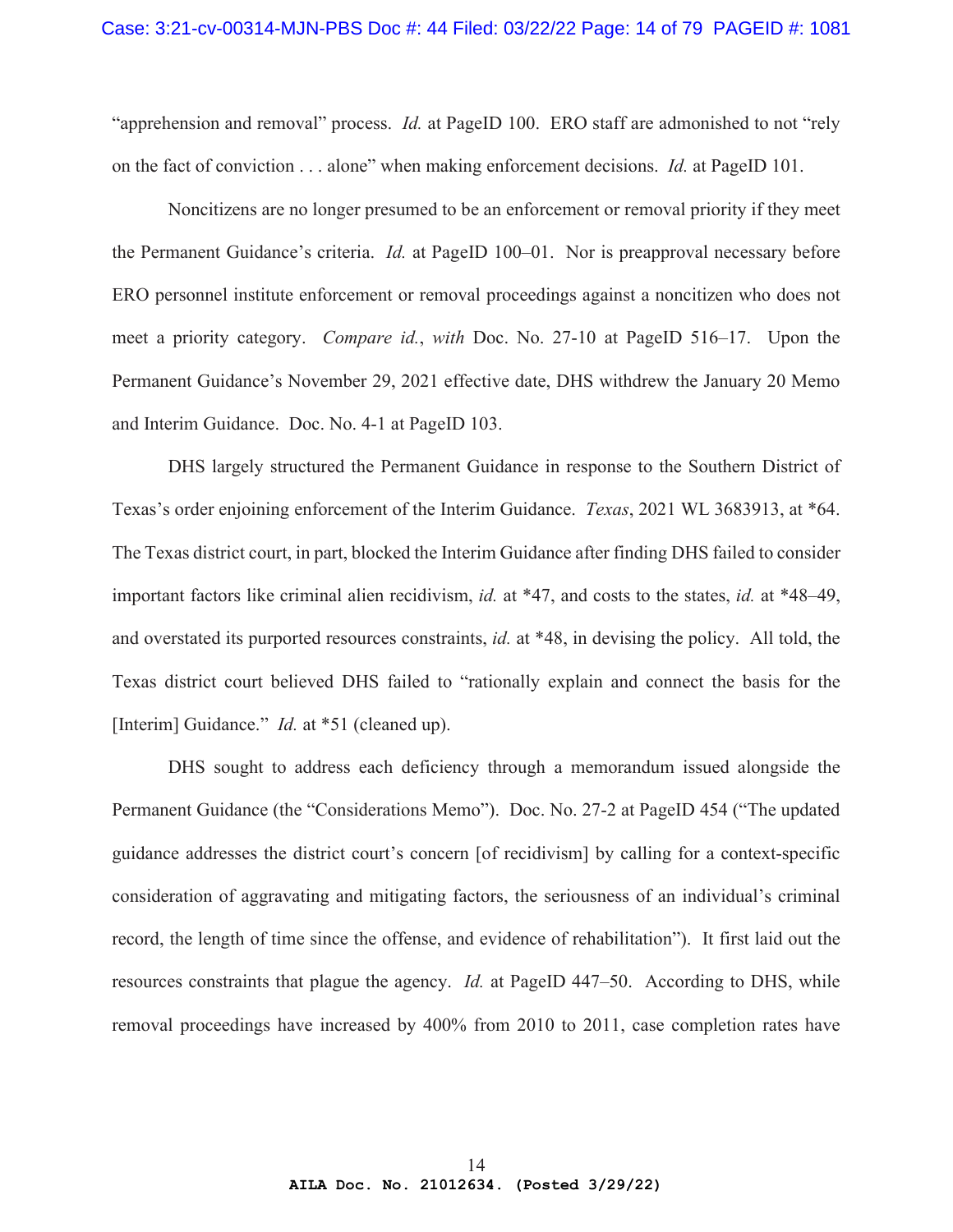remained flat. *Id.* at PageID 448. Same with its detention capacity. *Id.* DHS claimed that it can detain only about 1% of noncitizens in removal proceedings or subject to removal orders. *Id.*

DHS thinks that prioritization schemes lead to optimal resource allocation. *Id.* at PageID 459. For example, between February and August 2021, DHS arrested 6,046 noncitizens convicted of aggravated felonies compared to just 3,575 during the same period in 2020. *Id.* This efficiency, DHS explained, allowed it to surge more resources to the southwest border. *Id.*

DHS still believes that a totality of the circumstances assessment is appropriate to determine whether a noncitizen presents a public safety risk. *Id.* at PageID 455. Citing a study finding no relationship between an increase in immigration and crime, DHS dismissed the Texas district court's finding that it is "well [] established" that criminal aliens pose a high recidivism risk. *Id.* (quoting *Texas*, 2021 WL 3683913, at \*47); *see also* Doc. No. 27-29. DHS explained that it wants its officers to be free to weigh a variety of circumstances to determine whether a noncitizen truly presents a public safety risk. Doc. No. 27-2 at PageID 459.

The Considerations Memo also addressed the Permanent Guidance's possible impact on states. *Id.* at PageID 456. DHS found downstream effects of illegal immigration on states and localities "extremely difficult to quantify" due to the countless factors at play. *Id.* at PageID 456– 58. While it acknowledged that "second-order effects . . . clearly occur," it found that any negative financial impact on state and local governments to be insignificant. *Id.* at PageID 457. DHS believes its "long history" of shifting enforcement policies taught states and localities not to rely too heavily on one enforcement regime over another. *Id.* at PageID 458. Marginal fiscal effects aside, DHS contends that prioritization schemes produce more benefits than costs. *Id.*

#### **D. Procedural History**

The States seeks a preliminary injunction of the Permanent Guidance for three reasons: (1) the policy is contrary to 8 U.S.C.  $\S$  1226(c)(1) and 1231(a)(1)(A); (2) DHS's decision was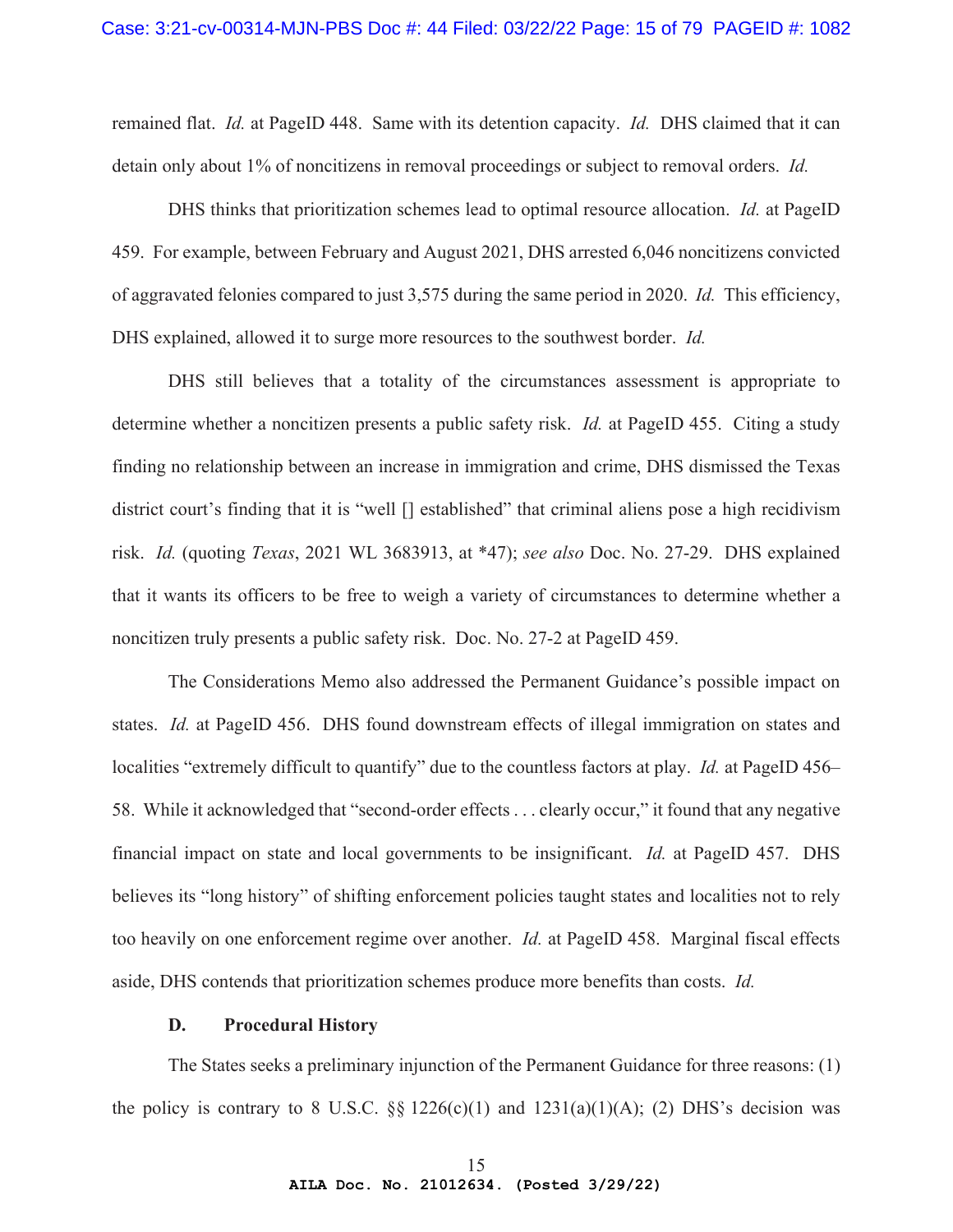arbitrary and capricious, 5 U.S.C.  $\S$  706(2)(A); and (3) DHS violated the APA by not engaging in notice-and-comment rule making, 5 U.S.C. § 553. Doc. No. 4. Two more claims round out their complaint: (1) the Permanent Guidance is pretextual agency action to remedy the allegedly deficient January 20 Memo and Interim Guidance, 5 U.S.C. § 706(2)(A); and (2) the policy violates Article II's Take Care Clause, U.S. Const. art. II, § 3. Doc. No. 1. The States only seek a preliminary injunction based on Claims I–III. Doc. No. 4.

DHS's motion to dismiss and opposition to the motion for a preliminary injunction contend several threshold barriers blunt the States' challenges. Doc. No. 29. It asserts that the judicial review of the Permanent Guidance is prohibited because (1) it was a product of the agency's discretion; (2) it does not constitute "final agency action"; and (3) Congress explicitly precludes challenges to DHS's policies unrelated to enforcement and removal proceedings. Doc. No. 29 at PageID 709–20. Even if the States did secure APA review, DHS contends they lack standing to assert their claims. *Id.* at PageID 704–09. DHS alternatively seeks judgment on the administrative record, urging that its actions were consistent with the relevant statutes, reasonable, and that the Permanent Guidance was exempt from notice-and-comment. *Id.* at PageID 720–32.

The Court will address the motions in turn.

## **II. Legal Standards**

DHS makes both a facial and factual attack on the Court's subject matter jurisdiction to hear this case. Doc. No. 29 at PageID 702–03; *see McCormick v. Miami Univ.*, 693 F.3d 654, 658 (6th Cir. 2012) ("Challenges to subject-matter jurisdiction pursuant to Federal Rule of Civil Procedure 12(b)(1) are categorized as either a facial attack or a factual attack"). "A facial attack on the subject-matter jurisdiction questions merely the sufficiency of the pleading." *Gentek Bldg. Prods., Inc. v. Sherwin-Williams Co.*, 491 F.3d 320, 330 (6th Cir. 2007) (quoting *Ohio Nat'l Life Ins. Co. v. United States*, 922 F.2d 320, 325 (6th Cir. 1995)). The Court accepts the allegations in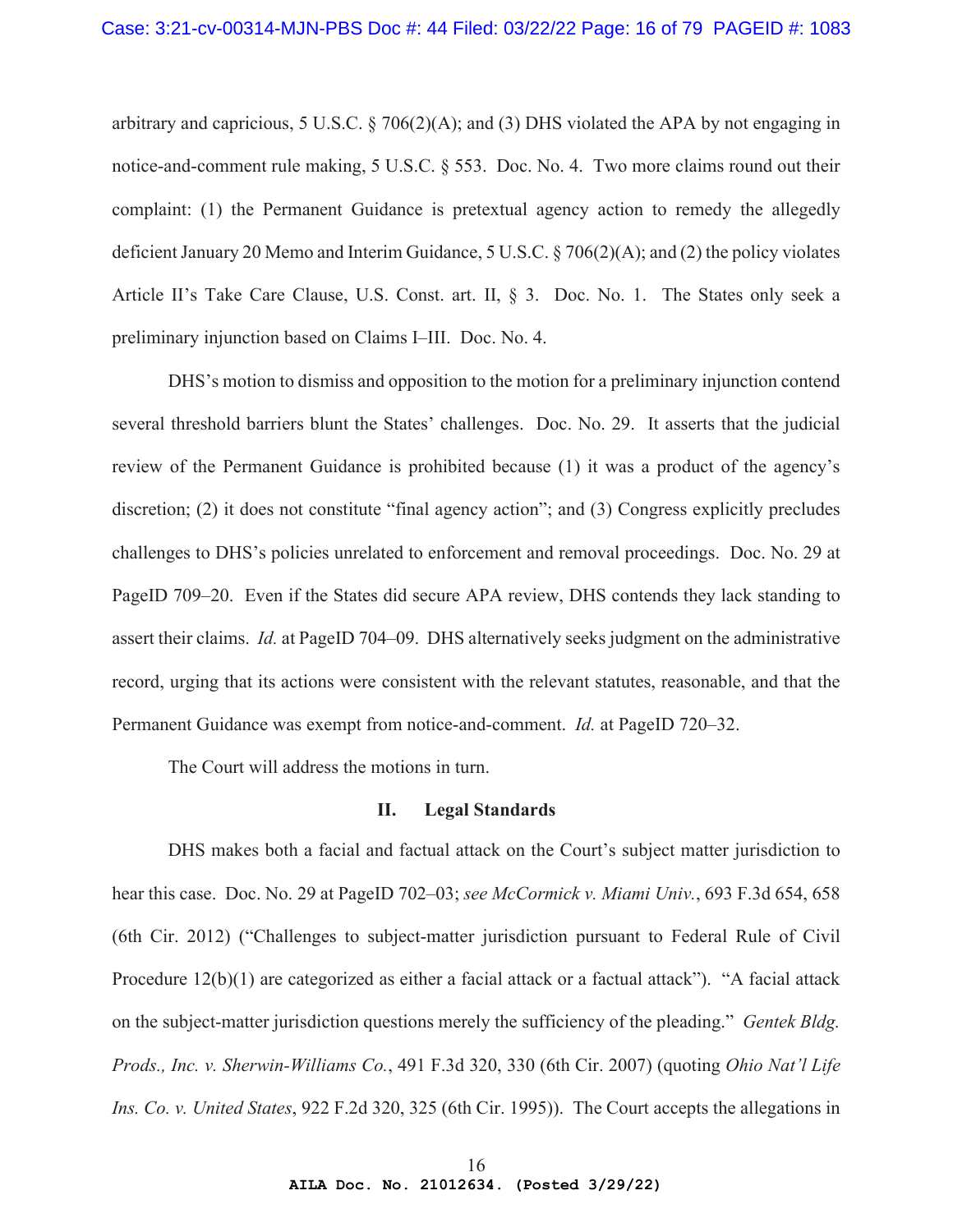the complaint as true against a facial attack. *Carrier Corp. v. Outokumpu Oyj*, 673 F.3d 430, 440 (6th Cir. 2012).

A factual attack requires the court to "weigh evidence to confirm the existence of the factual predicates for subject-matter jurisdiction." *Id.* (citations omitted). The Court does not presume the veracity of the complaint against a factual attack. *Global Tech., Inc. v. Yubei (XinXiang) Power Steering Sys. Co.*, 807 F.3d 806, 810 (6th Cir. 2015). The burden to prove subject matter jurisdiction remains with the party asserting it. *See Russell v. Lundergan-Grimes*, 784 F.3d 1037, 1045 (6th Cir. 2015).

To survive a Rule 12(b)(6) motion, a plaintiff must plead "factual content that allows the court to draw the reasonable inference that the defendant is liable for the misconduct alleged." *Ashcroft v. Iqbal*, 556 U.S. 662, 678 (2009) (citing *Bell Atl. Corp. v. Twombly*, 550 U.S. 544, 556 (2007)). A complaint need not have "detailed factual allegations, but the complaint must contain more than conclusions and an unsubstantiated recitation of the necessary elements of a claim." *McCormick*, 693 F.3d at 658 (citing *Twombly*, 550 U.S. at 555). The Court assumes the "veracity of well-pleaded factual allegations and determine whether the plaintiff is entitled to legal relief as a matter of law." *Id.* (citing *Iqbal*, 556 U.S. at 679).

The Court must balance the following factors before issuing a preliminary injunction:

(1) whether the movant has a strong likelihood of success on the merits; (2) whether the movant would suffer irreparable injury without the injunction; (3) whether issuance of the injunction would cause substantial harm to others; and (4) whether the public interest would be served by issuance of the injunction.

*City of Pontiac Retired Emps. Ass'n v. Schimmel*, 751 F.3d 427, 430 (6th Cir. 2014) (*en banc*) (citations omitted). "These factors are not prerequisites, but are factors that are to be balanced against each other." *Memphis A. Philip Randolph Inst. v. Hargett*, 2 F.4th 548, 554 (6th Cir. 2021) (quoting *Overstreet v. Lexington-Fayette Urb. Cnty. Gov't*, 305 F.3d 566, 573 (6th Cir.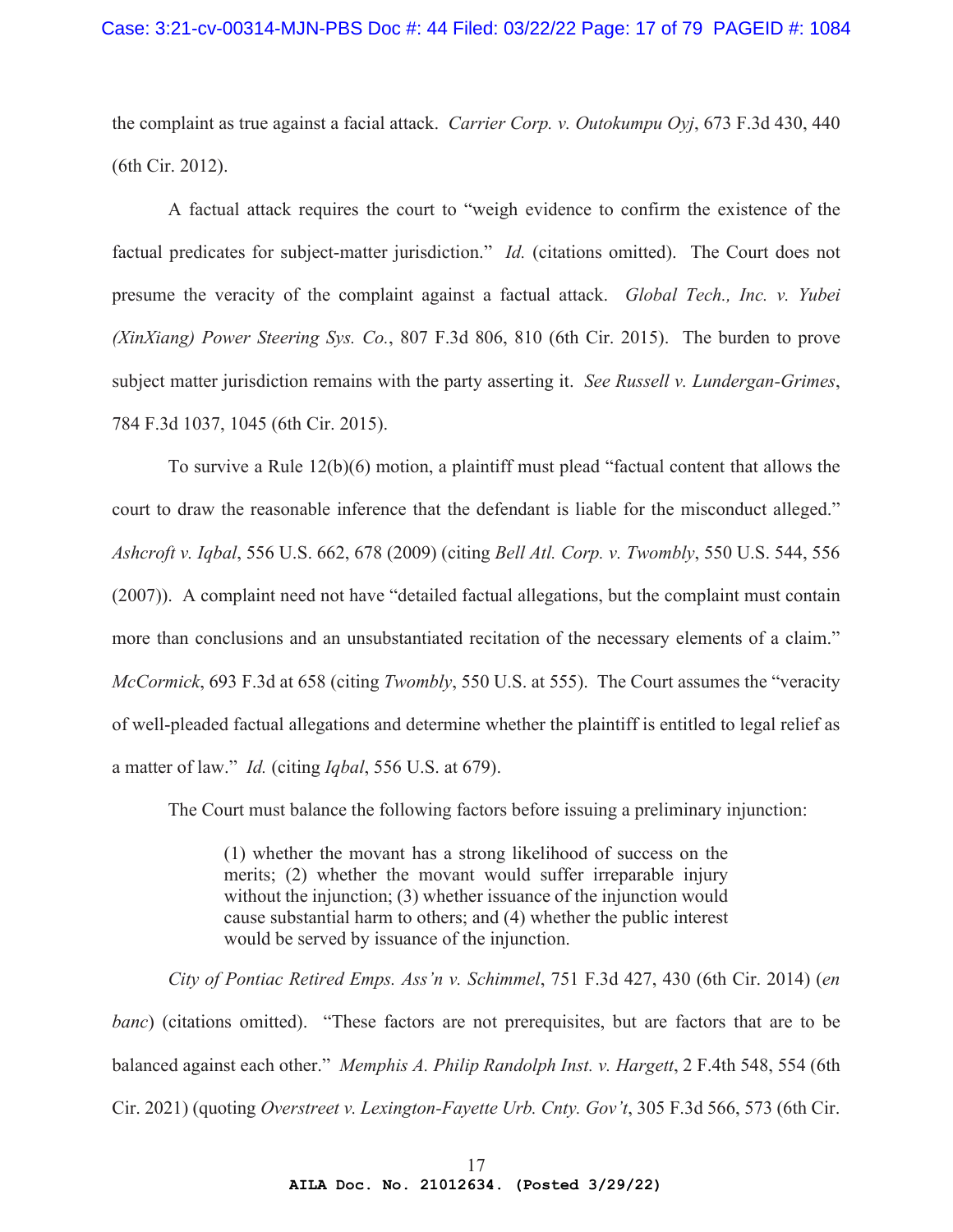2002)). "In addition to demonstrating a likelihood of success on the substantive claims, a plaintiff must also show a likelihood of success of establishing jurisdiction." *Id.* (quoting *Waskul v. Washtenaw Cnty. Cmty. Mental Health*, 900 F.3d 250, 256 n.4 (6th Cir. 2018)).

## **III. Jurisdiction and Judicial Review**

# **A. Standing**

"Article III's restriction of the judicial power to Cases and Controversies is properly understood to mean cases and controversies of the sort traditionally amenable to, and resolved by, the judicial process." *Uzuegbunam v. Preczewski*, --- U.S. ---, 141 S. Ct. 792, 798 (2021) (quotation marks omitted) (quoting *Vt. Agency of Nat. Res. v. United States ex rel. Stevens*, 529 U.S. 765, 774 (2000)). Thus, "to qualify as a genuine case or controversy, at least one plaintiff must have standing to sue." *Dep't of Com. v. New York*, --- U.S. ---, 139 S. Ct. 2551, 2565 (2019). "To have standing, a plaintiff must allege (1) an injury in fact (2) that's traceable to the defendant's conduct and (3) that the courts can redress." *Gerber v. Herskovitz*, 14 F.4th 500, 505 (6th Cir. 2021) (citing *Lujan v. Defs. of Wildlife*, 504 U.S. 555, 559–61 (1992)).

"Each plaintiff has the burden 'clearly to allege facts demonstrating that he is a proper party to invoke judicial resolution of the dispute.'" *Crawford v. U.S. Dep't of Treasury*, 868 F.3d 438, 457 (6th Cir. 2017) (quoting *Warth v. Seldin*, 422 U.S. 490, 518 (1975)). Yet if one plaintiff has standing, then the Court "need not consider whether the other [plaintiffs] . . . [have] standing to maintain the suit." *Mays v. LaRose*, 951 F.3d 775, 782 (6th Cir. 2020) (quoting *Vill. of Arlington Heights v. Metro. Hous. Dev. Corp.*, 429 U.S. 252, 264 n.9 (1977)). Standing "cannot be 'inferred argumentatively from averments in the pleadings.'" *Crawford*, 868 F.3d at 457 (quoting *FW/PBS, Inc. v. City of Dall.*, 493 U.S. 215, 231 (1990)). "[R]ather, [it] 'must affirmatively appear in the record.'" *FW/PBS*, 493 U.S. at 231 (quoting *Mansfield C. & L.M.R. Co. v. Swan*, 111 U.S. 379, 392 (1884)).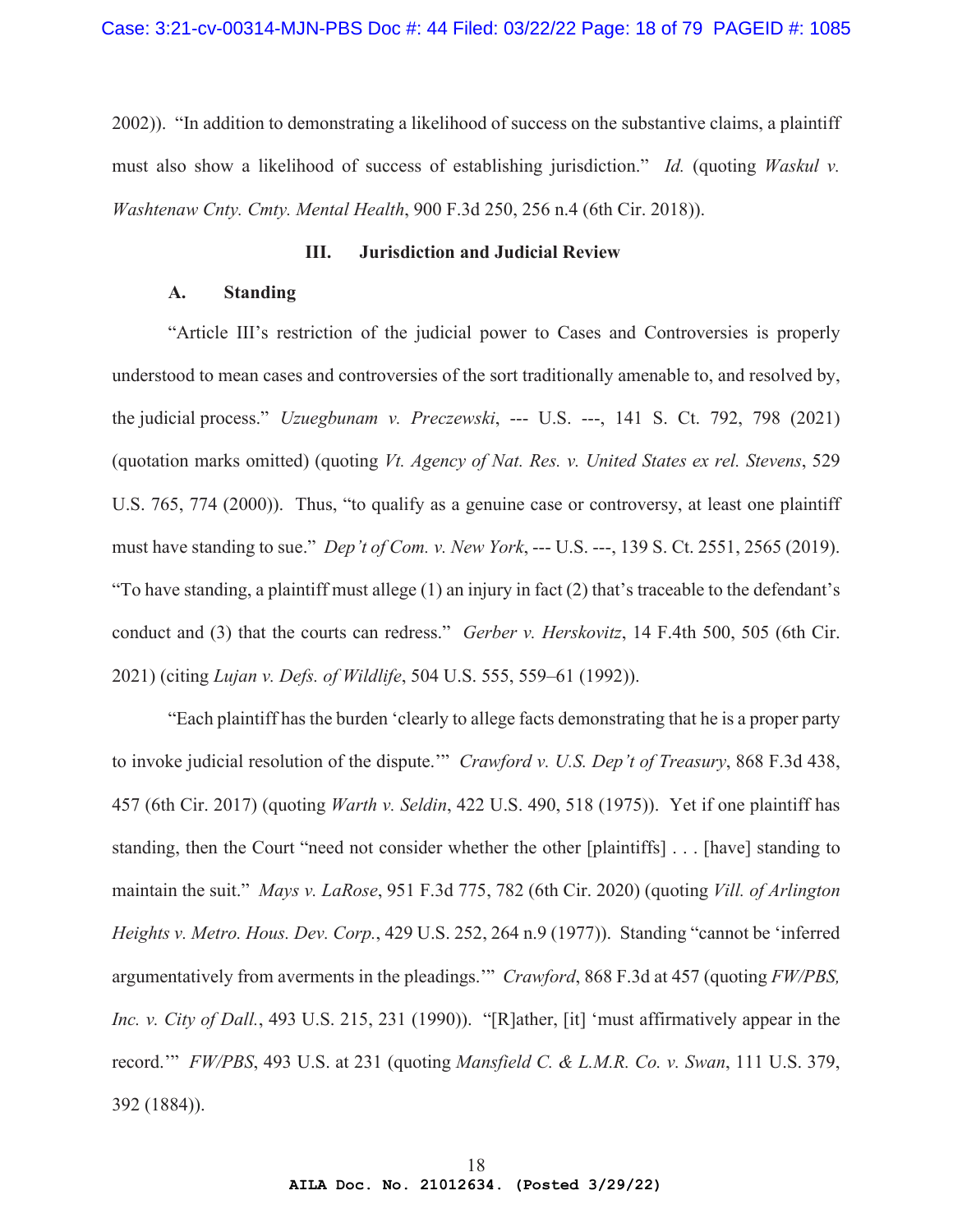As explained below, the States have standing to challenge the Permanent Guidance. First, the States are entitled to special solicitude in the standing analysis. The APA affords them a chance to vindicate their quasi-sovereign interest in effective immigration enforcement. Second, the States allege a concrete, particularized monetary injury in the form of increased expenditures on noncitizens. Third, the States show these costs are fairly traceable to the Permanent Guidance because it will lead to more otherwise detainable or removable noncitizens within their borders. Finally, the States prove redressability because DHS may reconsider the Permanent Guidance if the Court enjoins it.

## **1. Special Solicitude**

The States are entitled to "special solicitude" in the Court's standing analysis. *Massachusetts v. EPA*, 549 U.S. 497, 520 (2007). In *Massachusetts*, the Supreme Court recognized special solicitude turns on two factors: (1) whether Congress provided the state with a procedural right to relief and (2) whether the state seeks to vindicate its "quasi-sovereign interest[]." *Id.* ("Given [the right to challenge agency rule-making] and Massachusetts' stake in protecting its quasi-sovereign interests, the Commonwealth is entitled to special solicitude in our standing analysis"); *see also Kentucky v. Biden*, 23 F.4th 585, 598 (6th Cir. 2022) ("As our Court, other circuits, and the Supreme Court have all recognized, states have a variety of sovereign and quasi-sovereign interests that they validly may seek to vindicate in litigation"). If a party meets both factors and is entitled to special solicitude, then they have standing "without meeting all the normal standards for redressability and immediacy." *Massachusetts*, 549 U.S. at 517–18 (quoting *Lujan*, 504 U.S. at 572 n.7). Special solicitude is apt when states have relinquished their "sovereign prerogatives" to the federal government to regulate certain conduct. *Id.* at 519; *cf. Arizona*, 567 U.S. at 397 ("The pervasiveness of federal regulation does not diminish the importance of immigration policy to the States").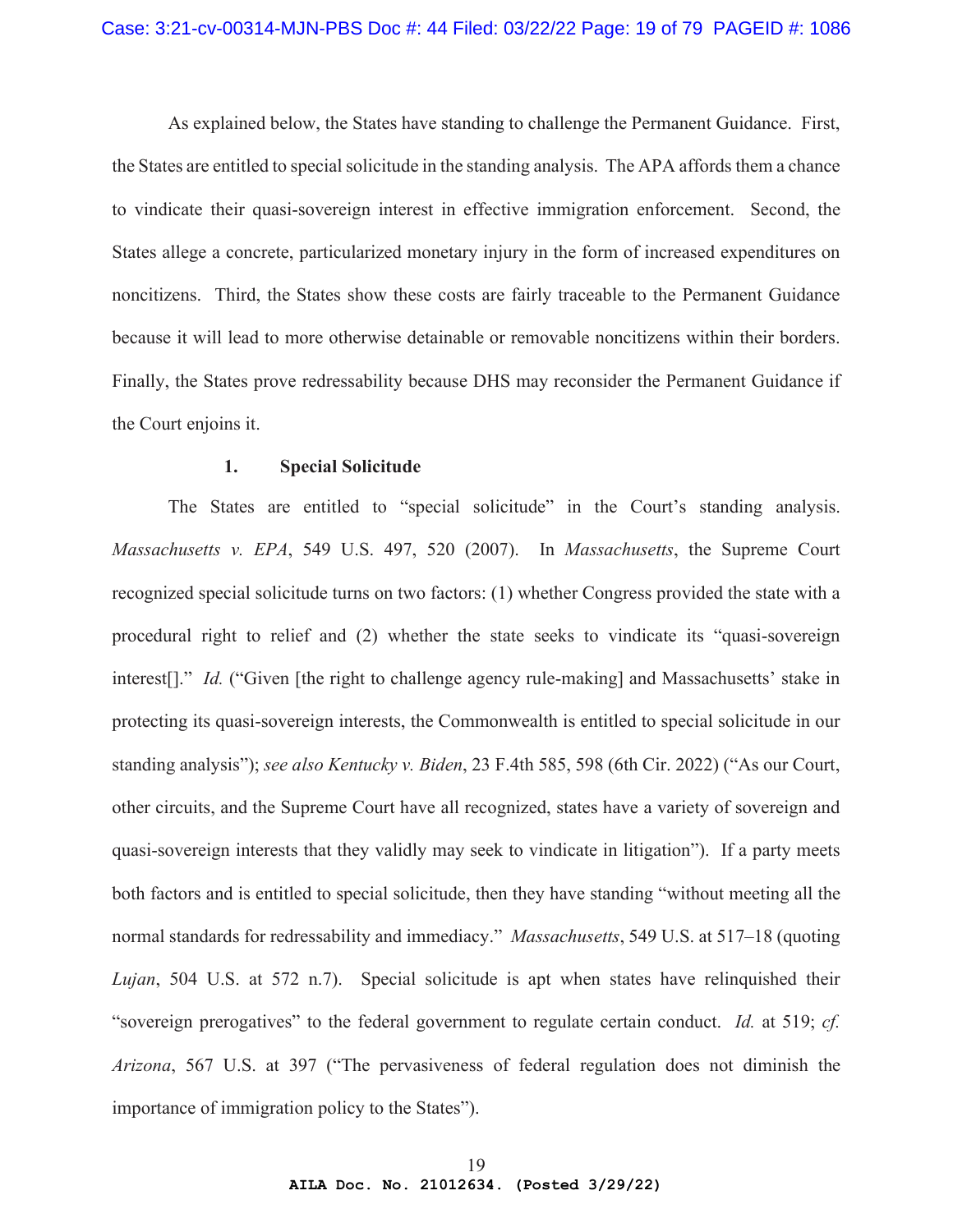#### Case: 3:21-cv-00314-MJN-PBS Doc #: 44 Filed: 03/22/22 Page: 20 of 79 PAGEID #: 1087

"Quasi-sovereign interests" include "public or governmental interests that concern the state as a whole." *Massachusetts*, 549 U.S. at 520 n.17 (2007) (quoting R. Fallon et al., *Hart & Wechsler's The Federal Courts and the Federal System* 289 (5th ed. 2003); and citing *Missouri v. Illinois*, 180 U.S. 208, 240–41 (1901)). However, a state "still must show that it suffers an 'actual or imminent' invasion of a judicially cognizable interest" to have standing. *Saginaw Cnty. v. STAT Emergency Med. Servs., Inc.*, 946 F.3d 951, 957 (6th Cir. 2020) (quoting *Massachusetts*, 549 U.S. at 517). A state "likely ha[s] standing to contest" conduct that affects their independent sovereign or quasi-sovereign interests. *Kentucky*, 23 F.4th at 601.

Sovereign interests might be at stake when a federal law threatens to preempt state law. *Id.*  at 598 (first citing *Ohio ex rel. Celebrezze v. U.S. Dep't of Transp.*, 766 F.2d 228, 232–33 (6th Cir. 1985); then citing *Alaska v. U.S. Dep't of Transp.*, 868 F.2d 441, 442–43 & n.1 (D.C. Cir. 1989); and then citing *Texas v. United States* ("*DAPA*"), 809 F.3d 134, 153(5th Cir. 2015), *aff'd by an equally divided court*, 579 U.S. 547 (2016)). Or "when [states] believe that the federal government has intruded upon areas traditionally within states' control." *Id.* (first citing *DAPA*, 809 F.3d at 153; and then citing *Alfred L. Snapp & Son, Inc. v. Puerto Rico ex rel. Barez*, 458 U.S. 592, 601 (1982)). Moreover, "damage [to a] state['s] econom[y]" and harm to its citizens' well-being implicates a state's standing to sue in its quasi-sovereign capacity. *Id.* at 599.

The States meet the first requirement. The APA provides the States with a broad procedural right to challenge agency action. 5 U.S.C. § 702. Courts have recognized that—when it comes to immigration policy—states have a procedural right to challenge "DHS's affirmative decision to set guidelines." *DAPA*, 809 F.3d at 152; *see also Texas v. Biden* ("*MPP*"), 20 F.4th 928, 970 (5th Cir. 2021) (citing 5 U.S.C. § 702) (concluding that Texas had a procedural right under the APA to challenge agency action), *cert. granted*, *Biden v. Texas*, --- U.S. ---, 2022 WL 497412 (Feb. 18,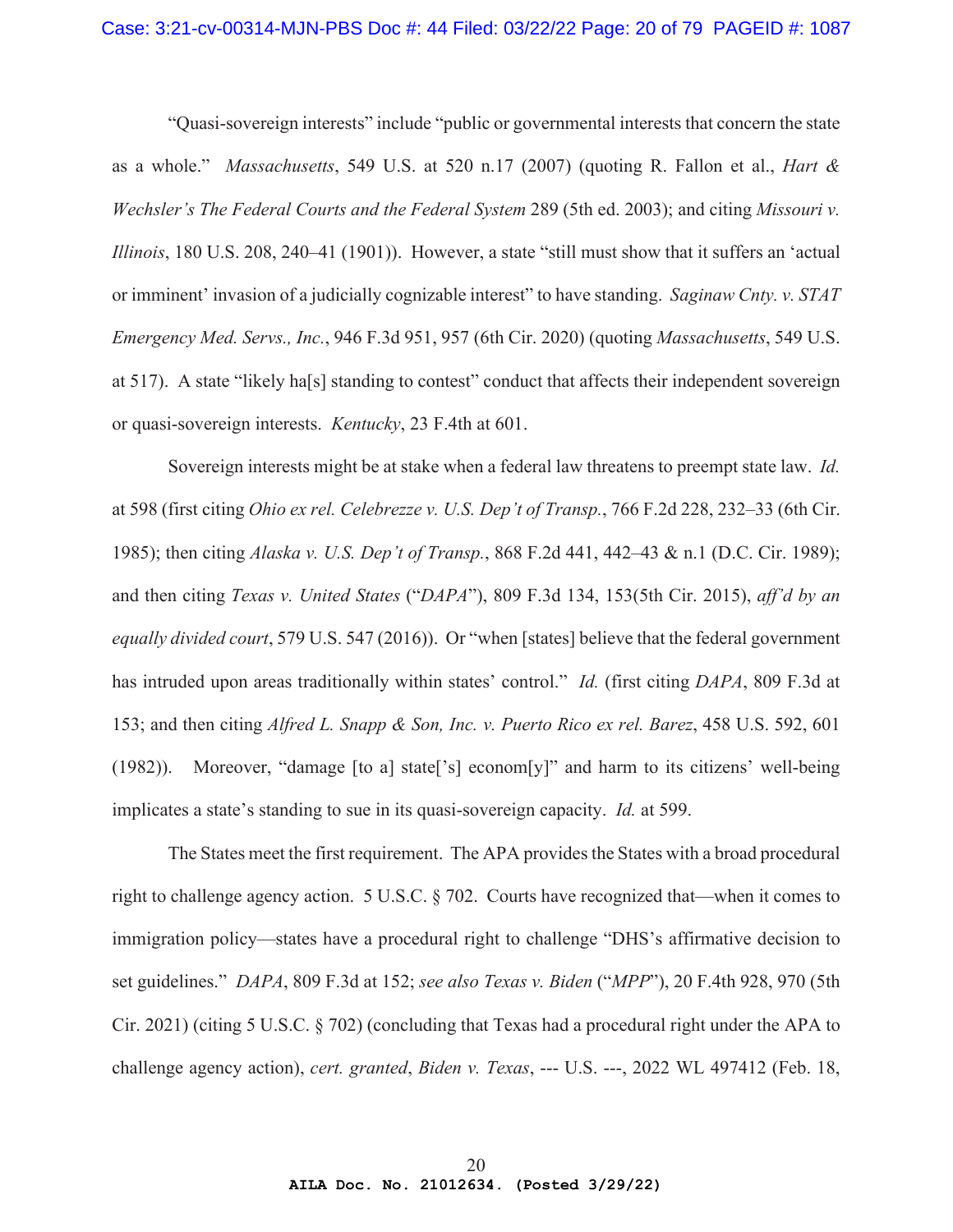2022). The States allege they are "suffering legal wrong because of agency action" under the APA, so they meet this requirement. 5 U.S.C. §§ 702, 704; *cf. Massachusetts*, 549 U.S. at 516– 17.

The States also meet the second requirement. Detention and removal of criminal aliens requires federal-state cooperation. Doc. No. 4-15 at PageID 302–04; Doc. No. 4-18 at PageID 344; *see also* ICE Detainer Policy, at 2. A removable noncitizen might go undetected until arrested for, and convicted of, a state criminal offense. Doc. No. 4-15 at PageID 302–04. DHS relies on state law enforcement officers to not only fulfill detainers against criminal aliens, but also to investigate, prosecute, detain, and supervise them. *Id.*; Doc. No. 27-8 at PageID 503–04. The States must expend these public-safety and law enforcement resources regardless of the rate at which DHS detains and removes criminal aliens. Doc. No. 1 at PageID 9–15.

In that way, the States share the cost of immigration enforcement with the federal government. Doc. No. 4-15 at PageID 302–04; Doc. No. 4-18 at PageID 344; Doc. No. 27-8 at PageID 503–04. Criminal aliens might be subject to a term of state imprisonment followed by a judge-imposed term of supervised release. Doc. No. 4-18 at PageID 344; *see also Arizona*, 2021 WL 2787930, at \*7. The States pay to impose this sentence until DHS takes custody. *Arizona*, 2021 WL 2787930, at \*7 (explaining Arizona's per-criminal supervision cost). If DHS chooses to detain and remove fewer criminal aliens, the cost of further post-release supervision, and possible recidivism, falls on the States. *Id.* Though DHS suggests that increased supervision costs are, at most, a self-imposed injury, Doc. No. 29 at PageID 706, this ignores the essential first-lineof-defense role that the States play in immigration enforcement. Assuming for the purposes of this motion to dismiss that the Permanent Guidance has caused a net decrease in DHS's detention and removal of criminal aliens, the States will invariably bear a greater portion of the federal/state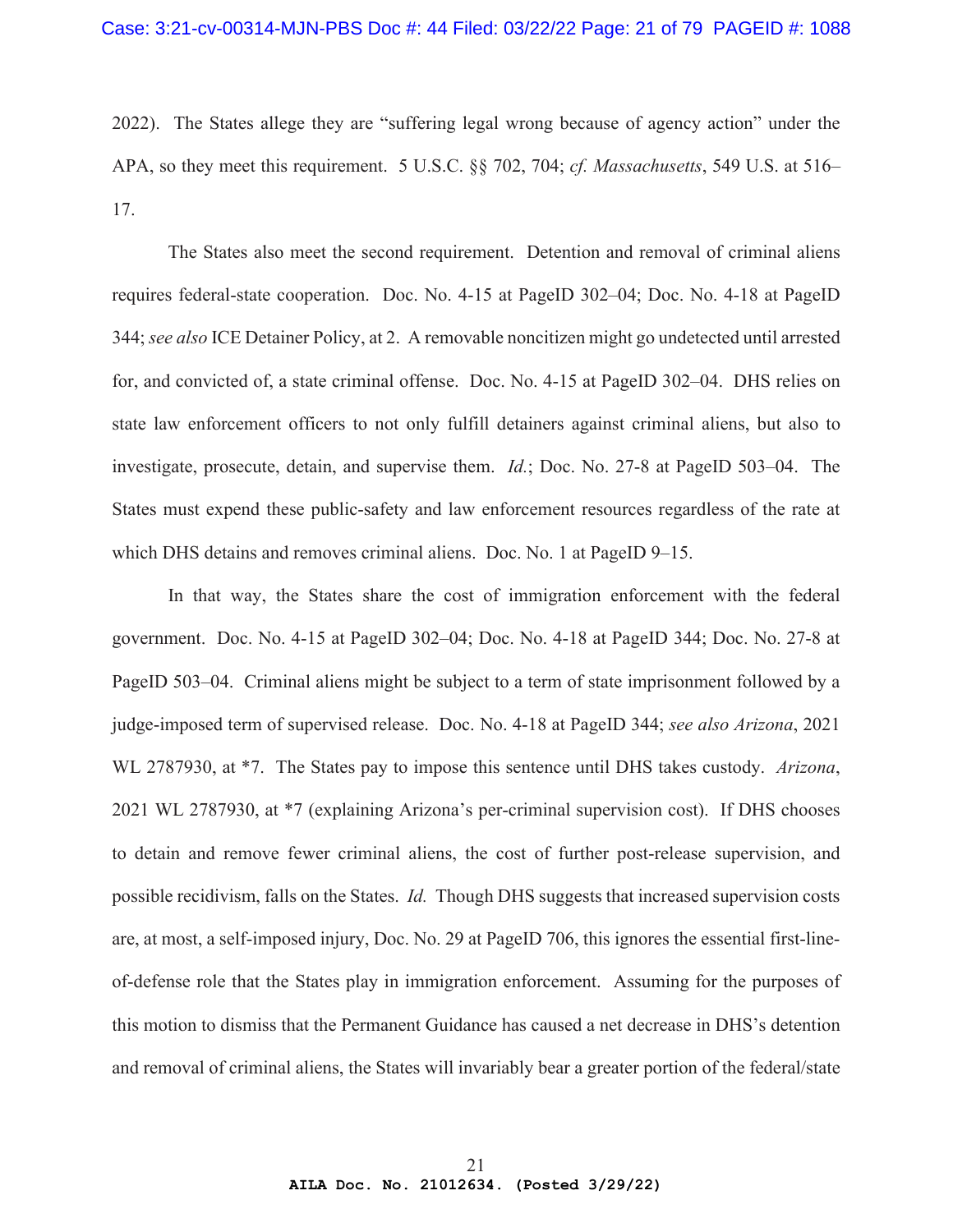cost-sharing inherent to immigration enforcement. Doc. No. 1 at PageID 9–15. The States' quasisovereign interests in immigration enforcement are, therefore, strong. *See, e.g.*, *Alfred L. Snapp & Son, Inc.*, 458 U.S. at 601 (recognizing the states' authority to "exercise . . . sovereign power over individuals" within their borders); *see also Saginaw Cnty.*, 946 F.3d at 957 (noting states can sue the federal government when "the State does not have its usual recourse to state law and state enforcement proceedings to vindicate its interests").

The States are entitled to special solicitude. Thus, they have a reduced burden to show redressability and imminence. *See Massachusetts*, 549 U.S. at 517–18. Because "no prudential bar prevents the states from suing the United States to vindicate their . . . quasi-sovereign interests," the Court must next consider whether the states "have also shown 'the irreducible constitutional minim[a]' to establish Article III standing." *Kentucky*, 23 F.4th at 601 (alterations in original) (quoting *Lujan*, 504 U.S. at 560).<sup>10</sup>

# 2. **Injury**<sup>11</sup>

The States allege a concrete, particularized injury. To prove an injury-in-fact, "the claimant must establish the 'invasion of a legally protected interest' that is 'concrete and

 $10$  At times, the Sixth Circuit has expressed skepticism about the modern concept of state standing, noting that federal courts previously could not adjudicate state-led lawsuits that did not provide a basis for justiciability at common law, *i.e.*, property or contract rights. *See Saginaw Cnty.*, 946 F.3d at 956 (citing Ann Woolhandler & Michael G. Collins, *State Standing*, 81 Va. L. Rev. 387, 392–93 (1995)); *see also Wisconsin v. Pelican Ins. Co.*, 127 U.S. 265, 286–89 (1888); *Georgia v. Stanton*, 73 U.S. (6 Wall.) 50, 73– 77 (1867) (finding "sovereignty interests" nonlitigable). While the Supreme Court has trended towards a historical, traditional approach to deciding whether an injury is justiciable, *see Spokeo*, 578 U.S. at 339, and when finding certain elements of standing, *see, e.g.*, *Uzuegbunam*, 141 S. Ct. at 797–800, neither it nor the Sixth Circuit have indicated whether they wish to bar states from vindicating an injury to their quasisovereign interests, *see, e.g.*, *Massachusetts*, 549 U.S. at 517–20.

<sup>&</sup>lt;sup>11</sup> DHS argues the States have not suffered an injury because there is "no judicially cognizable interest in procuring enforcement of the immigration laws' against someone else." Doc. No. 29 at PageID 705 (quoting *Sure-Tan, Inc. v. NLRB*, 467 U.S. 883, 897 (1984)). True, "a *private citizen* lacks standing to contest the policies of the prosecuting authority when he himself is neither prosecuted nor threatened with prosecution*.*" *Linda R.S. v. Richard D*, 410 U.S. 614, 619 (1973) (emphasis added) (first citing *Younger v. Harris*, 401 U.S. 37, 42 (1971); then citing *Bailey v. Patterson*, 369 U.S. 31, 33 (1962); and then citing *Poe v. Ullman*, 367 U.S. 497, 501 (1961)). But this does not preclude the *States* from litigating in their quasi-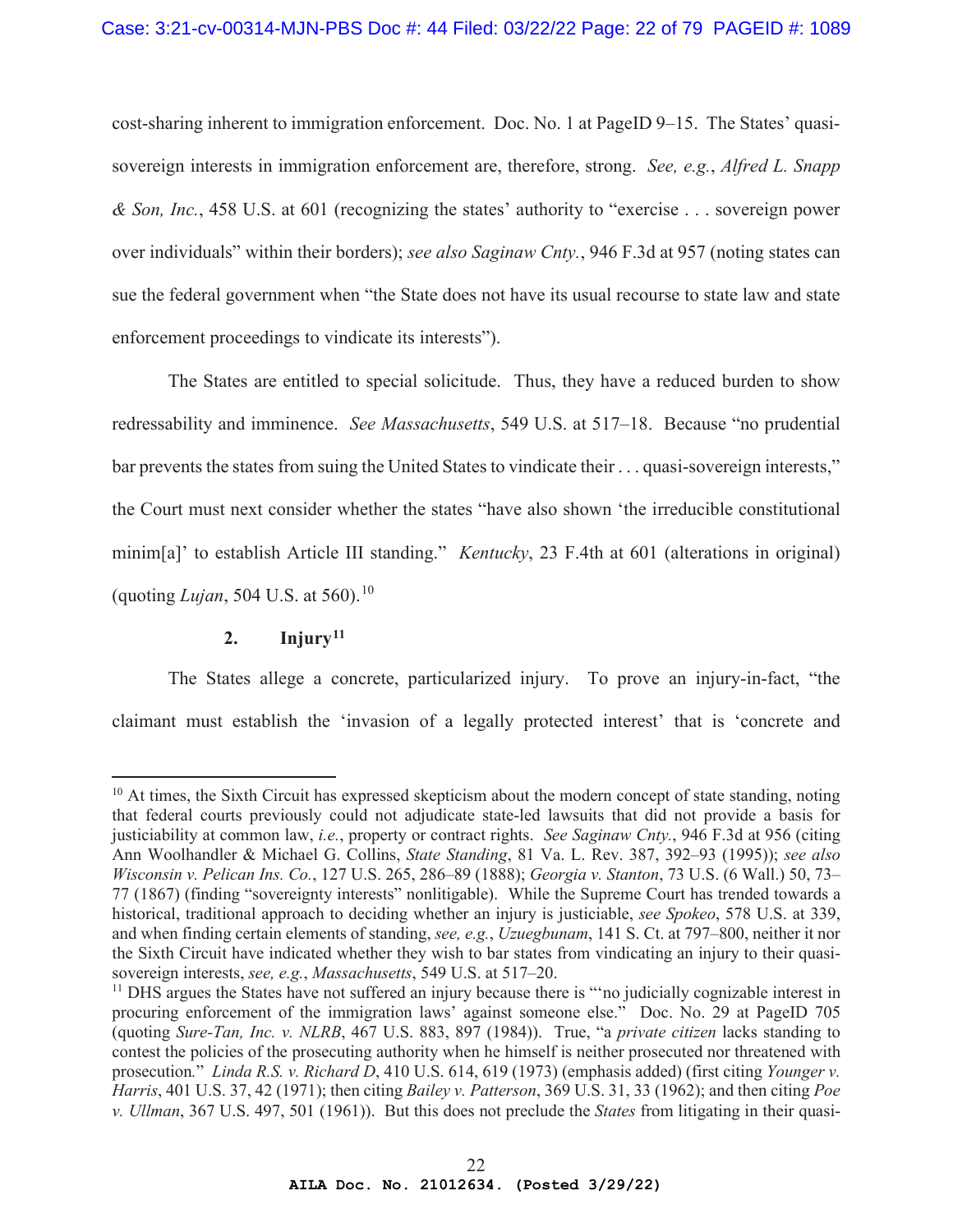particularized' and 'actual or imminent, not conjectural or hypothetical.'" *Gerber*, 14 F.4th at 505–06 (quoting *Spokeo, Inc. v. Robins*, 578 U.S. 330, 339 (2016)). A particularized injury "must affect the plaintiff in a personal and individual way." *Lujan*, 504 U.S. at 560 n.1. "A 'concrete' injury is one that 'actually exist[s].'" *Gerber*, 14 F.4th at 506 (quoting *Spokeo*, 578 U.S. at 339) (alterations in original). "[C]ourts should assess whether the alleged injury to the plaintiff has a 'close relationship' to a harm 'traditionally' recognized as providing a basis for a lawsuit in American courts" when determining concreteness. *TransUnion LLC v. Ramirez*, --- U.S. ---, 141 S. Ct. 2190, 2204 (2021) (quoting *Spokeo*, 578 U.S. at 341). Traditional, concrete harms include "monetary harms." *Id.* at 2205.

The States identify three categories of expenditures affected by DHS's enforcement priority scheme: (1) public safety; (2) health care; and (3) education. Doc. No. 1 at PageID 9–15; Doc. No. 34 at PageID 895–901. According to the States, none of this spending is discretionary. Doc. No. 1 at PageID 9–15. Local law enforcement must respond to crimes allegedly committed by noncitizens; federal law requires Emergency Medicaid dollars to be spent on noncitizen care<sup>12</sup>: and public schools must enroll noncitizen children. Doc. No. 34 at PageID 895–901.

More previously removable noncitizens in their jurisdiction means the States must devote more resources to these categories. *Id.* The States show that, in December 2021, DHS detained fewer noncitizens with criminal convictions or pending charges per day (4,296) compared to December 2019 (16,388) and December 2020 (10,336). Doc. No. 34 at PageID 897. This

sovereign or sovereign capacity. *See Kentucky*, 23 F.4th at 598–601. Whether the States have standing depends on if they have suffered an injury-in-fact. *See Saginaw Cnty.*, 946 F.3d at 957.

<sup>12 42</sup> C.F.R. § 440.255(c) (Emergency Medicaid for noncitizens); Ohio Admin. Code 5160:1-5-06 (2021) (same); Mont. Code Ann. § 1-1-411 (2022), *invalidated by Mont. Immigrant Just. All. v. Bullock*, 371 P.3d 430, 446 (Mont. 2016) (finding Montana's statute that denied certain state services to illegal aliens preempted and invalid).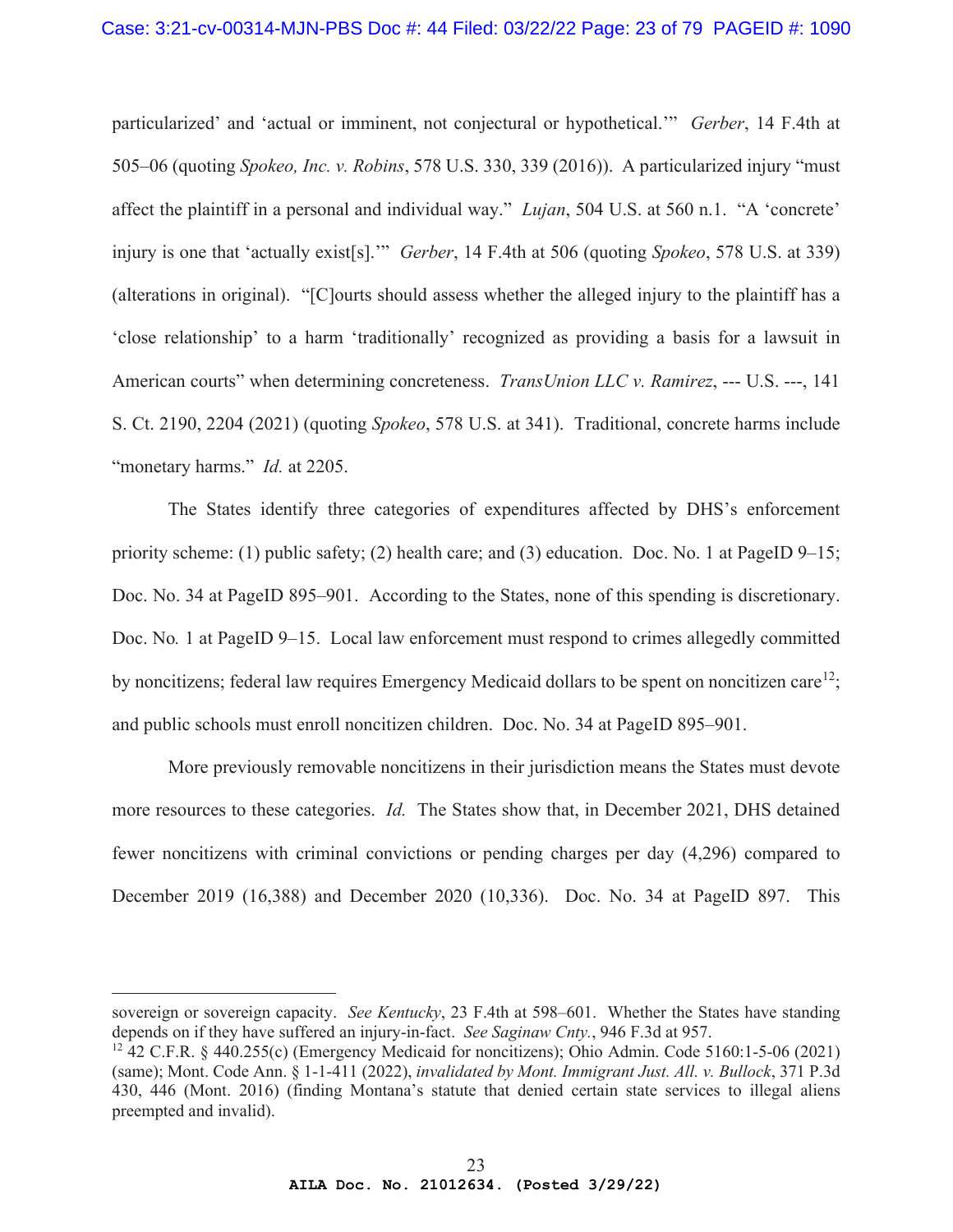difference, the States believe, will cause a net increase in law enforcement expenditures. *Id.* at PageID 897–98

DHS thinks this harm is speculative. Doc. No. 29 at PageID 705. It points to data showing that arrest of noncitizens with aggravated felonies actually increased in between February and August 2021 (6,046) compared to the same period in 2020 (3,575). *Id.* at PageID 706. DHS contends a targeted enforcement approach saves the States money in the long run because it increases the odds the worst offenders will be taken in DHS custody. *Id.* 

But the States have plausibly shown these costs have accrued, and will continue to do so, even if the priority shift generates some offsetting benefit. *See, e.g.*, *Markva v. Haveman*, 317 F.3d 547, 557–58 (6th Cir. 2003) (grandparents had standing to sue over requirement that they pay more for Medicaid benefits than similarly situated parents even though their other welfare benefits outweighed this harm); *cf. Massachusetts*, 549 U.S. at 523–25 (Massachusetts's injury from global warming was concrete even though China's and India's pollution might offset domestic pollution). This financial impact is a "tangible" one. *TransUnion*, 141 S. Ct. at 2204. In the District of Arizona litigation over the Interim Guidance, for example, Arizona identified noncitizens with criminal convictions who were placed on state supervision after DHS lifted their detainers under the Interim Guidance. *Arizona*, 2021 WL 2787930, at \*7. A decrease in detention and removal of criminal aliens will invariably lead to similar results in Montana and Ohio. Doc. No. 1 at PageID  $9 - 15$ .

An aggregate decline in removals will also cause the States to devote more emergency Medicaid and educational resources to noncitizens than they otherwise would have. *Id.*; see *Arizona*, 2021 WL 2787930, at \*7. The States allege that, since the enforcement priority shift began with the January 20 Memo, DHS has only removed 18,713 individuals from January to July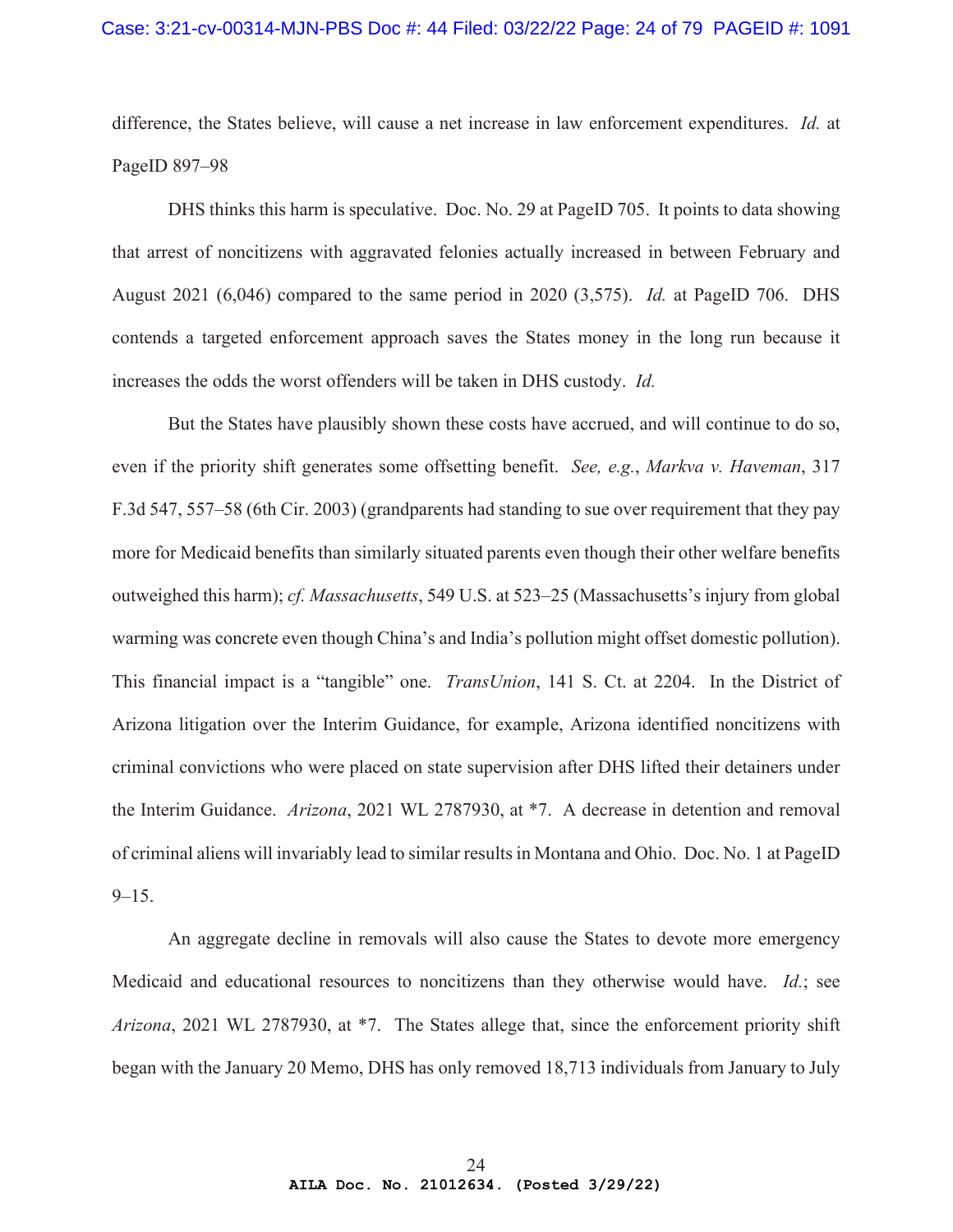2021 compared to 186,089 during the same period in 2019. Doc. No. 34 at PageID 885; *see also*  Doc. No. 4-8 at PageID 178–79; Doc. No. 4-11 at PageID 203–04. Fewer detentions and removals increase the number of noncitizens eligible to receive state assistance. *Cf. MPP*, 20 F.4th at 970 (concluding Texas had demonstrated injury-in-fact by showing a reverse of DHS's MPP program policy would make more noncitizens eligible to receive a driver's license); *Pennsylvania v. President United States*, 930 F.3d 543, 561–64 (3d Cir. 2019) (finding states sufficiently alleged injury when they showed that an agency's contraceptive mandate would increase reliance on States' services), *overruled on other grounds by Little Sisters of the Poor Saints Peter & Paul Home v. Pennsylvania*, --- U.S. ---, 140 S. Ct. 2367 (2020).

Considering (1) the downward trend in removals under the Permanent Guidance and its predecessor policies; (2) the plausible increase in public expenditures due to a rise in the States' respective noncitizen populations; and (3) the mandatory nature of the States' law enforcement duty and public benefit laws, the States have demonstrated a plausible, "certainly impending, or . . . substantial risk" of harm. *See Dep't of Com.*, 139 S. Ct. at 2565 (quoting *Susan B. Anthony List v. Driehaus*, 573 U.S. 149, 158 (2014)) (finding that states could challenge census bureau for including a question about country of residence because it would undercount noncitizen residences, which would lead to less federal funding). Thus, the States have identified a concrete, particular injury-in-fact.

#### **3. Traceability**

The States' injury is traceable to the Permanent Guidance. "Standing requires 'a causal connection between the injury and the conduct complained of' which means that the injury is 'fairly . . . trace[able] to the challenged action of the defendant,' not some 'independent action of some third party.'" *Garland v. Orlans, PC*, 999 F.3d 432, 440–41 (6th Cir. 2021) (alterations in original) (quoting *Lujan*, 504 U.S. at 560). "At the pleading stage, the plaintiff's burden of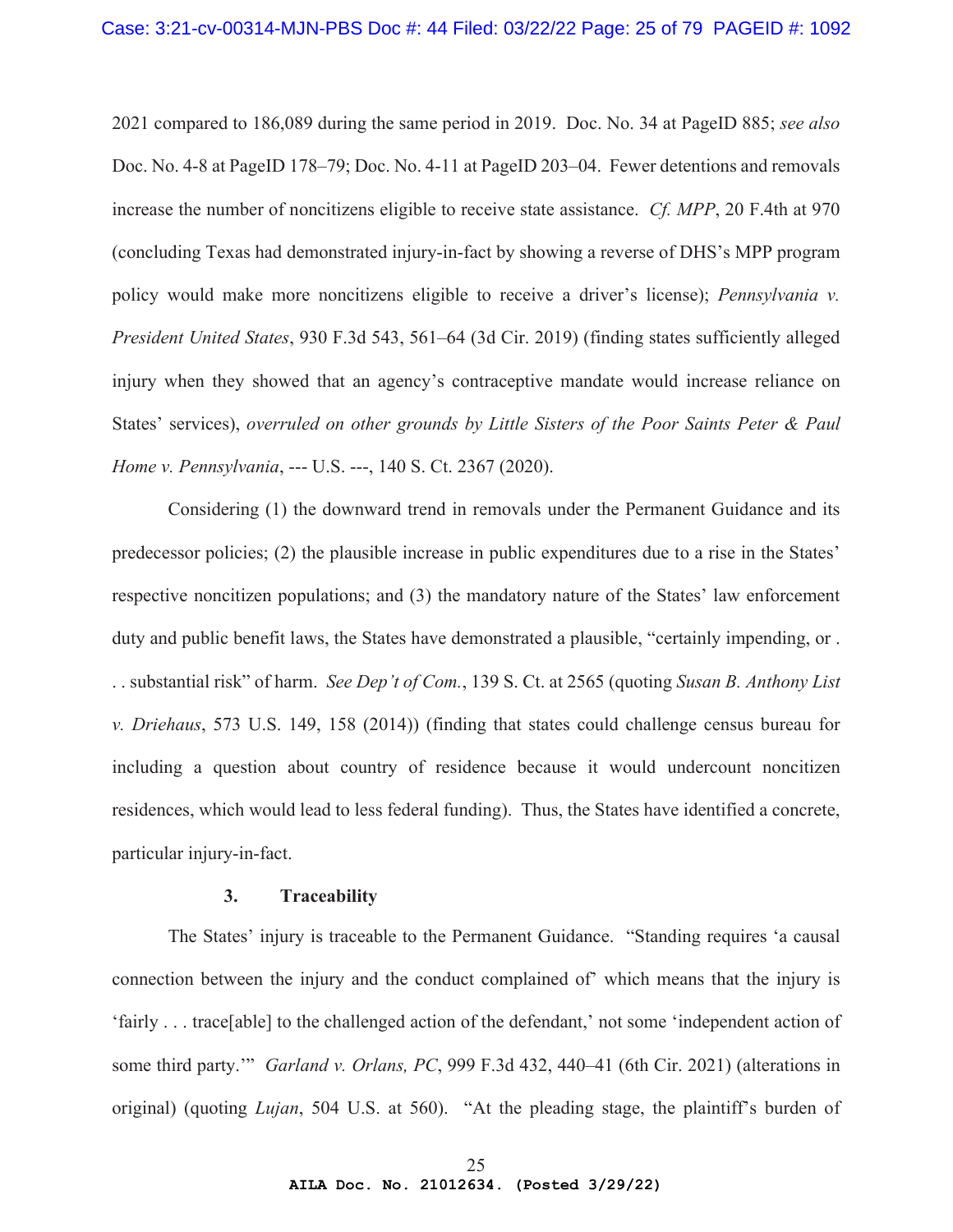'alleging that their injury is "fairly traceable"' to the defendant's challenged conduct is 'relatively modest[.]'" *Buchholz v. Meyer Njus Tanick, PA*, 946 F.3d 855, 866 (6th Cir. 2020) (alteration in original) (quoting *Bennett v. Spear*, 520 U.S. 154, 171 (1997)). Although "[a] self-inflicted injury, by definition is not traceable to anyone but the plaintiff[,]" even "harms that flow 'indirectly from the action in question'" satisfy traceability. *Id.* (quoting *Focus on the Fam. v. Pinellas Suncoast Transit Auth.*, 344 F.3d 1263, 1273 (11th Cir. 2003)).

When DHS pulls back immigration enforcement, the States pick up some of the cost. Doc. No. 1 at PageID 9–15. "The causal chain is easy to see." *MPP*, 20 F.4th at 972 (citing *Massachusetts*, 549 U.S. at 523). As the *Arizona* district court found in litigation over the Interim Guidance, it is inevitable that a decrease in detainer executions will force states to expend resources on post-release supervision that, but for the Permanent Guidance, DHS would provide through its detention program. *Arizona*, 2021 WL 2787930, at \*7.

DHS argues that this is a self-inflicted injury because the States do not have to impose community supervision. Doc. No. 29 at PageID 706. True enough. But DHS misses that, prior to the Permanent Guidance, DHS would have detained at least some of the noncitizens it will now release. The States must now step in when DHS does not. *Cf. Dep't of Com.*, 139 S. Ct. at 2566 (reasoning that a "predictable" effect of agency policy makes the harm more than speculative).13 Such an injury is fairly traceable to the Permanent Guidance.

<sup>&</sup>lt;sup>13</sup> DHS relies on *Buchholz v. Meyer Njus Tanick, P.A.*, 946 F.3d 855 (6th Cir. 2020), where a debtor who allegedly suffered an injury over fear that he would be subject to legal action if he did not pay in response to a debt collector's letters. Doc. No. 29 at PageID 706. It argues the States' alleged injury is similar because any increase in spending related to noncitizens is at their discretion. *Id. Buccholz*, however, is distinguishable. Because the debtor in that case did not pay his debts and "[feared] the consequences of his delinquency," the Sixth Circuit found that his injury was purely self-inflicted. *Id.* at 867. In contrast, DHS triggered the causal chain that led to the States' harm when it enacted the Permanent Guidance. *See, e.g.*, *Libertarian Nat'l Comm., Inc. v. FEC*, 924 F.3d 533, 537–39 (D.C. Cir. 2019) (traceability requirement was satisfied when political party chose to place excess escrow amount in segregated fund available for specific purposes after Federal Election Committee forbade a political party from placing it into their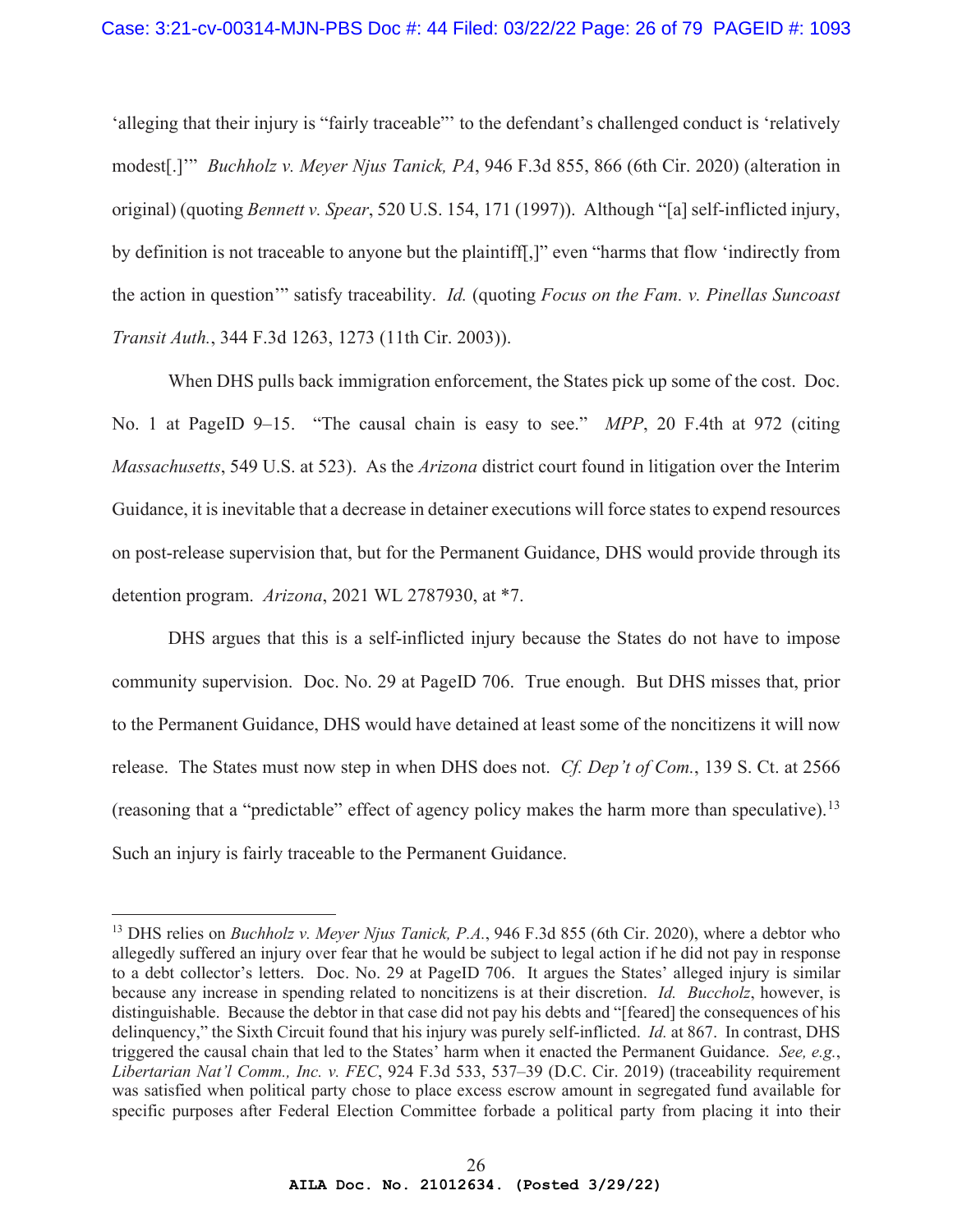## **4. Redressability**

The States' injury is redressable. To be redressable, it must be "likely, as opposed to merely speculative, that the injury will be redressed by a favorable decision." *Lujan*, 504 U.S. at 561 (quotation omitted). Thus, "[a]n injury is redressable if a judicial decree can provide 'prospective relief' that will 'remove the harm.'" *Doe v. DeWine*, 910 F.3d 842, 850 (6th Cir. 2018) (quoting *Warth*, 422 U.S. at 505). Under the APA, when a litigant has a procedural right to sue, that litigant proves redressability if "there is some possibility that the requested relief will prompt the injury-causing party to reconsider the decision that allegedly harmed the litigant." *Massachusetts*, 549 U.S. at 518 (first citing *Lujan*, 504 U.S. at 573 n.7; and then citing *Sugar Cane Growers Coop. of Fla. v. Veneman*, 289 F.3d 89, 94–95 (D.C. Cir. 2002)).

DHS argues that enjoining the Permanent Guidance would not necessarily return State spending to prior levels. Doc. No. 29 at PageID 708–09. DHS—due to resource constraints must necessarily prioritize certain enforcement actions over others. *Id.* It insists that the States cannot show any other combination of priorities could reduce crime in their jurisdictions or limit the number of noncitizens relying on public services. *Id.*

The Court disagrees. If the Court enjoins the Permanent Guidance, then DHS may reconsider enacting a similar policy or resume removals at its previous pace. *Cf. Massachusetts*, 549 U.S. at 518. Any revision to the priority categories would necessarily be less under-inclusive than the Permanent Guidance. The "harms that allegedly flow" from DHS's policy might then dissipate. *Kentucky*, 23 F.4th at 601.

general fund). The injury here was not purely self-inflicted because the States' devotion of extra criminal justice, healthcare, and Emergency Medicaid expenditures is "the predictable effect of Government action." *Dep't of Com.*, 139 S. Ct. at 2565; *see also* 13A Wright, Miller, & Cooper, Federal Practice & Procedure § 3531.5 (3d ed. 2014) ("Standing is defeated only if it is concluded that the injury is so completely due to the plaintiff's own fault as to break the causal chain").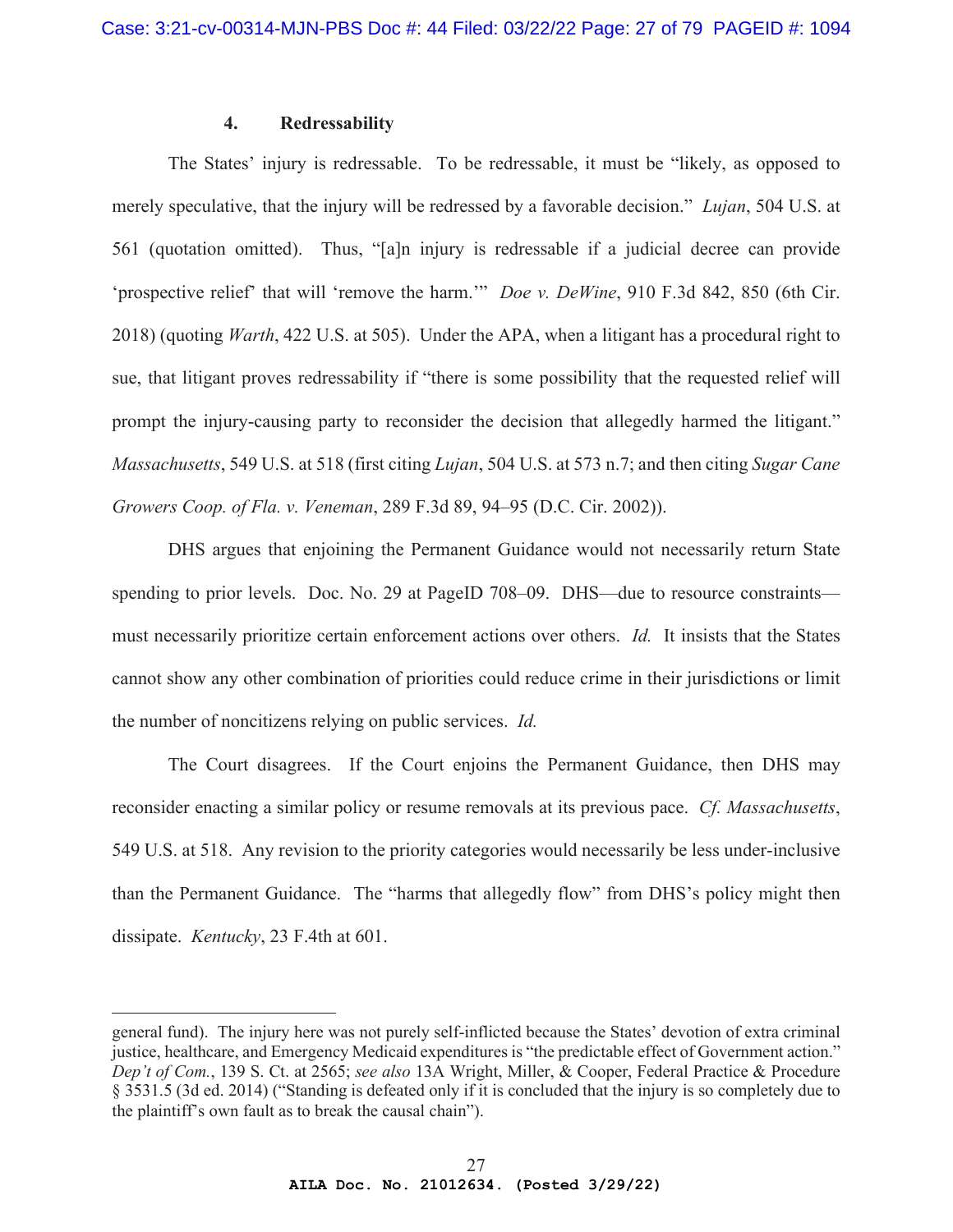Therefore, the Court finds the States have standing to bring their claims. It must now address whether the States can obtain judicial review under the APA.

#### **B. Judicial Review Under the APA**

"The Administrative Procedure Act embodies a 'basic presumption of judicial review,' and instructs reviewing courts to set aside agency action that is 'arbitrary, capricious, an abuse of discretion, or otherwise not in accordance with law.'" *Dep't of Com.*, 139 S. Ct. at 2567 (first quoting *Abbott Laboratories v. Gardner*, 387 U.S. 136, 140 (1967), *abrogated on other grounds by Califano v. Sanders*, 430 U.S. 99 (1977); and then quoting 5 U.S.C. § 706(2)(A)). "This presumption is a strong one, and an 'agency bears a "heavy burden"' in proving that Congress intended to preclude all judicial review." *Duncan v. Muzyn*, 833 F.3d 567, 576 (6th Cir. 2016) (first quoting *Mach Mining, LLC v. EEOC*, 575 U.S 480, 486 (2015); and then quoting *Abbott Laboratories*, 387 U.S. at 140). Still, a challenger to agency action must first traverse several threshold barriers to obtain APA review. Review is unavailable "to the extent that . . . (1) statutes preclude review or (2) agency action is committed to agency discretion by law." 5 U.S.C. §§ 701(a)(1) and (2) (cleaned up). Reviewable agency action must be "final" and "for which there is no other adequate remedy in a court are subject to judicial review." 5 U.S.C. § 704. DHS asserts that the States fail to surpass any of these threshold barriers. Doc. No. 29 at PageID 709–20.

#### **1. Committed to Agency Discretion**

Section 701(a)(2) "has caused confusion and controversy since its inception." *Barrios Garcia v. Dep't of Homeland Sec.*, 25 F.4th 430, 445 (6th Cir. 2022) (quoting Viktoria Lovei, *Revealing the True Definition of APA § 701(a)(2) by Reconciling "No Law to Apply" with the Nondelegation Doctrine*, 73 U. Chi. L. Rev. 1047, 1050 (2006)). A "formalistic" interpretation of "committed to agency discretion" seemingly contradicts the APA's "abuse of discretion" standard of review. *Id.* For this reason, "[t]he Supreme Court has . . . rejected a literal reading of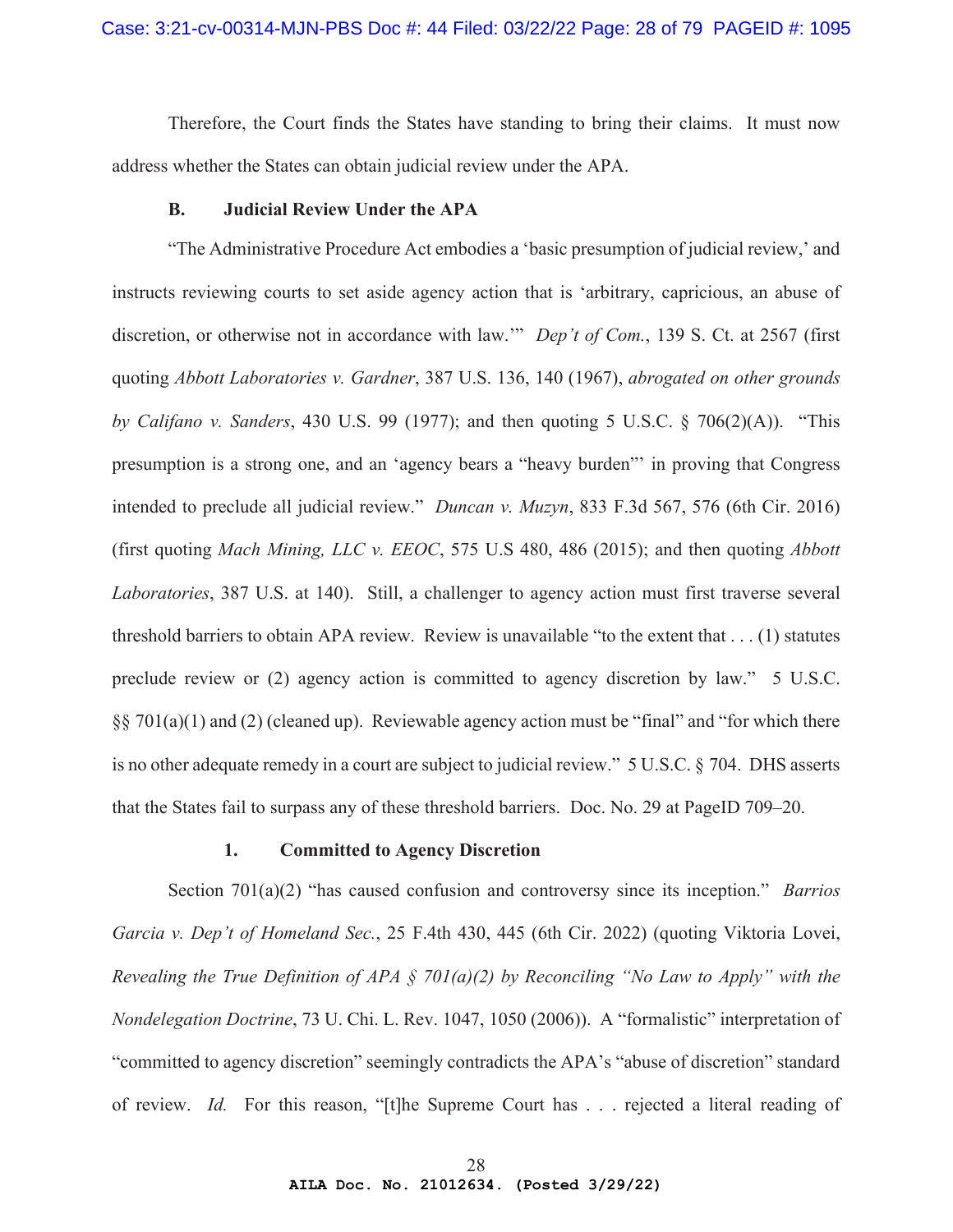§ 701(a)(2)," *id.*, and has construed the exception "narrow[ly]," *Citizens to Preserve Overton Park, Inc. v. Volpe*, 401 U.S. 402, 410 (1971). An agency decision is only committed to its "discretion," and is therefore unreviewable, "where the relevant statute 'is drawn so that a court would have no meaningful standard against which to judge the agency's exercise of discretion.'" *Lincoln v. Vigil*, 508 U.S. 182, 191 (1993) (quoting *Webster v. Doe*, 486 U.S. 592, 599–600 (1988)).

Agency nonenforcement decisions are among the "limited category" of discretionary and unreviewable agency actions. *Dep't of Homeland Sec. v. Regents of the Univ. of Cal.*, --- U.S. --- , 140 S. Ct. 1891, 1905 (2020). In *Heckler v. Chaney*, the Supreme Court held that "an agency's decision not to take enforcement action should be presumed immune from judicial review under § 701(a)(2)." 470 U.S. 821, 832 (1985). This is principally because nonenforcement decisions are based on a "balancing of factors which are peculiarly within [the agency's] expertise" and unsuitable for judicial administration. *Id.* at 831.

DHS insists that the Permanent Guidance is the type of nonenforcement action described in *Chaney* and thus is a decision committed to its discretion. Doc. No. 29 at PageID 709. Central to this argument is DHS's view that the Permanent Guidance is but an extension of its prosecutorial discretion. *Id.* at PageID 709–13. It explains that Congress endowed the agency with significant discretion to decide when, how, and against whom to bring enforcement proceedings. *Id.* The flip side of the power to bring enforcement is declination. *Id.* Adopting a policy instructing its officials on how to deploy their discretion is, in DHS's telling, tantamount to a discretionary nonenforcement decision. *Id.*

The States do not necessarily disagree that DHS has discretion to *bring* enforcement proceedings. Doc. No. 4 at PageID 66. Instead, the States assert that DHS's discretion is not unlimited and is bounded by important statutory commands, namely 8 U.S.C. §§ 1226(c) and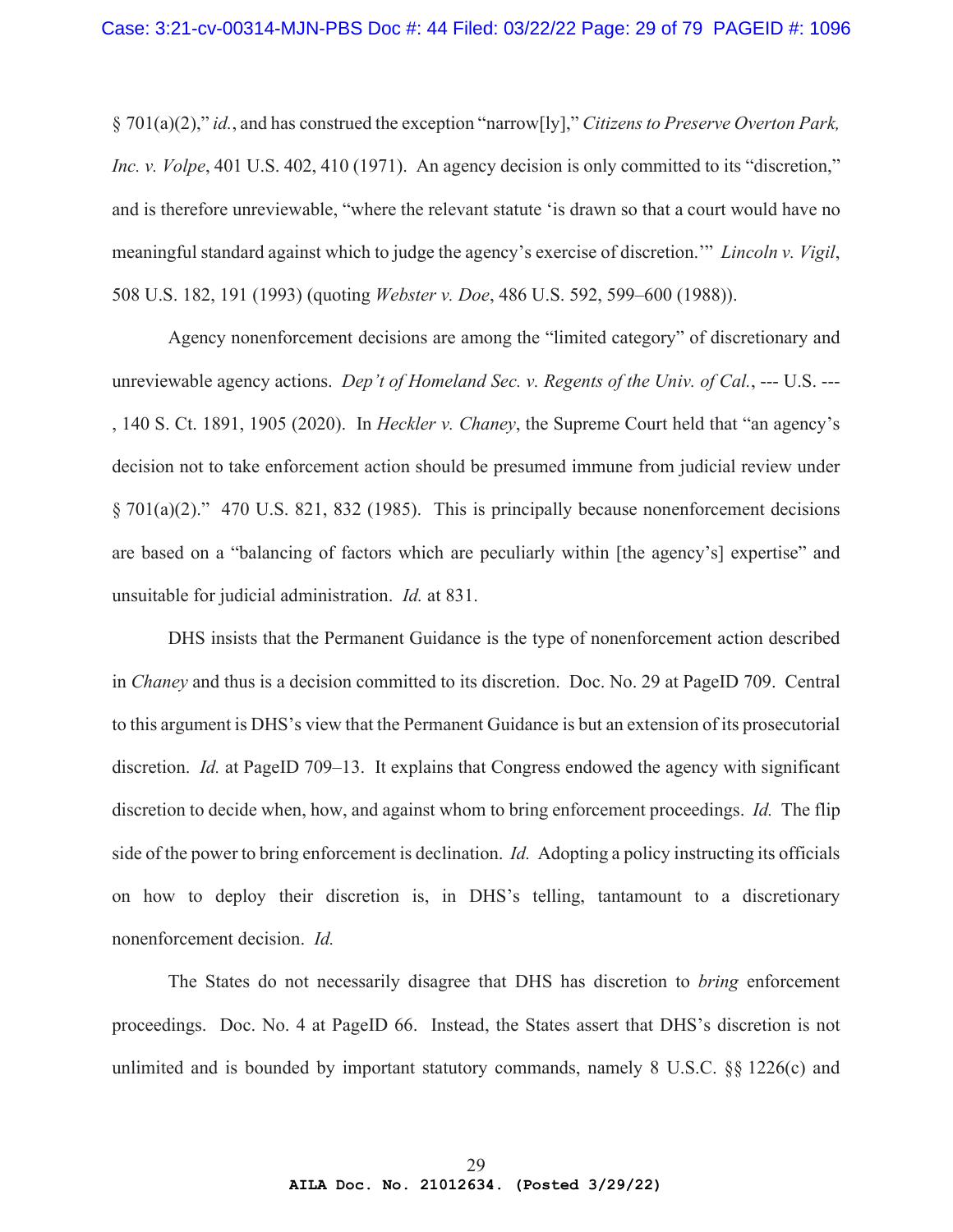1231(a)(1)(A). *Id.* at PageID 76–78. Their contention is that the Permeant Guidance's assertion of discretion contravenes those mandates. *Id.*

The Court, as explained below, agrees with the States. DHS's Permanent Guidance purports to introduce an extra-statutory balancing scheme to govern each step of the enforcement process. Doc. No. 4-1 at PageID 100 (explaining the Permanent Guidance applies to decisions made through "apprehension and removal"). While DHS may exercise unquestioned discretion over some aspects of the enforcement process, *see, e.g.*, *AADC*, 525 U.S. at 483 ("At each stage [of the removal process] the Executive has discretion to abandon the endeavor"), Congress has instructed it to follow certain steps when it comes to detention of criminal aliens pending removal proceedings and execution of removal orders. The Permanent Guidance's totality-of-thecircumstances analysis is far more than a nonenforcement decision. *Cf. Regents*, 140 S. Ct. at 1906 (declining to apply the *Chaney* presumption to DHS's revocation of the Deferred Action for Childhood Arrivals ("DACA") program because it was "not simply a non-enforcement policy"). Rather, it changes the substantiative standard ERO officials apply when making bond determinations under 8 U.S.C. § 1226(c)(1) and removal decisions under 8 U.S.C. § 1231. That decision was not one left to DHS's discretion.

## **a. Heckler v. Chaney**

DHS relies on *Chaney* for the proposition that "decisions concerning enforcement" are unsuitable for judicial review. Doc. No. 29 at PageID 709 (citing *Chaney*, 470 U.S. at 831). In *Chaney*, the Supreme Court flipped the regular presumption of APA review on its head. *Chaney*, 470 U.S. at 831. An agency nonenforcement action is only reviewable "where the substantive statute has provided guidelines for the agency to follow in exercising its enforcement powers." *Id.* at 833.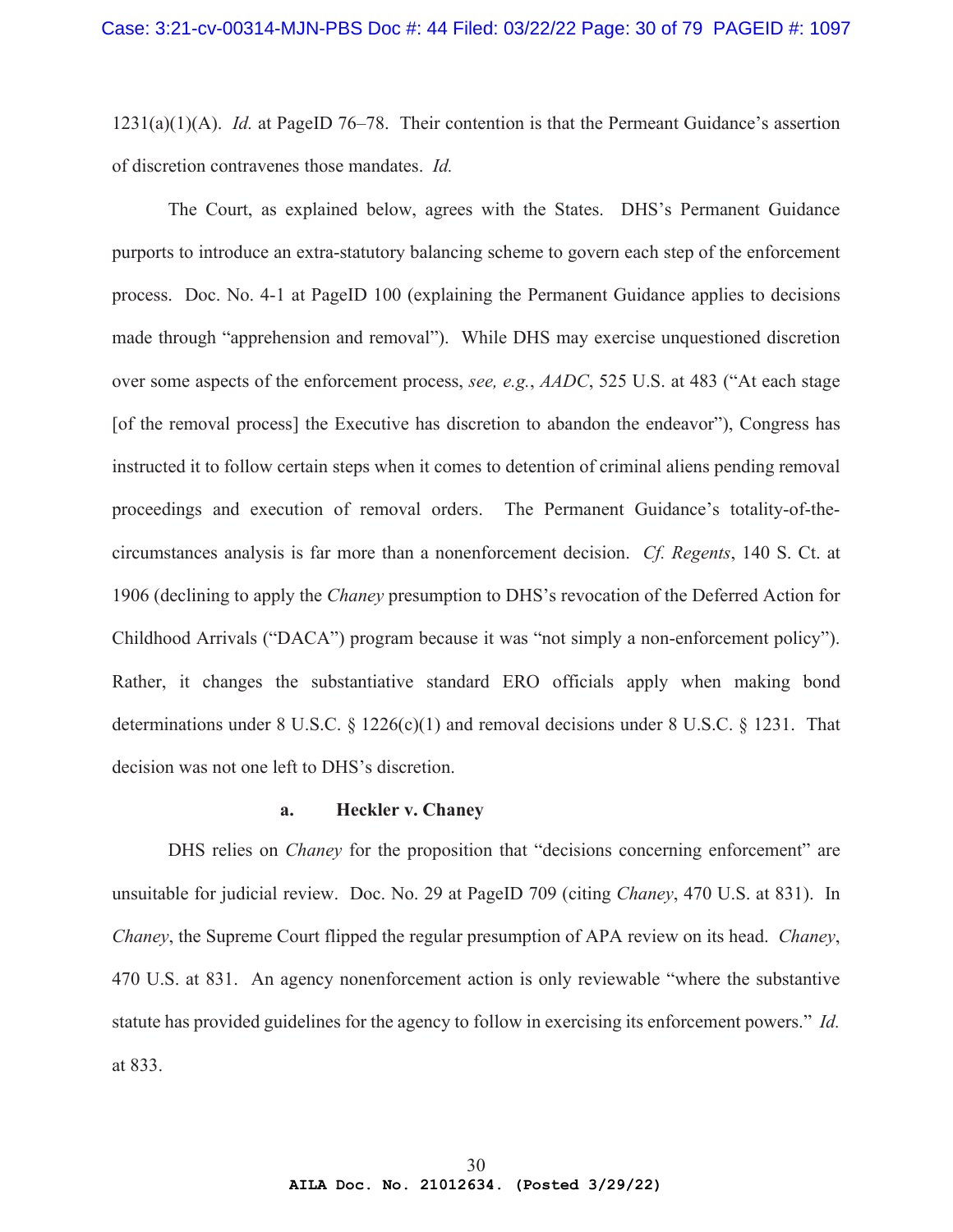#### Case: 3:21-cv-00314-MJN-PBS Doc #: 44 Filed: 03/22/22 Page: 31 of 79 PAGEID #: 1098

*Chaney* involved whether incarcerated persons could compel the FDA to recommend enforcement actions to stop states from using specific lethal-injection drugs in violation of the Federal Food, Drug, and Cosmetic Act ("FDCA"). *Id.* at 823–24. Under the FDCA's enforcement provision, the Secretary is only "authorized to conduct examinations and investigations." *Id.* at 835 (cleaned up) (quoting 21 U.S.C. § 372). The Court determined that the FDCA "charges the Secretary only with recommending prosecution; any criminal prosecutions must be instituted by the Attorney General." *Id.* Such language fully "committed" the decision not to recommend prosecution to the FDA Secretary's discretion. *Id.* at 835, 837.

The *Chaney* Court was clear, however, that its "narrow" exception to general presumption of reviewability applied to *non*enforcement decisions. *Id.* at 831, 837 ("This recognition of the existence of discretion is attributable in no small part to the general unsuitability for judicial review of agency decisions to *refus*e enforcement" (emphasis added)). Nonenforcement decisions are a product of policy-based decisions that are unsuitable for judicial review. *Id.* at 831–32 ("An agency generally cannot act against each technical violation of the statute it is charged with enforcing. The agency is far better equipped than the courts to deal with the many variables involved in the proper ordering of its priorities" (citation omitted)). Agency nonaction does not involve an "exercise [of] coercive power over an individual's liberty or property rights . . . . [But] when an agency does act to enforce . . . [t]he action at least can be reviewed to determine whether the agency exceeded its statutory powers." *Id.* at 832 (emphasis removed) (citing *FTC v. Klesner*, 280 U.S. 19, 50 (1929)).

DHS suggests that *Chaney* extends beyond one-shot enforcement decisions and applies to enforcement policies like the Permanent Guidance that could lead to non-enforcement. Doc. No. 29 at PageID 709–13. There is little, if any, support for this view, considering that *Chaney* focused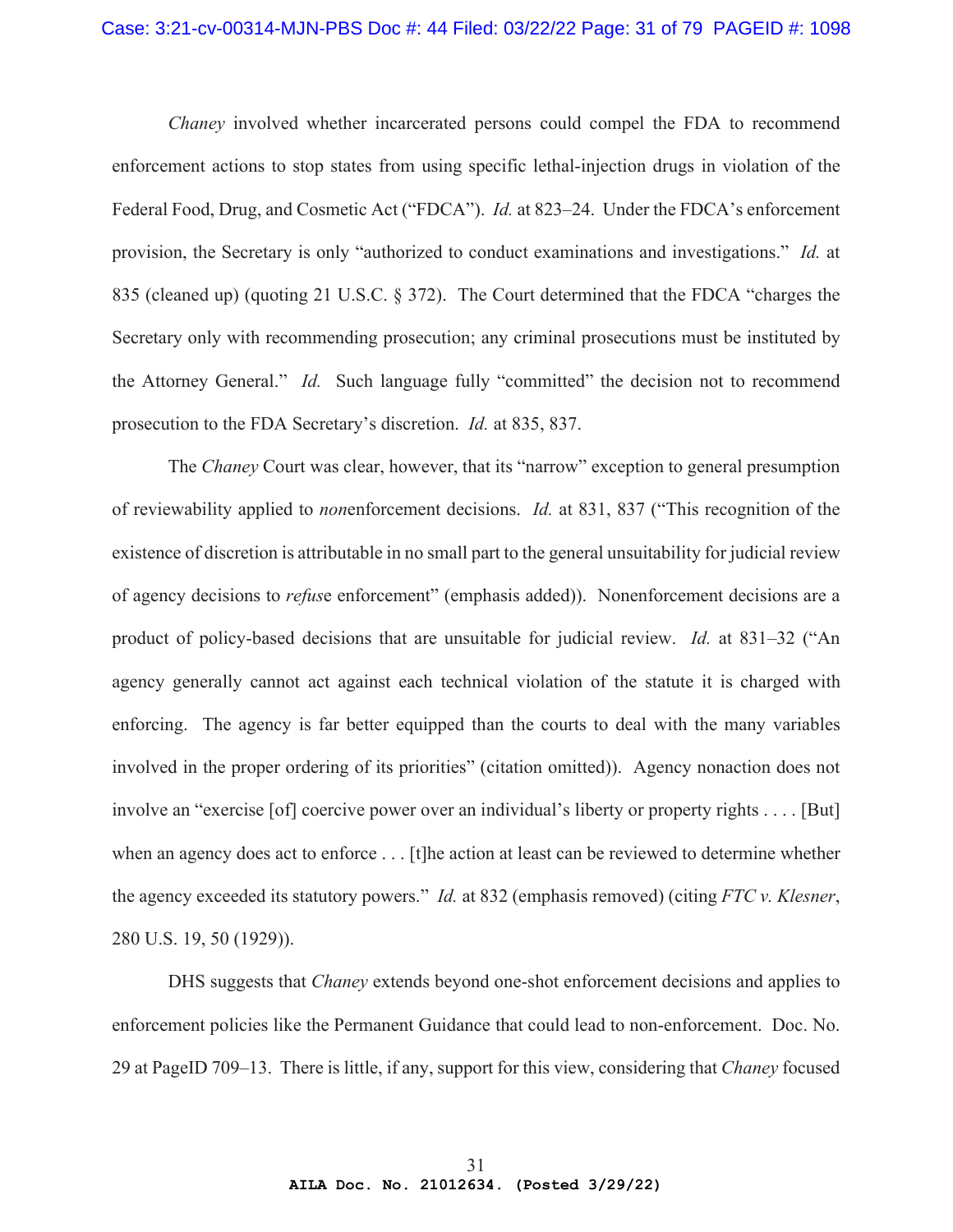on policy-based factors underpinning a one-off instance of nonenforcement. *Cf. Regents*, 140 S. Ct. at 1906 (declining to apply *Chaney* where DHS's DACA policy went beyond "a passive nonenforcement policy"). But even if the Court were to apply the *Chaney* presumption in this case, it would find it rebutted by the specific "legislative direction in the [IIRIA's] statutory scheme that [DHS] administers." *Chaney*, 470 U.S. at 833.

## **b. Textual Analysis**

Determining whether the relevant statutes provide a "judicially manageable" standard begins with the text. *Chaney*, 470 U.S. at 830. Courts engaged in statutory interpretation "must give effect to the clear meaning of statutes as written." *Kentucky v. Biden*, 23 F.4th 585, 603 (6th Cir. 2022); (quoting *Star Athletica, L.L.C. v. Varsity Brands, Inc.*, --- U.S. ---, 137 S. Ct. 1002, 1010 (2017)). Each word of the statute must be given "'its ordinary, contemporary, common meaning,' while keeping in mind that '[s]tatutory language has meaning only in context.'" *Id.* (first quoting *Star Athletica*, 137 S. Ct. at 1010; and then quoting *Graham Cnty. Soil & Water Conserv. Dist. v. United States ex rel. Wilson*, 545 U.S. 409, 415 (2005)). Courts must not "woodenly interpret a legal text 'in a vacuum,' but instead discern 'the meaning of a statement' in a law from the 'context in which it is made.'" *United States v. Tate*, 999 F.3d 374, 378 (6th Cir. 2021) (first quoting *Abramski v. United States*, 573 U.S. 169, 179 (2014); and then quoting *United States v. Briggs*, --- U.S. ---, 141 S. Ct. 467, 470 (2020)).

# **i. § 1226(c)(1)**

Section 1226 divides removable noncitizens into two categories: "criminal aliens" and all others. 8 U.S.C. §§ 1226(a), (c). "Criminal aliens" are those noncitizens convicted of an "aggravated felony" as described in 8 U.S.C. § 1226(c)(1)(A)–(C) or close relatives of a terrorist and those thought likely to engage in terrorism, § 1226(c)(1)(D). *See Nielsen v. Preap*, --- U.S. -- -, 139 S. Ct. 954, 960 (2019) (identifying covered noncitizens under § 1226(c)(1)). The "Attorney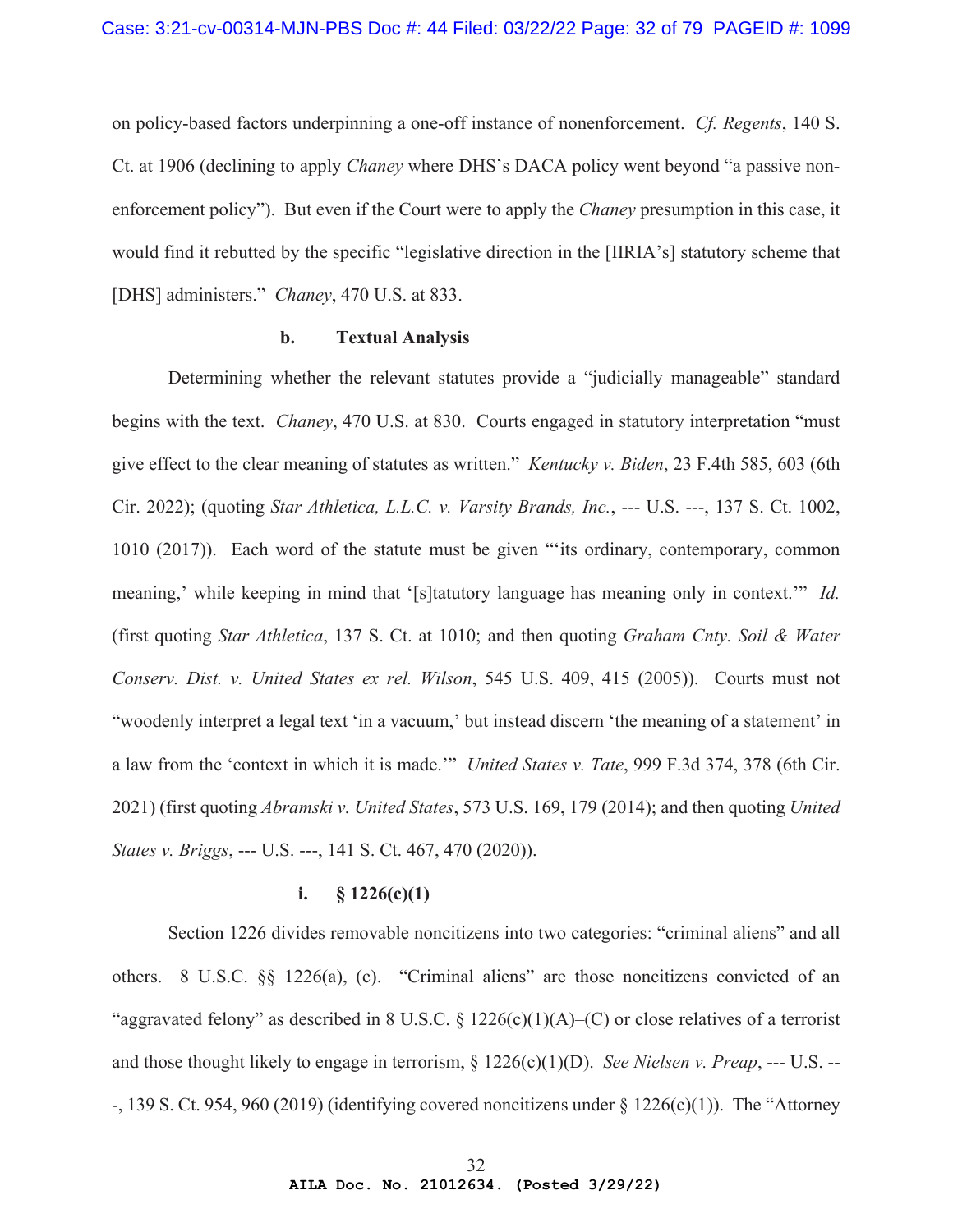General *shall* take into custody" criminal aliens "when the alien is released" and may release the criminal alien "only if" the limited circumstances of  $\S 1226(c)(2)$  apply. 8 U.S.C.  $\S 1226(c)(1)$ , (2).

It is first important to identify when in the removal process  $\S 1226(c)$  comes into play. Section 1226(a) "provides that DHS may arrest and detain the alien 'pending a decision on whether the alien is to be removed from the United States.'" *Guzman Chavez*, 141 S. Ct. at 2240 (quoting 8 U.S.C. § 1226(a)). Or the Attorney General, "[e]xcept as provided in subsection (c) and pending such decision," may release the noncitizen on bond. 8 U.S.C. § 1226(a). "Pending"—when used as a preposition like in  $\S 1226(a)$ —means "during," "while in the process of," or "awaiting." *Pending*, *American Heritage Dictionary of the English Language* (4th ed. 2000). So, § 1226(a) permits DHS to arrest and detain a noncitizen "during" or while he or she "awaits" removal proceedings. The implication is that § 1226(a) does not authorize arrest and detention unless and until removal proceedings have begun.

Section 1226, of course, says more. "Aliens who are arrested and detained may generally apply for release on bond or conditional parole." *Guzman Chavez*, 141 S. Ct. at 2280 (citing § 1226(a)(2)). "The Attorney General at any time may revoke a bond or parole authorized under subsection (a), rearrest the alien under the original warrant, and detain the alien." 8 U.S.C. § 1226(b). In other words, the Attorney General may decide at will whether to detain or release on bond a non-criminal alien "awaiting" removal proceedings. *See, e.g.*, *Preap*, 139 S. Ct. at 960 ("But while 8 U.S.C. § 1226(a) generally permits an alien to seek release [pending their removal proceeding], that provision's sentence on release states that all this is subject to an exception that is set out in  $\S$  1226(c)").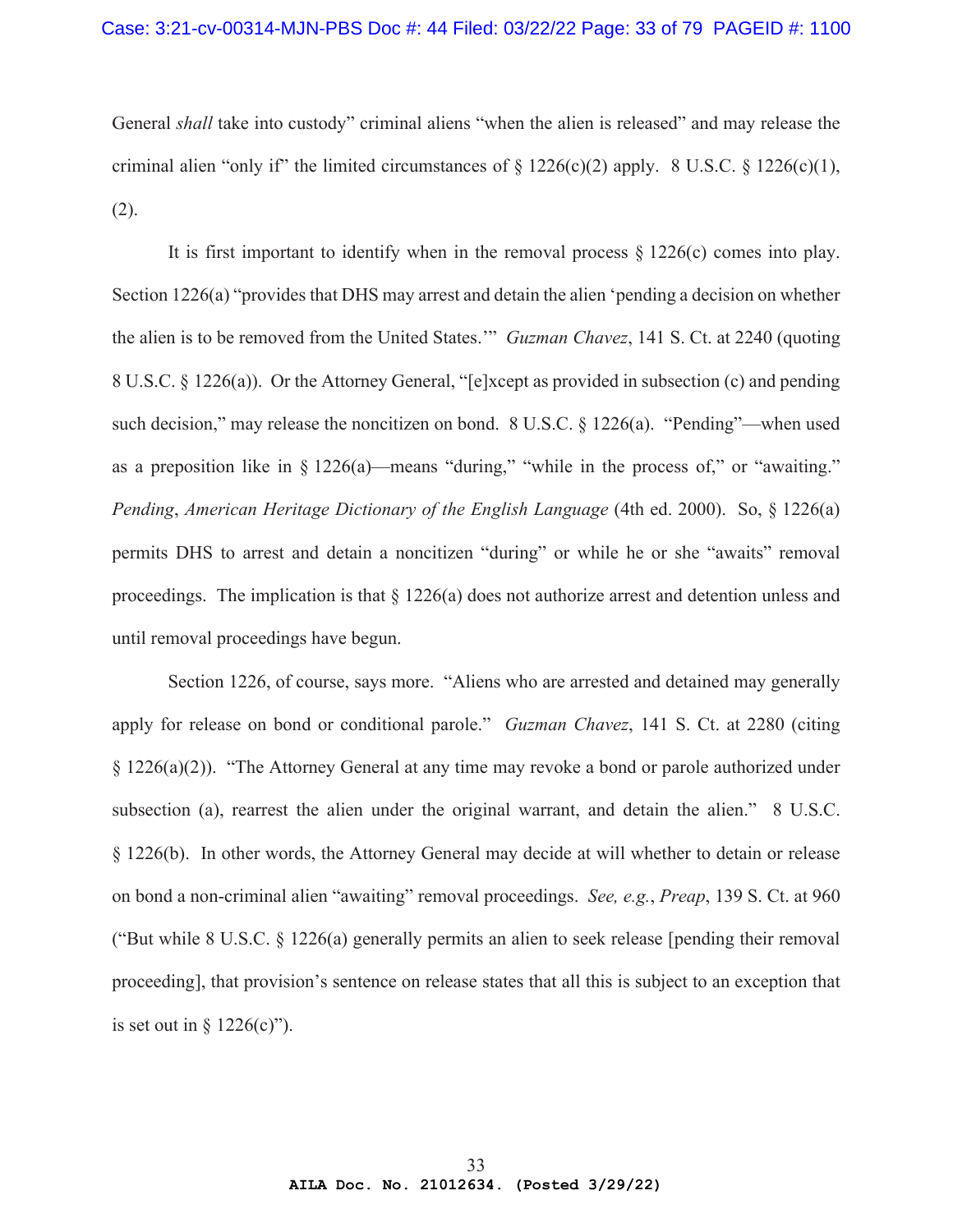Section 1226(c)—entitled "detention of criminal aliens"—drops the permissive "may." Instead, the "Attorney General shall take into custody any" criminal alien "when the alien is released." 8 U.S.C. § 1226(c). Because a "criminal alien" is someone who previously "committed" an offense listed in subsections  $(A)$ – $(C)$ , "when the alien is released" refers to release from the custody of the law enforcement agency that detained the criminal alien after commitment of a covered offense. *See Preap*, 139 S. Ct. at 965.

Section 1226(c) only refers to when the law enforcement agency and DHS exchange custody of the criminal alien. It does not state when, and for how long, DHS "shall take custody" of the criminal alien. 8 U.S.C. § 1226(c). But, of course, § 1226(c) is an exception to § 1226(a), and the two provisions must be read in tandem. Indeed, the Supreme Court has construed  $\S 1226$ in just this way on several occasions. *See Preap*, 139 S. Ct. at 960 (describing § 1226(c) as an exception to the general rule that noncitizens arrested under § 1226(a) can petition for bond); *see also id.* at 966 ("We read each of subsection (c)'s two provisions—paragraph (1) on arrest, and paragraph (2) on release—as modifying its counterpart sentence in subsection (a)"); *see also id.* ("The text of § 1226 itself contemplates that aliens arrested under subsection (a) may face mandatory detention under subsection  $(c)$ "). Section 1226, therefore, provides that DHS must detain "criminal aliens" pending their removal proceeding; all other noncitizens may be released on bond. *See Jennings*, 138 S. Ct. at 846 ("And together with § 1226(a), § 1226(c) makes clear that detention of aliens within its scope must continue 'pending a decision on whether the alien is to be removed from the United States'" (quoting 8 U.S.C. § 1226(c))); *Demore*, 538 U.S. at 517– 18 ("Section 1226(c) mandates detention *during removal proceedings* for a limited class of deportable aliens" (emphasis added)).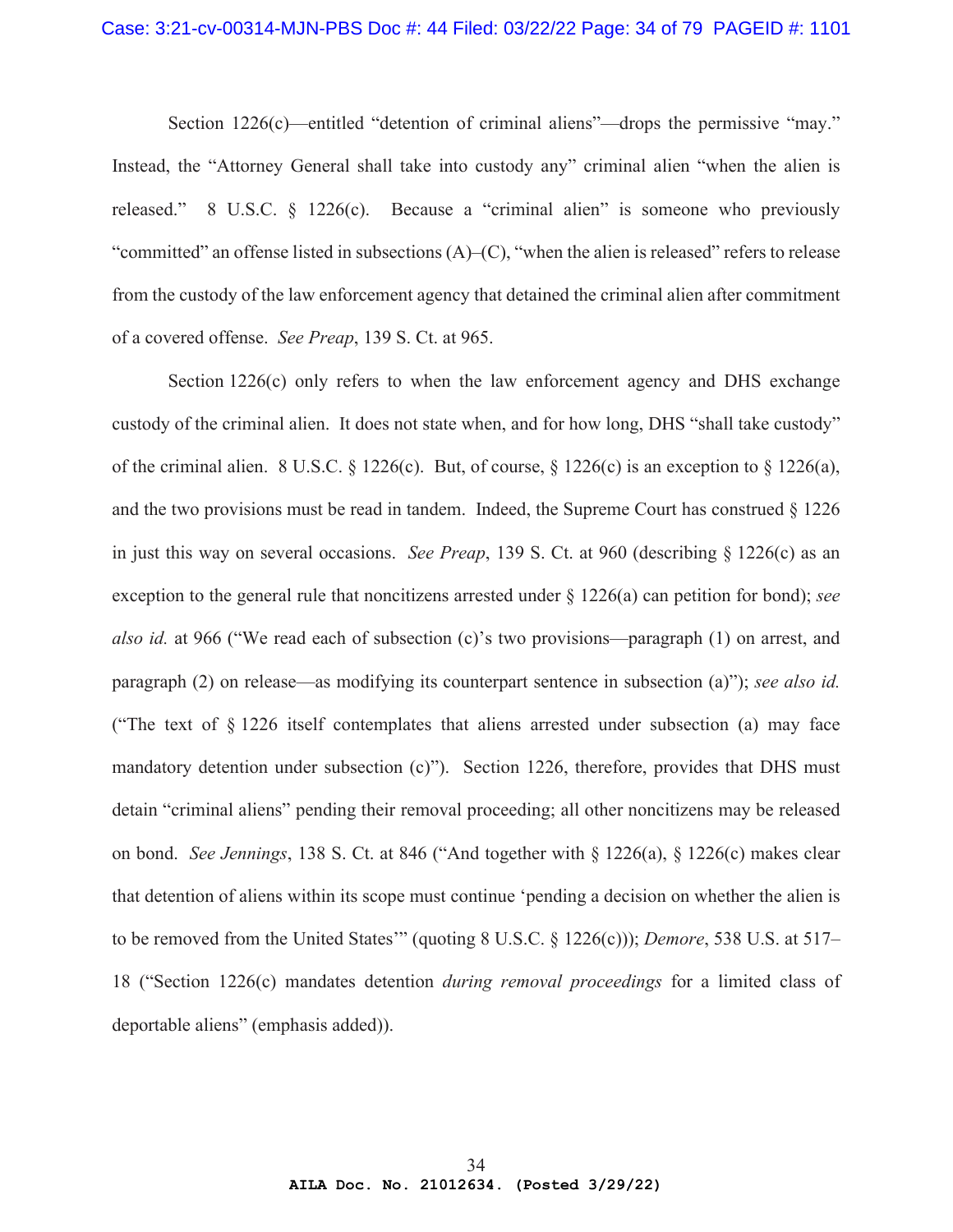DHS argues that "shall" really means "may." Doc. No. 29 at PageID 710. The consequence of this reading is that DHS "may" release "criminal aliens" pending their removal proceeding as if they were non-criminal aliens covered by  $\frac{1226(a)}{d}$ . *Id.* at PageID 723.<sup>14</sup> This interpretation, however, reads § 1226(c) out of the statute.

Part of DHS's argument is based on the Supreme Court's recognition that DHS has plenary authority to enforce the immigration laws. *See, e.g.*, *AADC*, 525 U.S. at 483. Citing the volume of potentially removable noncitizens in the United States (11 million) and Congress's decision not to appropriate sufficient funds to upgrade DHS's enforcement capabilities, DHS asserts that it must make hard choices and prioritize the removal of certain non-citizens over others. Doc. No. 29 at PageID 724–25. It insists that prosecutorial discretion principles give agencies authority to selectively chose when to enforce laws despite the legislature's use of seemingly mandatory language. *Id.* at PageID 710–11 (citing *Castle Rock v. Gonzalez*, 545 U.S.748, 761 (2005)). Both arguments are misguided.

No doubt that DHS has discretion to choose whom to enforce the immigration laws against. *See, e.g.*, *AADC*, 525 U.S. at 483 ("At each stage [of the removal process] the Executive has discretion to abandon the endeavor"). Even the States acknowledge that. Doc. No. 4 at PageID 66. But extending that prosecutorial discretion principle to  $\S 1226(c)$  mistakes the statute for what it is: a bond provision. *See Jennings*, 138 U.S. at 837 ("Section 1226(a) sets out the default rule: The Attorney General may issue a warrant for the arrest and detention of an alien . . . [and] may release the alien" unless that alien is covered by  $\S 1226(c)(1)$ 's "carveout"). Congress—citing high rates of abscondment and recidivism concerns—enacted  $\S 1226(c)$  to mandate that criminal

<sup>&</sup>lt;sup>14</sup> DHS makes this argument in response to the States' contention that  $\S 1226(c)$  also determines which noncitizens must be subject to enforcement actions. Doc. No. 4 at PageID 77–78; Doc. No. 29 at PageID 723. But the knock-on effect of reading § 1226(c) as permissive, rather than mandatory, would also allow ERO officials to ignore the statute while making custody determinations.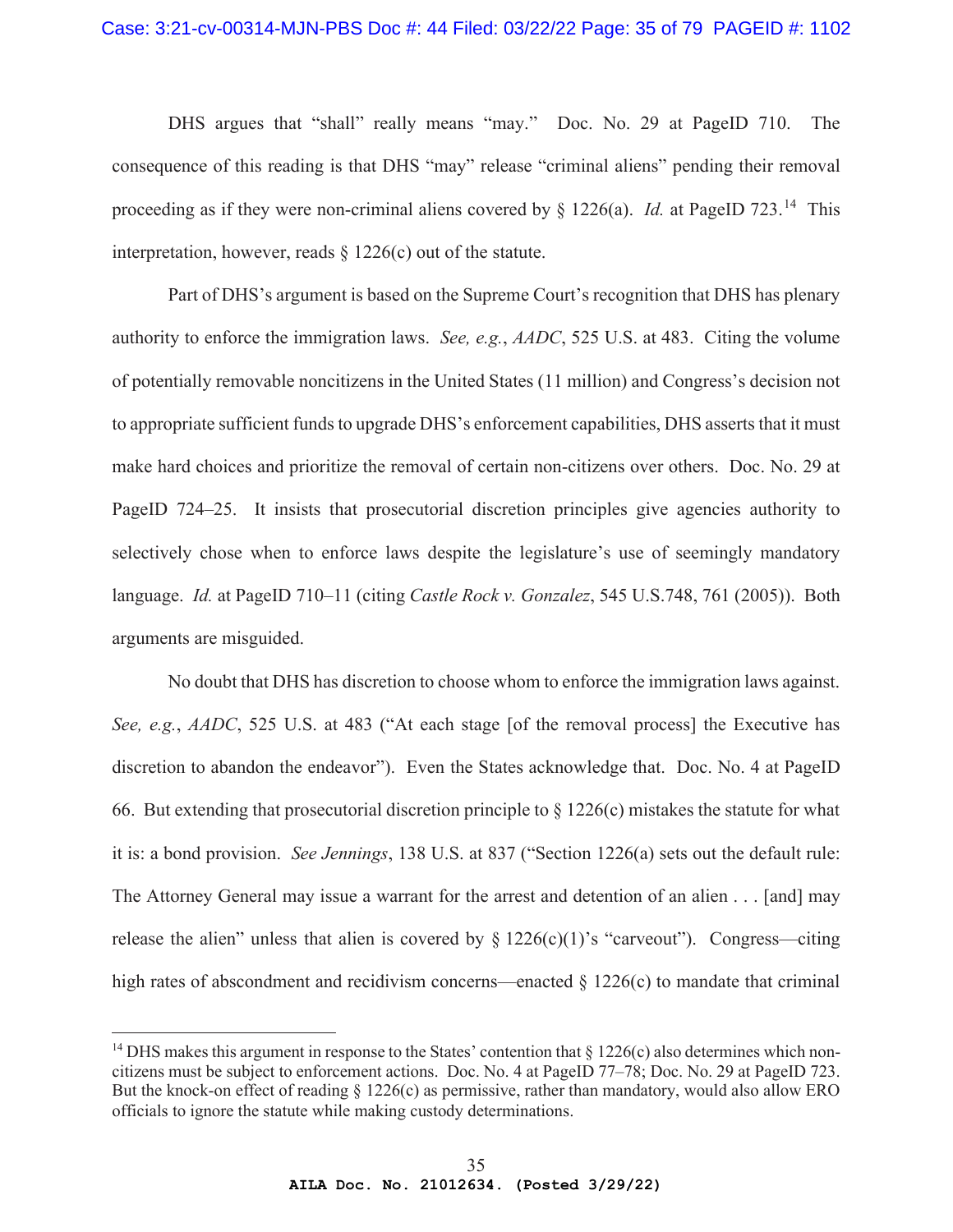aliens be detained during their enforcement proceedings. *See Preap*, 139 S. Ct. at 960 ("Section  $1226(c)$  was enacted as part of the [IIRIRA], and it sprang from a 'concer[n] that deportable criminal aliens who are not detained continue to engage in crime and fail to appear for their removal hearings in large numbers.'" (quoting *Demore*, 538 U.S. at 513). DHS cites no authority allowing it to discard Congress's judgment on who should be mandatorily detained after removal proceedings have commenced. Doc. Nos. 29, 34.

DHS's reliance on *Castle Rock* is also misplaced. That case involved a criminal law statute dealing with the enforcement of restraining orders. *Castle Rock*, 545 U.S. at 758–59. Specifically, the statute provided "[a] peace officer *shall* use every reasonable means to enforce a restraining order" and "*shall* arrest, or, if an arrest would be impractical under the circumstances, seek a warrant for the arrest of a restrained person" upon probable cause "[t]he restrained person has violated or attempted to violate any provision of a restraining order." *Id.* (emphasis in original). The question was whether the statute's use of "shall" made enforcement mandatory. *Id.* at 760.

The Supreme Court said no. *Id.* at 761. "The deep-rooted nature of law-enforcement discretion, even in the presence of seemingly mandatory legislative commands" does not mean law enforcement officials are entirely deprived of prosecutorial discretion. *Id.* (citing *Chicago v. Morales*, 527 U.S. 41 (1999)). "[C]ommon sense" dictates "that all police officers must use some discretion" in choosing whether to enforce a law. *Id.* (quoting *Morales*, 527 U.S. at 62). "The practical necessity for discretion is particularly apparent" when the "circumstances of the violation" counsel against enforcement. *Id.* at 761–62.

*Castle Rock* is inapplicable. The question here is not—as it was in that case—whether a statute's use of "shall" removes law enforcement officer's discretion. Rather, § 1226 does not apply until enforcement proceedings have been, or will be, brought. *See, e.g.*, *Jennings*, 138 U.S.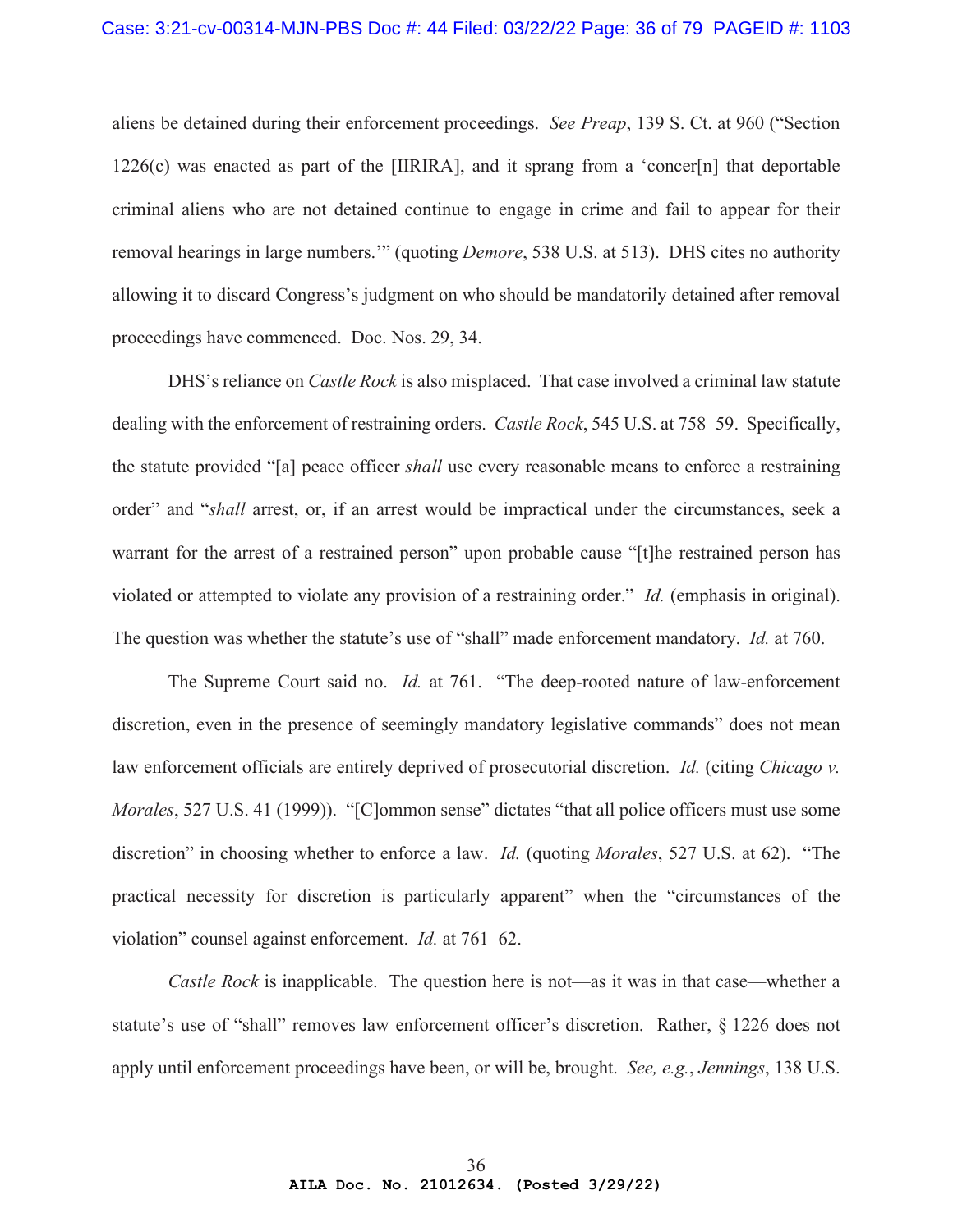at 837 ("Section 1226(a) sets out the default rule: The Attorney General may issue a warrant for the arrest and detention of an alien . . . [and] may release the alien" unless that alien is covered by § 1226(c)(1)'s "carveout"); *see also* 8 C.F.R. § 1003.14 ("[N]o charging document [*i.e.*, a Notice to Appear] is required to be filed with the Immigration Court to commence bond proceedings"). Congress mandated that criminal aliens must be detained pending their removal proceedings. *Cf. Preap*, 139 S. Ct. at 970 ("The Secretary's failure to make an arrest immediately upon a covered alien's release would not have exempted the alien from mandatory detention under  $\S 1226(c)$ "). This straight-forward command provides a "judicially manageable" standard to gauge DHS's exercise of discretion against.

## ii.  $\$ 1231(a)(1)(A)$

DHS makes the same interpretative mistakes with  $8 \text{ U.S.C.} \& 1231(a)(1)(A)$ . Doc. No. 29 at PageID 721. This provision states that DHS "shall remove the alien from the United States within a period of 90 days" from "when an alien is ordered removed." 8 U.S.C. § 1231(a)(1)(A). A noncitizen "shall be detain[ed]" during the removal period. 8 U.S.C. § 1231(a)(2); *Guzman Chavez*, 141 S. Ct. at 2281 ("During the removal period, detention is mandatory" (citing 8 U.S.C. § 1231(a)(2))). Under no circumstances may "criminal aliens" be released during the removal period. 8 U.S.C. § 1231(a)(2).

"DHS routinely holds aliens under these provisions when geopolitical or practical problems prevent it from removing an alien within the 90-day period." *Guzman Chavez*, 141 S. Ct. at 2291 (citing *Zadvydas*, 533 U.S. at 684–86). Section 1231(a)(1)(C) recognizes that if removal is not accomplished during the removal period, it "shall be extended . . . if the alien fails or refuses to make timely application in good faith for travel or other documents" or otherwise obstructs removal. 8 U.S.C. § 1231(a)(1)(C). DHS may also release, and place under supervision,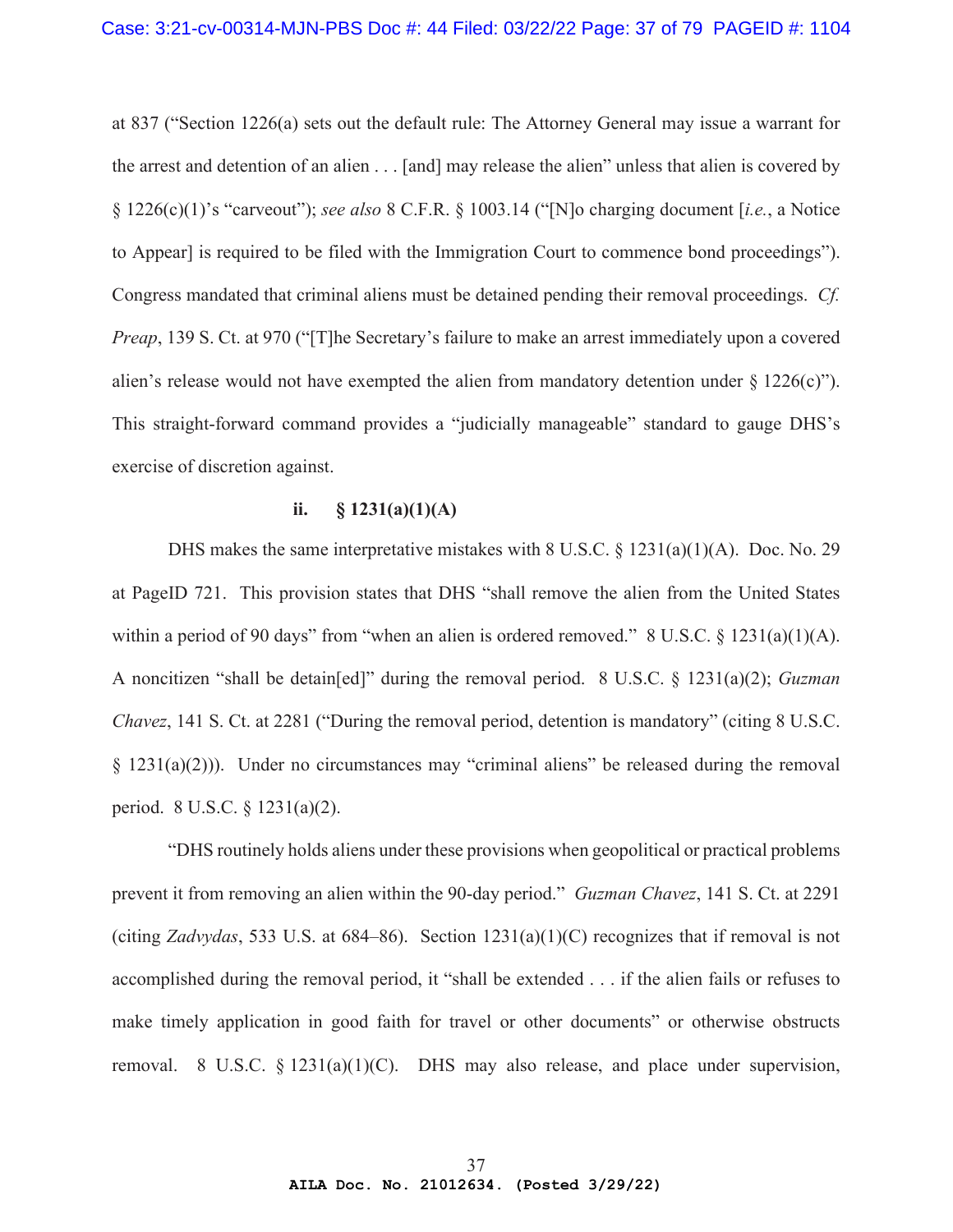noncitizens with a final removal order who were not removed during the 90-day period. 8 U.S.C.  $§ 1231(a)(3).$ 

The States argue that DHS "must" remove non-citizens with final removal orders within 90 days absent application of one of § 1231's enumerated exceptions. Doc. No. 4 at PageID 76. DHS again reads "shall" permissively. Doc. No. 29 at PageID 721. It contends that the mandatory language must be flexible enough to afford ERO officials removal discretion. *Id.* at PageID 723.

But this interpretation contradicts  $\S 1231(a)(2)$ 's mandatory detention language. 8 U.S.C. § 1231(a)(2). Noncitizens with final removal orders, especially those meeting the criminal alien definition, must be detained during the removal period. *Guzman Chavez*, 141 S. Ct. at 2281. Congress left no flexibility for DHS to release some noncitizens during the removal period.

Congress was also not ignorant of the fact that removal may not be practicable within 90 days. *See, e.g.*, *Guzman Chavez*, 141 S. Ct. at 2291. That is why it set forth certain factors for DHS to consider before enrolling a noncitizen into the post-removal period. 8 U.S.C. § 1231(a)(3). Section  $1231(a)(3)$  explicitly directs DHS to promulgate regulations to assess whether a noncitizen should be released on bond during the post-removal period but prior to their removal. DHS obliged and, through notice-and-comment rulemaking, created a litany of considerations for ERO officials to apply before granting a post-removal bond. 8 C.F.R. §§ 241.4(e), (f) (factors include whether "[t]he detainee is presently a non-violent person"; whether "[t]he detainee is not likely to pose a threat to the community following release"; and factors concerning the noncitizen's propensity to commit crime, including "ties to the United States such as the number of close relatives residing here lawfully").

DHS has discretion to decide whether one of  $\S$  1231(a)(1)(A)'s exceptions apply. But that discretion does not mean it can ignore the exceptions that Congress instructed it to follow. *Cf.*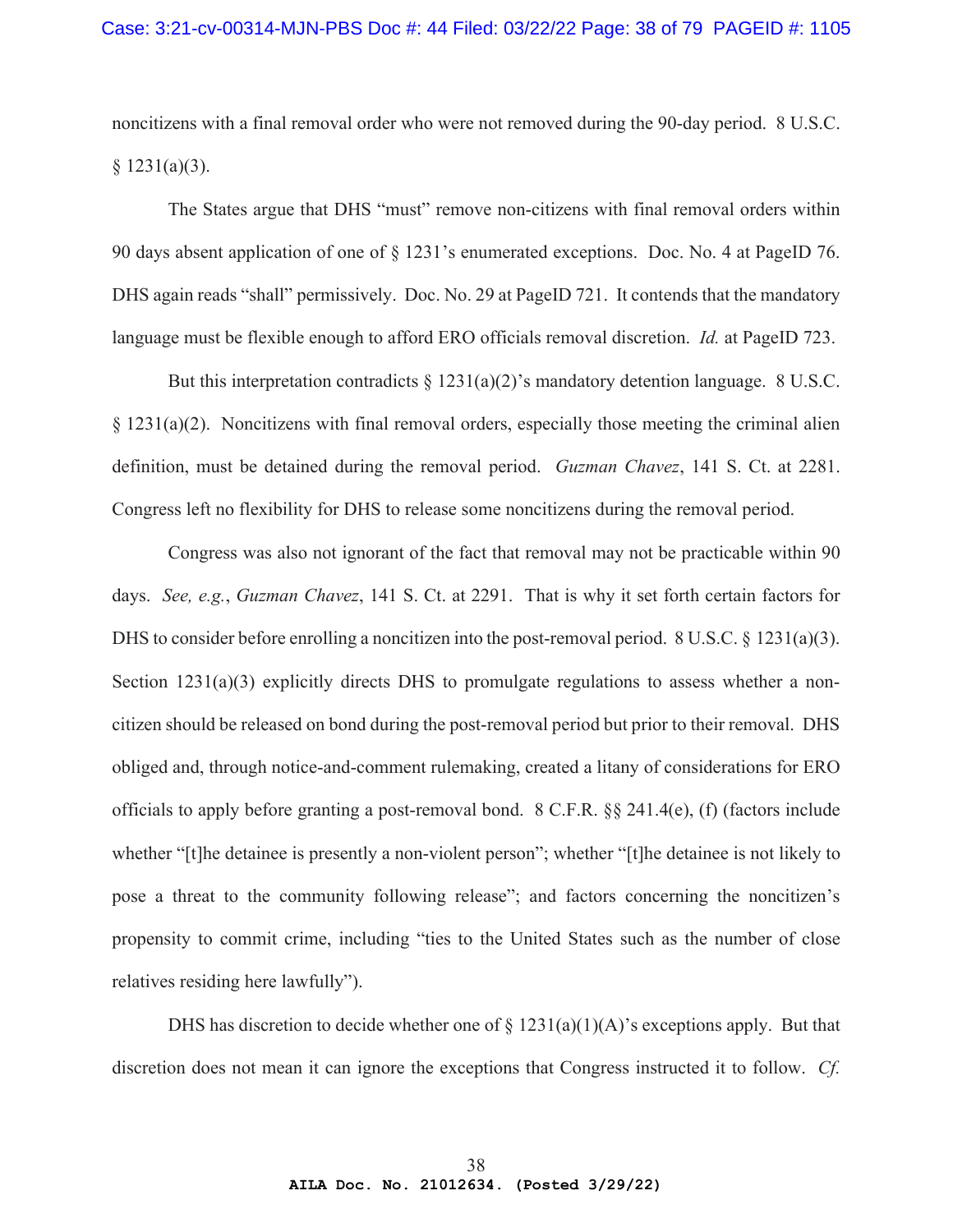*TRW, Inc. v. Andrews*, 534 U.S. 19, 28 (2001) ("Where Congress explicitly enumerates certain exceptions to a general prohibition, additional exceptions are not to be implied, in the absence of evidence of a contrary legislative intent" (quoting *Andrus v. Glover Constr. Co.*, 446 U.S. 608, 616–17 (1980))). For that reason, § 1231 too provides a manageable standard to judge the Permanent Guidance against.

# **c. The Permanent Guidance is Contrary to 8 U.S.C. §§ 1226(c)(1) and 1231**

Like the January 20 memo and Interim Guidance, the Permanent Guidance intends to guide ERO officials' decision-making through "apprehension and removal." Doc. No. 4-1 at PageID 100; Doc. No. 27-9 at PageID 508; Doc. No. 27-10 at PageID 512. This includes custody and removal decisions. Doc. No. 4-1 at PageID 100. The Permanent Guidance's public safety priority category requires ERO officials to weigh aggravating (*i.e.*, "gravity of the offense," "nature and degree of harm") alongside mitigating (*i.e.*, "age," mental health, family ties) factors before making "apprehension and removal" decisions. *Id.* Such factors are to be applied at each stage of the removal process. *Id.*

This balancing analysis is acceptable at certain points in the removal process. For instance, the statute concerning Notices to Appear—8 U.S.C. § 1229a—sets forth the contents of a valid charging document. But the statute does not mandate when, or against whom, DHS must issue Notices to Appear. 8 U.S.C. § 1229a. This is because "[f]or more than a century, Congress has afforded the Attorney General (or other executive officials) discretion to allow otherwise removable aliens to remain in the country." *Niz-Chavez v. Garland*, --- U.S. ---, 141 S. Ct. 1474, 1478 (2021).

Once the wheels of the removal process began to turn, however, Congress made some decisions non-discretionary. As explained above, once DHS decides to initiate removal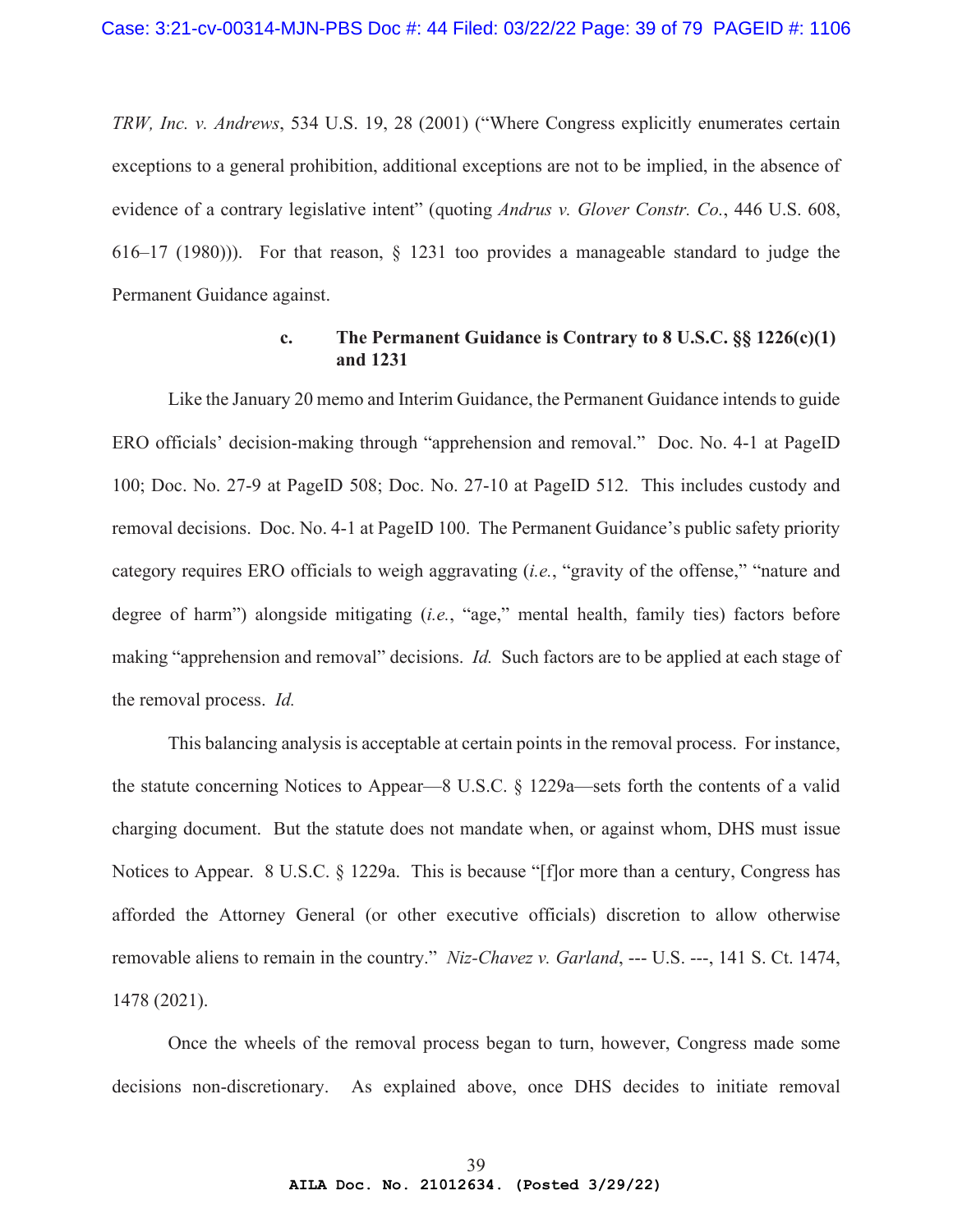### Case: 3:21-cv-00314-MJN-PBS Doc #: 44 Filed: 03/22/22 Page: 40 of 79 PAGEID #: 1107

proceedings against a non-citizen whose conviction or terrorist association makes them a "criminal alien," DHS must detain that person for the duration of their removal proceeding. 8 U.S.C. § 1226(c). Congress also set forth enumerated exceptions to its general command that DHS "shall remove" non-citizens within 90 days from when their removal order became final. 8 U.S.C. § 1231.

The Permanent Guidance displaces the custody and removal factors Congress intended DHS officials to consider for its extra-textual totality-of-the-circumstances analysis. Doc. No. 4- 1 at PageID 100. ERO officials cannot simultaneously comply with what is required by 8 U.S.C. §§ 1226(c) and 1231 and the Permanent Guidance. Here is why.

## **i. § 1226(c)(1)**

The Secretary explains that ERO officials "should not rely on the fact of conviction or the result of a database search alone" when making an enforcement-related decision. Doc. No. 4-1 at PageID 101. This includes custody decisions. *Id.* at PageID 100. The Permanent Guidance instead requires a weighing of aggravating and mitigating factors before making a custody decision. *Id.* Congress, however, thought otherwise. *See Jennings*, 138 S. Ct. at 846 ("And together with § 1226(a), § 1226(c) makes clear that detention of aliens within its scope must continue 'pending a decision on whether the alien is to be removed from the United States' (quoting 8 U.S.C.  $§ 1226(a))$ .

Recall that  $\S$  1226(c) mandates that non-citizens who have "committed" certain enumerated offenses be detained during the removal proceedings. Section  $1226(c)(A)$ –(C) refer to 8 U.S.C. §§ 1182 and 1227 to define what criminal convictions warrant mandatory detention. Section 1227 establishes that non-citizens convicted of certain criminal offenses "shall . . . be removed." Included are, *inter alia*, crimes of "moral turpitude," "controlled substance traffick[ing]," "aggravated felonies," or "for which the aggregate sentences to confinement were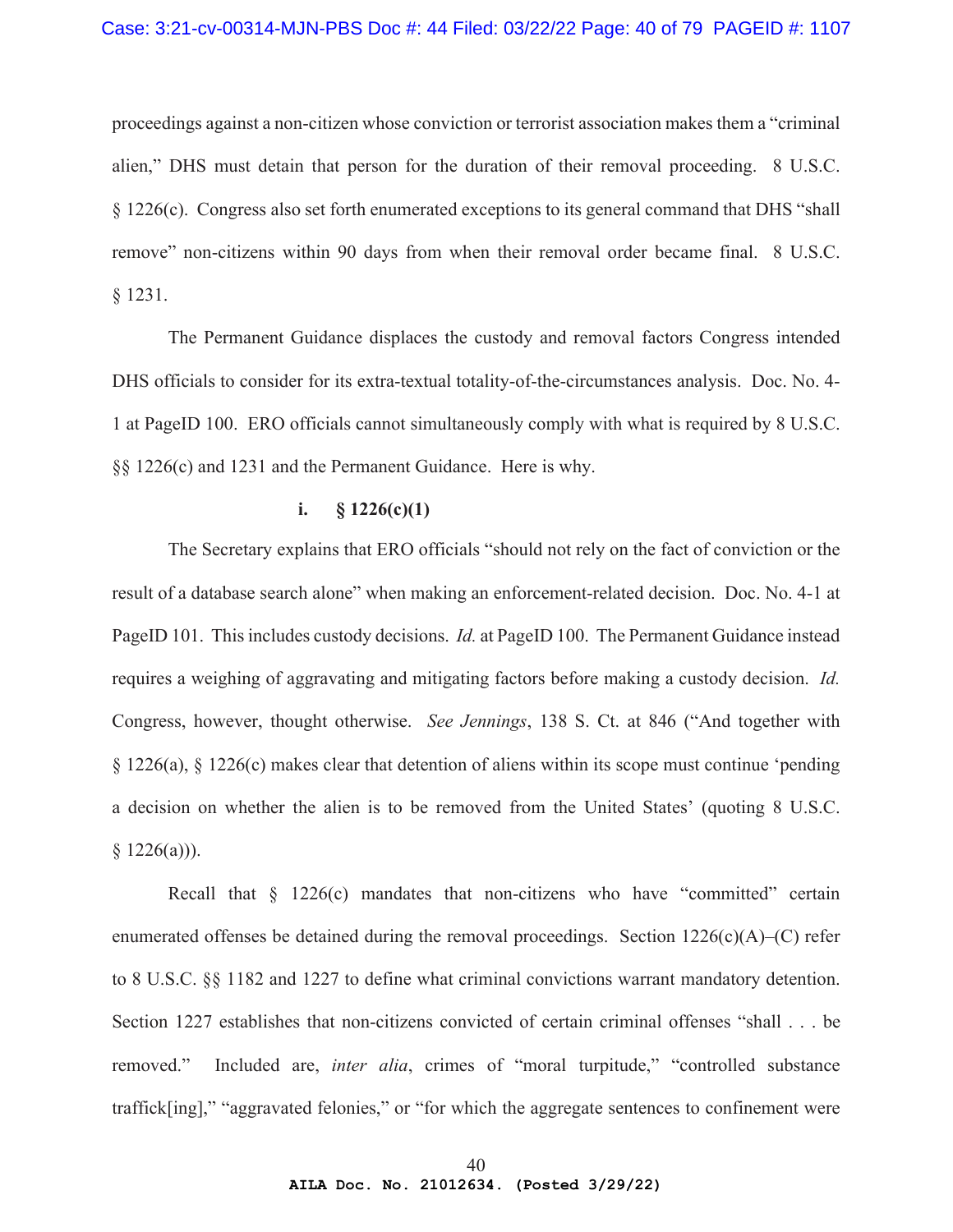5 years or more." 8 U.S.C. §§ 1227(a)(2)(A)–(C). Congress provided for some consideration of mitigating factors. For example, a non-citizen 18 years of age or younger who commits a crime of "moral turpitude" is not barred from the statute's general prohibition. 8 U.S.C.  $\S 1227(a)(2)(A)(ii)(I).$ <sup>15</sup> Minor exceptions aside, Congress directed DHS to detain criminal aliens during their removal proceeding based on the nature of their conviction. 8 U.S.C. § 1226(c). The Permanent Guidance's direction to examine factors outside the statute to make custody determinations contradicts Congress's express mandate.

Strange results follow if the outcome were otherwise. Take "aggravated felonies" for example. That term serves two purposes. First, commission of an "aggravated felony"<sup>16</sup> is grounds for removal per 8 U.S.C. § 1227(a)(2)(A)(iii). *Sessions v. Dimaya*, --- U.S. ---, 138 S.Ct. 1204, 1210, 1211 (2018) ("[R]emoval is a virtual certainty for an alien found to have an aggravated felony conviction"). Noncitizens convicted of "aggravated felonies" must also be detained pending their removal proceedings.  $8 \text{ U.S.C.} \$   $1226(c)(1)(B)$  (cross referencing  $8 \text{ U.S.C.}$ ) § 1227(a)(2)(A)(iii)). It would not make sense if DHS could, on one hand, seek removal because a noncitizen committed an aggravated felony but, on the other, release the noncitizen on bond pending their removal proceeding. *Cf. Donovan v. FirstCredit, Inc.*, 983 F.3d 246, 254 (6th Cir. 2020) ("Interpretations of a statute which would produce absurd results are to be avoided if alternative interpretations consistent with the legislative purpose are available" (citation omitted)). The Court cannot sanction such a construction of § 1226(c).

<sup>&</sup>lt;sup>15</sup> Section 1182(a)(2) explains that most of the same offenses as those listed in § 1227 render a non-citizen ineligible for a visa or admission into the United States. 8 U.S.C. § 1182(a).

<sup>&</sup>lt;sup>16</sup> Section  $1227(a)(2)(A)(iii)$  refers the reader to the INS's definitional section to define "aggravated" felonies," 8 U.S.C. § 1101(a)(43), which in turn incorporates various acts defined in the federal criminal code.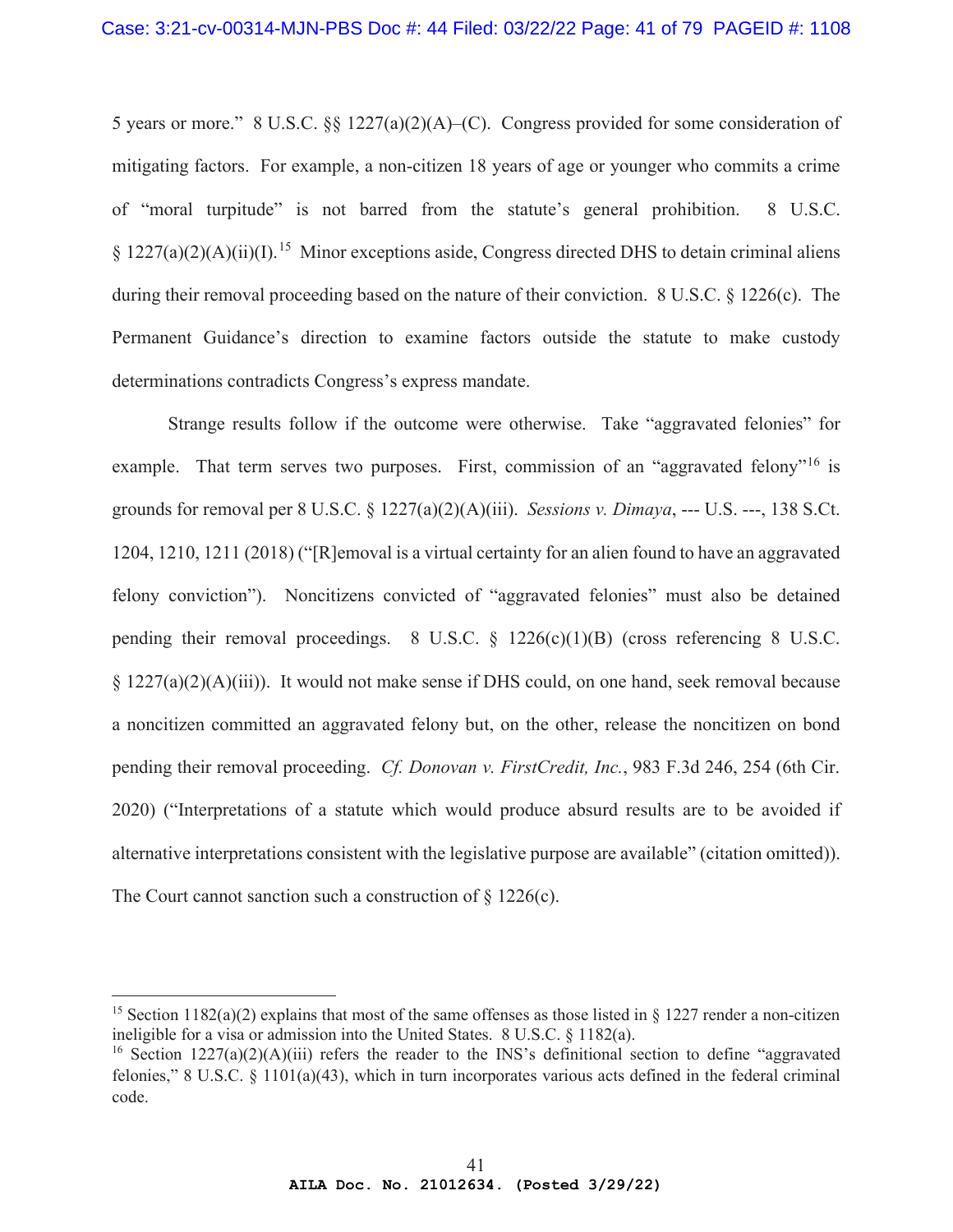# ii.  $\$ 1231(a)(1)(A)$

Same with  $\S 1231(a)(1)(A)$ . There Congress made removal within 90 days mandatory absent application of an explicit exception. *See Guzman Chavez*, 141 S. Ct. at 2282 ("If no exception applies, an alien who is not removed within the 90-day removal period will be released subject to supervision" (first citing 8 U.S.C. § 1231(a)(3); and then 8 C.F.R. § 241.5)). Congress even directed DHS to come up with post-removal period supervised release conditions. 8 U.S.C. §§ 1231(a)(3), (a)(6). Notably, DHS did so through notice-and-comment rulemaking. *See* 8 C.F.R. §§ 241.4, 241.5.

The Permanent Guidance is an end-run around § 1231. It permits ERO officials to engage in an extra-textual balancing analysis to make removal decisions. Doc. No. 4-1 at PageID 100. Application of the Permanent Guidance to removal period detention decisions expressly contradicts 8 U.S.C. § 1231(a)(2). The Permanent Guidance allows noncitizens to be released on removal-period and post-removal bond based on factors Congress did not intend DHS to consider and in contrast to DHS's own regulations. 8 U.S.C.  $\S$  1231(a)(3); 8 U.S.C.  $\S$  241.4, 241.5. For that reason, the Permanent Guidance also contravenes § 1231.

DHS argues that even if promulgation of the Permanent Guidance was not a decision "committed to agency discretion," the INA still prohibits judicial review. Doc. No. 29 at PageID 715–18 (citing 5 U.S.C.  $\S$  701(a)(1)). For the reasons below, the Court disagrees.

#### **2. Precluded by Statute**

"Under  $\S$  701(a)(1), the federal courts cannot review an agency action when statutes preclude judicial review." *Barrios Garcia*, 25 F.4th at 442 (internal quotations omitted). Yet there is "a 'strong presumption' favoring review of administrative action." *Mach Mining*, 575 U.S. at 486 (quoting *Bowen v. Mich. Acad. of Fam. Physicians*, 476 U.S. 667, 670 (1986)). An "agency bears a 'heavy burden' in attempting to show that Congress 'prohibit[ed] all judicial review' of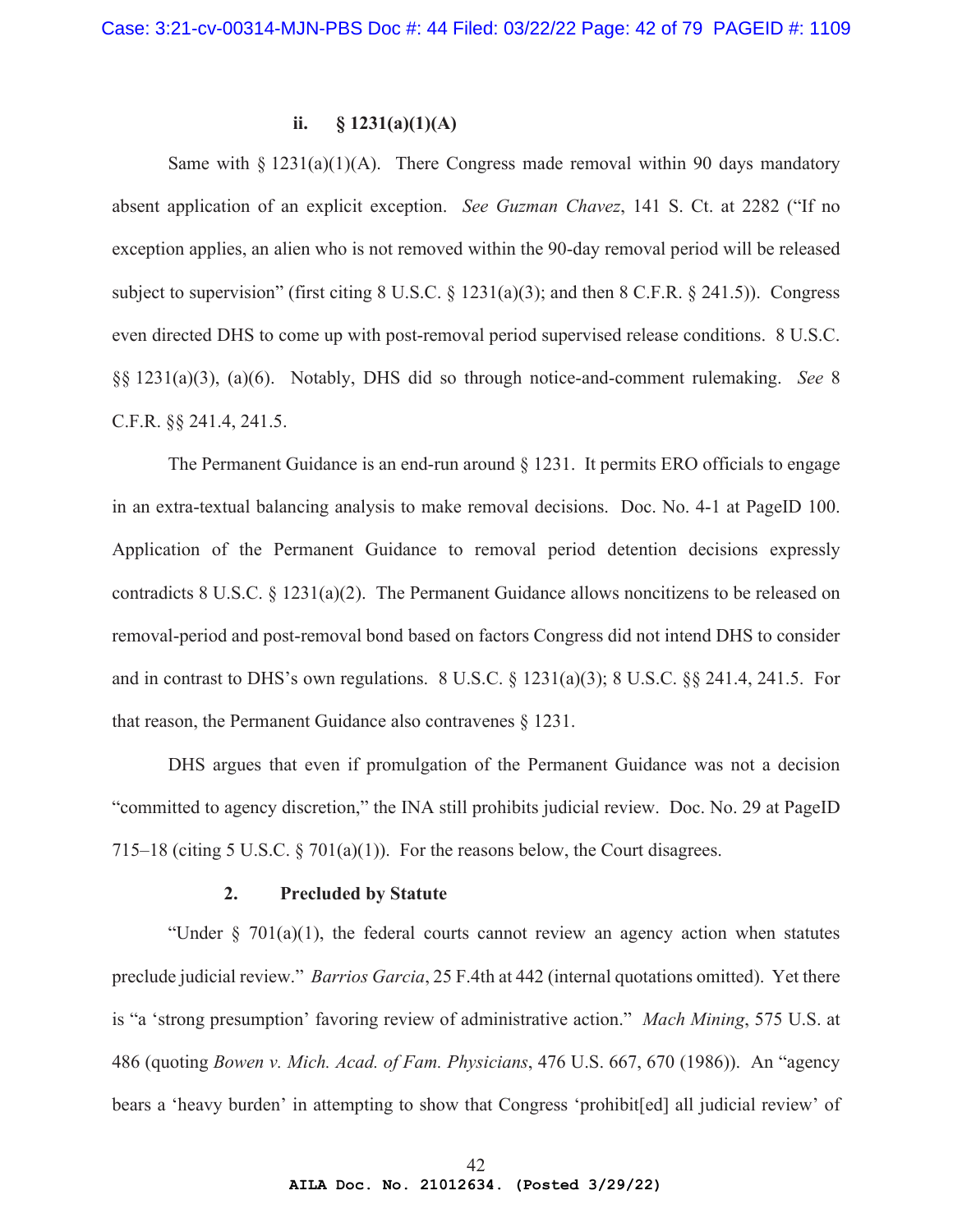the agency's compliance with a legislative mandate." *Id.* (alterations in original) (quoting *Dunlop* 

*v. Bachowski*, 421 U.S. 560, 567 (1975)).

DHS points to three provisions that it claims bar judicial review: 8 U.S.C. §§ 1252(b)(9);

1226(e); and 1231(h). Doc. No. 29 at PageID 715–19. Furthermore, DHS contends that the INA's

structure and context precludes review. Doc. No. 38 at PageID 975–77; *see Block v. Cmty.* 

*Nutrition Inst.*, 467 U.S. 340, 345 (1984). The Court disagrees; neither these provisions, the INA's

context, nor its structure precludes APA review.

Section 1252(b)(9) provides:

Judicial review of all questions of law and fact, including interpretation and application of constitutional and statutory provisions, arising from any action taken or proceeding brought to remove an alien from the United States under this subchapter shall be available only in judicial review of a final order under this section. Except as otherwise provided in this section, no court shall have jurisdiction, by habeas corpus under section 2241 of Title 28 or any other habeas corpus provision, by section 1361 or 1651 of such title, or by any other provision of law (statutory or nonstatutory), to review such an order or such questions of law or fact.

"Section  $1252(b)(9)$  bars review of claims arising from 'action[s]' or 'proceeding[s]' brought to remove an alien." *Regents*, 140 S. Ct. at 1907 (quoting 8 U.S.C. § 1252(b)(9)). It presents no jurisdictional bar if the challenging parties "are not asking for review of an order of removal; they are not challenging the decision to detain them in the first place or to seek removal; and they are not . . . challenging any part of the process by which their removability will be determined." *Jennings*, 138 S. Ct. at 841 (plurality opinion). Rather, it "consolidate[s] judicial review of immigration proceedings into one action in the court of appeals, but it applies only with respect to review of an order of removal under subsection (a)(1)." *I.N.S. v. St. Cyr*, 533 U.S. 289, 313–14 (2001) (cleaned up) (citing 8 U.S.C. § 1252(b)).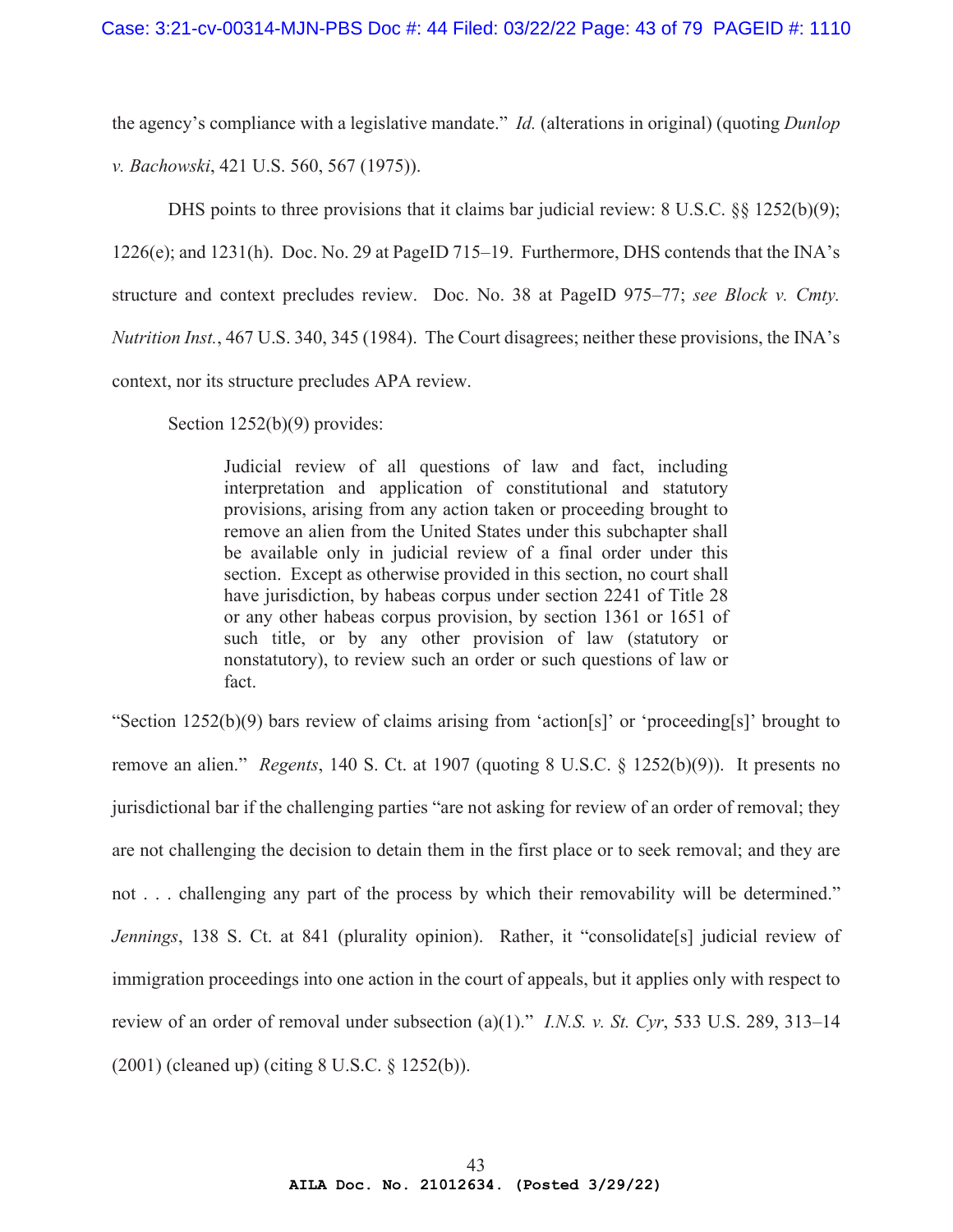"[C]hang[ing] the process for deciding who to remove," as DHS argues, is not equivalent to the type of one-off adjudication referred to in § 1252(b)(9). Doc. No. 38 at PageID 976. Section 1252(b)(9) "channel[s] judicial review over final orders of removal to the courts of appeals." *J.E.F.M. v. Lynch*, 837 F.3d 1026, 1031 (9th Cir. 2016) (citing *Elgin v. Dep't of Treasury*, 567 U.S. 1, 9 (2012)). This provision does not disturb the APA's general presumption of review, nor foreclose challenges as to DHS's immigration policy, as it "simply provides for the consolidation of issues to be brought in petitions for judicial review." *St. Cyr.*, 533 U.S. at 313 (cleaned up). The States seek to invalidate the DHS's immigration policy, not contest a discrete removal decision. Doc. No. 1. Section 1252(b)(9) is inapplicable. *See, e.g.*, *Regents*, 140 S. Ct. at 1906– 07 (finding that states could challenge recission of DACA even though it affected who DHS chose to remove because Section 1252(b)(9) did not bar review).

Section 1226(e) is also no bar to review. It provides that:

The [Secretary's] discretionary judgment regarding the application of [1226] shall not be subject to review. No court may set aside any action or decision by [DHS] under this section regarding the detention or release of any alien or the grant, revocation, or denial of bond or parole.

8 U.S.C. § 1226(e). "[Section 1226(e)] does not block lawsuits over 'the extent of the Government's detention authority under the "statutory framework" as a whole.'" *Preap*, 139 S. Ct. at 962 (quoting *Jennings*, 138 S. Ct. at 841); *see also Demore*, 538 U.S. at 517. Rather, it only applies to challenges to single removal actions. *See Preap*, 139 S. Ct. at 961–62. The States' challenge to the Permanent Guidance implicates "the Government's detention authority . . . as a whole," *id.* at 963, and purports to alter the criteria ERO officials apply to make detention determinations. *See, e.g.*, Doc. No. 4-1 at PageID 101 ("Our personnel should not rely on the fact of conviction . . . alone"). Thus, Section 1226(e) does not bar review.

Neither does Section 1231(h). It reads: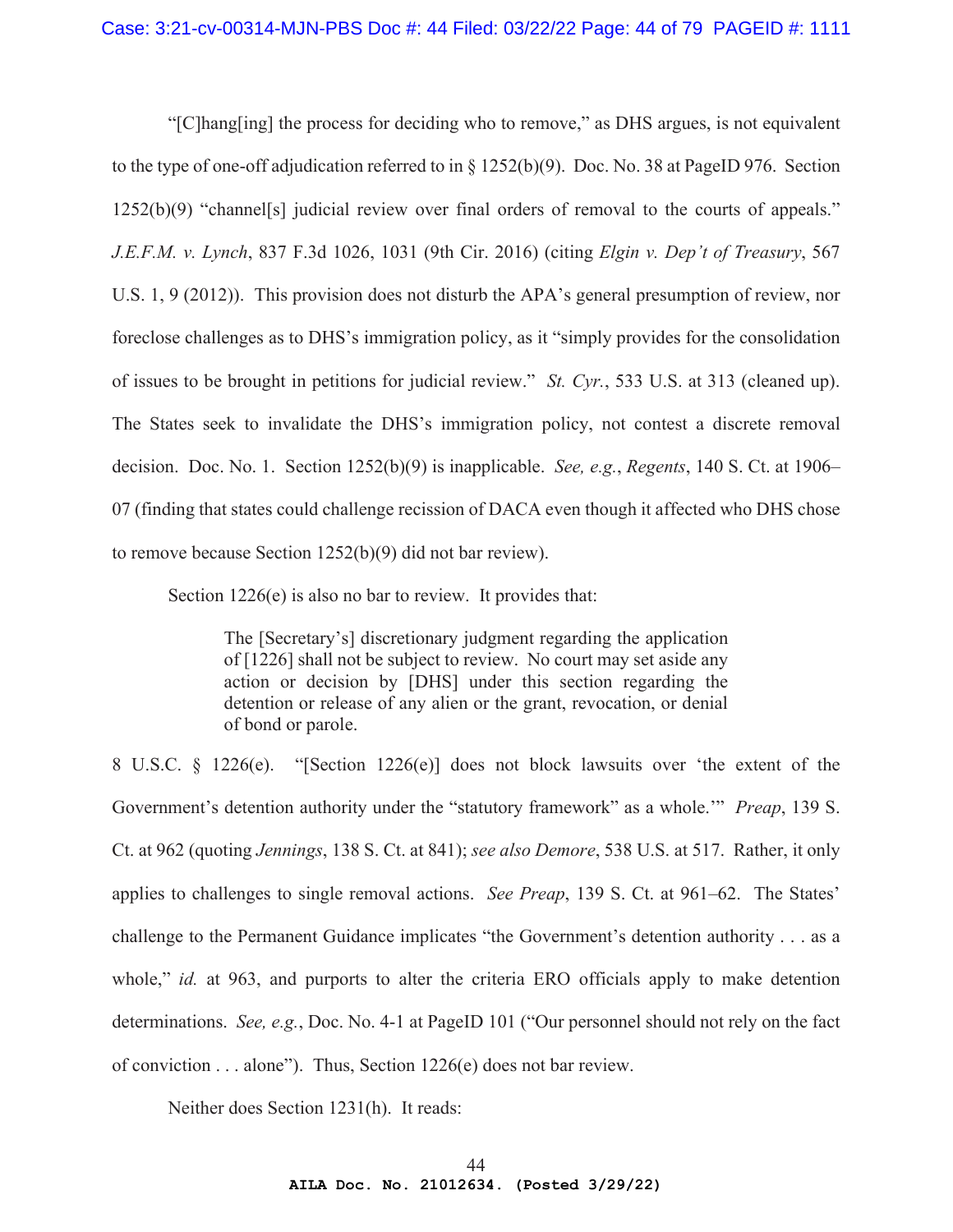Nothing in this section shall be construed to create any substantive or procedural right or benefit that is legally enforceable by any party against the United States or its agencies or officers or any other person.

8 U.S.C. § 1231(h). Section 1231(h) "simply forbids courts to construe that section to create any . . . procedural right or benefit that is legally enforceable" and is only "limit[ed to] the circumstances in which judicial review of deportation decisions is available." *Zadvydas*, 533 U.S. at 687–88 (internal quotations omitted). The States bring their claim under the APA, 5 U.S.C. § 704, rather than challenge a specific deportation decision. *Cf. Zadvydas*, 533 U.S. at 687–88 (Section 1231(h) did not preclude a noncitizen's habeas corpus claim). Moreover, the context of the statute indicates that "party" likely refers to a noncitizen challenging their final removal order. Section 1231(h) funnels removal order appeals from the immigration courts to the circuit courts of appeal to prevent collateral challenges. *See, e.g.*, H.R. Rep. No. 104-828, at 219 (1996) ("This provision is intended . . . to prohibit the litigation of claims by aliens who have been ordered removed from the U.S. that they be removed at a particular time or to a particular place"). Section 1231(h) does not bar the States' claims because they are not a "party" challenged a particular removal order.

No particular provision of the INA precludes judicial review of the Permanent Guidance. Thus, the remaining structure and legislative context of the statute cannot overcome the "'strong presumption' favoring judicial review of administrative action." *Mach Mining*, 575 U.S. at 486 (quoting *Bowen*, 476 U.S. at 670). Congress intended to bar noncitizens' collateral claims arising from their removal orders; the States' challenge of a broad enforcement policy does not qualify as such a claim. *Cf. J.E.F.M.*, 837 F.3d at 1033–34 (demonstrating that Congress intended only to preclude review of noncitizens' challenges to specific removal decisions outside of the petition for review of a final removal order).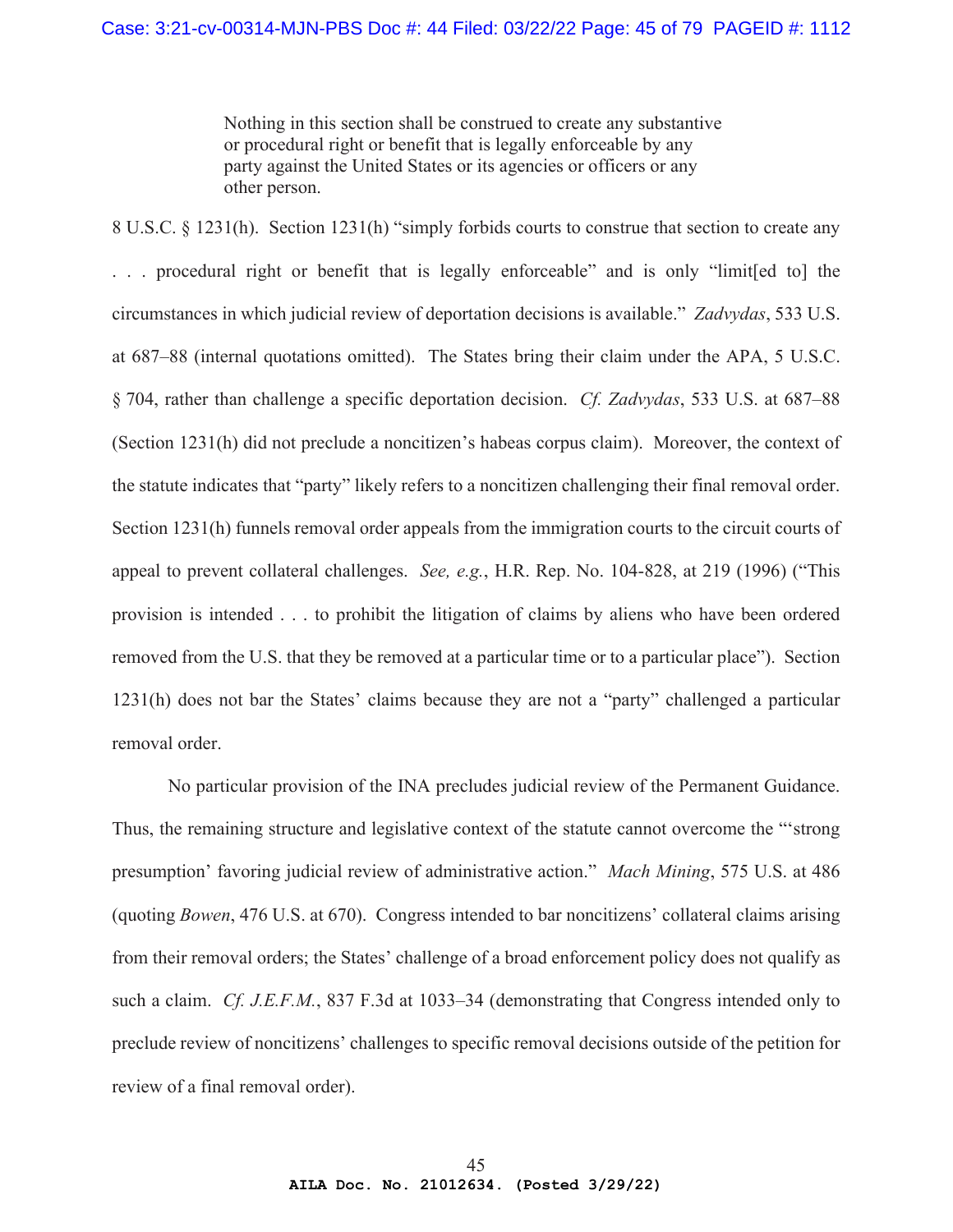DHS's reliance on *Block* is misplaced. Doc. No. 29 at PageID 716 (citing *Block*, 467 U.S. at 346–47). That case involved a statute authorizing the Secretary of Agriculture to make milk market orders that set a price floor that dairy handlers must pay to producers. *Block*, 467 U.S. at 341–42. The statute's review scheme only allowed diary handlers (*i.e.*, parties forced to pay the price set by the Secretary) to challenge milk market orders and lacked a general judicial review provision. *Id.* at 346. Consumers (end-users of the milk product) challenged a particular milk market order under the APA. *Id.* at 344. The Supreme Court held the consumers' suit was barred because Congress established a "complex and delicate administrative scheme" only permitting dairy handlers to contest milk market orders. *Id.* at 348. Allowing consumers to sue would frustrate that clear purpose. *Id.* at 347–48.

This case is different because the States are not challenging discrete removal orders. Sections 1226(e), 1231(h), and 1252(b)(9) all seek organize judicial review of removal orders. *See St. Cyr*, 533 U.S. at 513–14; *J.E.F.M.*, 837 F.3d at 1031. Unlike the dairy consumers who wanted to challenge milk market orders as if they were handlers, the States here contest a general immigration enforcement policy unrelated to the individual removal orders covered by INA's judicial review provisions. *See Preap*, 139 S. Ct. at 962.

The Court must now assess whether the Permanent Guidance is "final" agency action.

#### **3. Final Agency Action**

Only "final" agency action is subject to judicial review under the APA. 5 U.S.C. § 704. Two conditions make for a "final" agency action. "First, the action must mark the consummation of the agency's decisionmaking process—it must not be of a merely tentative or interlocutory nature. And second, the action must be one by which rights or obligations have been determined, or from which legal consequences will flow." *U.S. Army Corp. of Eng'rs v. Hawkes Co., Inc.*, 578 U.S. 590, 597 (2016) (quoting *Bennett*, 520 U.S. at 177–78). DHS concedes that the Permanent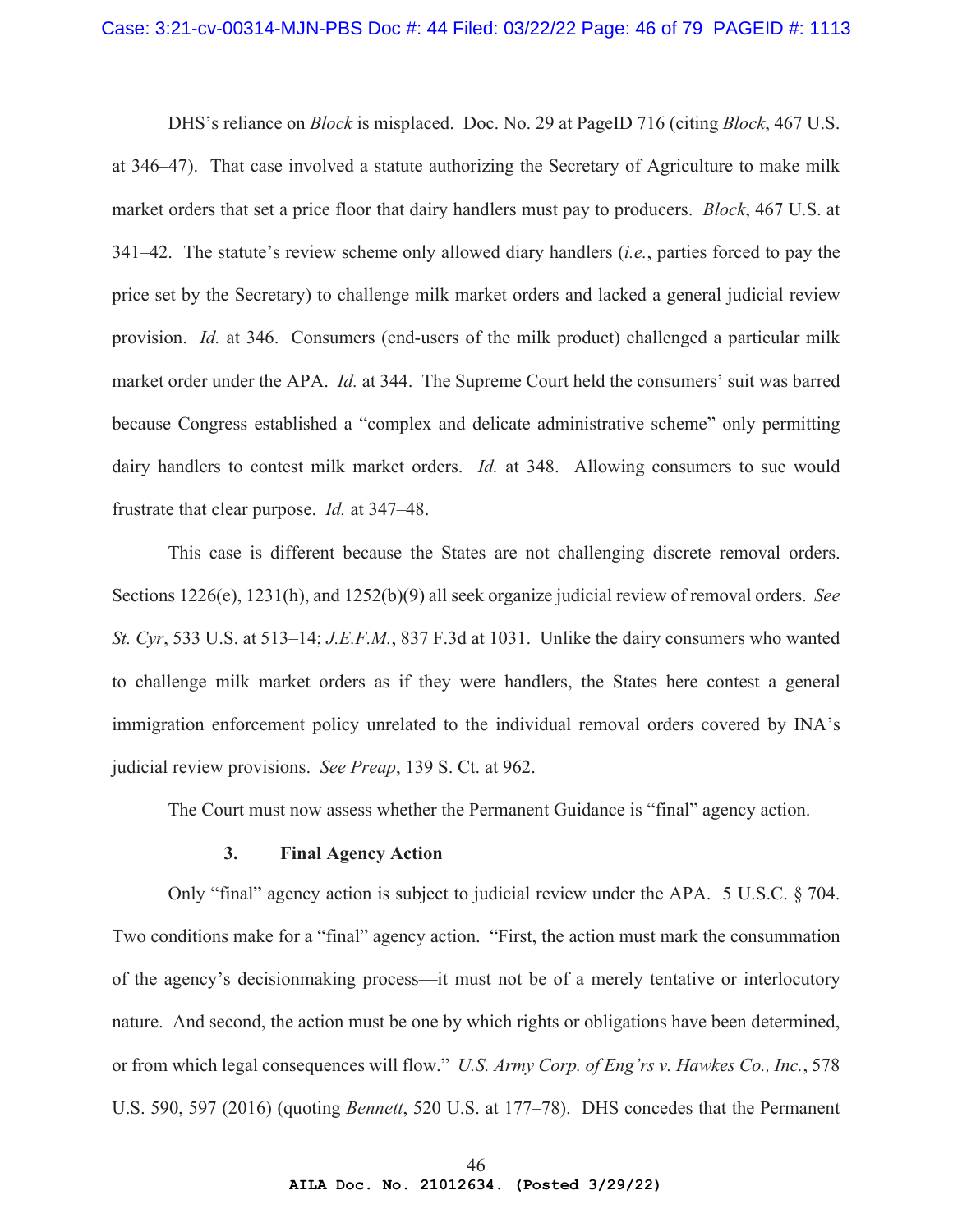Guidance "mark[s] the consummation" of its decision making process. Doc. No. 29 at PageID 713. The Court will, therefore, focus on *Bennett*'s second prong.

*Hawkes* instructs courts to consider the "pragmatic" consequences of agency action to determine finality. 578 U.S. at 599 (quoting *Abbott Laboratories*, 387 U.S. at 149). "The underlying rationale of the Supreme Court's 'pragmatic' approach to finality is to prevent unnecessary judicial intervention into agency proceedings." *Berry v. U.S. Dep't of Lab.*, 832 F.3d 627, 634 (6th Cir. 2016) (first quoting *Abbott Laboratories*, 378 U.S. at 149–52; and then citing *Ciba-Geigy Corp. v. E.P.A*, 801 F.2d 430, 436 (D.C. Cir. 1986)). Final agency action must have a "'sufficiently direct and immediate' impact on the aggrieved party." *Id.* at 633 (quoting *Abbott Laboratories*, 378 U.S. at 152).

DHS argues that the Permanent Guidance is not final agency action because it "does not alter any person or entity's legal rights or obligations." Doc. No. 29 at PageID 713. DHS points to Section VII of the Permanent Guidance stating, "This guidance is not intended to, does not, and may not be relied upon to create any right or benefit, substantive or procedural." Doc. No. 4-1 at PageID 104. DHS insists that the Permanent Guidance lacks legal effect because it does not compel its officers to take any enforcement action or alter the criteria for non-citizen removability. Doc. No. 29 at PageID 714.

DHS also contends that any harm incurred by the States because of the Permanent Guidance does not make the agency action final. *Id.* (citing *Parsons v. U.S. Dep't of Justice*, 878 F.3d 162 (6th Cir. 2017)). Its view is that any state expenditure made on or to non-citizens is independent of the Permanent Guidance. *Id.* This, DHS argues, does not mean the Permanent Guidance has a legal effect. *Id.* The Court disagrees on both counts.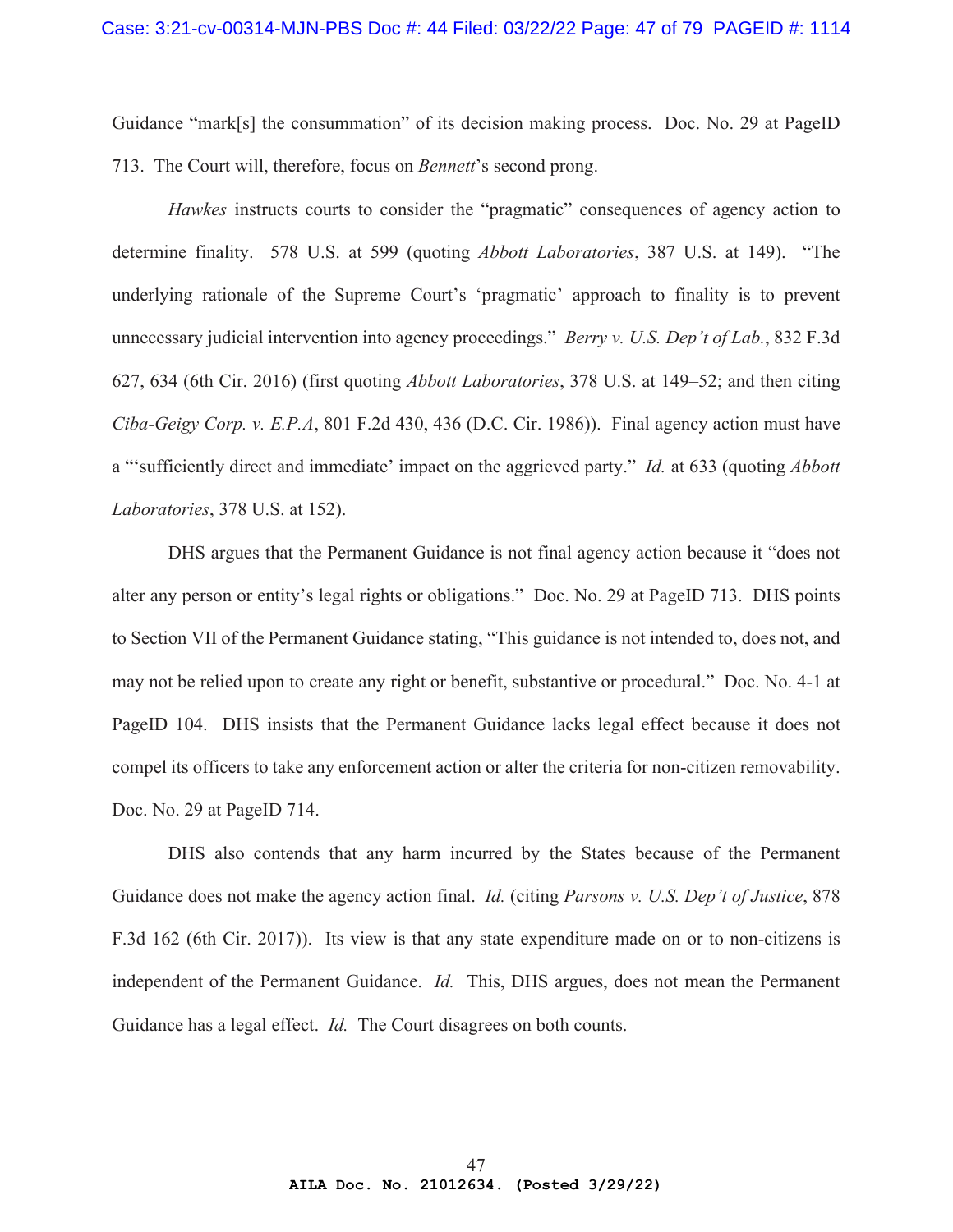First, noncitizens. As explained above, the Permanent Guidance displaces the statutory custody and removal factors set forth in 8 U.S.C. §§ 1226(c) and 1231. *See supra* § III(B)(1)(c). Changing the standards by which agency decisions are made constitutes a legal effect. *See, e.g.*, *Barrios Garcia*, 25 F.4th at 441 n.3 (observing agency action was final when it began adjudicating visa applications under a new policy). Under the Permanent Guidance, § 1226(c) custody determinations must now be made using a totality-of-the-circumstances approach, not the categorical analysis Congress instructed DHS to apply. *Cf. Nat. Res. Def. Council v. E.P.A.*, 643 F.3d 311, 320 (D.C. Cir. 2011) (explaining agency action was final when it "altered the legal regime" and bound the policy's administrators). Same with § 1231. ERO officials may use the Permanent Guidance to make non-removal decisions for reasons outside the parameters of the removal statute. Section VII's boilerplate language notwithstanding, *see Appalachian Power Co. v. E.P.A.*, 208 F.3d 1015, 1023 (D.C. Cir. 2000) (assigning little weight to disclaimer in an agency policy stating, "The policies set forth in this paper are intended solely as guidance, do not represent final Agency action, and cannot be relied upon to create any rights enforceable by any party"), the Permanent Guidance changes the criteria for non-citizen custody and removal decisions.

The Permanent Guidance has more than just an incidental effect on the States. DHS and the States engage in an immigration cost-sharing partnership. Doc. No. 1 at PageID 9–15; *see also Texas*, 2021 WL 3683913, at \*25 (finding states must devote more Emergency Medicaid resources to non-citizens when detentions and removals decline); *Arizona*, 2021 WL 2787930, at \*7 (finding that Arizona incurred community supervision cost on non-citizens whose detainers were lifted). Each commits resources to non-citizens whether for care and education or through criminal justice and immigration enforcement administration. Doc. No. 1 at PageID 9–15. The States established that they are subject to a mandatory duty to make education and healthcare expenditures on non-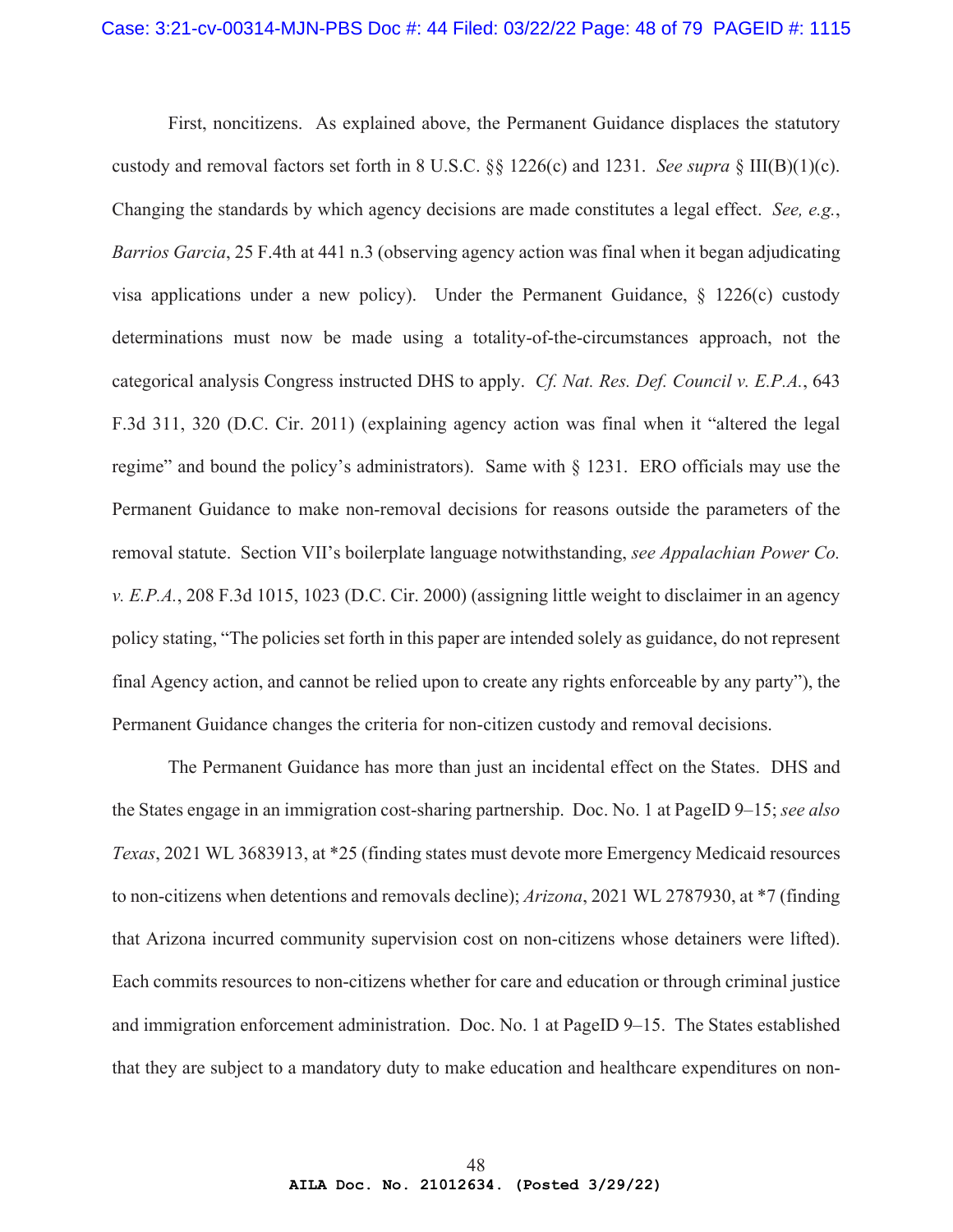### Case: 3:21-cv-00314-MJN-PBS Doc #: 44 Filed: 03/22/22 Page: 49 of 79 PAGEID #: 1116

citizens. *Id.* Their law enforcement agencies support DHS's mission by identifying, and detaining, non-citizens who committed crimes in their jurisdictions. *See supra* § I(B). DHS cannot so easily dismiss how its administration of the immigration laws impacts the States considering that Congress enacted § 1226(c) in response to high rates of non-citizen abscondment and strain on state resources. *Demore*, 538 U.S. at 518 ("Congress adopted [§ 1226(c)] against a backdrop of wholesale failure by the INS to deal with increasing rates of criminal activity by aliens. . . . Criminal aliens . . . formed a rapidly rising share of state prison populations as well"). A decline in non-citizens detained or removed by DHS shifts a corresponding cost to the States. Doc. No. 4 at PageID 72–74; Doc. Nos. 4-8, 4-9.

DHS's citation to *Parsons* is unavailing. There, the Department of Justice ("DOJ") named fans of a music group called "Juggalos" "a loosely-organized hybrid gang" in an annual report. 878 F.3d at 165. A group of Juggalos sued the DOJ to retract the designation after state and local law enforcement detained them suspecting they were criminal gang members. *Id.* at 166. But the Sixth Circuit concluded that the DOJ's report was not final agency action because it did not commit the agency to take any action against the plaintiffs. *Id.* at 168. The court explained that actions taken by unrelated third-party law enforcement agencies "[were] not direct consequences of the [r]eport." *Id.* (quoting *Flue-Cured Tobacco Coop. Stabilization Corp. v. U.S. Env't Prot. Agency*, 313 F.3d 852, 860 (4th Cir. 2002)). "[I]ndependent actions taken by third parties" in response to agency action cannot be "legal consequences." *Id.* (quoting *Flue-Cured Tobacco*, 313 F.3d at 860).

Here the States have drawn a direct line between DHS's action and their harm. Doc. No. 1 at PageID 9–15. No intermediary is involved. *Id. Parsons* turned on the DOJ's relative responsibility for the third-party law enforcement agents who acted in response to its report. 878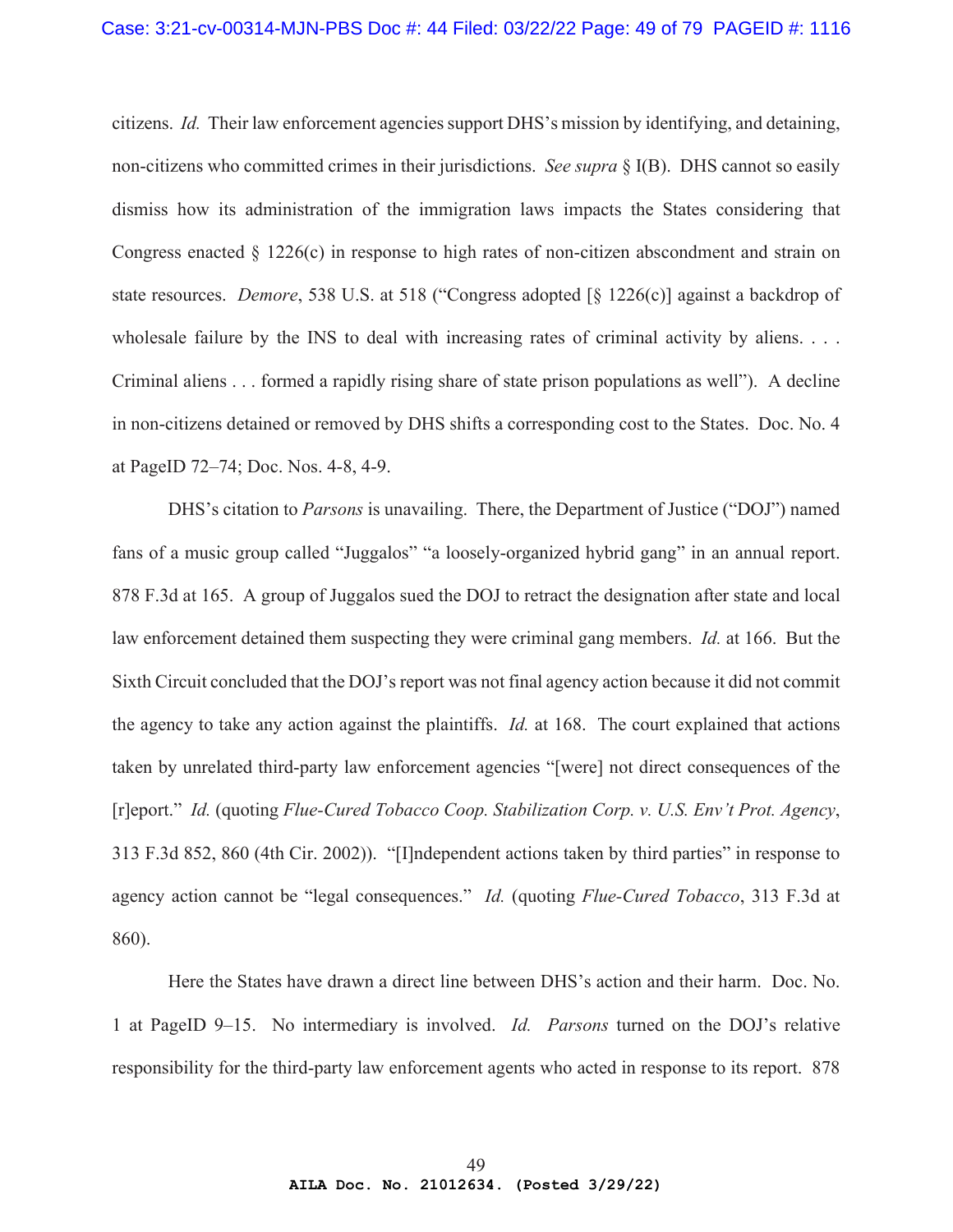F.3d at 168. DOJ's action was not the immediate cause of the harm. *Id.* The States have shown here that they are harmed when DHS adopts a policy that results in fewer non-citizens being detained and removed. Doc. No. 1 at PageID 9–15. Accordingly, the Court finds the Permanent Guidance is final agency action.

# **4. Zone of Interests**

A final threshold barrier remains for the States. APA plaintiffs must demonstrate the "interest [they] assert [is] . . . 'arguably within the zone of interests to be protected or regulated by the statute'" alleged to be violated. *Match-E-Be-Nash-She-Wish Band of Pottawatomi Indians v. Patchak*, 567 U.S. 209, 224 (2012) (quoting *Ass'n of Data Processing Serv. Orgs., Inc. v. Camp*, 397 U.S. 150, 153 (1970)). "Whether a plaintiff comes within the 'zone of interests' is an issue . . . determine[d] using traditional tools of statutory interpretation." *Lexmark Int'l, Inc. v. Static Control Components, Inc.*, 572 U.S. 118, 127 (2014) (citations omitted). Courts "apply the test in keeping with Congress's 'evident intent' when enacting the APA 'to make agency action presumptively reviewable.'" *Match-E-Be-Nash-She-Wish*, 567 U.S. at 225 (quoting *Clarke v. Sec. Indus. Ass'n*, 479 U.S. 388, 399 (1987)). The Supreme Court has "always conspicuously included the word 'arguably' in the test to indicate that the benefit of any doubt goes to the plaintiff.'" *Id.* For that reason, the zone of interests test "is not meant to be especially demanding." *Id.* (quoting *Clarke*, 479 U.S. at 399).

DHS contends the States fail this test and, in particular, points to 8 U.S.C. § 1231(h) to show why. Doc. No. 29 at PageID 719–20. Section 1231(h) provides that "[n]othing in this section shall be construed to create any substantive or procedural right or benefit that is legally enforceable by any party against the United States or its agencies or officers or any other person." 8 U.S.C. § 1231(h). DHS reads this subsection as Congress's way of ensuring that "no entity can enforce," or claim a valid interest under, § 1231. Doc. No. 29 at PageID 720.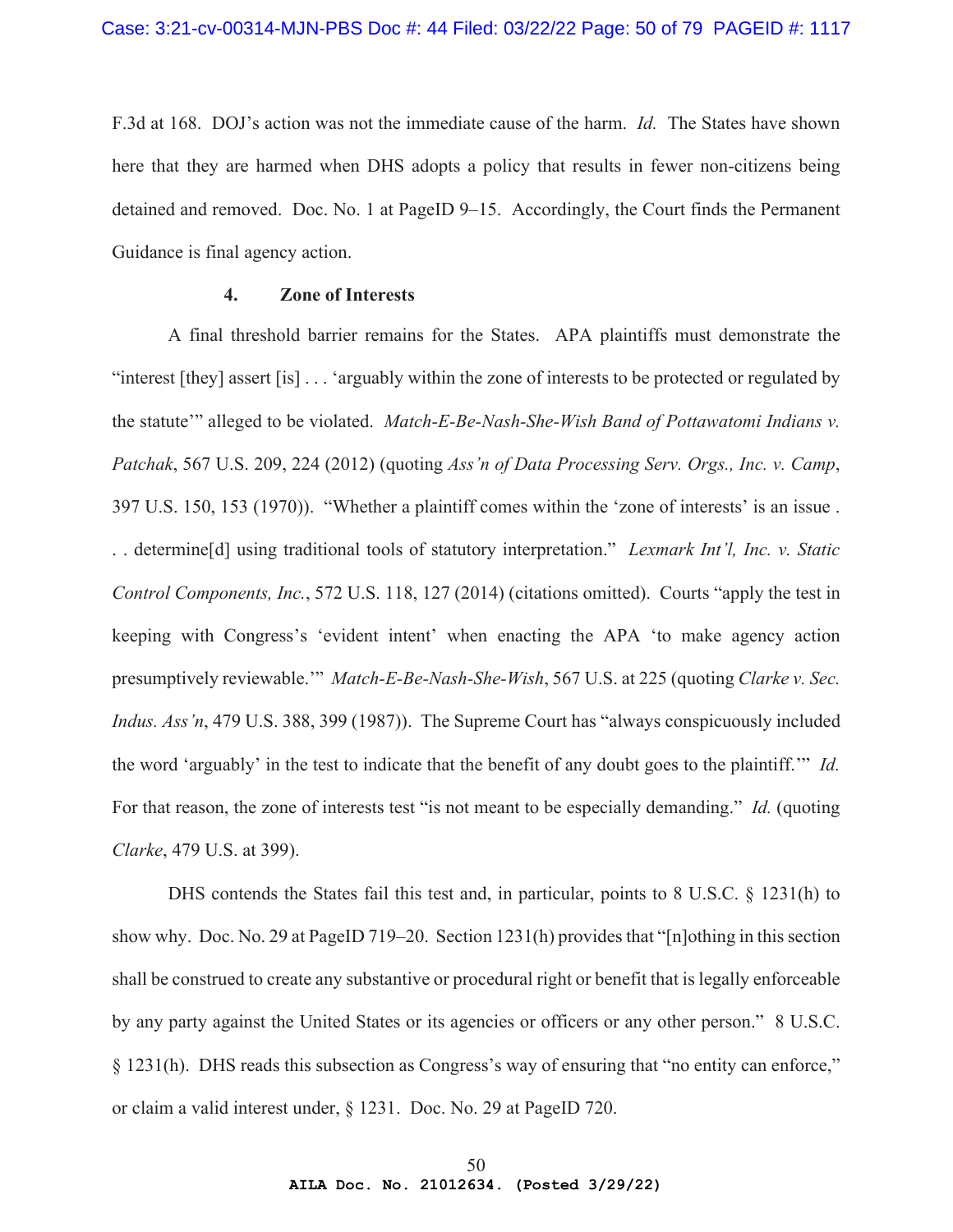But as the States point out, the Supreme Court has instructed lower courts to avoid narrowly focusing on fragments of a statute to determine whether a litigant has an interest to be vindicated. Doc. No. 34 at PageID 912 (citing *Clarke*, 479 U.S. at 401). Instead, the Court must look at a particular statute within the "overall context" of the whole law. *See Clarke*, 479 U.S. at 401. This is in part to avoid conflating the zone of interests test with the more rigorous private-right-of-action examination. *See Lexmark*, 572 U.S. at 127; *Gonzaga Univ. v. Doe*, 536 U.S. 273, 283 (2002). Courts do not require any "indication of congressional purpose to benefit the would-be plaintiff." *Match-E-Be-Nash*, 567 U.S. at 225 (quoting *Clarke*, 479 U.S. at 399).

Congress had the states in mind when enacting §§ 1226(c) and 1231. *See, e.g.*, *Demore*, 538 U.S. at 518. Both provisions were designed, *inter alia*, to strengthen the federal immigration detention and removal system to aid the states. *Id.* at 518–19. Congress found that noncitizens particularly those who were convicted of a crime—absconded at high rates during their removal proceedings and often committed additional offenses*. Id*. at 519 ("Once released, more than 20% of deportable criminal aliens failed to appear for their removal hearings" (citing S. Rep. 104-48, at 2). As the States show here, they must expend more criminal justice resources on non-citizens when federal immigration detentions and removals decline. Doc. No. 1 at PageID 9–15. The States depend on the federal government to defray the costs of unlawful immigration because they cannot enforce the immigration laws themselves. *See Arizona*, 567 U.S. at 397 ("The pervasiveness of federal regulation does not diminish the importance of immigration policy to the States"). This Article III injury is sufficient to demonstrate the States are within the INA's zone of interests. *Cf. DAPA*, 809 F.3d at 163 (concluding that Texas satisfied the zone of interests test under the INA "as a result of the same injury that gives it Article III standing").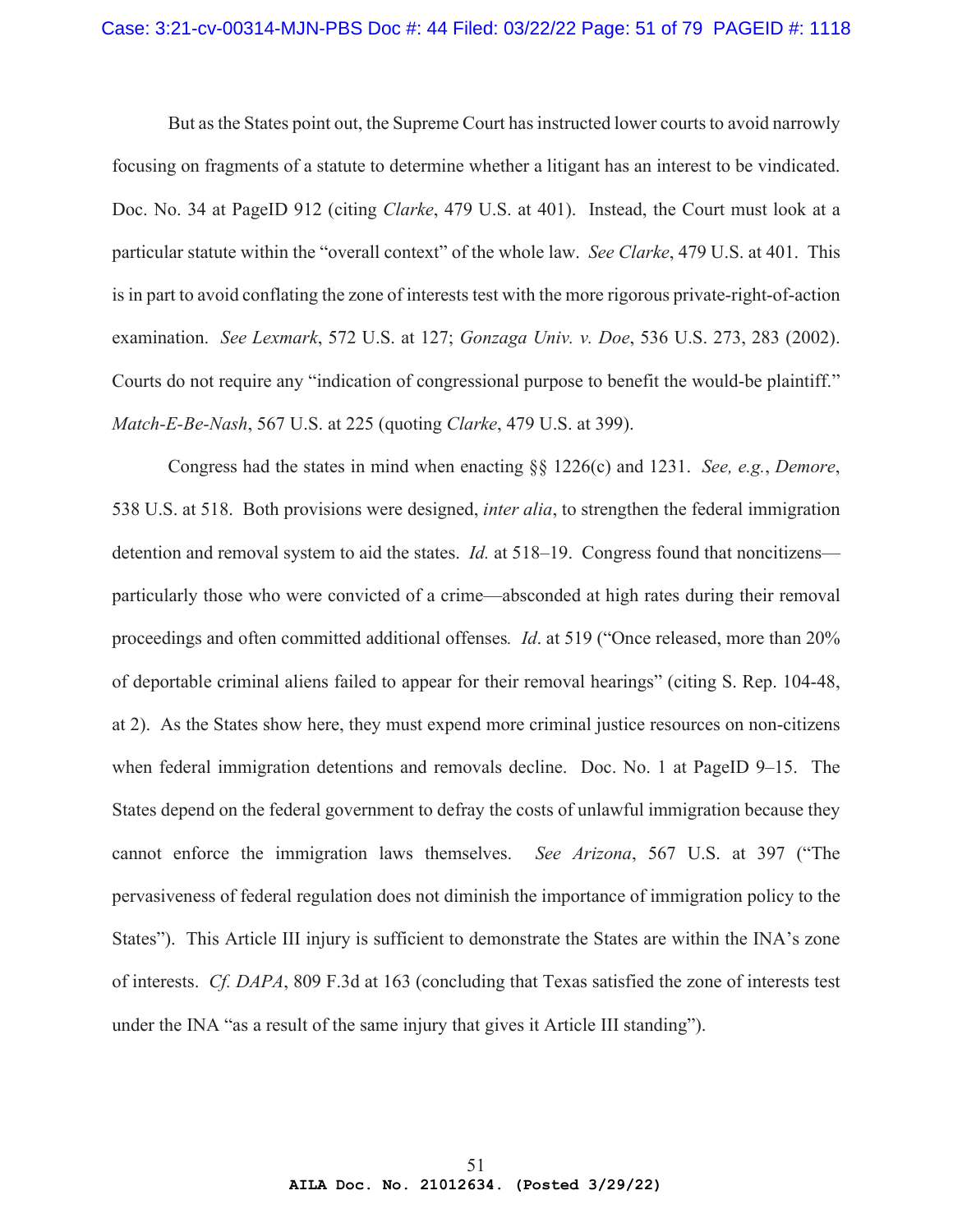# **5. Conclusion**

The Court finds that the Permanent Guidance is subject to judicial review under the APA. Onto the merits.

## **IV. Preliminary Injunction**

"A preliminary injunction is an extraordinary remedy which should be granted only if the movant carries his or her burden of proving that the circumstances clearly demand it." *Overstreet*, 305 F.3d at 573 (citing *Leary v. Daeschner*, 228 F.3d 729, 739 (6th Cir. 2000)). The district judge "is not required to make specific findings concerning each of the four factors used in determining a motion for preliminary injunction if fewer factors are dispositive of the issue." *Certified Restoration Dry Cleaning Network, L.L.C. v. Tenke Corp.*, 511 F.3d 535, 542 (6th Cir. 2007) (citation omitted). But, if an injunction should issue, the district court must make a specific finding of irreparable harm. *See D.T. v. Sumner Cnty. Schs.*, 942 F.3d 324, 327 (6th Cir. 2019) ("[T]his circuit has held that a district court abuses its discretion 'when it grants a preliminary injunction without making specific findings of irreparable injury" (quoting *Friendship Materials, Inc. v. Mich. Brick, Inc.*, 679 F.2d 100, 105 (6th Cir. 1982))).

## **A. Likelihood of Success on the Merits**

#### **1. Count I: Contrary to Law**

As explained above, *supra* § III(B)(1)(c), the Permanent Guidance is unlawful for two reasons. First, it displaces § 1226(c)'s mandate that "criminal aliens" are to be detained based on the nature of their convictions pending their removal proceedings for a balancing test based on factors Congress did not intend for it to consider. Second, DHS authorizes ERO officials to make removal decisions under the Permanent Guidance's balancing test and, in effect, introduces a nonstatutory exception to § 1231. Little else need be said. There is a strong likelihood the States prevail on their Count I. Doc. No. 1 at PageID 15.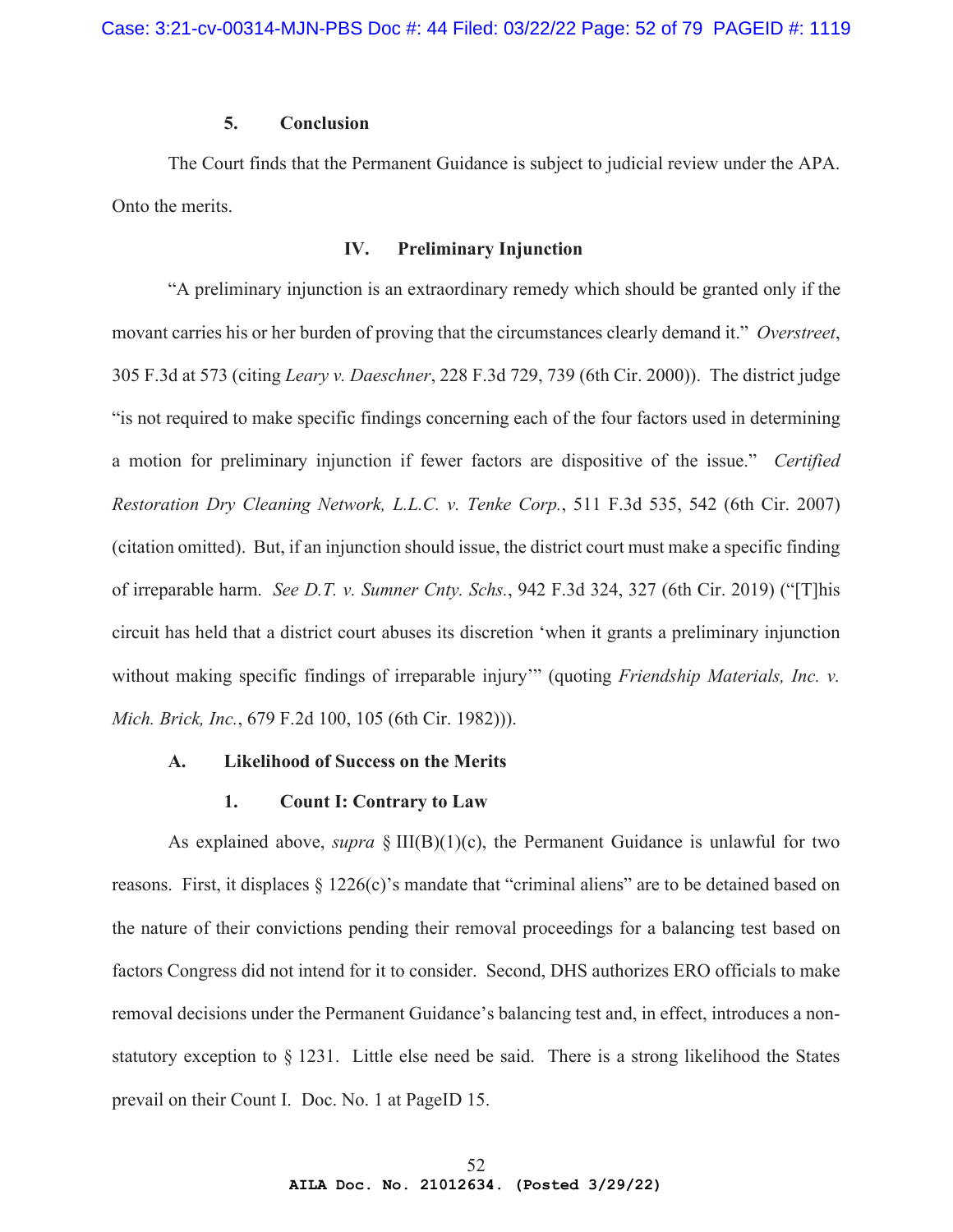## **2. Count II: Arbitrary and Capricious**

"The APA directs courts to 'hold unlawful and set aside agency action, findings, and conclusions found to be arbitrary, capricious, an abuse of discretion, or otherwise not in accordance with law.'" *Ky. Riverkeeper, Inc. v. Rowlette*, 714 F.3d 402, 407 (6th Cir. 2013) (quoting 5 U.S.C.

 $\S 706(2)(A)$ ). A decision is arbitrary or capricious under the APA if the agency

has relied on factors which Congress had not intended it to consider, entirely failed to consider an important aspect of the problem, offered an explanation for its decision that runs counter to the evidence before the agency, or is so implausible that it could not be ascribed to a difference in view or the product of agency expertise.

Nat'l Ass'n of Home Builders v. Defs. of Wildlife, 551 U.S. 644, 658 (2007) (quoting Motor Vehicle Mfrs. Ass'n of U.S., Inc. v. State Farm Mut. Auto. Ins. Co., 463 U.S. 29, 43 (1983)).

Arbitrary and capricious review is "'narrow': [the Court] determine[s] only whether the Secretary examined 'the relevant data' and articulated 'a satisfactory explanation' for his decision, 'including a rational connection between the facts found and the choice made.'" *Dep't of Com.*, 139 S. Ct. at 2569 (quoting *State Farm*, 463 U.S. at 43). "Courts enforce this principle with regularity when they set aside agency regulations which, though well within the agencies' scope of authority, are not supported by the reasons that the agencies adduce." *Allentown Mack Sales & Serv., Inc. v. N.L.R.B.*, 522 U.S. 359, 374 (1998) (citations omitted). "A court is ordinarily limited to evaluating the agency's contemporaneous explanation in light of the existing administrative record." *Dep't of Com.*, 139 S. Ct. at 2573 (first citing *Vt. Yankee Nuclear Power Corp. v. Nat. Res. Def. Council, Inc.*, 435 U.S. 519, 549 (1978); and then citing *Camp v. Pitts*, 411 U.S. 138, 142–43 (1973)). "[Courts] will, however, 'uphold a decision of less than ideal clarity if the agency's path may reasonably be discerned.'" *Home Builders*, 551 U.S. at 658 (quoting *State Farm*, 463 U.S. at 63). "[T]he role of courts in reviewing arbitrary and capricious challenges is to 'simply ensur[e] that the agency has acted within a zone of reasonableness.'" *Biden v. Missouri*,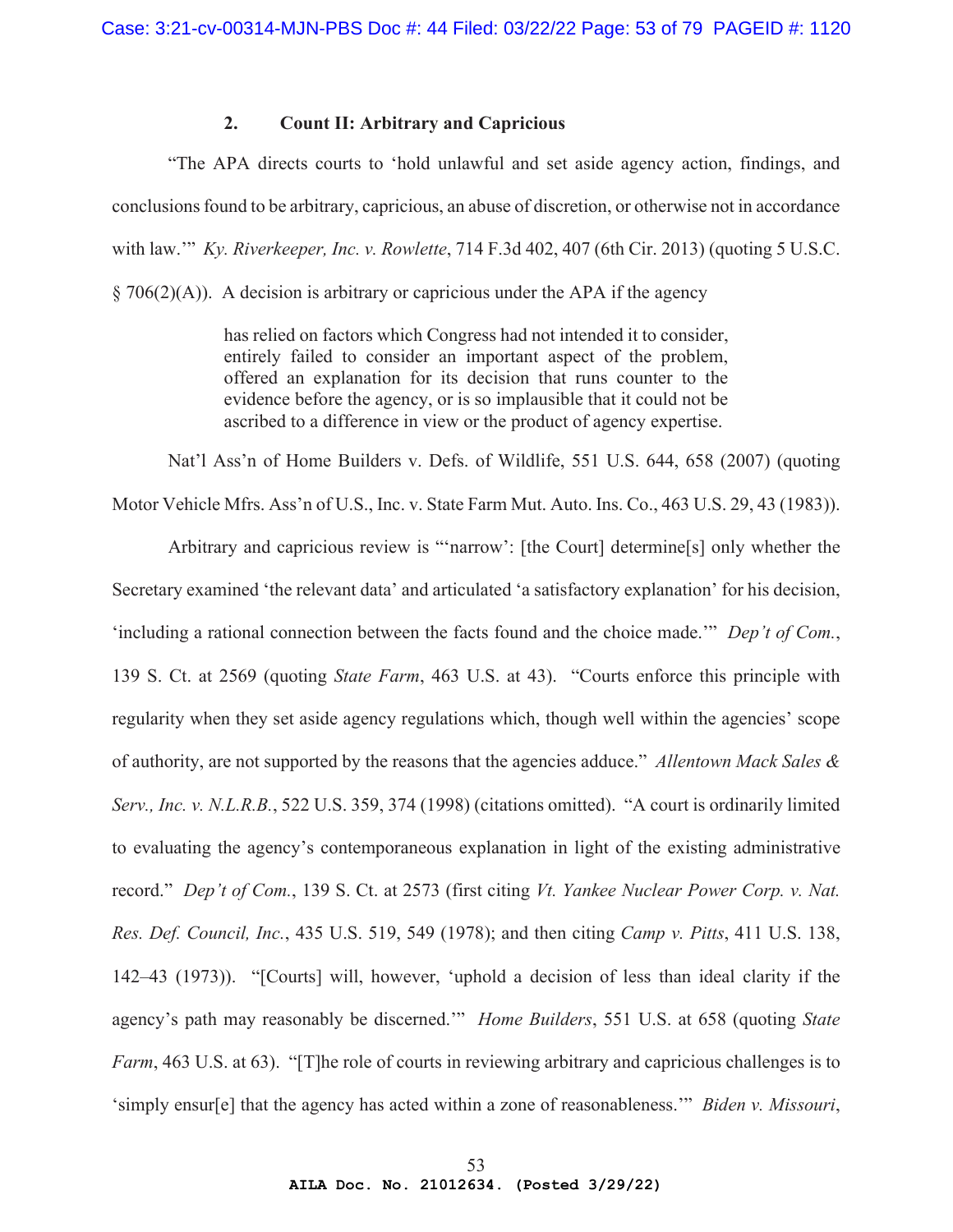--- U.S. ---, 142 S. Ct. 647, 654 (2022) (quoting *F.C.C. v. Prometheus Radio Project*, --- U. S. --- ,141 S. Ct. 1150, 1158 (2021)).

The States advance several reasons why DHS acted arbitrarily in adopting the Permanent Guidance. Doc. No. 4 at PageID 78–83. Their complaints can be divided into two groups: failure to consider important factors and failure to offer a reasoned explanation. *Id.*; Doc. No. 34 at PageID 883–86. The States identify three factors they say DHS gave insufficient attention to: criminal alien recidivism; the relationship between mandatory detention and successful removals; and costs imposed on the States. Doc. No. 4 at PageID 78–83. They also believe DHS's resource constraint rationale is really a pretext to reduce detentions and removals. Doc. No. 34 at PageID 883–86.

DHS disputes each charge. Doc. No. 29 at PageID 724–29; Doc. No. 38 at PageID 983– 989. It contends that the Considerations Memo addressed, and resolved, each of the States' concerns. Doc. No. 29 at PageID 726. DHS found that noncitizens, as compared to U.S. citizens and legal immigrants, have a lower propensity to commit crime. *Id.*; Doc. No. 27-2 at PageID 455. Its view is that Congress's definition of "aggravated felony" is a poor proxy to determine which criminal noncitizens are likely to reoffend. Doc. No. 27-2 at PageID 455. Instead, DHS believes that a totality of the circumstances approach better identifies recidivist risks. *Id.* While DHS acknowledged that states incur some "second-order effects" from its immigration enforcement decisions, it concluded that such costs are marginal at best considering the off-setting benefits of immigration. *Id.* at PageID 456. DHS contends that, considering the agency's resource constraints, prioritizing the most serious offenders for apprehension and removal is a reasonable policy decision. Doc. No. 38 at PageID 986.

The Court will review the arguments in turn.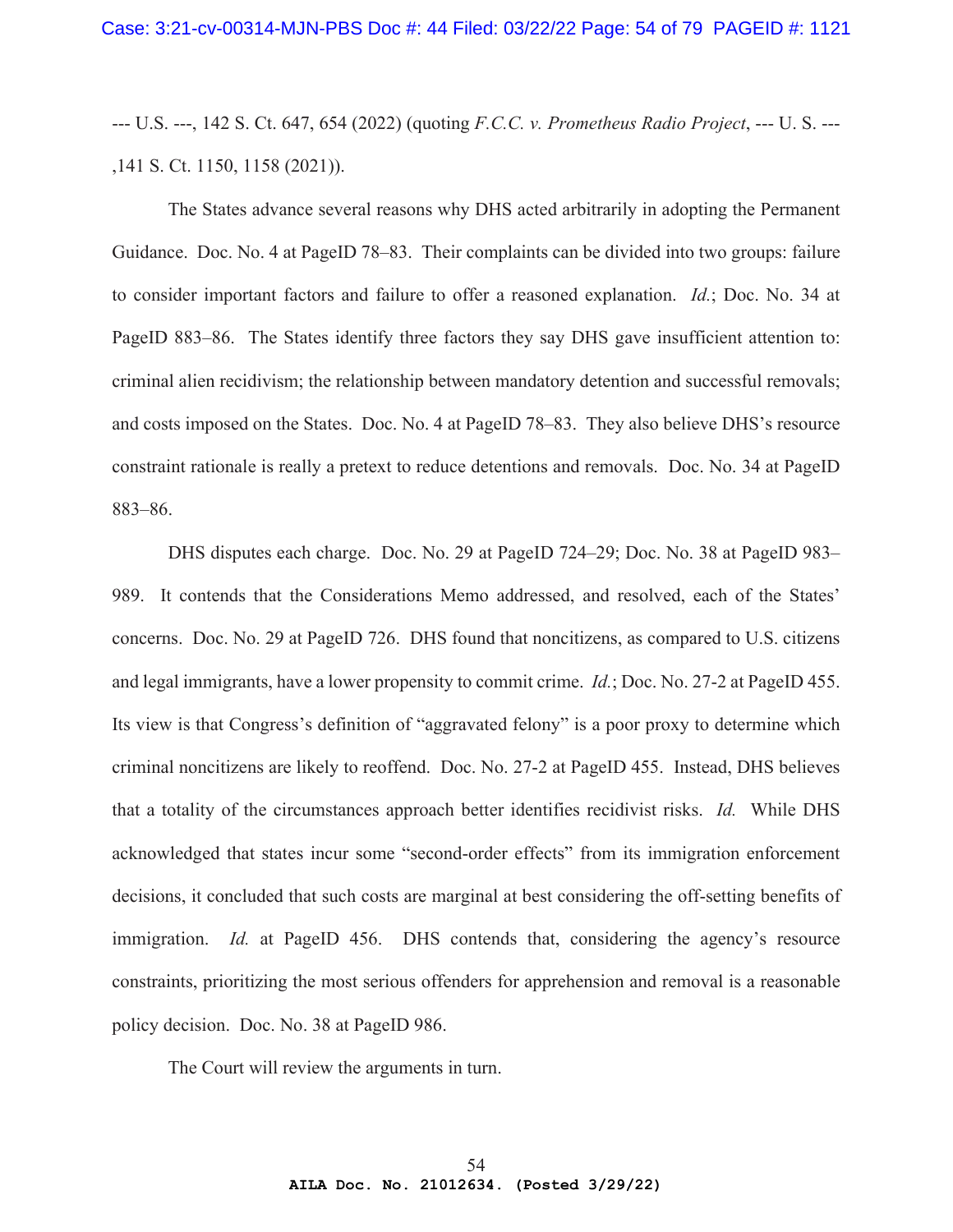## **a. Failure to Consider Important Aspects of the Problem**

In its order enjoining the Interim Guidance, the Texas district court faulted DHS for failing to consider criminal alien recidivism, costs imposed on the states, and how the decline in detentions could frustrate removals. *Texas*, 2021 WL 3683913, at \*48–51. DHS drafted the Considerations Memo with these critiques in mind. Doc. No. 27-2 at PageID 452. It now uses the Considerations Memo in this litigation to show how it evaluated each of the factors flagged by the Texas district court. *Id.*; Doc. No. 29 at PageID 724–29. On closer review, however, the Considerations Memo sidesteps the issues raised by the Texas district court and still does not "reasonably explain" its policy shift. *See, e.g.*, *F.C.C. v. Fox Television Stations, Inc.*, 556 U.S. 502, 515–16 (2009) ("[W]hen [an agency's] new policy rests upon factual findings that contradict those which underlay its prior policy[,] . . . a reasoned explanation is needed for disregarding facts and circumstances that underlay or were engendered by the prior policy" (citing *Smiley v. Citibank (South Dakota), N.A.*, 517 U.S. 735, 742 (1996)).

#### **i. Recidivism**

Congress recognized that criminal alien abscondment and recidivism are serious problems. *See Demore*, 538 U.S. at 518 ("Congress adopted [§ 1226(c)] against a backdrop of wholesale failure by the INS to deal with increasing rates of criminal activity by aliens"); *supra* § I(A). Prior to enactment of  $\S 1226(c)$ , "20% of deportable criminal aliens failed to appear for their removal hearings." *Demore*, 538 U.S. at 519 (citing S. Rep. 104-48, at 23). Another study preceding the IIRIRA found that 77% of noncitizens identified as criminal aliens were arrested more than once before their removal proceedings began, while 45% were arrested multiple times. *Id.* at 518. Section 1226(c)'s mandatory detention program was meant to offload from the states to the federal government the rising cost of detaining criminal aliens and expedite the removal process. *Id.* at 518–20. Implicit was the understanding that criminal alien recidivism imposed a cost on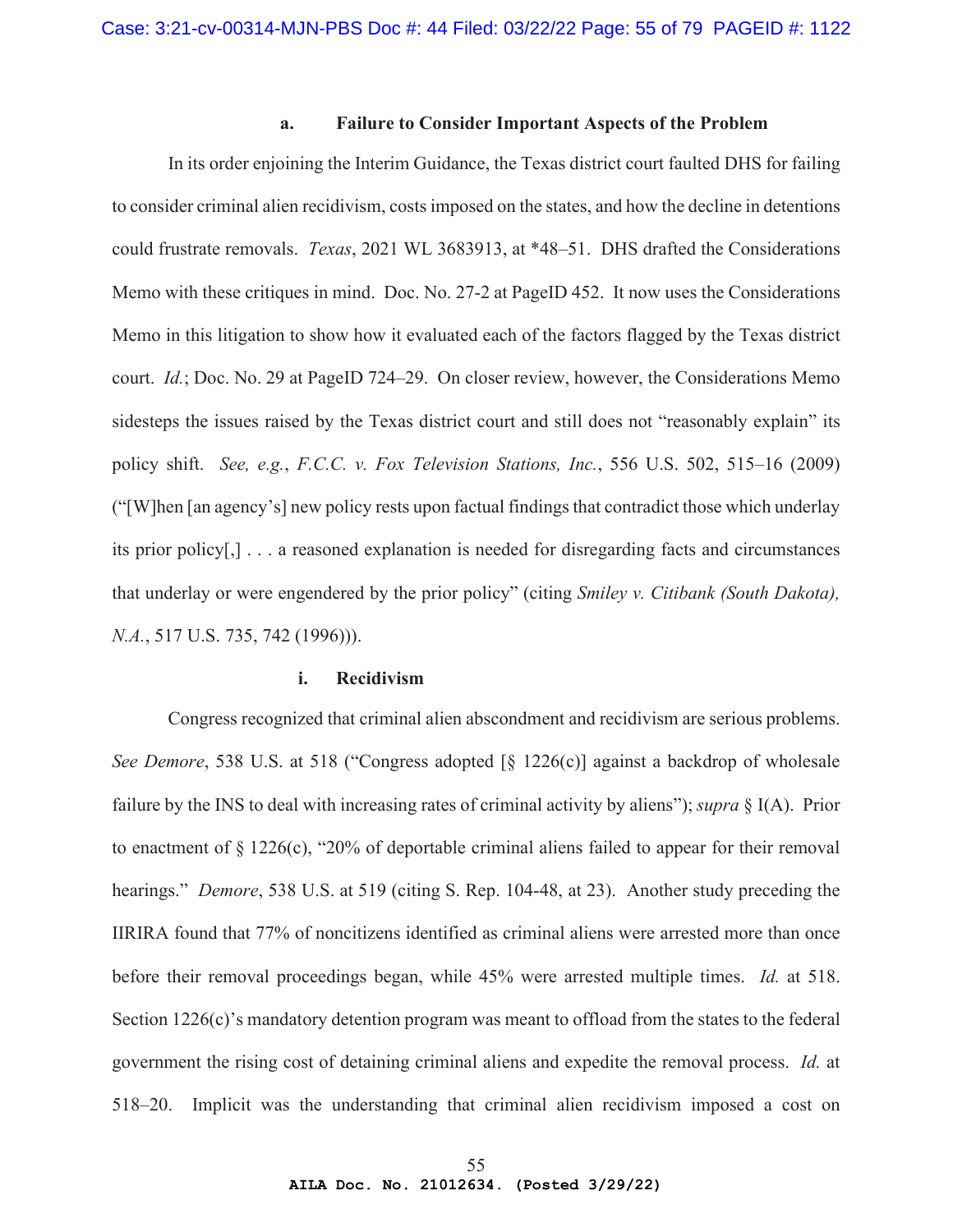communities throughout the country. S. Rep. No. 104-48, at 7, 9. Mandatory detention of criminal aliens was Congress's solution. *See Demore*, 538 U.S. at 519.

Under the Interim Guidance, noncitizens convicted of an "aggravated felony" were priority targets if they presented a public safety risk. Doc. No. 27-10 at PageID 515. The Texas district court observed that this meant noncitizens were only prioritized if they committed an aggravated felony and were a public safety risk. *Texas*, 2021 WL 3683913, at \*47. This, the court found, ignored the Supreme Court's recognition that "all criminal illegal aliens or 'deportable aliens pose high risks of recidivism.'" *Id.* (emphasis omitted) (quoting *Demore*, 538 U.S. at 518). DHS did not explain why it thought criminal aliens who had not been convicted of an aggravated felony were less likely to recidivate, and why this justified deprioritization. *Id.* The Texas district court therefore found that the Interim Guidance gave no consideration to the recidivist risk presented by criminal aliens. *Id.*

DHS attempts to address that criticism by removing the "aggravated felony" criteria from the public safety analysis. Doc. No. 27-2 at PageID 454 ("The updated guidance addresses the district court's concern by calling for a context-specific consideration of aggravating and mitigating factors, the seriousness of an individual's criminal record, the length of time since the offense, and evidence of rehabilitation"). It argues that by allowing ERO officials to consider a variety of aggravating and mitigating factors, they can better identify, and target, noncitizens who truly present a public safety risk. *Id.* That analysis, DHS submits, addresses any recidivism concerns and shows it did consider recidivism when drafting the Permanent Guidance. *Id.* ("These factors are to be weighed in each case to assess whether a noncitizen poses a current threat to public safety, including through a meaningful risk of recidivism").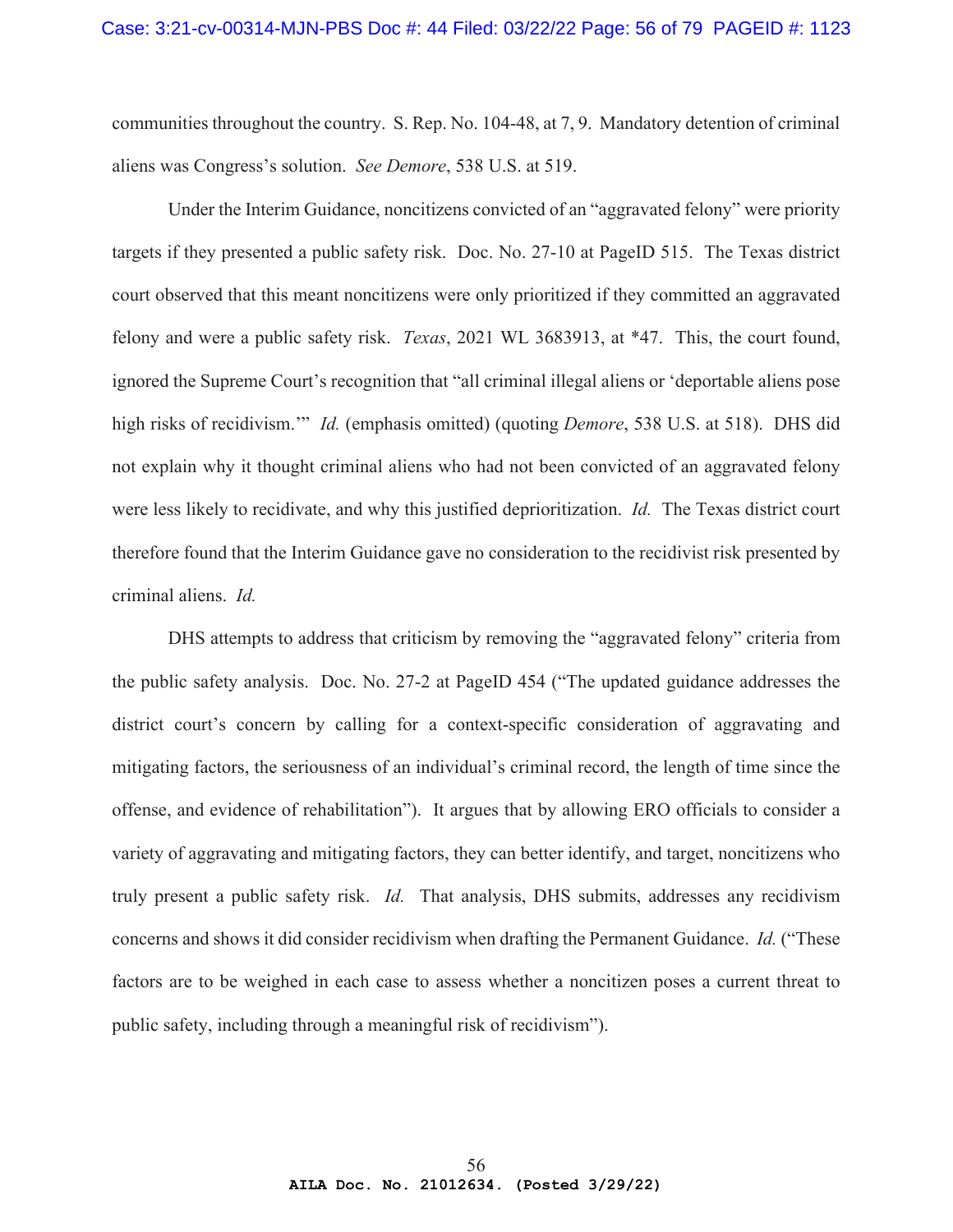#### Case: 3:21-cv-00314-MJN-PBS Doc #: 44 Filed: 03/22/22 Page: 57 of 79 PAGEID #: 1124

But that conclusion does not follow from, and is contradicted by, the explanations offered in the Considerations Memo. *Id.* at PageID 453–55. First, DHS stated that it removed "aggravated felony" from the public safety analysis because stakeholders felt the definition was hard to apply. *Id.* at PageID 454. Second, DHS concluded that recidivism should not factor into a public safety analysis based on findings that undocumented immigrants commit crimes at a lower rate than U.S. citizens and legal immigrants. *Id.* at PageID 455.

DHS's "internal and external stakeholders . . . raised concerns about whether the focus on individuals convicted of 'aggravated felonies' was both over- and under-inclusive." *Id.* at PageID 454. The phrase could include crimes like filing a false tax return, while excluding more serious crimes like murder and sexual assault depending on how the state statute was written. *Id.* Therefore, DHS explained, it removed "aggravated felony" from the public safety analysis to avoid this problem. *Id.*

This reason has nothing to do with criminal alien recidivism. All it shows is that DHS concluded its officers were bogged down by how a crime was defined at the expense of the other public safety factors. *Id.* at PageID 454. Efficiency, not predictiveness of recidivism, motivated this change. *Id.* Omitting "aggravated felony" from the public safety factors makes it less likely that recidivism is considered in the public safety analysis. The Interim Guidance's inclusion of "aggravated felony" at least captured a subset of criminal aliens Congress considered to be recidivist risks. *See Texas*, 2021 WL 3683913, at \*47; *see also, e.g.*, *Zadvydas*, 533 U.S. at 713 (Kennedy, J., dissenting) ("The risk to the community posed by the mandatory release of aliens who are dangerous or a flight risk is far from insubstantial; the motivation to protect the citizenry from aliens determined to be dangerous is central to the immigration power itself"). Now without that anchor, the public safety analysis is open-ended and farther astray from the factors Congress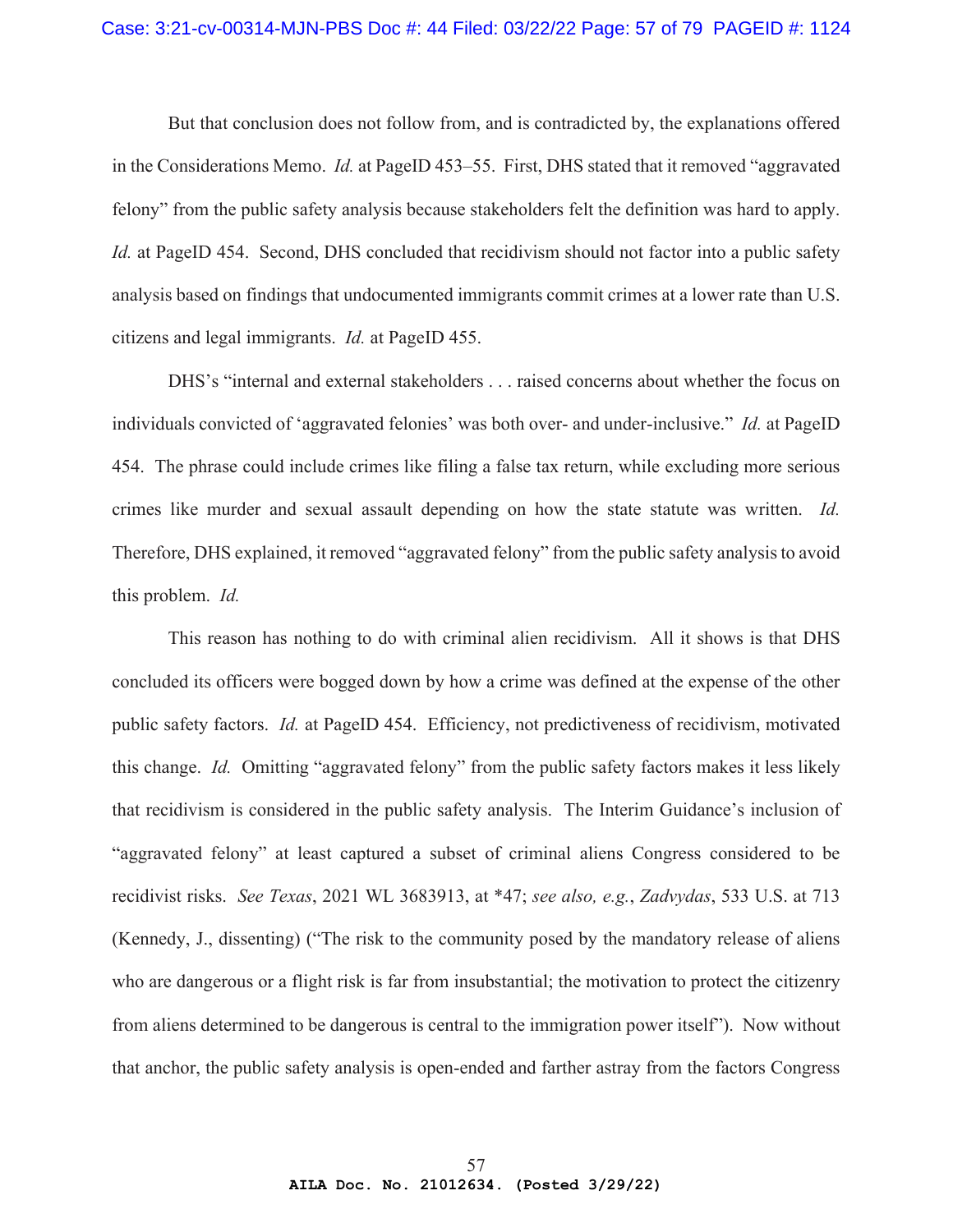instructed DHS to apply. *Cf. Huisha-Huisha v. Mayorkas*, --- F.4th ---, 2022 WL 628061, at \*2 (D.C. Cir. Mar. 4, 2022) (explaining that although the Executive wields "considerable authority over immigration[,] . . . Congress has sometimes limited executive discretion in such ways").

DHS also argues it considered recidivism by citing to a study comparing crime rates by citizenship. Doc. No. 27-2 at PageID 455 (citing Michael T. Light et al., *Comparing Crime Rates Between Undocumented Immigrants, Legal Immigrants, and Native-Born U.S. Citizens in Texas*, Proceedings of the Nat'l Academy of the Sciences (Dec. 12, 2020)). This study concluded that undocumented immigrants in Texas commit crimes at a far lower rate than legal immigrants and U.S. Citizens. Doc. No. 27-29 at PageID 580. That finding was true across all types of crimes. *Id.* at PageID 580–81. DHS contends the study proves the Texas district court's concerns about recidivism were unfounded. Doc. No. 27-2 at PageID 455.

Valid as the study's conclusions may be, DHS misses the point. The Texas district court, the States here, and Congress were all concerned about *criminal alien* recidivism, not noncitizen crime rates generally. Doc. No. 34 at PageID 887–88; *Demore*, 538 U.S. at 520–21; *Texas*, 2021 WL 3683913, at \*47. DHS cannot rely on this study to show it considered criminal alien recidivism in drafting the Permanent Guidance.

The study itself compares crimes rates among *total* populations of undocumented immigrants, legal immigrants, and U.S. citizens. Doc. No. 27-29 at PageID 580. The authors, however, do not analyze repeat criminal offender rates among the three populations. *Id.* Nor do the authors indicate that total population crime rates are predictive of recidivism rates. Doc. No. 27-29. It was thus unreasonable for DHS to extrapolate the study's conclusions about total population crime rate to criminal alien recidivist rates. *Cf. Michigan v. E.P.A.*, 576 U.S. 743, 750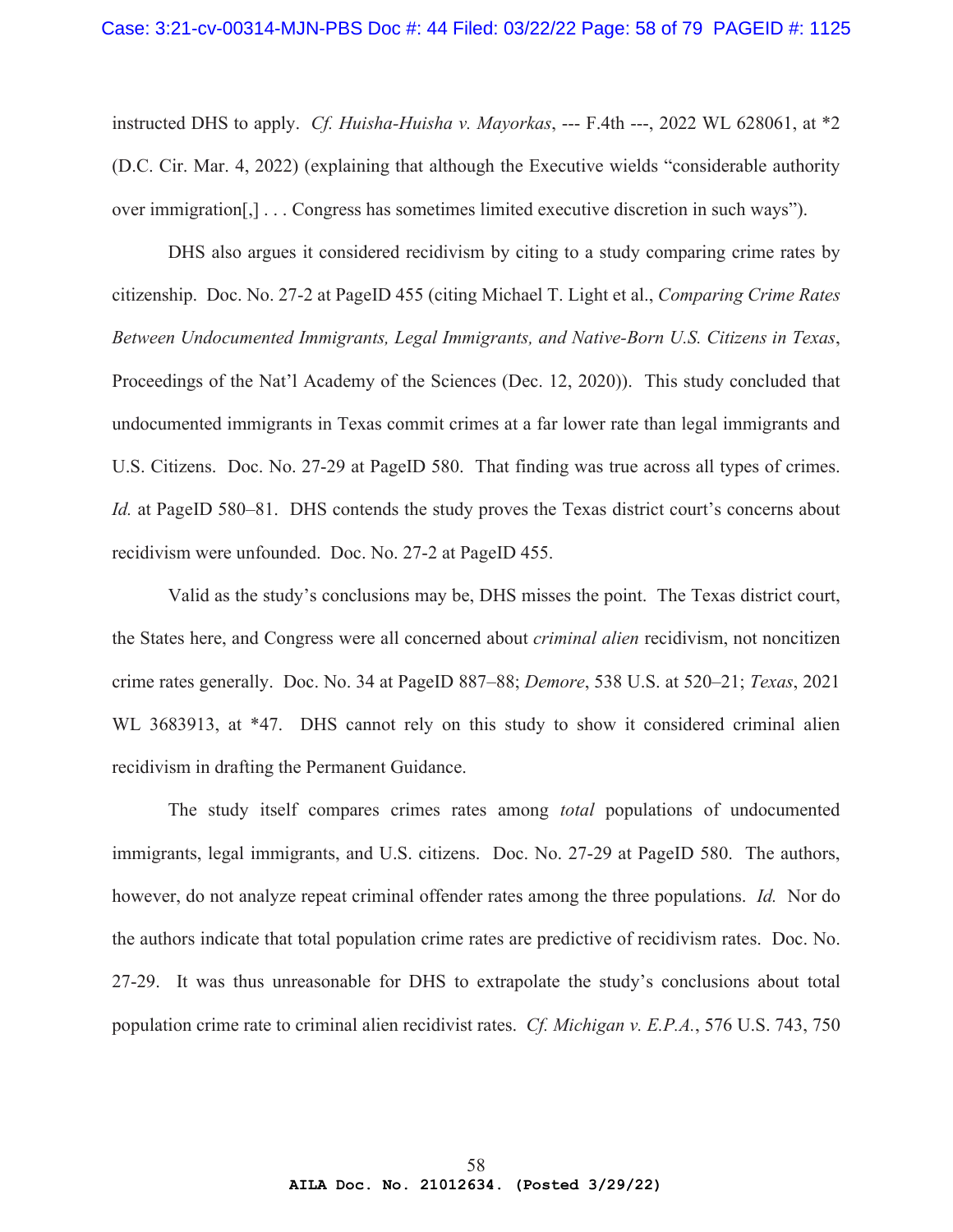(2015) ("[T]he process by which [the agency] reaches [its] result must be logical and rational"

(quoting *Allentown Mack*, 522 U.S. at 374)).

DHS's explanation is also undone by its own finding that criminal aliens to present a recidivism risk. A 2019 ICE enforcement and removals report determined that

> Of the 123,128 ERO administrative arrests in FY 2019 with criminal convictions or pending criminal charges, the criminal history for this group represented 489,063 total criminal convictions and pending charges as of the date of arrest, which equates to an average of four criminal arrests/convictions per alien, *highlighting the recidivist nature of the aliens that ICE arrests*.

U.S. Immigration & Customs Enforcement, *Fiscal Year 2019 Enforcement and Removal Operations Report* 12 (2020) ("2019 ICE Report") (emphasis added). DHS's approach to criminal alien recidivism has undergone a significant shift between ICE's observations in 2019 and the Consideration Memo. Not providing a "reasoned explanation" for how it arrived at its updated view is arbitrary and capricious. *Fox Television Stations*, 556 U.S. at 515–16 ("[T]he requirement that an agency provide reasoned explanation for its action would ordinarily demand that it display awareness that it is changing position. . . . [W]hen, for example, its new policy rests upon factual findings that contradict those which underlay its prior policy . . . a reasoned explanation is needed for disregarding facts and circumstances that underlay or were engendered by the prior policy"); *State Farm*, 463 U.S. at 57 ("[A]n agency changing its course must supply a reasoned analysis" (quoting *Greater Boston Television Corp. v. F.C.C.*, 444 F.2d 841, 852 (D.C. Cir. 1971))).

Neither proffered explanation shows DHS considered criminal alien recidivism when drafting the Permanent Guidance. Doc. No. 27-2 at PageID 444–45. DHS has failed to "consider an important aspect of the problem." *State Farm*, 463 U.S. at 43.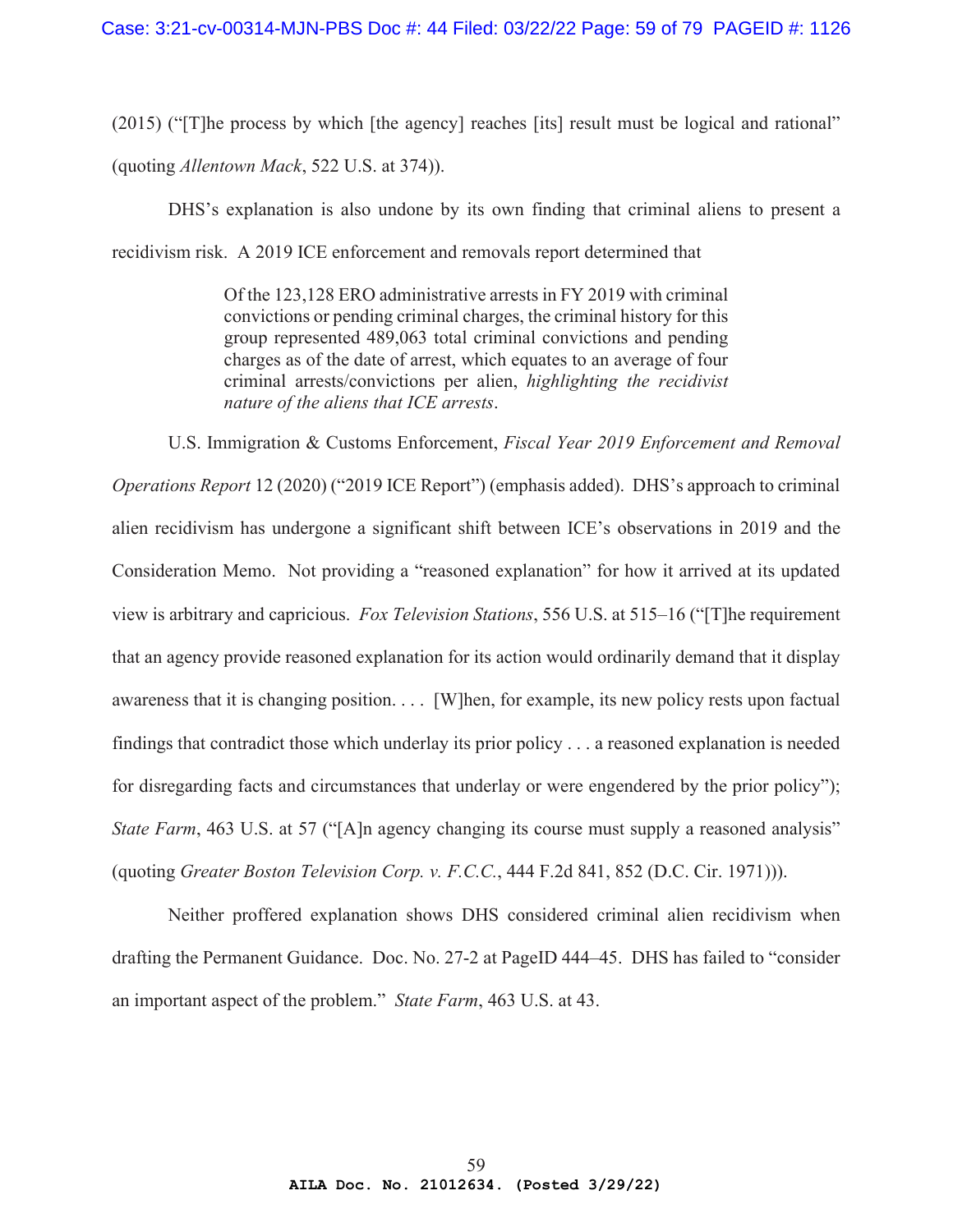# **ii. Cost to the States**

"The pervasiveness of federal regulation does not diminish the importance of immigration policy to the States. [They] bear[] many of the consequences of unlawful immigration." *Arizona*, 567 U.S. at 397. Immigration "ha[s] a discernable impact on traditional state concerns," considering that "unchecked unlawful migration might impair the State's economy generally, or the State's ability to provide some important service." *Plyler v. Doe*, 457 U.S. 202, 228 n.23 (1982).

Immigration policy continues to impact the states. In *Regents*, the Supreme Court faulted DHS for not considering how rescinding DACA would cost States tax revenue. 140 S. Ct. at 1914. The DAPA litigation in the Fifth Circuit showed that DHS must also consider the drain on state resources when adopting a policy that makes noncitizens newly eligible for benefits. *DAPA*, 809 F.3d at 180–81. More recently, the Fifth Circuit vacated DHS's termination of its MPP program in part because the agency did not adequately consider the decision's financial impact on Texas. *MPP*, 20 F.4th at 968–69, 990 ("[T]he Government responds that DHS had no obligation to consider the States' reliance interests at all. Yet again, that 'contention is squarely foreclosed by *Regents*'" (quoting *Texas v. Biden*, 10 F.4th 538, 553 (5th Cir. 2021))).

The Texas district court, in the Interim Guidance litigation, determined that DHS gave no consideration to how the States were affected by its policy. *Texas*, 2021 WL 3683913, at \*49–50. It faulted DHS for providing no "relevant data" to show how its prioritization scheme would improve public safety and conserve criminal justice resources. *Id.* at \*49.

DHS responded to those criticisms in the Considerations Memo. Doc. No. 27-2 at PageID 456. While it acknowledged that the states might experience some fiscal effect from a change in its enforcement policies, any such impact would be "marginal" and "downstream." *Id.* at PageID 457–58. DHS explained that "it is challenging" to measure the effect its policies have on state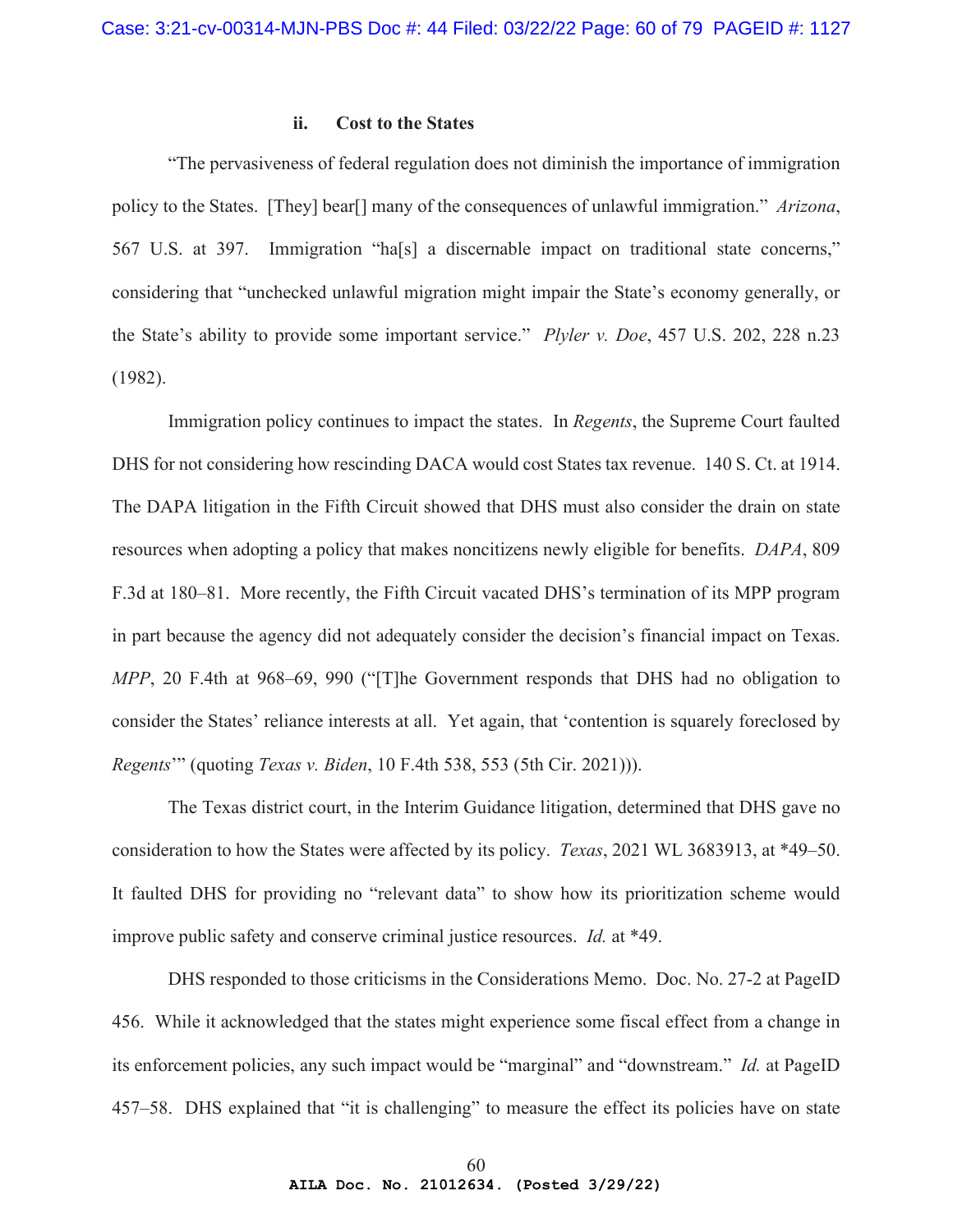budgets due to the myriad of variables at play. *Id.* at 457. Part of any change is due to "decisions that state and local governments are themselves making." *Id.* Any costs, DHS opined, might even be offset by positive effects of immigration, such as greater labor force participation and tax contribution. *Id.* Despite some cost to the states, DHS concluded that they are outweighed by the benefits of a prioritization scheme. *Id.* at PageID 458.

DHS again examined the problem at a general level when specifics were demanded. The States have shown that their criminal justice expenditures increase when DHS's detention and removal of noncitizens decrease. Doc. No. 1 at PageID 9–15; Doc. No. 34 at PageID 895–902. This push-pull relationship is not new, as *Regents* and the DAPA and MPP litigations demonstrate. The states play an essential role in identifying removable noncitizens by investigating and prosecuting state crimes. *See* 8 C.F.R. § 287.7. DHS relies on the states to honor detainer requests so it can take custody of its enforcement targets. *See* Ice Detainer Policy, at 3.

DHS only considered whether its enforcement policies generally influence state expenditures. Doc. No. 27-2 at PageID 458. It gave no explanation of how its policy—that relaxes mandatory detention standards set by Congress—might increase state criminal justice expenses. *Id.* For that reason, DHS "entirely failed to consider" an important consequence of its policy. *State Farm*, 463 U.S. at 43.

## **b. Failure to Offer Reasoned Explanation**

"The reasoned explanation requirement of administrative law . . . is meant to ensure that agencies offer genuine justifications for important decisions, reasons that can be scrutinized by courts and the interested public." *Dep't of Com.*, 139 S. Ct. at 2575–76. An agency must "examine the relevant data and articulate a satisfactory explanation for its action." *Fox Television Stations*, 556 U.S. at 513 (quoting *State Farm*, 463 U.S. at 43).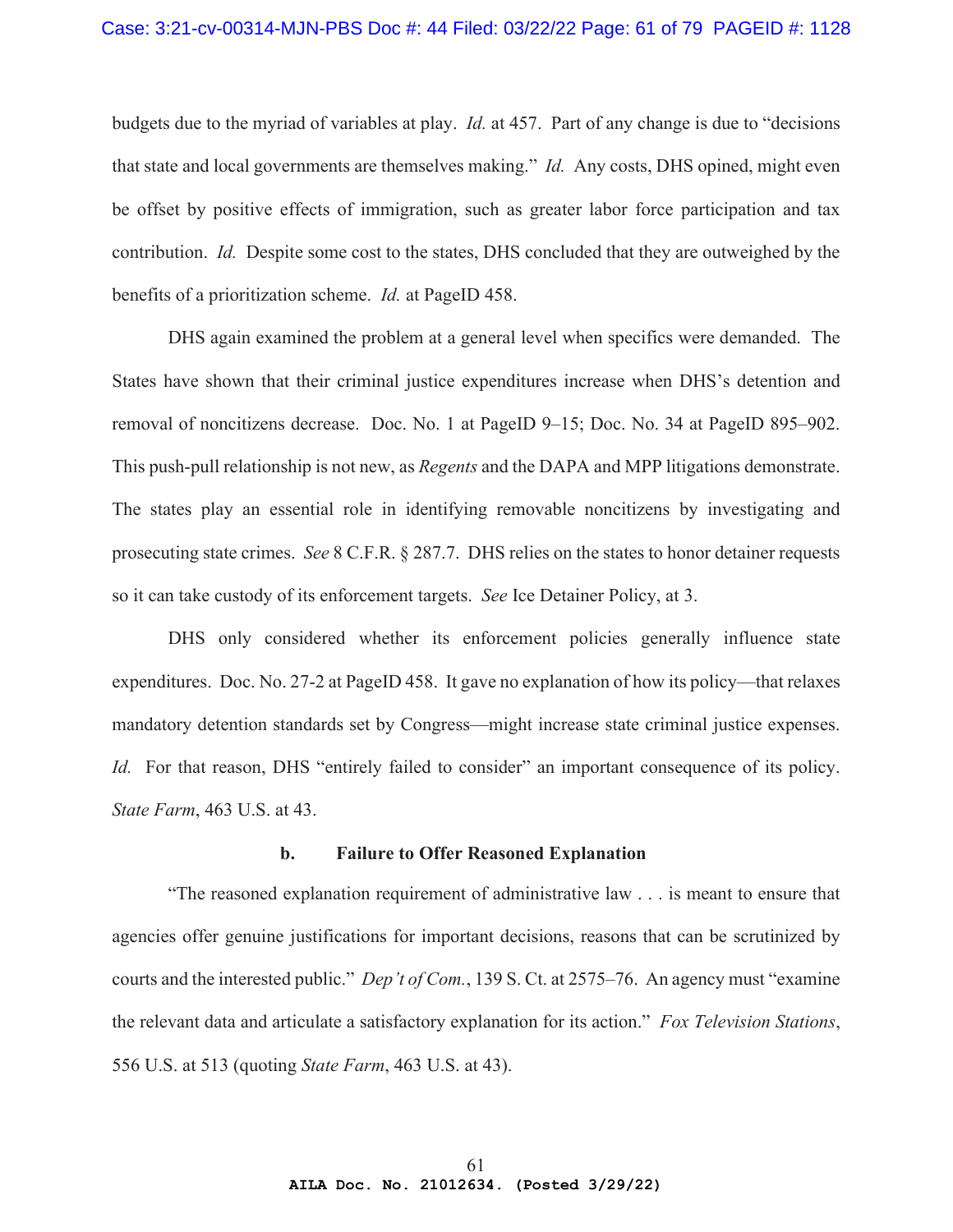## Case: 3:21-cv-00314-MJN-PBS Doc #: 44 Filed: 03/22/22 Page: 62 of 79 PAGEID #: 1129

DHS cites resource constraints as the principal rationale for the Permanent Guidance. Doc. No. 27-2 at PageID 447–48, 459. It explains that its removal docket has ballooned by over 400% since 2010. *Id.* at PageID 448. Over 3 million noncitizens are in removal proceedings or have final orders of removal, but there are only 6,500 ERO officers available to manage those cases. *Id.* DHS only has the capacity to detain about 26,800 noncitizens—or 1% of noncitizens in removal proceedings—at any given time. *Id.*

Prioritization, in DHS's view, is the best way to allocate its resources. *Id.* at PageID 459. It also believes it leads to more efficient enforcement outcomes. *Id.* For instance, between February and August 31, 2021, while the Interim Guidance was effective, DHS detained 6,046 noncitizens who committed aggravated felonies compared to just 3,575 during that same period in 2020. *Id.*

Taking DHS's resource constraints at face value, that justification does not explain why it was necessary for DHS to relax the mandatory detention standards that Congress instructed it to apply. 8 U.S.C. §§ 1226(c) and 1231(a)(2). The Considerations Memo only mentions total detention capacity. Doc. No. 27-2 at PageID 448. It does not suggest that DHS is taking in more noncitizens subject to § 1226(c) mandatory detention than it can house. *Id.*

Based on DHS's representations, it seems the opposite is true: DHS has residual capacity to detain more criminal aliens under the Permanent Guidance. ICE detentions have steadily declined since the onset of the COVID-19 pandemic, falling from a high of 19,174 detained noncitizens in March 2020 to 4,844 as of March 2022.<sup>17</sup> Since the Permanent Guidance went into

<sup>17</sup> U.S. Immigration & Customs Enforcement, *FY 2022 ICE Statistics*, Tab 3 (last visited Mar. 21, 2022), https://www.ice.gov/detain/detention-management (hereinafter "FY 2022 ICE Statistics"); U.S. Immigration & Customs Enforcement, *FY 2020 Ice Statistics*, Tab 3, https://www.ice.gov/detain/detentionmanagement (last visited Mar. 21, 2022). Court orders requiring ICE to maintain stricter detention standards to comply with COVID-19 safety protocols were responsible for some of the decline in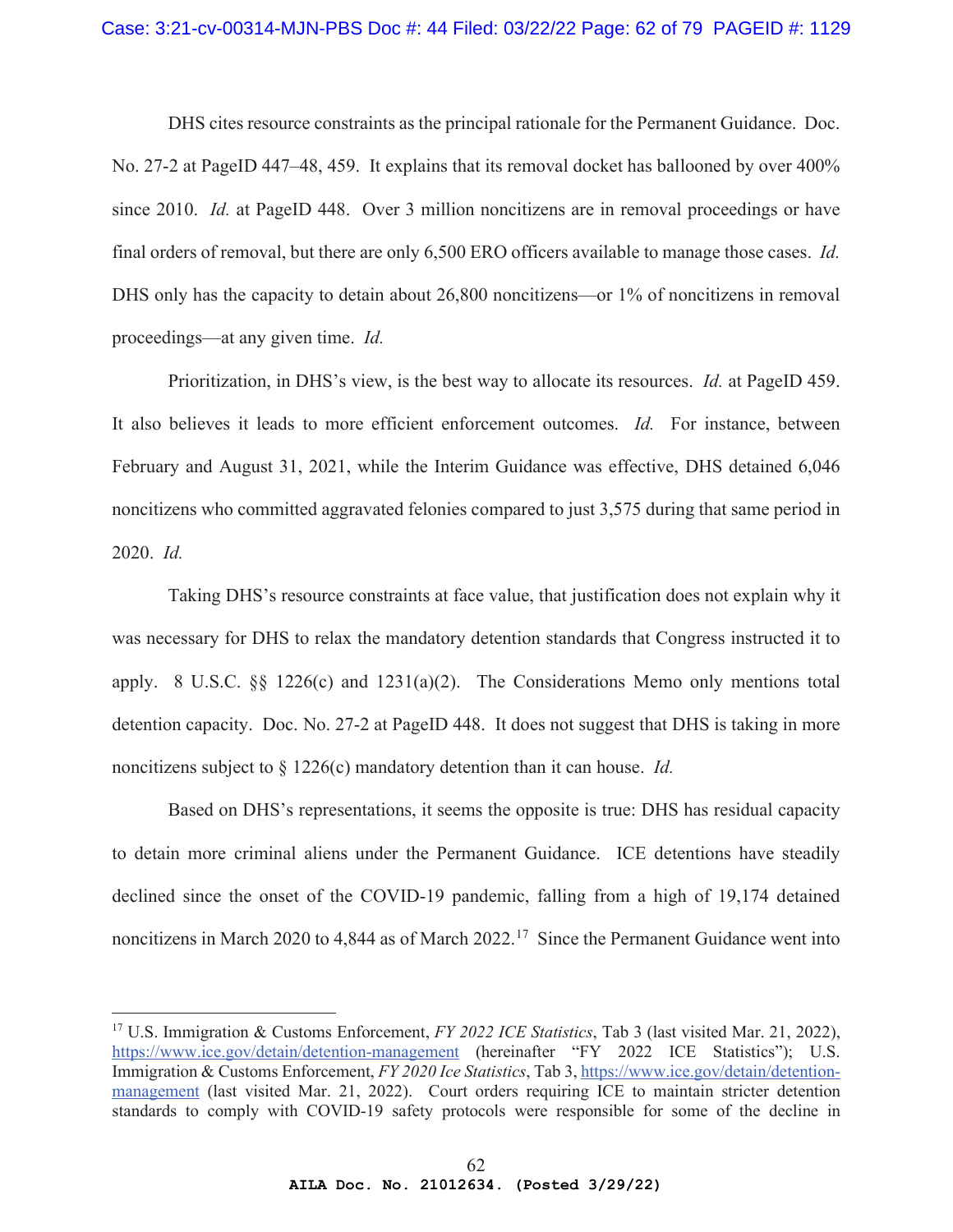effect, ICE has detained, per month and on average, 3,980 noncitizens with a criminal conviction, 611 noncitizens pending criminal charges, and 241 noncitizens with no criminal record.<sup>18</sup> This shows DHS was not under such a resource crunch that it needed to relax the mandatory detention standard.

Nor does DHS's claim that it apprehended more aggravated felons with the Interim Guidance than without it explain why departure from the  $\S$  1226(c) standard was warranted. If anything, it suggests that under the Permanent Guidance there will be an uptick of enforcement proceedings brought against criminal aliens. Doc. No. 27-2 at PageID 459. It was paradoxical for DHS, on one hand, to claim resource constraints prevented it from detaining more criminal aliens, but, on the other, insist that an increase in criminal alien apprehension showed its prioritization scheme is effective. *See State Farm*, 463 U.S. at 43 (noting a rule is arbitrary and capricious if the agency "offered an explanation for its decision that runs counter to the evidence before [it]").

There is also a significant "mismatch" between the Considerations Memo's discussion of §§ 1226(c) and 1231(a)(2) mandatory detentions and the Permanent Guidance. *Dep't of Com.*, 139 S. Ct. at 2575. The Secretary "recognized that [8 U.S.C. §§ 1226(c)(1) and 1231(a)(2)] place constraints on [DHS's] authority to release noncitizens from ICE custody while the Department is pursuing their removal or during the statutory removal period." Doc. No. 27-2 at PageID 460. He explained that the Permanent Guidance is "fully consistent" with these provisions and does "not purport to override them." *Id.* at PageID 461. But, as explained above, the Permanent Guidance neither makes such a disclaimer nor includes any such carveout. Doc. No. 4-1 at PageID 100

detentions. *See Fraihat v. U.S. Customs & Immigration Enf't*, 445 F. Supp. 3d 709, 751 (C.D. Cal. 2020), *rev'd and remanded by* 16 F.4th 613 (9th Cir. 2021).

<sup>&</sup>lt;sup>18</sup> FY 2022 ICE Statistics, Tab 3. DHS subdivides its detained population between those in Customs and Border Patrol and ICE custody. *Id.* ICE detention data reflects interior (as opposed to border) enforcement and removal and necessarily includes noncitizens in ICE custody that have committed a state crime. *Id.*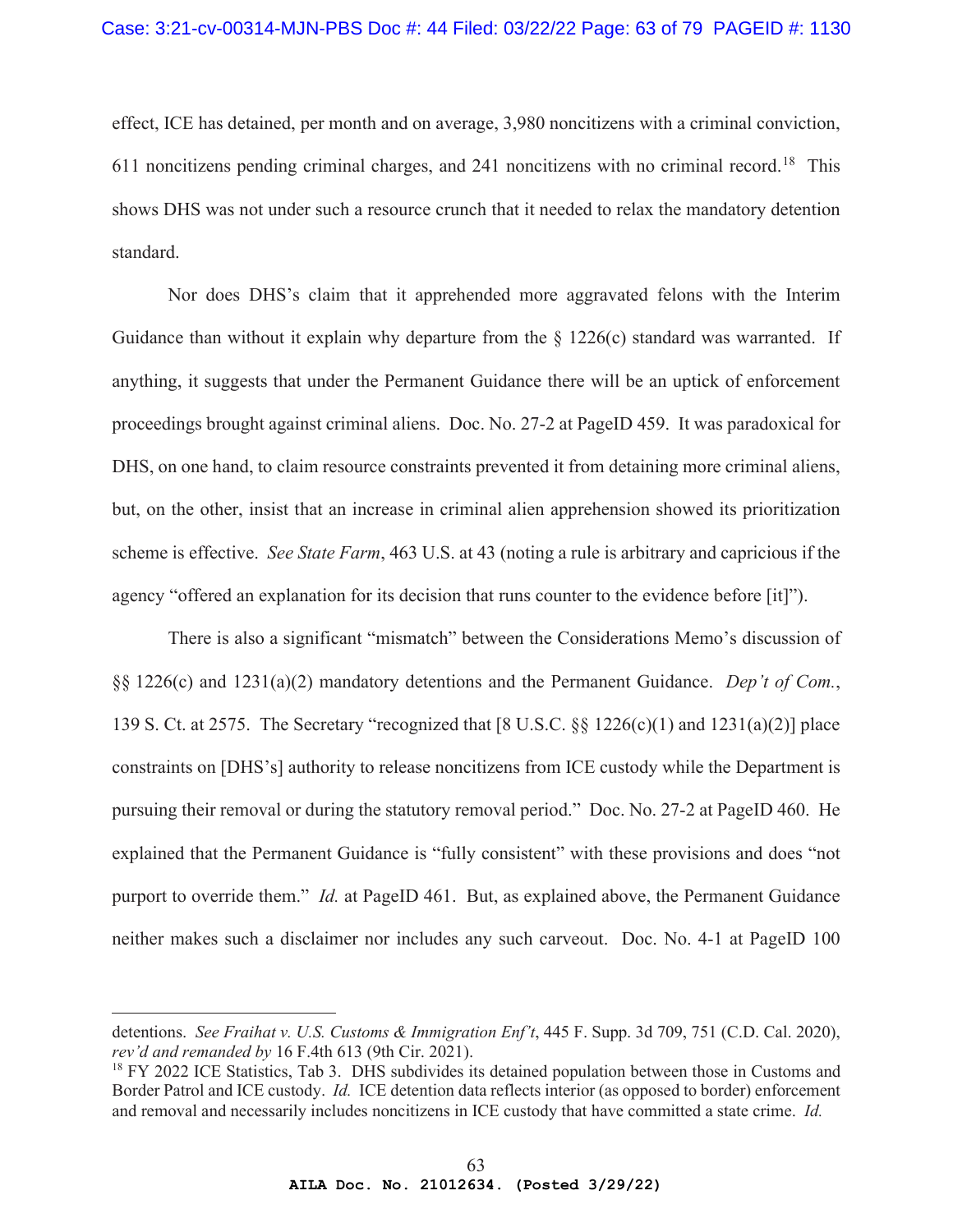(applying through "apprehension and removal"); *id.* at PageID 104 ("This guidance is Departmentwide. Agency leaders as to whom this guidance is relevant to their operations *will implement* this guidance accordingly" (emphasis added)). DHS's position is that the Permanent Guidance reflects DHS's discretion at all steps of the removal process. Doc. No. 29 at PageID 725. Neither the Permanent Guidance nor its predecessor policies indicate there are phases of the removal process where its directions do not apply. Doc. No. 4-1 at PageID 100, 104; Doc. No. 27-9 at PageID 507; Doc. No. 27-10 at PageID 512. Offering a belated rationale cannot remedy the Permanent Guidance's deficiencies.

There is a strong likelihood the States will prevail on their Count II. Doc. No. 1 at PageID 17.

# **3. Count III: Notice and Comment**

Agencies have the choice to act either through adjudication or rulemaking. *See, e.g.*, *SEC v. Chenery Corp.*, 332 U.S. 194, 201–02 (1947). When an agency intends to make a rule—that is, "an agency statement of general or particular applicability and future effect," 5 U.S.C.  $\S$  551(4) it must follow the procedures set forth by 5 U.S.C. § 553. Generally, a rule may only be promulgated after the agency engages in notice-and-comment. 5 U.S.C.  $\S$  553(b).<sup>19</sup> Rules necessitating notice-and-comment are called legislative rules. *See, e.g.*, *Perez v. Mortg. Bankers Ass'n*, 575 U.S. 92, 96 (2015) ("Rules issued through the notice-and-comment process are often referred to as 'legislative rules' because they have the 'force and effect of law'" (quoting *Chrysler Corp. v. Brown*, 441 U.S. 281, 302–03 (1979))). But "interpretative rules" and "general statements

 $19$  Notice-and-comment rulemaking requires that, before a rule can have a binding legal effect, the agency "shall" publish notice of the proposed rulemaking in the Federal Register, justify the rule under legal authority, and adequately describe "terms or substance of the proposed rule or a description of the subjects and issues involved" to give the public an opportunity to weigh in before final adoption. 5 U.S.C. § 553(b).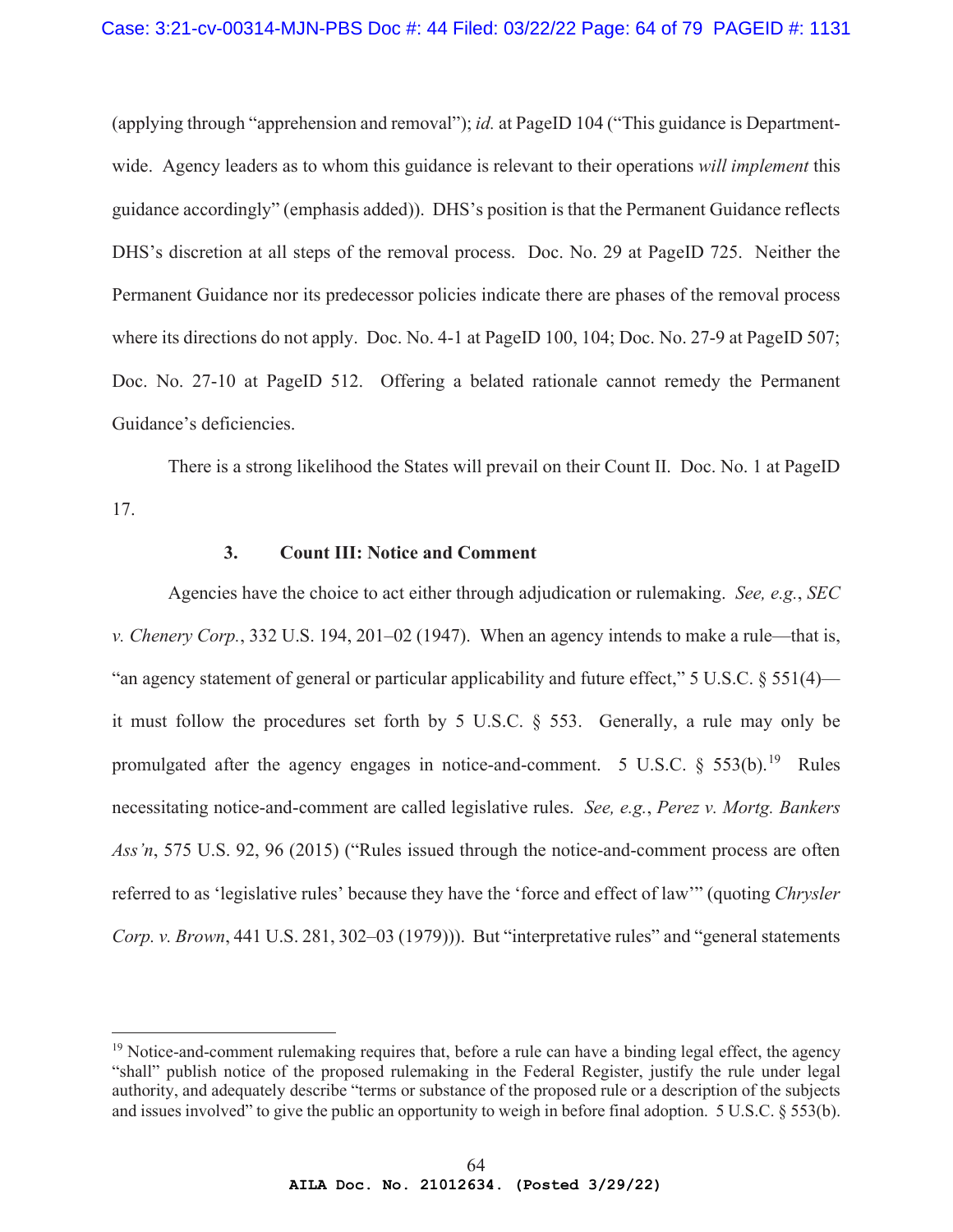of policy" are exempted from the APA's notice-and-comment requirement. 5 U.S.C.  $\S$  553(b)(A); *see, e.g.*, *Kisor v. Wilkie*, --- U.S. ---, 139 S. Ct. 2400, 2420 (2019).

Determining when an agency has adopted a legislative rule, an interpretative rule, or general statement of policy is a consideration filled with considerable "smog." *Noel v. Chapman*, 508 F.2d 1023, 1030 (2d Cir. 1975). This case is no different. Indeed, the States contend the Permanent Guidance's "substantive effect," especially that borne by the States in the form of additional public expenditures, makes it a legislative rule. Doc. No. 34 at PageID 893. DHS emphasizes that its lack of binding, legal effect means it is a general statement of policy exempt from notice-and-comment. Doc. No. 29 at PageID 730–31.

Defining the two types of agency action will help.<sup>20</sup> "For one, legislative rules have the 'force and effect of law,'" *Tenn. Hosp. Ass'n v. Azar*, 908 F.3d 1029, 1042 (6th Cir. 2018) (quoting *Perez*, 575 U.S. at 96), and policy statements do not, *Dyer v. Sec'y Health & Hum. Servs.*, 889 F.2d 682, 685 (6th Cir. 1989). "Legislative rules impose new rights or duties and change the legal status of regulated parties; interpretive rules articulate what an agency thinks a statute means or remind parties of pre-existing duties." *Mann Constr., Inc. v. United States*, --- F.4th ---, 2022 WL 619822, at \*3 (6th Cir. Mar. 3, 2022) (citing *Tenn. Hosp. Ass'n*, 908 F.3d 1042). "An agency action that purports to impose legally binding obligations or prohibitions on regulated parties and that would be the basis for an enforcement action for violations of those obligations or requirements—is a legislative rule." *Nat'l Min. Ass'n v. McCarthy*, 758 F.3d 243, 251 (D.C. Cir. 2014) (Kavanaugh, J.). "A statement is also likely to be considered binding if it narrowly

 $20$  The Permanent Guidance does not purport to "advise the public of the agency's construction" of the immigration statutes and, therefore, cannot be classified as an interpretative rule. *See, e.g.*, *Perez*, 575 U.S. at 96–97 ("[T]he critical feature of interpretive rules is that they are 'issued by an agency to advise the public of the agency's construction of the statutes and rules which it administers'" (quoting *Shalala v. Guernsey Mem'l Hosp.*, 514 U.S. 87, 99 (1995))).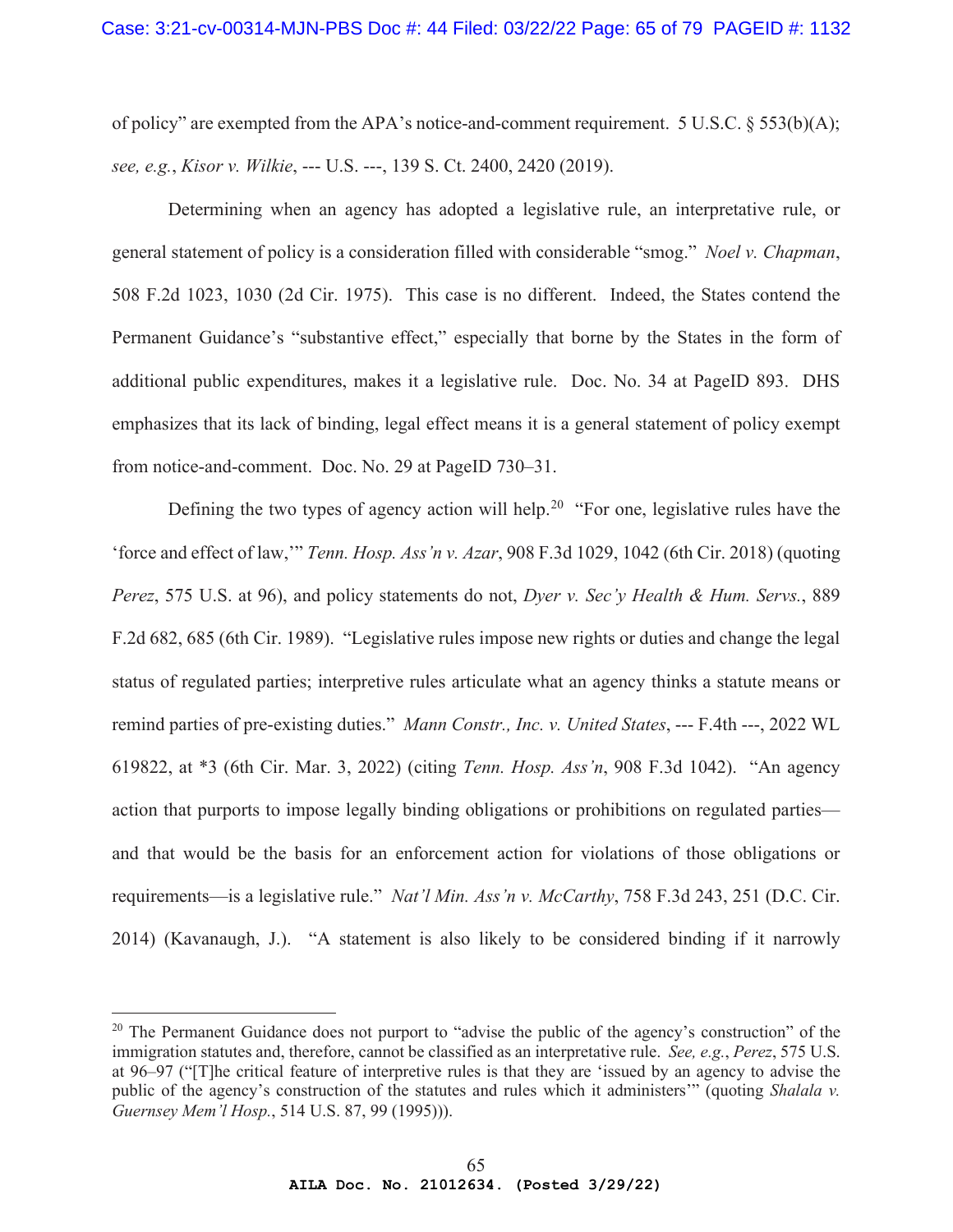circumscribes administrative discretion in all future cases, and if it finally and conclusively determines the issues to which it relates." *Dyer*, 889 F.2d at 685 (citing *Cleveland Cliffs Iron Co. v. Interstate Com. Comm'n*, 664 F.2d 568, 575 (6th Cir. 1981)). "An agency action that merely explains how the agency will enforce a statute or regulation—in other words, how it will exercise its broad enforcement discretion or permitting discretion under some extant statute or rule—is a general statement of policy." *Golden Living Ctr.—Mtn. View v. Sec'y Health & Hum. Servs.*, 832 F. App'x. 967, 973 (6th Cir. 2020) (quoting *Nat'l Min. Ass'n*, 758 F.3d at 252); *see also Lincoln v. Vigil*, 508 U.S. 182, 197 (1993) (describing general statements of policy as "statements issued by an agency to advise the public prospectively of the manner in which the agency proposes to exercise a discretionary power" (quoting *Chrysler*, 441 U.S. at 302 n.31)).

Courts focus on several factors to differentiate legislative rules and general statements of policy. "The most important factor concerns the actual legal effect (or lack thereof) of the agency action in question on regulated entities." *Nat'l Min. Ass'n*, 758 F.3d at 252 (citations omitted). Agency action that establishes a "binding norm" on regulated parties or the agency "determinative of the issues or rights to which it is addressed" is a legislative rule. *CropLife Am. v. E.P.A.*, 329 F.3d 876, 881 (D.C. Cir. 2003) (citations omitted) (observing that an agency press release that "reflect[ed] an obvious change in established agency practice, creates a 'binding norm'" and was a legislative rule); *Cmty. Nutrition Inst. v. Young*, 818 F.2d 943, 948 (D.C. Cir. 1987) (concluding that an agency policy that imposed obligations and limited its enforcement discretion was a legislative rule). How the agency characterizes the document matters too. *See, e.g.*, *S. Forest Watch, Inc. v. Jewell*, 817 F.3d 965, 972–73 (6th Cir. 2016) (explaining that although an agency's internal operations manual used "mandatory language," it was only intended to assist agency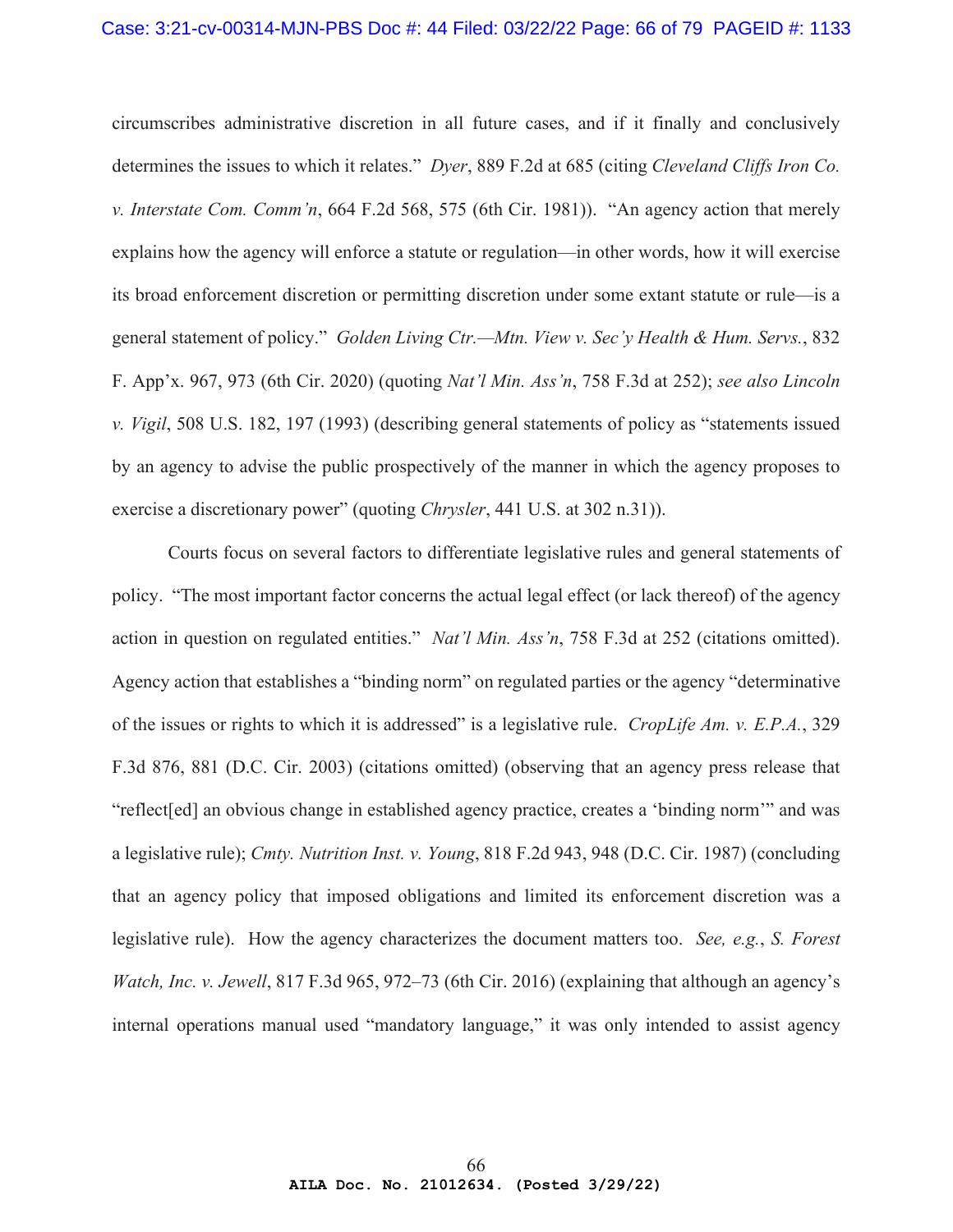## Case: 3:21-cv-00314-MJN-PBS Doc #: 44 Filed: 03/22/22 Page: 67 of 79 PAGEID #: 1134

personnel administer the law, "not to create additional obligations beyond the statutory mandates").

The States contend that the Permanent Guidance has a two-pronged legal effect: (1) it subjects noncitizens to a relaxed detention and removal standard and (2) it binds DHS officials to follow the policy instead of the text of the detention and removal statutes. Doc. No. 4 at PageID 83–88; Doc. No. 34 at PageID 891–94. The States think this unwinds Congress's express mandate in 8 U.S.C. §§ 1226(c) and 1231(a). Doc. No. 4 at PageID 87. No longer will criminal aliens be detained based on the nature of their conviction, 8 U.S.C. § 1226(c)(1), removed within 90 days absent application of an express exception, 8 U.S.C.  $\S$  1231(a)(1)(A), or detained during the removal period, 8 U.S.C. § 1231(a)(2). Doc. No. 4 at PageID 87. DHS officials now must make those detention and removal decisions using the Permanent Guidance's balancing test. *Id.*

DHS focuses on the Permanent Guidance's text. Doc. No. 29 at PageID 732. It points out that the Permanent Guidance specifically states that "this guidance is not intended to, does not, and may not be relied upon to create any right or benefit, substantive or procedural, enforceable at law by any party in any administrative, civil, or criminal matter." *Id.* (quoting Doc. No. 4-1 at PageID 104). Moreover, DHS emphasizes that the Permanent Guidance only purports to guide its officials' congressionally delegated discretion. *Id.* at PageID 730.

The States, in the Court's view, have it right. DHS established a "binding norm" on both noncitizens and its officials by displacing the detention and removal standards set forth by Congress. *CropLife*, 329 F.3d at 881; *cf. FDA v. Brown & Williamson Tobacco Corp.*, 529 U.S. 120, 125 (2000) (An agency "may not exercise its authority in a manner that is inconsistent with the administrative structure that Congress enacted" (internal quotation marks omitted) (quoting *ETSI Pipeline Project v. Missouri*, 484 U.S. 495, 517 (1988))). No longer will criminal aliens face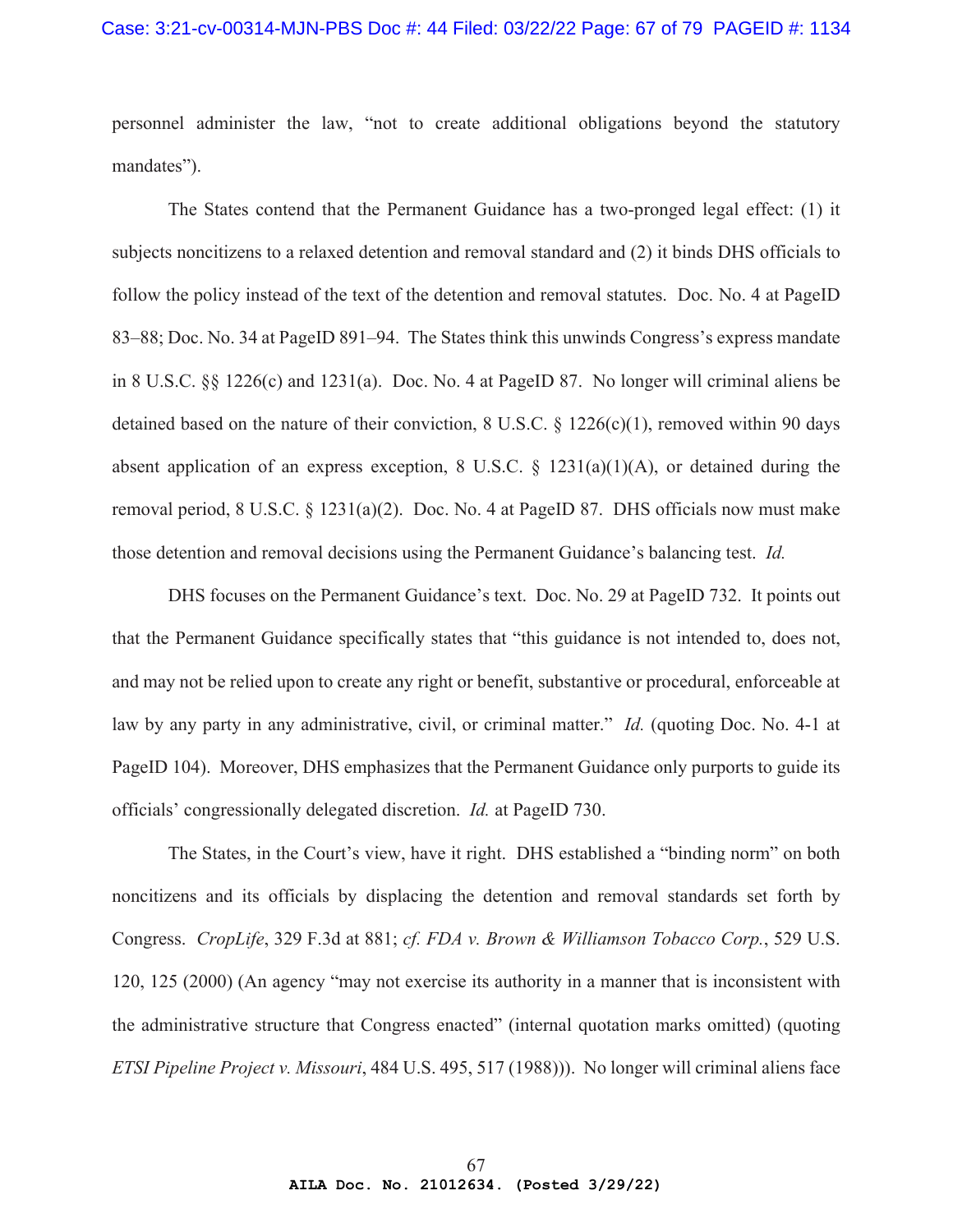mandatory detention pending their removal only based on whether they committed a crime referenced in 8 U.S.C.  $\S 1226(c)(1)$ . Doc. No. 4-1 at PageID 100–01. Noncitizens with final orders of removal could be released under supervision pending execution of their removal order based on factors outside 8 U.S.C. § 1231. *Id.* For noncitizens subject to mandatory detention pending their removal under  $8 \text{ U.S.C.} \$   $\frac{1231(a)(2)}{2}$ , they could be given supervised release pending execution of their removal order thanks to the Permanent Guidance. *Id.*

DHS relies on the Permanent Guidance's disclaimer that the policy does not prohibit nor compel agency officials to take a particular action. Doc. No. 4-1 at PageID 102 ("The civil immigration enforcement guidance does not compel an action to be taken or not taken. Instead, the guidance leaves the exercise of prosecutorial discretion to the judgment of our personnel"). The implication is that ERO officials could revert to the statutory detention and removal tests and ignore the Permanent Guidance. Doc. No. 38 at PageID 991. But whether a policy "genuinely [leaves] the agency and its decision-makers free to exercise discretion[,]" *Ctr. for Auto Safety v. N.H.T.S.A.*, 452 F.3d 798, 806 (D.C. Cir. 2006) (quoting *CropLife*, 329 F.3d at 883), or is "applied by the agency in a way that indicates it is binding," *Gen. Elec. v. E.P.A.*, 290 F.3d 377, 383 (D.C. Cir. 2002) (citation omitted), makes all the difference.

In *DAPA*, DHS argued that the program was a general statement of policy because, on its face, it stated that application reviewers were free to exercise their discretion. 809 F.3d at 171– 72. The district court found, and the Fifth Circuit agreed, that this statement rang hollow. *Id.* at 172. DAPA administrators were compelled to follow a step-by-step review process that nearly always resulted in approval. *Id.* at 172–75. The Fifth Circuit observed that a policy can still introduce a binding norm despite discretion-preserving language. *Id.* at 171–72.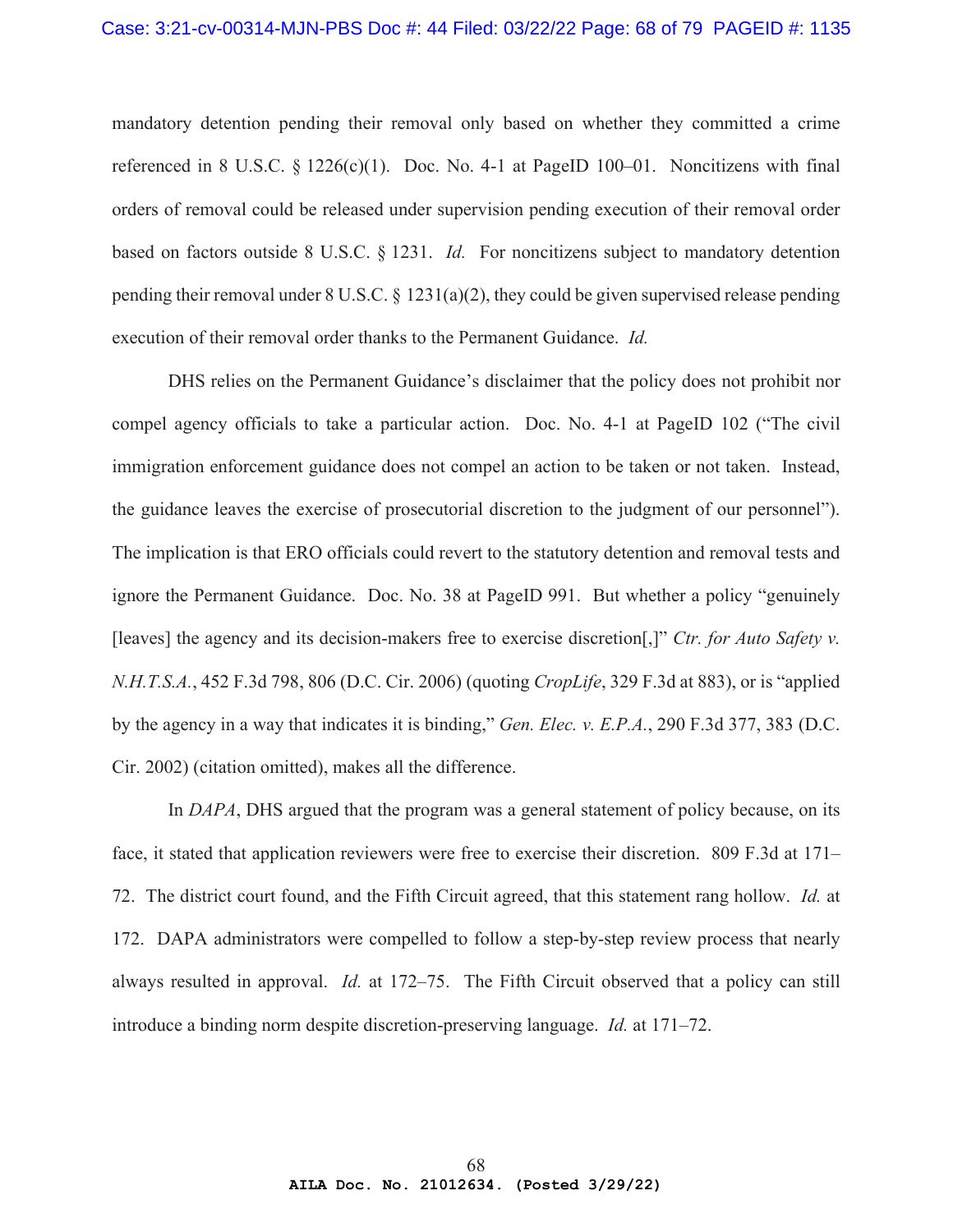### Case: 3:21-cv-00314-MJN-PBS Doc #: 44 Filed: 03/22/22 Page: 69 of 79 PAGEID #: 1136

So too with the Permanent Guidance. Examine the language of the public safety balancing test. Doc. No. 4-1 at PageID 100–01. The Secretary explains that "our personnel *must* evaluate the individual and the totality of the facts and circumstances and exercise their judgment accordingly." *Id.* at PageID 101 (emphasis added). He adds that "personnel should not rely on the fact of conviction or the result of a database search alone." *Id.* Section VI—entitled "Implementation of Guidance"—reads, "This guidance is Department-wide. Agency leaders as to whom this guidance is relevant to their operations *will implement* this guidance accordingly." *Id.* at PageID 104 (emphasis added). Compliance does not appear optional.

Practically too ERO officials must follow the Permanent Guidance instead of the statutory mandates. Section 1226(c) mandatory detention only requires a determination based on the nature of the noncitizen's conviction. 8 U.S.C.  $\S 1226(c)(1)$ . A noncitizen subject to mandatory detention pending removal their proceeding can appeal that decision to an immigration judge. *See, e.g.*, *Jennings*, 138 S. Ct. at 838 n.1. But the scope of the immigration judge's review is limited. He or she looks to whether the noncitizens committed an offense cross-referenced in § 1226(c)(1). *See In re Joseph*, 22 I. & N. Dec. at 802 (explaining that immigration judges do not have jurisdiction to make custody or bond decisions but can determine whether the noncitizen is covered by "regulatory provisions which would deprive the Immigration Judge of bond jurisdiction"). Does the immigration judge now have to apply the Permanent Guidance during *Joseph* hearings? Do ERO officials now have to amplify their reasoning for mandatory detention? *See* 8 C.F.R. § 236.1(g) (noting that issuance of a Notice of Custody Determination, Form I-286, is optional). The Secretary is silent on consequential, downstream questions like this. He should have, but failed to, promulgate the Permanent Guidance through notice-and-comment. 5 U.S.C. § 553(b).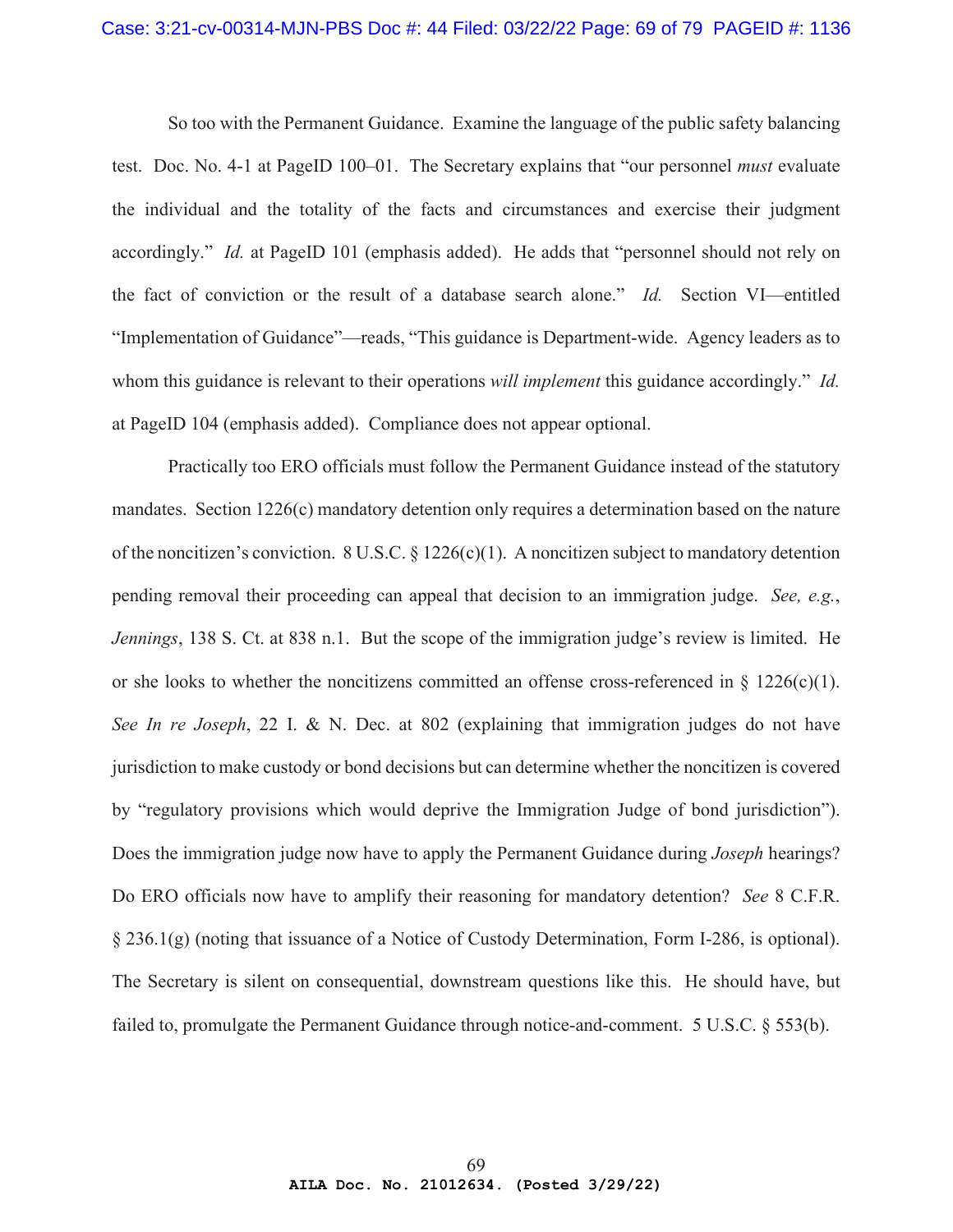DHS argues that even if the Permanent Guidance has a binding effect, it is a mere procedural rule and still exempt from notice-and-comment. Doc. No. 29 at PageID 731 (citing 5 U.S.C. § 553(b)(A). "Procedural rules'... are 'primarily directed toward improving the efficient and effective operations of an agency, not toward a determination of the rights [or] interests of affected parties.'" *Mendoza v. Perez*, 754 F.3d 1002, 1023 (D.C. Cir. 2014) (quoting *Batterton v. Marshall*, 648 F.2d 694, 702 n.34 (D.C. Cir. 1980)). The "statutory exception for procedural rules 'was provided to ensure that agencies retain latitude in organizing their internal operations.'" *Nat'l Sec. Couns. v. C.I.A.*, 931 F. Supp. 2d 77, 106 (D.D.C. 2013) (quoting *Batterton*, 648 F.2d at 707).

"The 'critical feature' of a procedural rule 'is that it covers agency actions that do not themselves alter the rights or interests of parties, although it may alter the manner in which the parties present themselves or their viewpoints to the agency.'" *Nat'l Mining Ass'n*, 758 F.3d at 250 (quoting *James V. Hurson Assocs., Inc. v. Glickman*, 229 F.3d 277, 280 (D.C. Cir. 2000)). "[T]he distinction between substantive and procedural rules is 'one of degree' depending upon 'whether the substantive effect is sufficiently grave so that notice and comment are needed to safeguard the policies underlying the APA.'" *Elec. Privacy Info. Ctr. v. Dep't of Homeland Sec.* ("*EPIC*"), 653 F.3d 1, 5–6 (D.C. Cir. 2011) (quoting *Lamoille Valley R.R. Co. v. ICC*, 711 F.2d 295, 328 (D.C. Cir. 1983)). "[T]he exception for procedural rules is narrowly construed and cannot be applied 'where the agency action trenches on substantial private rights and interests." *Mendoza*, 754 F.3d at 1023 (first quoting *EPIC*, 653 F.3d at 6; then quoting *Batterton*, 648 F.2d at 708).

What differentiates a substantive rule from a procedural one is even more "murky" than separating legislative rules from interpretative rules and general statements of policy. *Am. Fed'n of Lab. & Cong. of Indus. Orgs. v. N.L.R.B.*, 466 F. Supp. 3d 68, 89 (D.D.C. 2020). The Supreme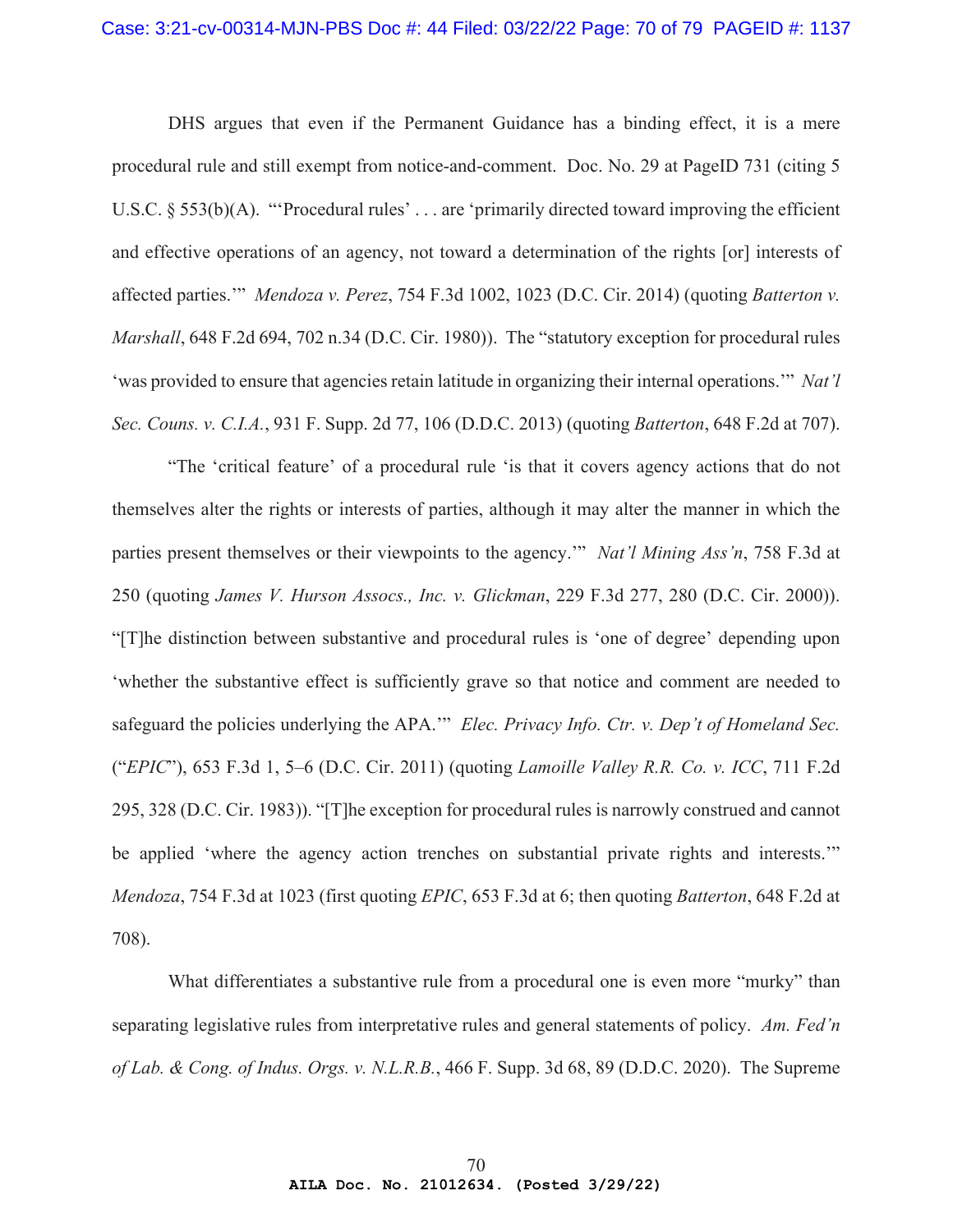Court has not directly weighed in on the question but has described procedural rules as agency "housekeeping." *Chrysler*, 441 U.S. at 310. Nor has the Sixth Circuit offered a definition of procedural rule. Among circuit courts that have, there is a difference of opinion between the D.C. and Fifth Circuits. The Fifth Circuit applies a "substantial impact" test focused on whether the rule "modifies substantive rights." *DAPA*, 809 F.3d at 176 ("An agency rule that modifies substantive rights and interests can only be nominally procedural, and the exemption for such rules of agency procedure cannot apply" (quoting *U.S. Dep't of Labor v. Kast Metals Corp.*, 744 F.2d 1145, 1153 (5th Cir. 1984)). The D.C. Circuit has rejected that test in favor of a more functional analysis that asks whether the rule imposes "derivative," "incidental," or "mechanical" burdens upon regulated individuals. *Am. Hosp. Ass'n v. Bowen*, 834 F.2d 1037, 1051 (D.C. Cir. 1987); *see also Kaspar Wire Works, Inc. v. Sec'y of Lab.*, 268 F.3d 1123, 1132 (D.C. Cir. 2001) (noting the D.C. Circuit has "expressly rejected" the Fifth Circuit's substantial impact standard).

What procedural rule test the Court applies is of no importance. The text of the APA resolves this issue. Nonlegislative rules, like interpretative rules, general statements of policy, and procedural rules, are all exceptions to the general requirement that an agency may only adopt rules through notice-and-comment procedures. 5 U.S.C. § 553(b). Because the Court has found the Permanent Guidance is a legislative rule subject to notice and comment, it necessarily cannot be a procedural rule.

There is a strong likelihood the States prevail on their notice-and-comment claim.

## **B. Remaining Preliminary Injunction Factors**

## **1. Irreparable Harm**

The second preliminary injunction factor asks whether the movant "is likely to suffer irreparable harm in the absence of preliminary relief." *Platt v. Bd. of Comm'rs on Grievances & Discipline of the Ohio Sup. Ct.*, 769 F.3d 447, 453 (6th Cir. 2014) (quoting *Winter v. Nat. Res.*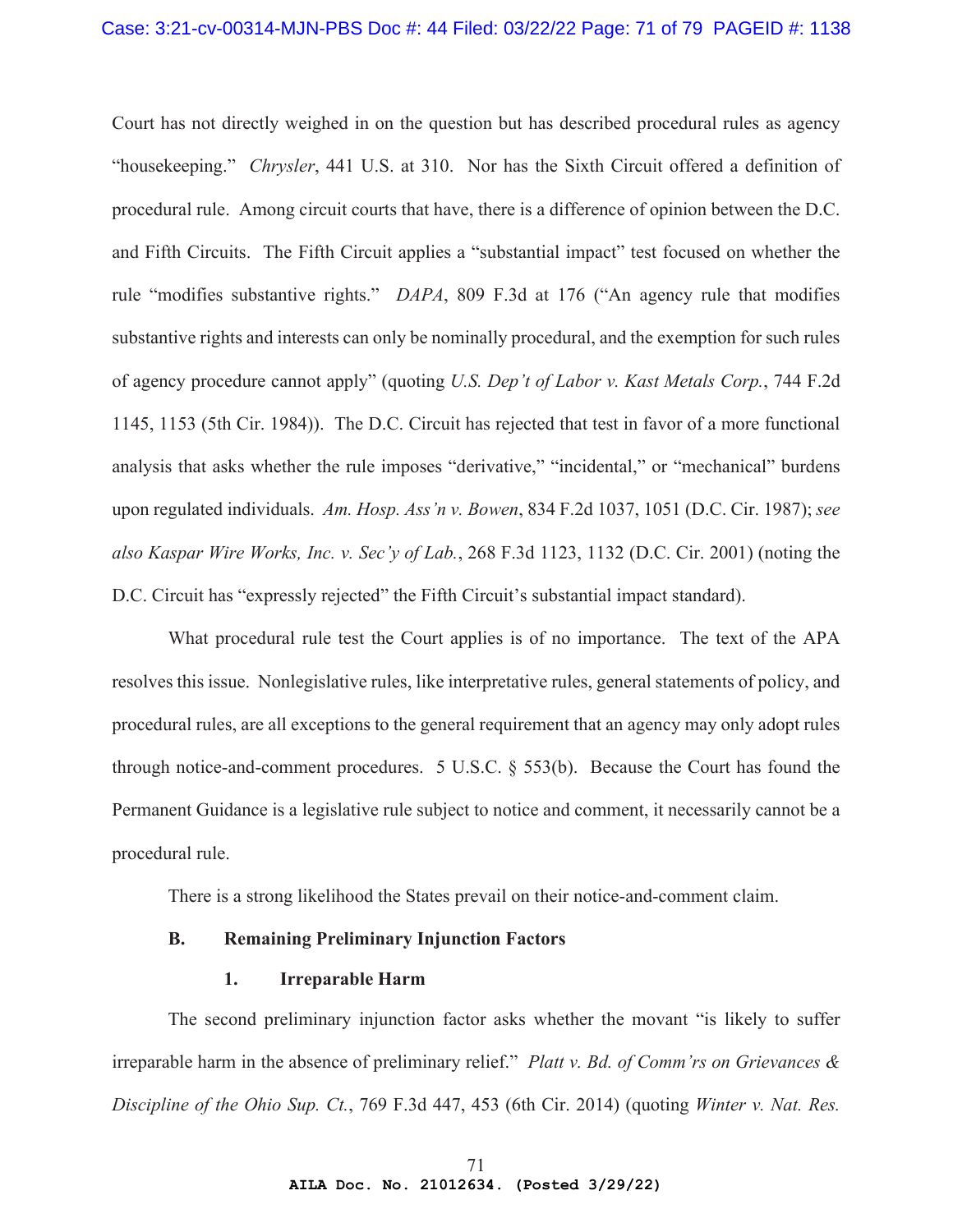*Defense Council, Inc.*, 555 U.S. 7, 20 (2008)). "To merit a preliminary injunction, an injury 'must be both certain and immediate,' not 'speculative or theoretical.'" *Sumner Cnty. Schs.*, 942 F.3d at 327 (quoting *Mich. Coal. of Radioactive Material Users, Inc. v. Griepentrog*, 945 F.2d 150, 154 (6th Cir. 1991)). "An injury is irreparable if it is not 'fully compensable by monetary damages.'" *S. Glazer's Distribs. of Ohio, LLC v. Great Lakes Brewing Co.*, 860 F.3d 844, 852 (6th Cir. 2017) (quoting *Obama for Am. v. Husted*, 697 F.3d 423, 436 (6th Cir. 2012)).

The States have carried their burden to show irreparable harm. Doc. No. 1 at PageID 9– 15; Doc. No. 4 at PageID 93–94; Doc. No. 34 at PageID 914–15. They have demonstrated that they share the cost of immigration enforcement with DHS. Doc. No. 1 at PageID 9–15; Doc. No. 4-14 at PageID 271. When detentions and removals decrease, as they have since the Permanent Guidance became effective, more noncitizens are released into the States' jurisdictions and consume State resources. Doc. No. 1 at PageID 9–15; *see also supra* footnotes 17 & 18 (summarizing ICE detention statistics showing consistent downward trend in removals, particularly since the Permanent Guidance became effective). The States have no choice but to devote expenses to criminal justice, Emergency Medicaid, and education. Doc. No. 1 at PageID 9–15. DHS's displacement of the  $\S$  1226(c) mandatory detention standard, in particular, makes it more likely that criminal aliens will be released into the States. ICE observed in 2019 that criminal aliens are likely to recidivate. *See* 2019 ICE Report, at 12. The States directly bear the cost of apprehension, prosecution, and possible incarceration and supervision. *Cf. New York v. U.S. Dep't of Homeland Sec.*, 969 F.3d 42, 86 (2d Cir. 2020) (explaining that agency action irreparably harmed State-plaintiffs by reducing Medicaid revenue and federal funding). Because the APA prohibits money damages, 5 U.S.C. § 702, the States are unable recover the increased costs caused by the Permanent Guidance. This factor tips in the States' favor.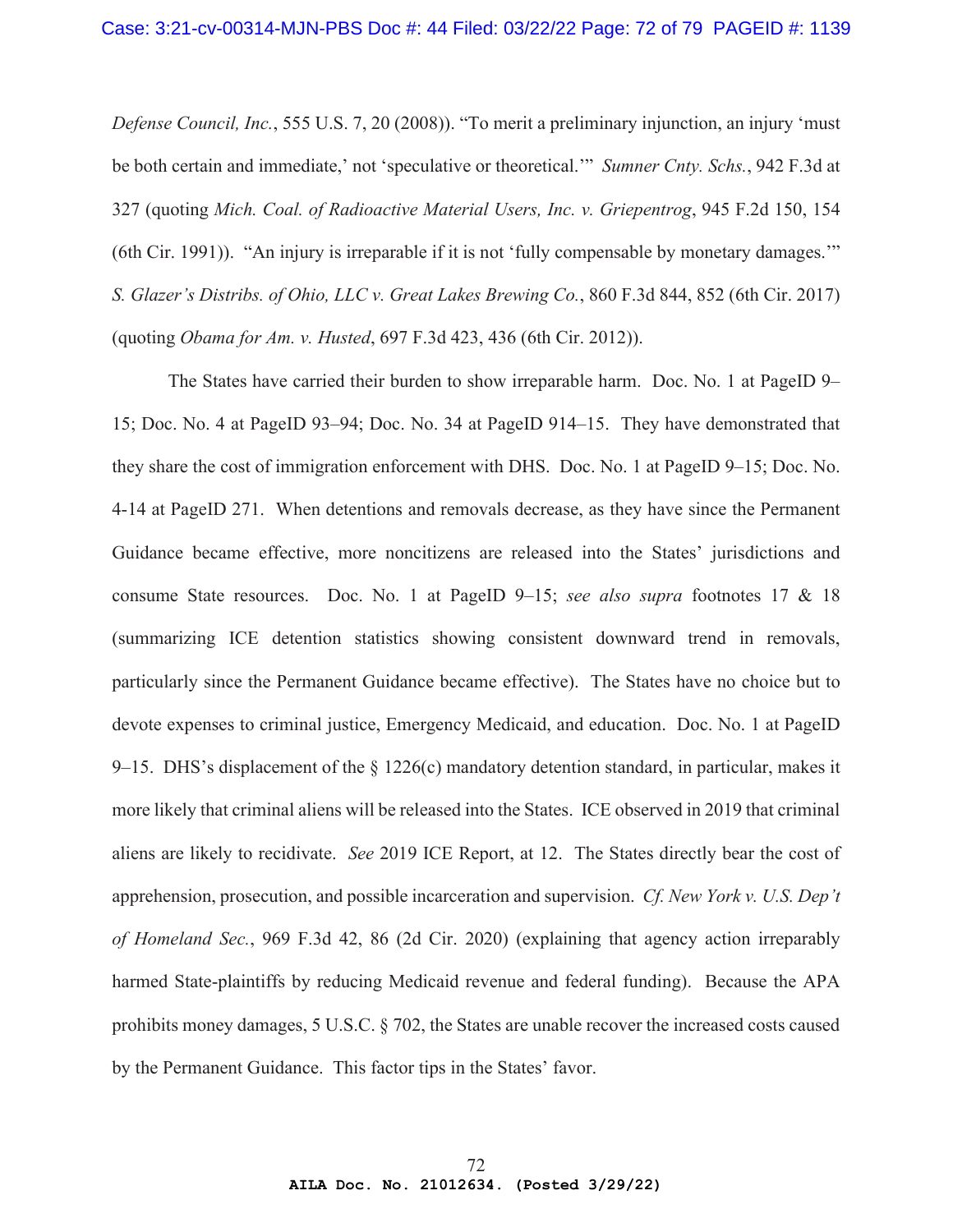## **2. Balance of the Equities and the Public Interest**

The remaining two preliminary injunction elements—balance of the equities and the public interest—merge when the government is a defendant. *See Wilson v. Williams*, 961 F.3d 829, 844 (6th Cir. 2020) (quoting *Nken v. Holder*, 556 U.S. 418, 435 (2009)). DHS contends that an injunction of the Permanent Guidance would impair the Executive's "historic discretion" to enforce the immigration laws. Doc. No. 29 at PageID 733 (quoting *Texas*, 14 F.4th at 341). An injunction, in its view, would also create inefficiency and confusion in the agency. *Id.* at PageID 734. DHS insists that prioritization has allowed a more orderly allocation of its resources and resulted in more targeted enforcement against the worst offenders. *Id.* It believes an injunction would cause its staff to "ping pong" between different sets of guidances without a clear direction. *Id.*; Doc. No. 27-30 at PageID 592; Doc. No. 27-31 at PageID 602.

DHS has, however, proven capable of adapting its enforcement program to court orders. When the Texas district court issued a restraining order of the January 20 Memo, for example, DHS instructed ERO officials to "return to normal removal operations." Doc. No. 4-4 at PageID 149; Doc. No. 4-17 at PageID 340. Compliance with the law cannot bend to efficiency. While the Executive has substantial authority to enforce the immigration laws, *see Arizona*, 567 U.S. at 396, it must do so within the bounds set by Congress, *see Preap*, 139 S. Ct. at 960.

The public interest favors a lawful application of the immigration laws. As the Supreme Court has explained, "[t]here is always a public interest in prompt execution of removal orders: The continued presence of an alien lawfully deemed removable undermines the streamlined removal proceedings IIRIRA established, and "permit[s] and prolong[s] a continuing violation of United States law." *Nken*, 556 U.S. at 436 (quoting *AADC*, 525 U.S. at 490). More so, "'the public interest lies in a correct application' of the federal constitutional and statutory provisions upon which the claimants have brought this claim." *Coal. to Def. Affirmative Action v. Granholm*, 473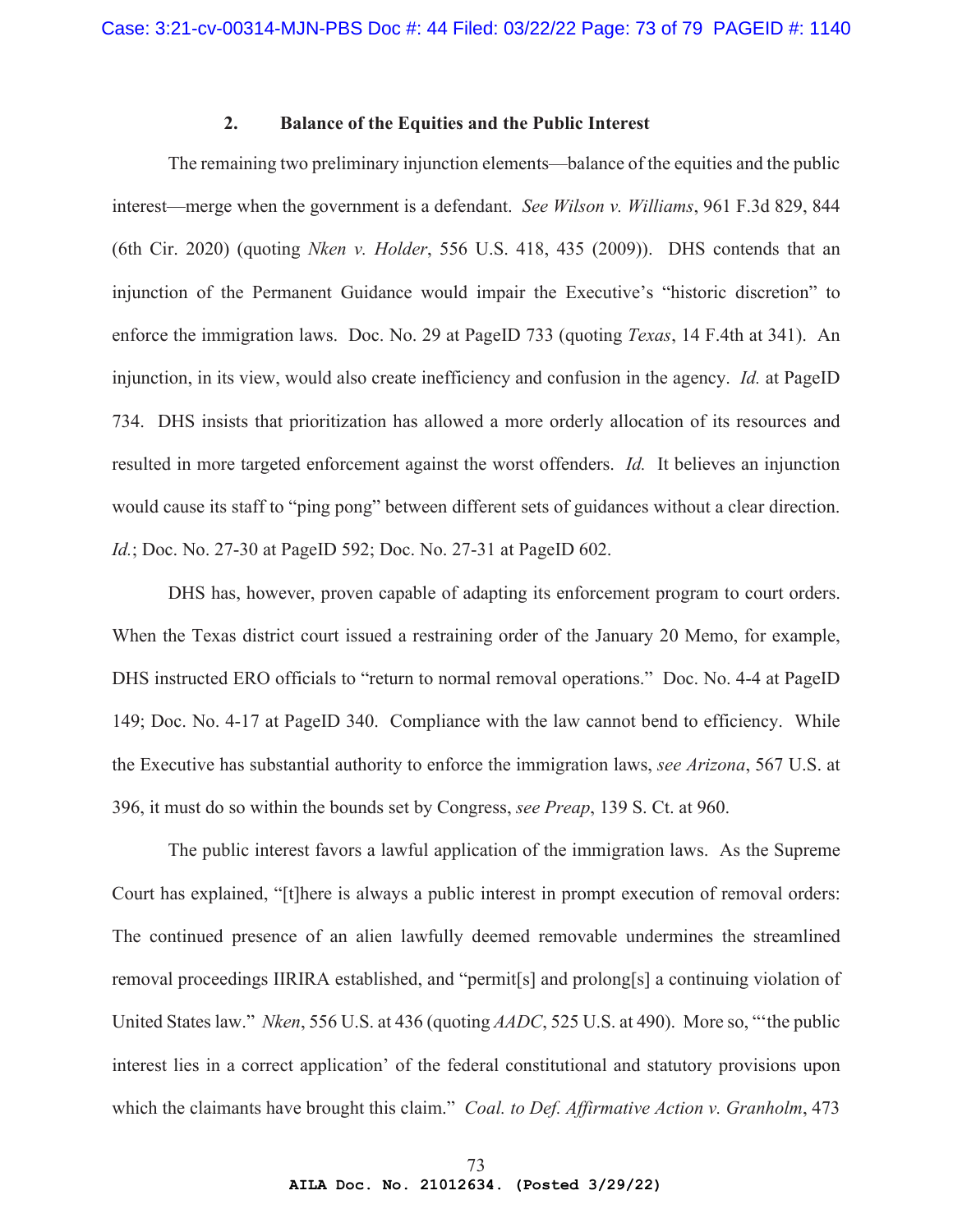F.3d 237, 252 (6th Cir. 2006) (quoting *Congregation Lubavitch v. City of Cincinnati*, 923 F.2d 458, 460 (6th Cir. 1991)).

Each of the preliminary injunction factors weigh in the States' favor. *Winter*, 555 U.S. at 20. Therefore, the Court will enjoin the Permanent Guidance subject to the limitations set forth in this remainder of this Order.

## **C. Scope of the Injunction**

"Crafting a preliminary injunction is an exercise of discretion and judgment, often dependent as much on the equities of a given case as the substance of the legal issues it presents." *Trump v. Int'l Refugee Assistance Project*, --- U.S. ---, 137 S. Ct. 2080, 2087 (2017) (citations omitted). A district court's power to issue a preliminary injunction is drawn from its equitable authority to preserve the status quo among the parties pending a trial on the merits. *See, e.g.*, *Grupo Mexicano de Desarrollo S.A. v. All. Bond Fund, Inc.*, 527 U.S. 308, 318 (1999) ("The Judiciary Act of 1789 conferred on the federal courts jurisdiction over 'all suits . . . in equity.' We have long held that "[t]he 'jurisdiction' thus conferred . . . is an authority to administer in equity suits the principles of the system of judicial remedies which had been devised and was being administered by the English Court of Chancery at the time of the separation of the two countries" (alterations in original) (first quoting § 11, 1 Stat. 78; and then quoting *Atlas Life Ins. Co. v. W.I. S., Inc.*, 306 U.S. 563, 568 (1939))); *see also* Fed. R. Civ. P. 65(a). Because preliminary injunctions were historically used to cease the defendant's harmful conduct, *see* Samuel L. Bray, *Multiple Chancellors: Reforming the Nationwide Injunction*, 131 Harv. L. Rev. 417, 427 (2017) (explaining that courts at equity took care to ensure injunctions did not affect the rights of nonparties), "injunctive relief should be no more burdensome to the defendant than necessary to provide complete relief to the plaintiffs." *Califano v. Yamasaki*, 442 U.S. 682, 702 (1979).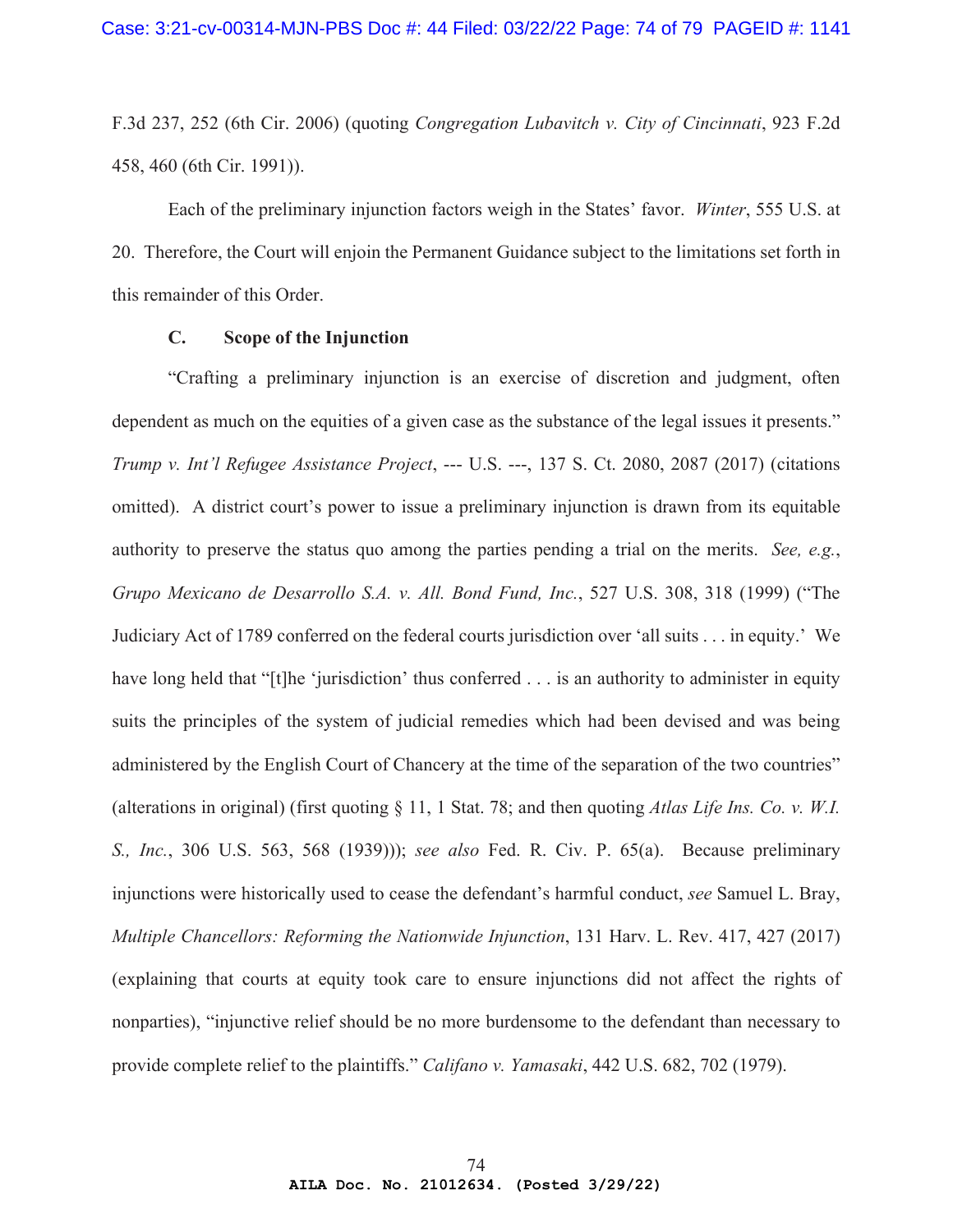The States seek a nationwide injunction. Doc. No. 1 at PageID 21; Doc. No. 34 at PageID 896–97. They argue that no less will do because DHS's continued enforcement of the Permanent Guidance in non-Plaintiff States will perpetuate their harm. Doc. No. 34 at PageID 896–97. The States think it illogical to permit DHS to administer an unlawful policy after they demonstrated irreparable harm. *Id.*

Two principles support the States' request. First, the APA requires reviewing courts to "set aside" unlawful agency action. 5 U.S.C. § 706(2). The States have shown there is a strong likelihood they will prove the Permanent Guidance is unlawful. Enjoining the rule pending a merits adjudication ensures that DHS cannot enforce the policy unless and until it has been found lawful. *Cf. Pennsylvania*, 930 F.3d at 575–76 ("[O]ur APA case law suggests that, at the merits stage, courts invalidate—without qualification—unlawful administrative rules as a matter of course, leaving their predecessors in place until the agencies can take further action. . . . [B]y enjoining enforcement of the Rules we provide a basis to ensure that a regulation that the States have shown likely to be proven to be unlawful is not effective until its validity is finally adjudicated" (citations omitted)). A nationwide preliminary injunction prevents administration of a likely unlawful policy.

Immigration law demands uniform application across the country. Congress has instructed that "the immigration laws of the United States should be enforced vigorously and uniformly." Immigration Reform and Control Act of 1986, Pub. L. No. 99-603, § 115(1). The Supreme Court too has described immigration law as a "comprehensive and unified system." *Arizona*, 567 U.S. at 401. For this reason, courts have observed "nationwide injunctions are especially appropriate in the immigration context." *Int'l Refugee Assistance Project v. Trump*, 857 F.3d 554, 605 (4th Cir.), *as amended* (June 15, 2017), *vacated and remanded on other grounds sub nom.*, *Trump v.*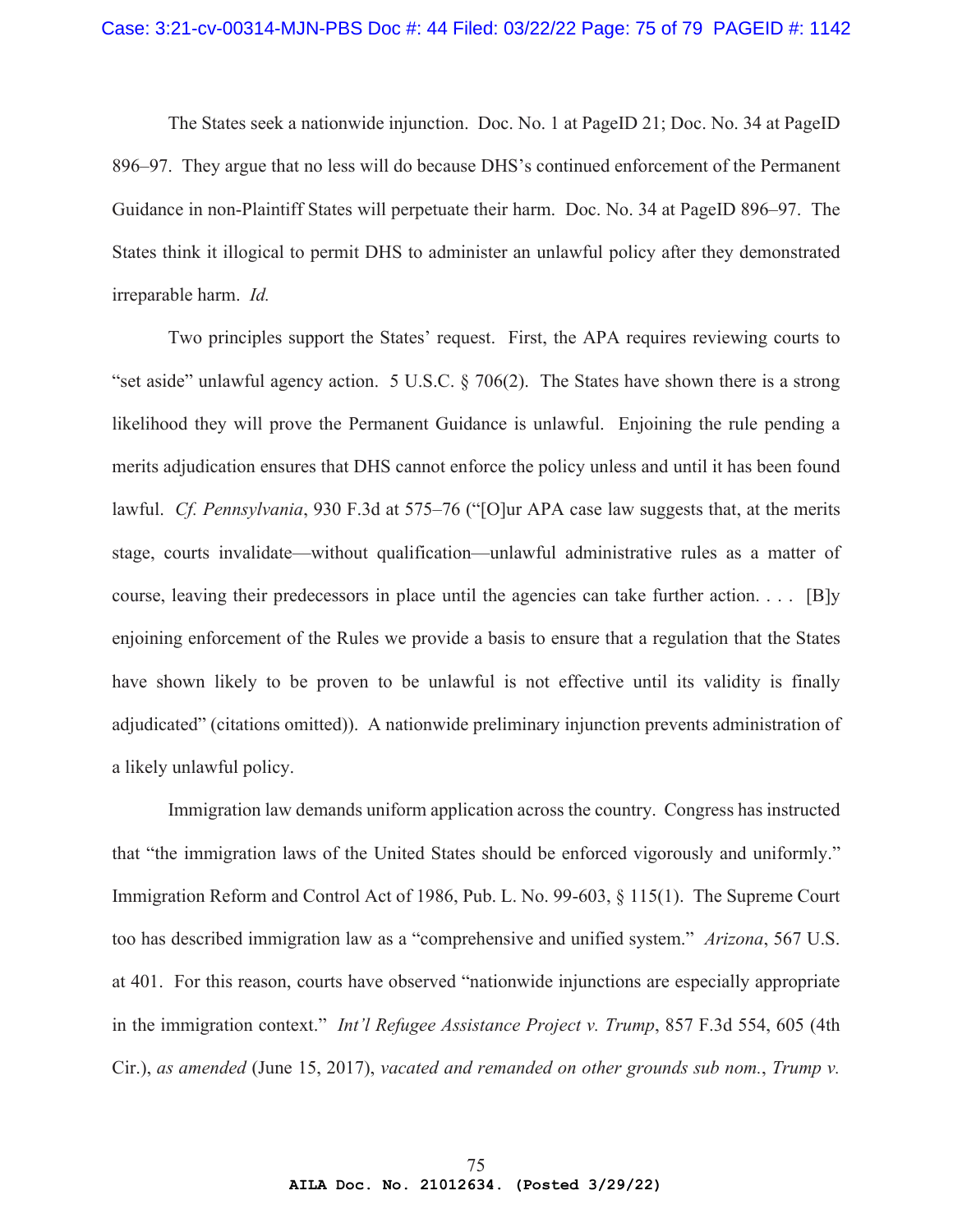*Int'l Refugee Assistance*, --- U.S. ---, 138 S. Ct. 353 (2017); *see also, e.g.*, *MPP*, 20 F.4th at 1004 (upholding nationwide injunction of DHS's MPP policy); *New York*, 969 F.3d at 88 (recognizing that "the law, as it stands today, permits district courts to enter nationwide injunctions" but limiting an injunction of DHS's public charge rule to the states within its jurisdiction); *Hawai'i v. Trump*, 878 F.3d 662, 701 (9th Cir. 2017) ("Because this case implicates immigration policy, a nationwide injunction was necessary to give Plaintiffs a full expression of their rights"), *rev'd on other grounds*, --- U.S. ---, 138 S. Ct. 2392 (2018); *DAPA*, 809 F.3d at 187–88 (upholding nationwide injunction of DAPA to preserve the uniformity of immigration law).

Nationwide injunctions face significant skepticism, too. Justice Thomas has opined that "[t]he English system of equity did not contemplate universal injunctions," and the remedy cannot trace its roots to any statute or rule of procedure. *See Hawai'i*, 138 S. Ct. at 2426–27 (Thomas, J., concurring). He thinks injunctions may only bind the parties to instant dispute. *Id.* at 2427 ("American courts' tradition of providing equitable relief only to parties was consistent with their view of the nature of judicial power"). Justice Gorsuch has criticized district courts' use of the equitable remedy as stifling the emergence of differing views among the circuits. *Dep't of Homeland Sec. v. New York*, --- U.S. ---, 140 S. Ct. 599, 600 (2020) (Gorsuch, J., concurring) ("The traditional system of lower courts issuing interlocutory relief limited to the parties at hand may require litigants and courts to tolerate interim uncertainty about a rule's final fate and proceed more slowly until this Court speaks in a case of its own. But that system encourages multiple judges and multiple circuits to weigh in only after careful deliberation, a process that permits the airing of competing views that aids this Court's own decisionmaking process" (citing *Hawai'i*, 138 S. Ct. at 2428–29 (Thomas, J., concurring))). That any district judge in the country can enjoin the federal government from acting on a nationwide basis creates an "asymmetric" challenger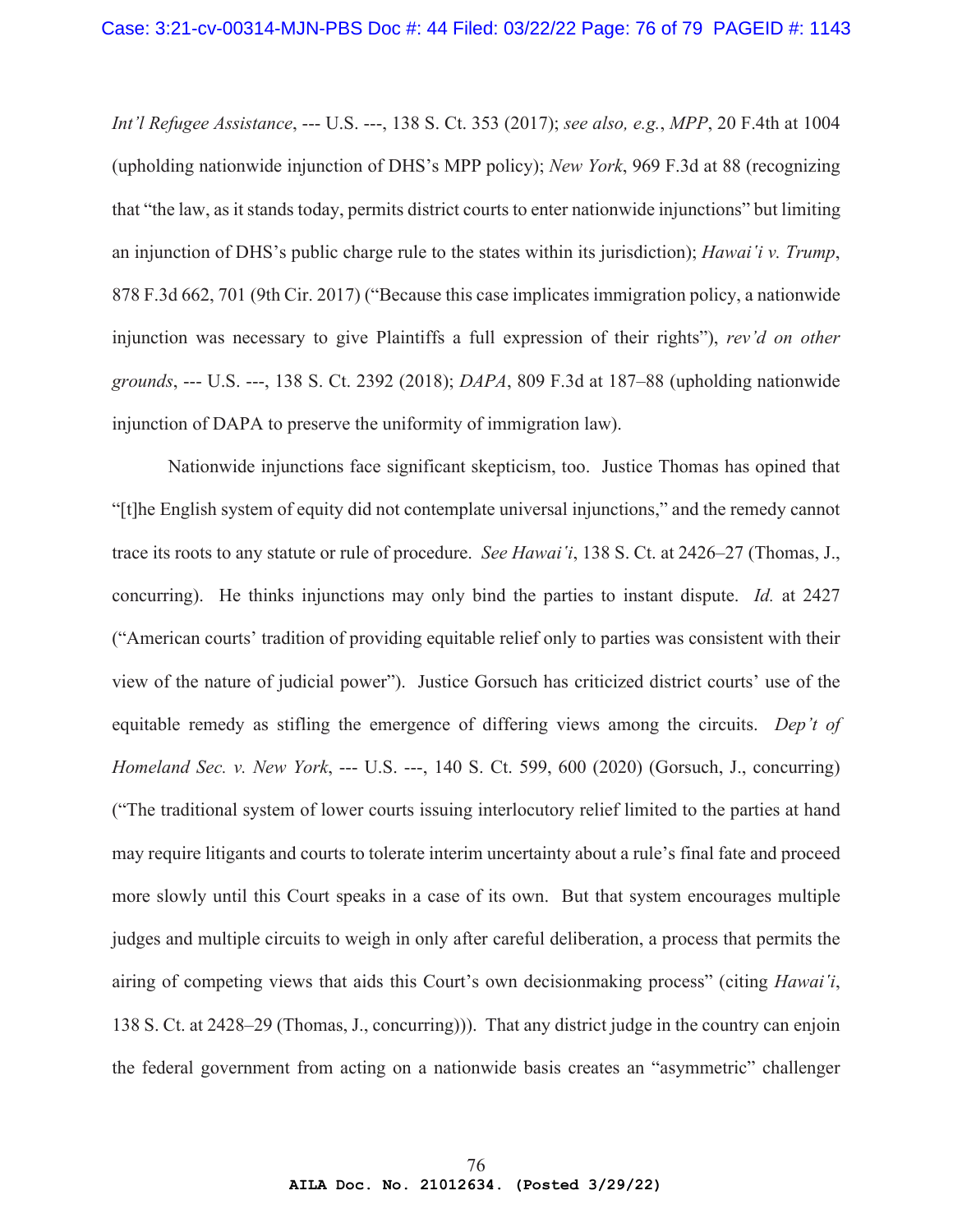advantage. *Id.* at 601 ("If a single successful challenge is enough to stay the challenged rule across the country, the government's hope of implementing any new policy could face the long odds of a straight sweep, parlaying a 94-to-0 win in the district courts into a 12-to-0 victory in the courts of appeal. A single loss and the policy goes on ice—possibly for good, or just as possibly for some indeterminate period of time until another court jumps in to grant a stay").

A panel of the Sixth Circuit recently voiced the same concerns about nationwide injunctions. *Gun Owners of Am., Inc. v. Garland*, 992 F.3d 446, 473–74 (6th Cir.), *vacated on other grounds*, 19 F.4th 890 (6th Cir. 2021) (*en banc*). Though the *Gun Owners* panel left the precise scope of the injunction to the district court on remand, the court instructed that it "may not exceed the bounds of the four states within the Sixth Circuit's jurisdiction and, of course, encompasses the parties themselves." *Id.* at 474. The court recognized that the federal government had prevailed on the same issue in two other circuits and wanted to avoid an "absurd" exercise where the government had to win every case brought against it for its view to prevail. *Id.* Plus, the court had no authority to "overrule the decision of a sister circuit (or for a district court within our circuit to do so)." *Id.* (citing *Nixon v. Kent Cnty.*, 76 F.3d 1381, 1388 (6th Cir. 1996)).

It is against this backdrop that the Court crafts the preliminary injunction here. "[T]he scope of injunctive relief is dictated by the extent of the violation established, not by the geographical extent of the plaintiff class." *Califano*, 442 U.S. at 702 (citing *Dayton Bd. of Educ. v. Brinkman*, 433 U.S. 406, 414–20 (1977)). An injunction must be tailored to the nature of the conduct established at this stage in the litigation. *See, e.g.*, *Trump v. Int'l Refugee Assistance Project*, --- U.S. ---, 137 S. Ct. 2080, 2087 (2017) (explaining that a court "need not grant the total relief sought [in a preliminary injunction] by the applicant but may mold its decree to meet the exigencies of the particular case").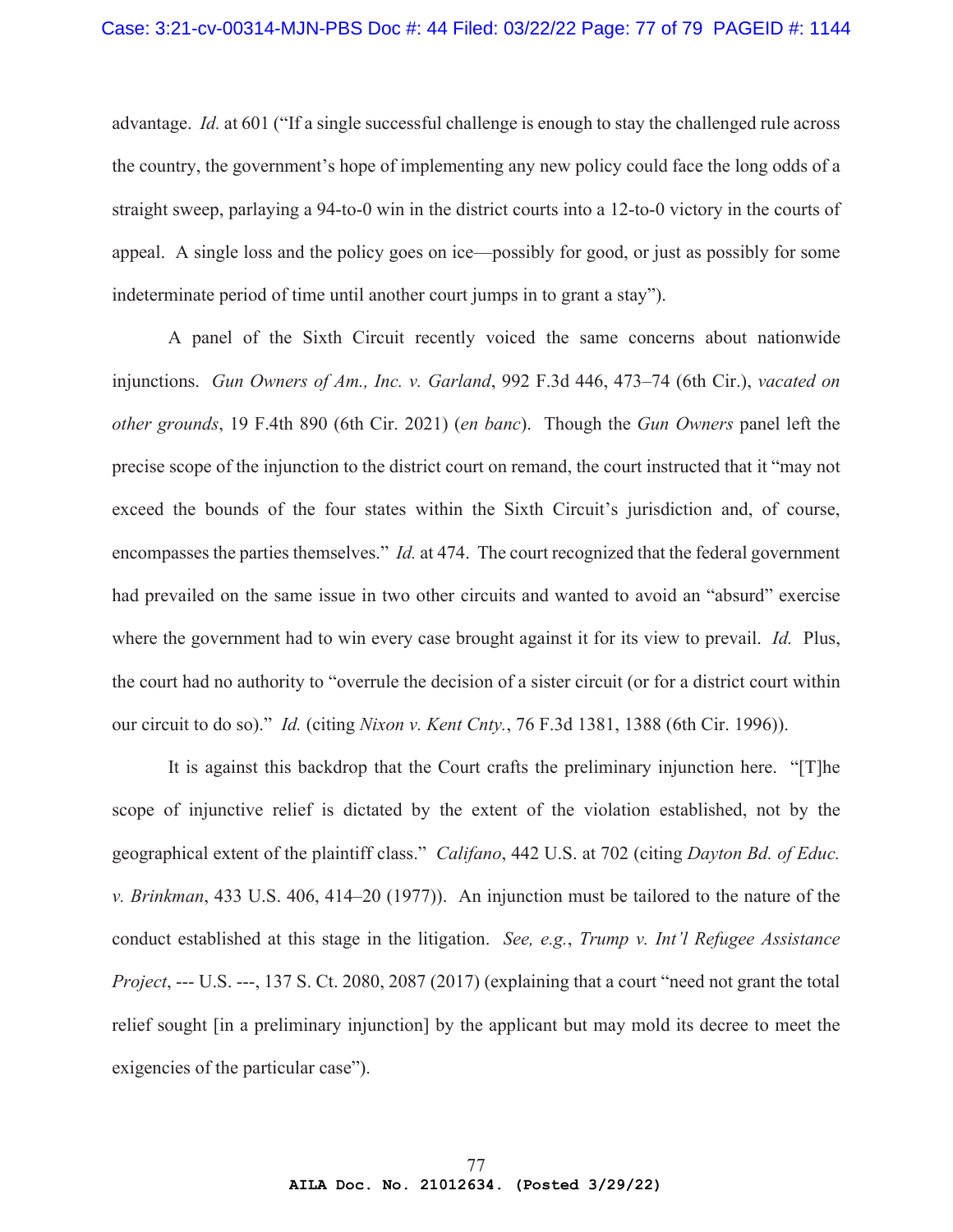Much of the criticism of nationwide injunction concerns their geographical scope. But the Court must keep in mind that an injunction is supposed to prevent the defendant from continuing unlawful conduct while a trial on the merits is held. *See, e.g.*, *Nken*, 556 U.S. at 428. The appropriate scope of an injunction is dictated by the reach of the offending party as much as, if not more so than, the physical location of the injured plaintiff.

DHS's Permanent Guidance applies without respect to state borders. Doc. No. 4-1 at PageID 98. A noncitizen apprehended in one state might be detained in an ICE facility in another state during their removal proceeding. *See, e.g.*, Dora Schriro, U.S. Customs & Immigration Enforcement, *Immigration Detention Overview and Recommendations* 6 (2009), https://www.ice.gov/doclib/about/offices/odpp/pdf/ice-detention-rpt.pdf. There is no indication in the record that the Permanent Guidance can be applied on a state-by-state basis. Attempting to make DHS do so would create a patchwork immigration enforcement system. *See Arizona*, 567 U.S. at 401 (describing immigration enforcement as a "comprehensive and unified system")

The Permanent Guidance is directed to all ICE and ERO officials responsible for immigration enforcement across the country. Doc. No. 4-1 at PageID 98, 104. There is no carveout for regional offices or particular detention facilities. *Id.* All ICE staff must follow the policy. *Id.* Therefore, the Court enjoins application of the Permanent Guidance in the manner described below on a nationwide basis.

## **V. Conclusion**

For the foregoing reasons, the Court: (1) **DENIES** DHS's motion to dismiss, or alternatively for judgment on the pleadings (Doc. No. 29); and (2) **GRANTS** the States' motion for a preliminary injunction (Doc. No. 4). It is hereby **ORDERED** that:

1. Pursuant to Fed. R. Civ. P. 65(a), Defendants United States Department of Homeland Security, Alejandro Mayorkas, in his official capacity as Secretary of the Department of Homeland Security, all their respective officers, agents, servants, employees,